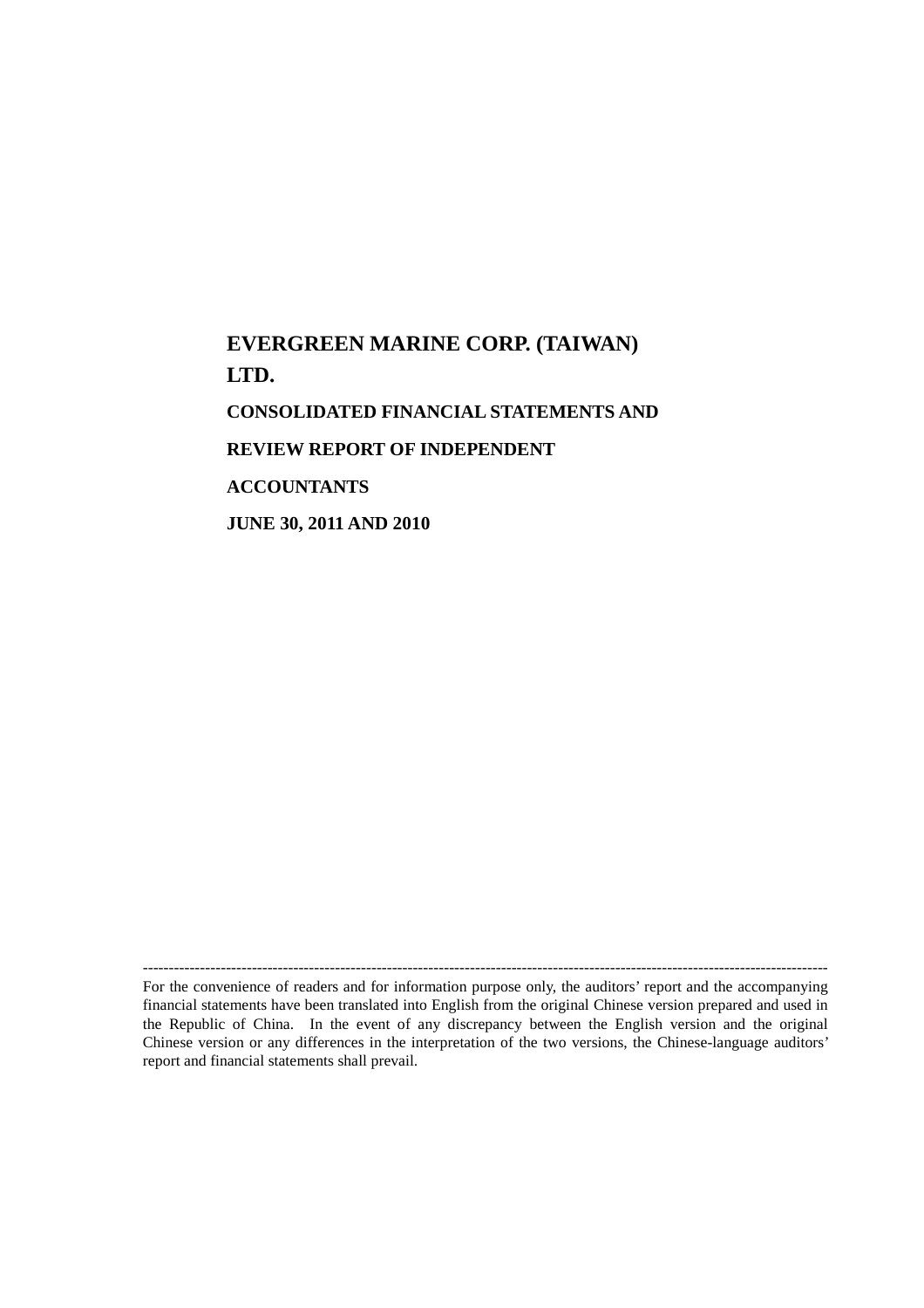#### REVIEW REPORT OF INDEPENDENT ACCOUNTANTS TRANSLATED FROM CHINESE

To the Board of Directors and Shareholders of Evergreen Marine Corporation

We have reviewed the accompanying consolidated balance sheets of Evergreen Marine Corporation (the"Company") and its subsidiaries as of June 30, 2011 and 2010, and the related consolidated statements of income, of changes in stockholders' equity, and of cash flows for the six-month periods then ended. These financial statements are the responsibility of the Company's management. Our responsibility is to issue a review report on these consolidated financial statements based on our review. We didn't review all the affiliated companies included in the consolidated financial statements of Peony Investment S. A., a subsidiary of the Company, which statements reflect total assets of 48,662,400 and 45,403,497 thousand New Taiwan dollars, constituting 36.27% and 38.18% of the consolidated total assets as of June 30, 2011 and 2010, respectively, and net operating revenues of 17,205,757 and 16,718,180 thousand New Taiwan dollars, constituting 32.39% and 36.24% of the consolidated net operating revenues for the six-month periods then ended, respectively. In addition, we didn't review the financial statements of all the investee companies accounted for under the equity method. Those statements were audited by other auditors whose reports thereon have been furnished to us, and our report expressed herein, insofar as it relates to the amounts included for those affiliate and investee companies accounted for under the equity method and information disclosed in Note 11 relating to these long-term equity investments, is based solely on the reports of other auditors. Long-term investments in these investee companies amounted to 14,805,507 and 16,238,404 thousand New Taiwan dollars, constituting 11.04% and 13.66% of the consolidated total assets as of June 30, 2011 and 2010, respectively, and the related investment (loss) income was (800,913) and 1,292,764 thousand New Taiwan dollars for the six-month periods then ended, respectively.

We conducted our reviews in accordance with the Statement of Auditing Standards NO.36 "Review of Financial Statements" issued by the Auditing Committee of the Accounting Research and Development Foundation of the Republic of China. A review consists principally of applying analytical procedures to financial data and making inquiries of persons responsible for financial and accounting matters. It is substantially less in scope than an audit conducted in accordance with auditing standards generally accepted in the Republic of China, the objective of which is the expression of an opinion regarding the financial statements taken as a whole. Accordingly, we do not express such an opinion.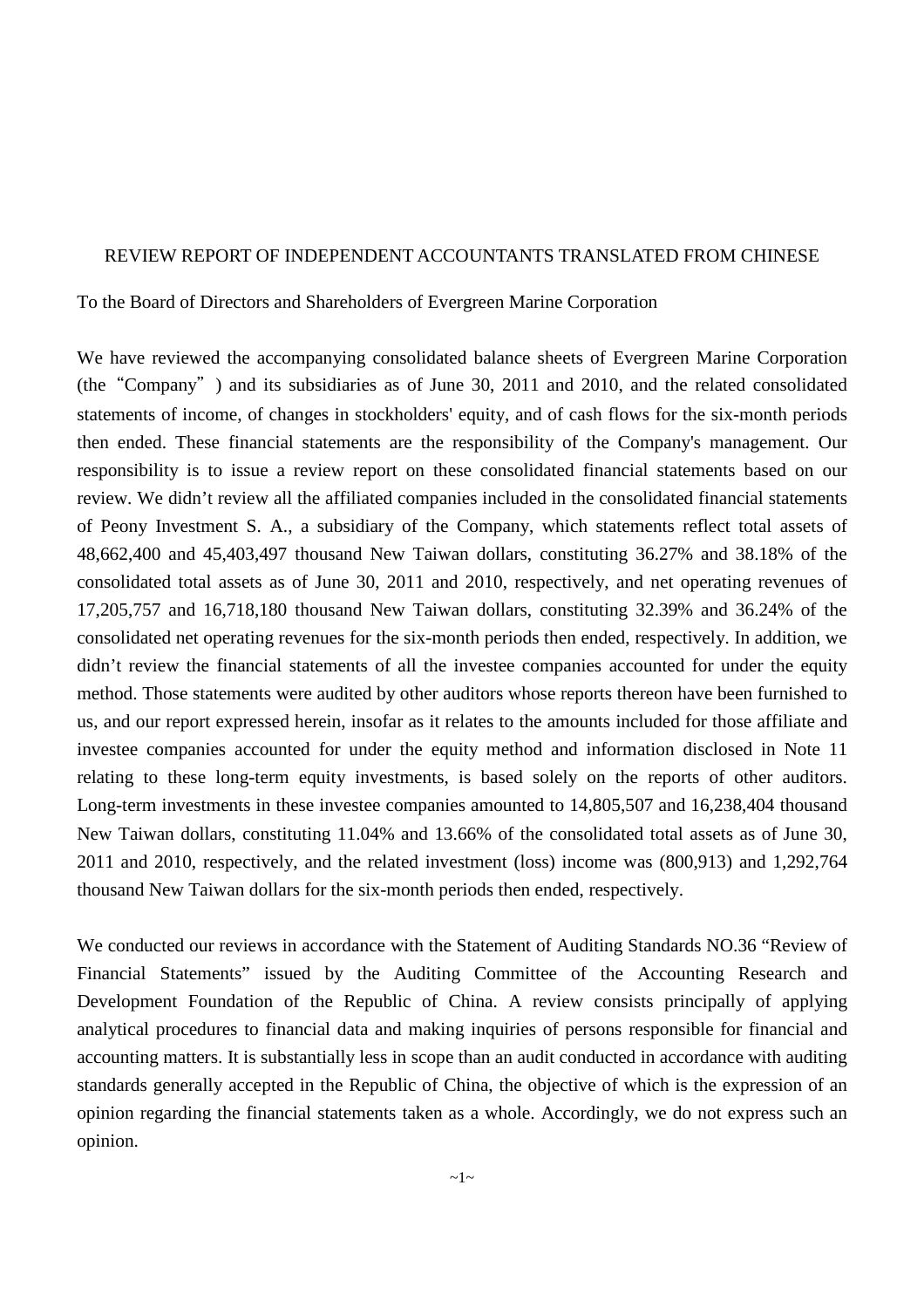Based on our reviews and the review reports of other auditors, we are not aware of any material modifications or adjustments that should be made to the financial statements referred to in the first paragraph in order for them to be in conformity with the "Rules Governing the Preparation of Financial Statements by Securities Issuers" and generally accepted accounting principles in the Republic of China.

PricewaterhouseCoopers, Taiwan August 26, 2011 Taipei, Taiwan Republic of China

<sup>-------------------------------------------------------------------------------------------------------------------------------------------------</sup> The accompanying consolidated financial statements are not intended to present the financial position and results of operations and cash flows in accordance with accounting principles generally accepted in countries and jurisdictions other than the Republic of China. The standards, procedures and practices in the Republic of China governing the audit of such financial statements may differ from those generally accepted in countries and jurisdictions other than the Republic of China. Accordingly, the accompanying consolidated financial statements and report of independent accountants are not intended for use by those who are not informed about the accounting principles or auditing standards generally accepted in the Republic of China, and their applications in practice.

As the financial statements are the responsibility of the management, PricewaterhouseCoopers cannot accept any liability for the use of, or reliance on, the English translation or for any errors or misunderstandings that may derive from the translation.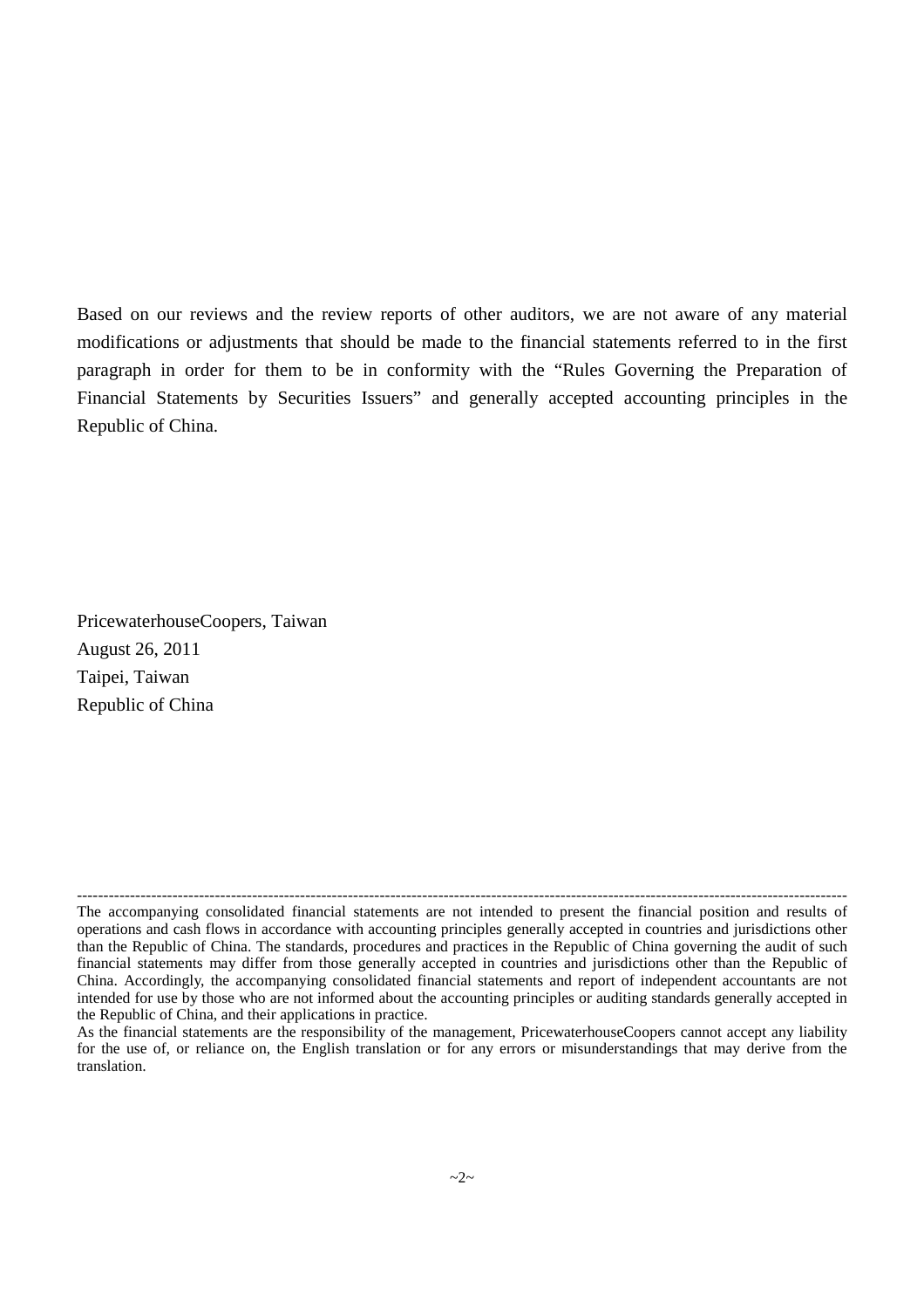#### EVERGREEN MARINE CORPORATION AND SUBSIDIARIES CONSOLIDATED BALANCE SHEETS JUNE 30,

(Expressed in thousands of New Taiwan dollars)

(Unaudited)

| <b>ASSETS</b><br><b>Current Assets</b><br>\$<br>Cash and cash equivalents (Note $4(1)$ )<br>21,539,801<br>\$<br>13, 132, 673<br>Financial assets at fair value through profit or loss - current (Note $4(2)$ )<br>2,095,972<br>2,209,959<br>Held-to-maturity financial assets - current (Note $4(4)$ )<br>944,087<br>Notes receivable, net<br>88,402<br>97,062<br>Accounts receivable, net (Note $4(6)$ )<br>8,943,667<br>8, 315, 445<br>Accounts receivable, net - related parties (Notes 4(6) and 5)<br>1,219,574<br>311,512<br>Other receivables<br>1,042,297<br>835,901<br>Other receivables - related parties (Note 5)<br>940,730<br>2,812,864<br>Other financial assets - current (Note $4(7)$ )<br>97,229<br>174,958<br>Inventories (Note $4(8)$ )<br>4,690,332<br>2,527,002<br>Prepaid expenses<br>419,127<br>401,795<br>Prepayments<br>297,098<br>267,524<br>Deferred income tax assets - current (Note 4(21))<br>250,266<br>381,862<br>558,992<br>Restricted assets (Note 6)<br>554,495<br>3,738,016<br>3,451,573<br>Other current assets - other (Notes 4(9) and 5)<br>47,823,059<br>34, 517, 156<br>Total current assets<br>Funds and Investments<br>Financial assets at fair value through profit or loss - non-current (Note $4(2)$ )<br>99,917<br>93,096<br>Available-for-sale financial assets - non-current (Note 4(3))<br>879,849<br>813,214<br>Held-to-maturity financial assets - non-current (Note $4(4)$ )<br>3, 151, 185<br>1,280,000<br>Financial assets carried at cost - non-current (Note $4(5)$ )<br>1,507,639<br>5,016,071<br>Long-term equity investments accounted for under the equity method (Note<br>24, 390, 199<br>26,075,880<br>4(10)<br>Other long-term investments<br>3,895<br>3,553<br>Total funds and investments<br>28, 161, 157<br>35, 153, 341<br>Fixed Assets (Notes $4(11)$ , 5, 6 and 7)<br>Land<br>2, 181, 833<br>2,186,379<br><b>Buildings</b><br>2,653,111<br>2,828,933<br>Machinery and equipment<br>720,836<br>769,870<br>Loading and unloading equipment<br>7,865,889<br>8, 351, 072<br>Computer and communication equipment<br>302,754<br>298,835<br>Transportation equipment<br>25,706,454<br>24, 437, 670<br><b>Boats</b><br>49,970,079<br>53,649,038<br>Office equipment<br>529,833<br>504,921<br>Leased assets<br>6,751<br>1,310<br>15,950<br>25,998<br>Leasehold improvements<br>Cost and revaluation increments<br>89, 928, 578<br>93,078,938<br>Less: Accumulated depreciation<br>$43,266,339$ )(<br>44, 300, 168)<br>(<br>Construction in progress and prepayments for equipment<br>11, 115, 765<br>48,778,770<br>Total property, plant and equipment, net<br>57,778,004<br><b>Intangible Assets</b><br>Deferred pension costs<br>59,300<br>70,689<br><b>Other Assets</b><br>Refundable deposits<br>110,982<br>120,413<br>Deferred expenses<br>231,741<br>278,596<br>Other assets - other<br>1,126<br>1,724<br>343,849<br>Total other assets<br>400,733<br><b>TOTAL ASSETS</b><br>134, 165, 369<br>118,920,689<br>\$<br>$\frac{1}{2}$ |  | 2011 |  | 2010 |
|-----------------------------------------------------------------------------------------------------------------------------------------------------------------------------------------------------------------------------------------------------------------------------------------------------------------------------------------------------------------------------------------------------------------------------------------------------------------------------------------------------------------------------------------------------------------------------------------------------------------------------------------------------------------------------------------------------------------------------------------------------------------------------------------------------------------------------------------------------------------------------------------------------------------------------------------------------------------------------------------------------------------------------------------------------------------------------------------------------------------------------------------------------------------------------------------------------------------------------------------------------------------------------------------------------------------------------------------------------------------------------------------------------------------------------------------------------------------------------------------------------------------------------------------------------------------------------------------------------------------------------------------------------------------------------------------------------------------------------------------------------------------------------------------------------------------------------------------------------------------------------------------------------------------------------------------------------------------------------------------------------------------------------------------------------------------------------------------------------------------------------------------------------------------------------------------------------------------------------------------------------------------------------------------------------------------------------------------------------------------------------------------------------------------------------------------------------------------------------------------------------------------------------------------------------------------------------------------------------------------------------------------------------------------------------------------------------------------------------------------------------------------------------------------------------------------------------------------------------------------------------------------------------------------------------------------------------------------------------------------------------|--|------|--|------|
|                                                                                                                                                                                                                                                                                                                                                                                                                                                                                                                                                                                                                                                                                                                                                                                                                                                                                                                                                                                                                                                                                                                                                                                                                                                                                                                                                                                                                                                                                                                                                                                                                                                                                                                                                                                                                                                                                                                                                                                                                                                                                                                                                                                                                                                                                                                                                                                                                                                                                                                                                                                                                                                                                                                                                                                                                                                                                                                                                                                                     |  |      |  |      |
|                                                                                                                                                                                                                                                                                                                                                                                                                                                                                                                                                                                                                                                                                                                                                                                                                                                                                                                                                                                                                                                                                                                                                                                                                                                                                                                                                                                                                                                                                                                                                                                                                                                                                                                                                                                                                                                                                                                                                                                                                                                                                                                                                                                                                                                                                                                                                                                                                                                                                                                                                                                                                                                                                                                                                                                                                                                                                                                                                                                                     |  |      |  |      |
|                                                                                                                                                                                                                                                                                                                                                                                                                                                                                                                                                                                                                                                                                                                                                                                                                                                                                                                                                                                                                                                                                                                                                                                                                                                                                                                                                                                                                                                                                                                                                                                                                                                                                                                                                                                                                                                                                                                                                                                                                                                                                                                                                                                                                                                                                                                                                                                                                                                                                                                                                                                                                                                                                                                                                                                                                                                                                                                                                                                                     |  |      |  |      |
|                                                                                                                                                                                                                                                                                                                                                                                                                                                                                                                                                                                                                                                                                                                                                                                                                                                                                                                                                                                                                                                                                                                                                                                                                                                                                                                                                                                                                                                                                                                                                                                                                                                                                                                                                                                                                                                                                                                                                                                                                                                                                                                                                                                                                                                                                                                                                                                                                                                                                                                                                                                                                                                                                                                                                                                                                                                                                                                                                                                                     |  |      |  |      |
|                                                                                                                                                                                                                                                                                                                                                                                                                                                                                                                                                                                                                                                                                                                                                                                                                                                                                                                                                                                                                                                                                                                                                                                                                                                                                                                                                                                                                                                                                                                                                                                                                                                                                                                                                                                                                                                                                                                                                                                                                                                                                                                                                                                                                                                                                                                                                                                                                                                                                                                                                                                                                                                                                                                                                                                                                                                                                                                                                                                                     |  |      |  |      |
|                                                                                                                                                                                                                                                                                                                                                                                                                                                                                                                                                                                                                                                                                                                                                                                                                                                                                                                                                                                                                                                                                                                                                                                                                                                                                                                                                                                                                                                                                                                                                                                                                                                                                                                                                                                                                                                                                                                                                                                                                                                                                                                                                                                                                                                                                                                                                                                                                                                                                                                                                                                                                                                                                                                                                                                                                                                                                                                                                                                                     |  |      |  |      |
|                                                                                                                                                                                                                                                                                                                                                                                                                                                                                                                                                                                                                                                                                                                                                                                                                                                                                                                                                                                                                                                                                                                                                                                                                                                                                                                                                                                                                                                                                                                                                                                                                                                                                                                                                                                                                                                                                                                                                                                                                                                                                                                                                                                                                                                                                                                                                                                                                                                                                                                                                                                                                                                                                                                                                                                                                                                                                                                                                                                                     |  |      |  |      |
|                                                                                                                                                                                                                                                                                                                                                                                                                                                                                                                                                                                                                                                                                                                                                                                                                                                                                                                                                                                                                                                                                                                                                                                                                                                                                                                                                                                                                                                                                                                                                                                                                                                                                                                                                                                                                                                                                                                                                                                                                                                                                                                                                                                                                                                                                                                                                                                                                                                                                                                                                                                                                                                                                                                                                                                                                                                                                                                                                                                                     |  |      |  |      |
|                                                                                                                                                                                                                                                                                                                                                                                                                                                                                                                                                                                                                                                                                                                                                                                                                                                                                                                                                                                                                                                                                                                                                                                                                                                                                                                                                                                                                                                                                                                                                                                                                                                                                                                                                                                                                                                                                                                                                                                                                                                                                                                                                                                                                                                                                                                                                                                                                                                                                                                                                                                                                                                                                                                                                                                                                                                                                                                                                                                                     |  |      |  |      |
|                                                                                                                                                                                                                                                                                                                                                                                                                                                                                                                                                                                                                                                                                                                                                                                                                                                                                                                                                                                                                                                                                                                                                                                                                                                                                                                                                                                                                                                                                                                                                                                                                                                                                                                                                                                                                                                                                                                                                                                                                                                                                                                                                                                                                                                                                                                                                                                                                                                                                                                                                                                                                                                                                                                                                                                                                                                                                                                                                                                                     |  |      |  |      |
|                                                                                                                                                                                                                                                                                                                                                                                                                                                                                                                                                                                                                                                                                                                                                                                                                                                                                                                                                                                                                                                                                                                                                                                                                                                                                                                                                                                                                                                                                                                                                                                                                                                                                                                                                                                                                                                                                                                                                                                                                                                                                                                                                                                                                                                                                                                                                                                                                                                                                                                                                                                                                                                                                                                                                                                                                                                                                                                                                                                                     |  |      |  |      |
|                                                                                                                                                                                                                                                                                                                                                                                                                                                                                                                                                                                                                                                                                                                                                                                                                                                                                                                                                                                                                                                                                                                                                                                                                                                                                                                                                                                                                                                                                                                                                                                                                                                                                                                                                                                                                                                                                                                                                                                                                                                                                                                                                                                                                                                                                                                                                                                                                                                                                                                                                                                                                                                                                                                                                                                                                                                                                                                                                                                                     |  |      |  |      |
|                                                                                                                                                                                                                                                                                                                                                                                                                                                                                                                                                                                                                                                                                                                                                                                                                                                                                                                                                                                                                                                                                                                                                                                                                                                                                                                                                                                                                                                                                                                                                                                                                                                                                                                                                                                                                                                                                                                                                                                                                                                                                                                                                                                                                                                                                                                                                                                                                                                                                                                                                                                                                                                                                                                                                                                                                                                                                                                                                                                                     |  |      |  |      |
|                                                                                                                                                                                                                                                                                                                                                                                                                                                                                                                                                                                                                                                                                                                                                                                                                                                                                                                                                                                                                                                                                                                                                                                                                                                                                                                                                                                                                                                                                                                                                                                                                                                                                                                                                                                                                                                                                                                                                                                                                                                                                                                                                                                                                                                                                                                                                                                                                                                                                                                                                                                                                                                                                                                                                                                                                                                                                                                                                                                                     |  |      |  |      |
|                                                                                                                                                                                                                                                                                                                                                                                                                                                                                                                                                                                                                                                                                                                                                                                                                                                                                                                                                                                                                                                                                                                                                                                                                                                                                                                                                                                                                                                                                                                                                                                                                                                                                                                                                                                                                                                                                                                                                                                                                                                                                                                                                                                                                                                                                                                                                                                                                                                                                                                                                                                                                                                                                                                                                                                                                                                                                                                                                                                                     |  |      |  |      |
|                                                                                                                                                                                                                                                                                                                                                                                                                                                                                                                                                                                                                                                                                                                                                                                                                                                                                                                                                                                                                                                                                                                                                                                                                                                                                                                                                                                                                                                                                                                                                                                                                                                                                                                                                                                                                                                                                                                                                                                                                                                                                                                                                                                                                                                                                                                                                                                                                                                                                                                                                                                                                                                                                                                                                                                                                                                                                                                                                                                                     |  |      |  |      |
|                                                                                                                                                                                                                                                                                                                                                                                                                                                                                                                                                                                                                                                                                                                                                                                                                                                                                                                                                                                                                                                                                                                                                                                                                                                                                                                                                                                                                                                                                                                                                                                                                                                                                                                                                                                                                                                                                                                                                                                                                                                                                                                                                                                                                                                                                                                                                                                                                                                                                                                                                                                                                                                                                                                                                                                                                                                                                                                                                                                                     |  |      |  |      |
|                                                                                                                                                                                                                                                                                                                                                                                                                                                                                                                                                                                                                                                                                                                                                                                                                                                                                                                                                                                                                                                                                                                                                                                                                                                                                                                                                                                                                                                                                                                                                                                                                                                                                                                                                                                                                                                                                                                                                                                                                                                                                                                                                                                                                                                                                                                                                                                                                                                                                                                                                                                                                                                                                                                                                                                                                                                                                                                                                                                                     |  |      |  |      |
|                                                                                                                                                                                                                                                                                                                                                                                                                                                                                                                                                                                                                                                                                                                                                                                                                                                                                                                                                                                                                                                                                                                                                                                                                                                                                                                                                                                                                                                                                                                                                                                                                                                                                                                                                                                                                                                                                                                                                                                                                                                                                                                                                                                                                                                                                                                                                                                                                                                                                                                                                                                                                                                                                                                                                                                                                                                                                                                                                                                                     |  |      |  |      |
|                                                                                                                                                                                                                                                                                                                                                                                                                                                                                                                                                                                                                                                                                                                                                                                                                                                                                                                                                                                                                                                                                                                                                                                                                                                                                                                                                                                                                                                                                                                                                                                                                                                                                                                                                                                                                                                                                                                                                                                                                                                                                                                                                                                                                                                                                                                                                                                                                                                                                                                                                                                                                                                                                                                                                                                                                                                                                                                                                                                                     |  |      |  |      |
|                                                                                                                                                                                                                                                                                                                                                                                                                                                                                                                                                                                                                                                                                                                                                                                                                                                                                                                                                                                                                                                                                                                                                                                                                                                                                                                                                                                                                                                                                                                                                                                                                                                                                                                                                                                                                                                                                                                                                                                                                                                                                                                                                                                                                                                                                                                                                                                                                                                                                                                                                                                                                                                                                                                                                                                                                                                                                                                                                                                                     |  |      |  |      |
|                                                                                                                                                                                                                                                                                                                                                                                                                                                                                                                                                                                                                                                                                                                                                                                                                                                                                                                                                                                                                                                                                                                                                                                                                                                                                                                                                                                                                                                                                                                                                                                                                                                                                                                                                                                                                                                                                                                                                                                                                                                                                                                                                                                                                                                                                                                                                                                                                                                                                                                                                                                                                                                                                                                                                                                                                                                                                                                                                                                                     |  |      |  |      |
|                                                                                                                                                                                                                                                                                                                                                                                                                                                                                                                                                                                                                                                                                                                                                                                                                                                                                                                                                                                                                                                                                                                                                                                                                                                                                                                                                                                                                                                                                                                                                                                                                                                                                                                                                                                                                                                                                                                                                                                                                                                                                                                                                                                                                                                                                                                                                                                                                                                                                                                                                                                                                                                                                                                                                                                                                                                                                                                                                                                                     |  |      |  |      |
|                                                                                                                                                                                                                                                                                                                                                                                                                                                                                                                                                                                                                                                                                                                                                                                                                                                                                                                                                                                                                                                                                                                                                                                                                                                                                                                                                                                                                                                                                                                                                                                                                                                                                                                                                                                                                                                                                                                                                                                                                                                                                                                                                                                                                                                                                                                                                                                                                                                                                                                                                                                                                                                                                                                                                                                                                                                                                                                                                                                                     |  |      |  |      |
|                                                                                                                                                                                                                                                                                                                                                                                                                                                                                                                                                                                                                                                                                                                                                                                                                                                                                                                                                                                                                                                                                                                                                                                                                                                                                                                                                                                                                                                                                                                                                                                                                                                                                                                                                                                                                                                                                                                                                                                                                                                                                                                                                                                                                                                                                                                                                                                                                                                                                                                                                                                                                                                                                                                                                                                                                                                                                                                                                                                                     |  |      |  |      |
|                                                                                                                                                                                                                                                                                                                                                                                                                                                                                                                                                                                                                                                                                                                                                                                                                                                                                                                                                                                                                                                                                                                                                                                                                                                                                                                                                                                                                                                                                                                                                                                                                                                                                                                                                                                                                                                                                                                                                                                                                                                                                                                                                                                                                                                                                                                                                                                                                                                                                                                                                                                                                                                                                                                                                                                                                                                                                                                                                                                                     |  |      |  |      |
|                                                                                                                                                                                                                                                                                                                                                                                                                                                                                                                                                                                                                                                                                                                                                                                                                                                                                                                                                                                                                                                                                                                                                                                                                                                                                                                                                                                                                                                                                                                                                                                                                                                                                                                                                                                                                                                                                                                                                                                                                                                                                                                                                                                                                                                                                                                                                                                                                                                                                                                                                                                                                                                                                                                                                                                                                                                                                                                                                                                                     |  |      |  |      |
|                                                                                                                                                                                                                                                                                                                                                                                                                                                                                                                                                                                                                                                                                                                                                                                                                                                                                                                                                                                                                                                                                                                                                                                                                                                                                                                                                                                                                                                                                                                                                                                                                                                                                                                                                                                                                                                                                                                                                                                                                                                                                                                                                                                                                                                                                                                                                                                                                                                                                                                                                                                                                                                                                                                                                                                                                                                                                                                                                                                                     |  |      |  |      |
|                                                                                                                                                                                                                                                                                                                                                                                                                                                                                                                                                                                                                                                                                                                                                                                                                                                                                                                                                                                                                                                                                                                                                                                                                                                                                                                                                                                                                                                                                                                                                                                                                                                                                                                                                                                                                                                                                                                                                                                                                                                                                                                                                                                                                                                                                                                                                                                                                                                                                                                                                                                                                                                                                                                                                                                                                                                                                                                                                                                                     |  |      |  |      |
|                                                                                                                                                                                                                                                                                                                                                                                                                                                                                                                                                                                                                                                                                                                                                                                                                                                                                                                                                                                                                                                                                                                                                                                                                                                                                                                                                                                                                                                                                                                                                                                                                                                                                                                                                                                                                                                                                                                                                                                                                                                                                                                                                                                                                                                                                                                                                                                                                                                                                                                                                                                                                                                                                                                                                                                                                                                                                                                                                                                                     |  |      |  |      |
|                                                                                                                                                                                                                                                                                                                                                                                                                                                                                                                                                                                                                                                                                                                                                                                                                                                                                                                                                                                                                                                                                                                                                                                                                                                                                                                                                                                                                                                                                                                                                                                                                                                                                                                                                                                                                                                                                                                                                                                                                                                                                                                                                                                                                                                                                                                                                                                                                                                                                                                                                                                                                                                                                                                                                                                                                                                                                                                                                                                                     |  |      |  |      |
|                                                                                                                                                                                                                                                                                                                                                                                                                                                                                                                                                                                                                                                                                                                                                                                                                                                                                                                                                                                                                                                                                                                                                                                                                                                                                                                                                                                                                                                                                                                                                                                                                                                                                                                                                                                                                                                                                                                                                                                                                                                                                                                                                                                                                                                                                                                                                                                                                                                                                                                                                                                                                                                                                                                                                                                                                                                                                                                                                                                                     |  |      |  |      |
|                                                                                                                                                                                                                                                                                                                                                                                                                                                                                                                                                                                                                                                                                                                                                                                                                                                                                                                                                                                                                                                                                                                                                                                                                                                                                                                                                                                                                                                                                                                                                                                                                                                                                                                                                                                                                                                                                                                                                                                                                                                                                                                                                                                                                                                                                                                                                                                                                                                                                                                                                                                                                                                                                                                                                                                                                                                                                                                                                                                                     |  |      |  |      |
|                                                                                                                                                                                                                                                                                                                                                                                                                                                                                                                                                                                                                                                                                                                                                                                                                                                                                                                                                                                                                                                                                                                                                                                                                                                                                                                                                                                                                                                                                                                                                                                                                                                                                                                                                                                                                                                                                                                                                                                                                                                                                                                                                                                                                                                                                                                                                                                                                                                                                                                                                                                                                                                                                                                                                                                                                                                                                                                                                                                                     |  |      |  |      |
|                                                                                                                                                                                                                                                                                                                                                                                                                                                                                                                                                                                                                                                                                                                                                                                                                                                                                                                                                                                                                                                                                                                                                                                                                                                                                                                                                                                                                                                                                                                                                                                                                                                                                                                                                                                                                                                                                                                                                                                                                                                                                                                                                                                                                                                                                                                                                                                                                                                                                                                                                                                                                                                                                                                                                                                                                                                                                                                                                                                                     |  |      |  |      |
|                                                                                                                                                                                                                                                                                                                                                                                                                                                                                                                                                                                                                                                                                                                                                                                                                                                                                                                                                                                                                                                                                                                                                                                                                                                                                                                                                                                                                                                                                                                                                                                                                                                                                                                                                                                                                                                                                                                                                                                                                                                                                                                                                                                                                                                                                                                                                                                                                                                                                                                                                                                                                                                                                                                                                                                                                                                                                                                                                                                                     |  |      |  |      |
|                                                                                                                                                                                                                                                                                                                                                                                                                                                                                                                                                                                                                                                                                                                                                                                                                                                                                                                                                                                                                                                                                                                                                                                                                                                                                                                                                                                                                                                                                                                                                                                                                                                                                                                                                                                                                                                                                                                                                                                                                                                                                                                                                                                                                                                                                                                                                                                                                                                                                                                                                                                                                                                                                                                                                                                                                                                                                                                                                                                                     |  |      |  |      |
|                                                                                                                                                                                                                                                                                                                                                                                                                                                                                                                                                                                                                                                                                                                                                                                                                                                                                                                                                                                                                                                                                                                                                                                                                                                                                                                                                                                                                                                                                                                                                                                                                                                                                                                                                                                                                                                                                                                                                                                                                                                                                                                                                                                                                                                                                                                                                                                                                                                                                                                                                                                                                                                                                                                                                                                                                                                                                                                                                                                                     |  |      |  |      |
|                                                                                                                                                                                                                                                                                                                                                                                                                                                                                                                                                                                                                                                                                                                                                                                                                                                                                                                                                                                                                                                                                                                                                                                                                                                                                                                                                                                                                                                                                                                                                                                                                                                                                                                                                                                                                                                                                                                                                                                                                                                                                                                                                                                                                                                                                                                                                                                                                                                                                                                                                                                                                                                                                                                                                                                                                                                                                                                                                                                                     |  |      |  |      |
|                                                                                                                                                                                                                                                                                                                                                                                                                                                                                                                                                                                                                                                                                                                                                                                                                                                                                                                                                                                                                                                                                                                                                                                                                                                                                                                                                                                                                                                                                                                                                                                                                                                                                                                                                                                                                                                                                                                                                                                                                                                                                                                                                                                                                                                                                                                                                                                                                                                                                                                                                                                                                                                                                                                                                                                                                                                                                                                                                                                                     |  |      |  |      |
|                                                                                                                                                                                                                                                                                                                                                                                                                                                                                                                                                                                                                                                                                                                                                                                                                                                                                                                                                                                                                                                                                                                                                                                                                                                                                                                                                                                                                                                                                                                                                                                                                                                                                                                                                                                                                                                                                                                                                                                                                                                                                                                                                                                                                                                                                                                                                                                                                                                                                                                                                                                                                                                                                                                                                                                                                                                                                                                                                                                                     |  |      |  |      |
|                                                                                                                                                                                                                                                                                                                                                                                                                                                                                                                                                                                                                                                                                                                                                                                                                                                                                                                                                                                                                                                                                                                                                                                                                                                                                                                                                                                                                                                                                                                                                                                                                                                                                                                                                                                                                                                                                                                                                                                                                                                                                                                                                                                                                                                                                                                                                                                                                                                                                                                                                                                                                                                                                                                                                                                                                                                                                                                                                                                                     |  |      |  |      |
|                                                                                                                                                                                                                                                                                                                                                                                                                                                                                                                                                                                                                                                                                                                                                                                                                                                                                                                                                                                                                                                                                                                                                                                                                                                                                                                                                                                                                                                                                                                                                                                                                                                                                                                                                                                                                                                                                                                                                                                                                                                                                                                                                                                                                                                                                                                                                                                                                                                                                                                                                                                                                                                                                                                                                                                                                                                                                                                                                                                                     |  |      |  |      |
|                                                                                                                                                                                                                                                                                                                                                                                                                                                                                                                                                                                                                                                                                                                                                                                                                                                                                                                                                                                                                                                                                                                                                                                                                                                                                                                                                                                                                                                                                                                                                                                                                                                                                                                                                                                                                                                                                                                                                                                                                                                                                                                                                                                                                                                                                                                                                                                                                                                                                                                                                                                                                                                                                                                                                                                                                                                                                                                                                                                                     |  |      |  |      |
|                                                                                                                                                                                                                                                                                                                                                                                                                                                                                                                                                                                                                                                                                                                                                                                                                                                                                                                                                                                                                                                                                                                                                                                                                                                                                                                                                                                                                                                                                                                                                                                                                                                                                                                                                                                                                                                                                                                                                                                                                                                                                                                                                                                                                                                                                                                                                                                                                                                                                                                                                                                                                                                                                                                                                                                                                                                                                                                                                                                                     |  |      |  |      |
|                                                                                                                                                                                                                                                                                                                                                                                                                                                                                                                                                                                                                                                                                                                                                                                                                                                                                                                                                                                                                                                                                                                                                                                                                                                                                                                                                                                                                                                                                                                                                                                                                                                                                                                                                                                                                                                                                                                                                                                                                                                                                                                                                                                                                                                                                                                                                                                                                                                                                                                                                                                                                                                                                                                                                                                                                                                                                                                                                                                                     |  |      |  |      |
|                                                                                                                                                                                                                                                                                                                                                                                                                                                                                                                                                                                                                                                                                                                                                                                                                                                                                                                                                                                                                                                                                                                                                                                                                                                                                                                                                                                                                                                                                                                                                                                                                                                                                                                                                                                                                                                                                                                                                                                                                                                                                                                                                                                                                                                                                                                                                                                                                                                                                                                                                                                                                                                                                                                                                                                                                                                                                                                                                                                                     |  |      |  |      |
|                                                                                                                                                                                                                                                                                                                                                                                                                                                                                                                                                                                                                                                                                                                                                                                                                                                                                                                                                                                                                                                                                                                                                                                                                                                                                                                                                                                                                                                                                                                                                                                                                                                                                                                                                                                                                                                                                                                                                                                                                                                                                                                                                                                                                                                                                                                                                                                                                                                                                                                                                                                                                                                                                                                                                                                                                                                                                                                                                                                                     |  |      |  |      |
|                                                                                                                                                                                                                                                                                                                                                                                                                                                                                                                                                                                                                                                                                                                                                                                                                                                                                                                                                                                                                                                                                                                                                                                                                                                                                                                                                                                                                                                                                                                                                                                                                                                                                                                                                                                                                                                                                                                                                                                                                                                                                                                                                                                                                                                                                                                                                                                                                                                                                                                                                                                                                                                                                                                                                                                                                                                                                                                                                                                                     |  |      |  |      |

(Continued)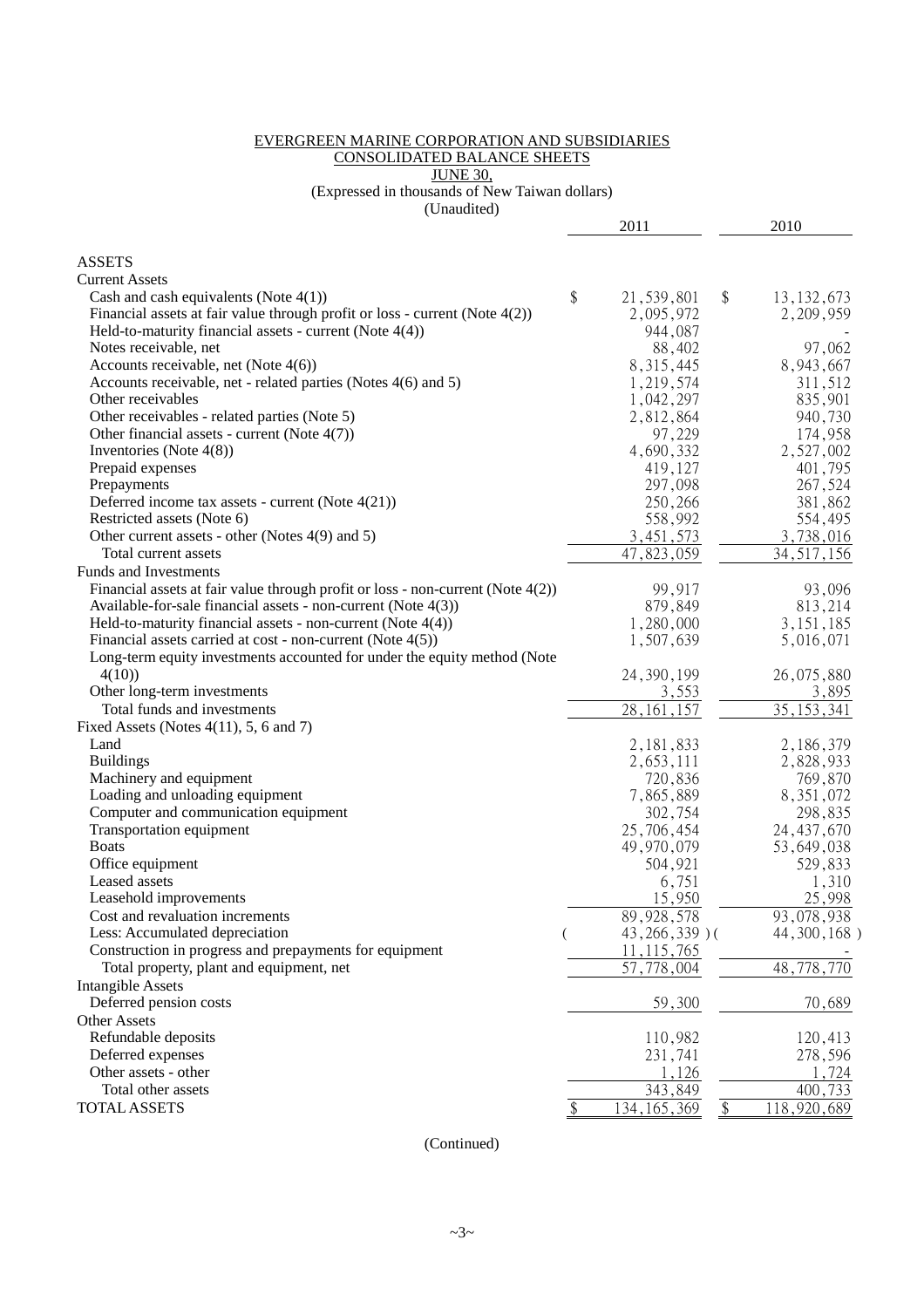#### EVERGREEN MARINE CORPORATION AND SUBSIDIARIES CONSOLIDATED BALANCE SHEETS JUNE 30,

(Expressed in thousands of New Taiwan dollars)

(Unaudited)

|                                                                                   |    | 2011                       |               | 2010               |
|-----------------------------------------------------------------------------------|----|----------------------------|---------------|--------------------|
|                                                                                   |    |                            |               |                    |
| LIABILITIES AND STOCKHOLDERS' EQUITY                                              |    |                            |               |                    |
| <b>Current Liabilities</b>                                                        |    |                            |               |                    |
| Short-term loans (Note $4(12)$ )                                                  | \$ | 2,024,790                  | \$            | 3,710,887          |
| Financial liabilities at fair value through profit or loss - current (Note 4(13)) |    | 427,170                    |               | 786,850            |
| Accounts payable<br>Accounts payable - related parties (Note 5)                   |    | 5, 174, 084                |               | 3,002,694          |
| Income tax payable (Note $4(21)$ )                                                |    | 131,568<br>494,925         |               | 224,330<br>143,645 |
| Accrued expenses                                                                  |    | 9,911,648                  |               | 8,802,430          |
| Other payables - related parties (Note 5)                                         |    | 158,048                    |               | 176,724            |
| Other payables                                                                    |    | 4, 316, 750                |               | 966,138            |
| Receipts in advance                                                               |    | 83,003                     |               | 222,673            |
| Long-term liabilities - current portion (Note $4(14)$ )                           |    | 5, 181, 845                |               | 5,065,668          |
| Other current liabilities (Note 5)                                                |    | 2, 149, 959                |               | 1,056,481          |
| Total current liabilities                                                         |    | $\overline{30}$ , 053, 790 |               | 24, 158, 520       |
| Long-term Liabilities                                                             |    |                            |               |                    |
| Bonds payable (Note 4(15))                                                        |    | 2,305,183                  |               | 4, 417, 148        |
| Long-term loans (Note $4(16)$ )                                                   |    | 28,784,964                 |               | 25, 589, 435       |
| Total long-term liabilities                                                       |    | 31,090,147                 |               | 30,006,583         |
| Other Liabilities                                                                 |    |                            |               |                    |
| Accrued pension liabilities                                                       |    | 1,126,750                  |               | 891,121            |
| Guarantee deposits received                                                       |    | 35,672                     |               | 32,648             |
| Deferred income tax liabilities - non-current (Note $4(21)$ )                     |    | 1,543,970                  |               | 1,063,447          |
| Other liabilities - other                                                         |    | 1,636,114                  |               | 1,146,948          |
| Total other liabilities                                                           |    | 4, 342, 506                |               | 3, 134, 164        |
| <b>Total liabilities</b>                                                          |    | 65, 486, 443               |               | 57, 299, 267       |
| <b>Stockholders' Equities</b>                                                     |    |                            |               |                    |
| Capital (Note $4(17)$ )                                                           |    |                            |               |                    |
| Common stock                                                                      |    | 31, 577, 037               |               | 30,625,992         |
| Stock Dividend to be Distributed                                                  |    | 3, 157, 544                |               |                    |
| Capital Reserves (Note 4(18))                                                     |    |                            |               |                    |
| Paid-in capital in excess of par value of common stock                            |    | 5,805,861                  |               | 4,800,903          |
| Capital reserve from donated assets                                               |    | 372                        |               | 372                |
| Capital reserve from long-term investments                                        |    | 1,611,003                  |               | 1,611,001          |
| Capital reserve from stock warrants                                               |    | 60,884                     |               | 256,205            |
| Capital reserve - other                                                           |    | 6,713                      |               | 6,713              |
| Retained Earnings (Note 4(19))                                                    |    |                            |               |                    |
| Legal reserve                                                                     |    | 9, 102, 785                |               | 7,586,240          |
| Special reserve                                                                   |    | 4,579,324                  |               | 957,344            |
| Undistributed earnings                                                            |    | 13, 342, 210               |               | 12,276,986         |
| Other Adjustments on Stockholders' Equity                                         |    |                            |               |                    |
| Cumulative translation adjustments                                                |    | 5,292,340)                 |               | 185,983            |
| Unrecognized pension cost                                                         |    | $707,732)$ (               |               | 484,785)           |
| Unrealized gain or loss on financial instruments                                  |    | 841,129                    |               | 647,492            |
| Minority interest                                                                 |    | 4,594,136                  |               | 3,150,976          |
| Total stockholders' equity                                                        |    | 68, 678, 926               |               | 61, 621, 422       |
| Commitments And Contingent Liabilities (Note 7)                                   |    |                            |               |                    |
| Subsequent Events (Note 9)                                                        |    |                            |               |                    |
| TOTAL LIABILITIES AND STOCKHOLDERS' EQUITY                                        | Y. | 134, 165, 369              | $\frac{1}{2}$ | 118,920,689        |
|                                                                                   |    |                            |               |                    |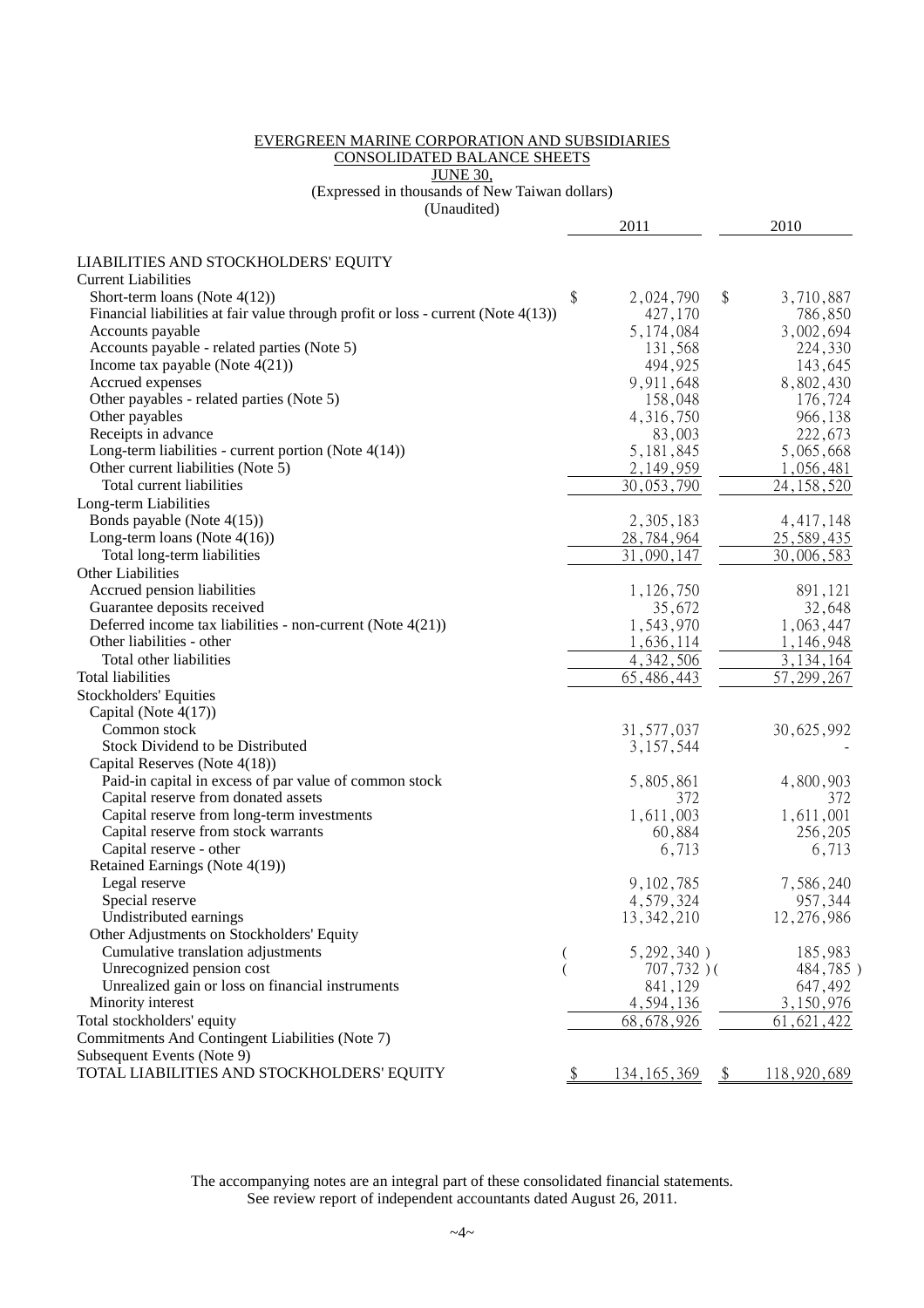#### EVERGREEN MARINE CORPORATION AND SUBSIDIARIES CONSOLIDATED STATEMENTS OF INCOME FOR THE SIX-MONTH PERIODS ENDED JUNE 30, (Expressed in thousands of New Taiwan dollars, except earnings per share) (UNAUDITED)

|                                                                            |                 | 2011              |                 |                        |              |                          | 2010               |                |
|----------------------------------------------------------------------------|-----------------|-------------------|-----------------|------------------------|--------------|--------------------------|--------------------|----------------|
| Operating income (Notes $4(20)$ and 5)                                     | \$              |                   |                 | 53, 115, 662           | \$           |                          |                    | 46, 129, 330   |
| Operating costs (Notes 4(23) and 5)                                        |                 |                   |                 | $50, 781, 919$ )       |              |                          |                    | $41,009,982$ ) |
| Gross profit                                                               |                 |                   |                 | 2,333,743              |              |                          |                    | 5, 119, 348    |
| Operating Expenses (Notes 4(23) and 5)                                     |                 |                   |                 |                        |              |                          |                    |                |
| General and administrative expenses                                        |                 |                   |                 | $2,467,817$ )          |              |                          |                    | 2,336,436)     |
| Operating (loss) income                                                    |                 |                   |                 | $\overline{134,074}$ ) |              |                          |                    | 782,912        |
| Non-operating Income and Gains                                             |                 |                   |                 |                        |              |                          |                    |                |
| Interest income                                                            |                 |                   |                 | 106,627                |              |                          |                    | 85,740         |
| Investment income accounted for under the equity<br>method (Note $4(10)$ ) |                 |                   |                 |                        |              |                          |                    | 1,567,959      |
| Dividend income                                                            |                 |                   |                 | 442,148                |              |                          |                    | 216,465        |
| Gain on disposal of property, plant and equipment (Note<br>5)              |                 |                   |                 | 590,033                |              |                          |                    | 499,731        |
| Gain on disposal of investments (Note 4(5))                                |                 |                   |                 | 1,068,395              |              |                          |                    | 7,351          |
| Foreign exchange gain                                                      |                 |                   |                 | 141,102                |              |                          |                    |                |
| Rental income (Note 5)                                                     |                 |                   |                 | 60,760                 |              |                          |                    | 60,167         |
| Gain on valuation of financial assets (Note $4(2)$ )                       |                 |                   |                 | 4,402                  |              |                          |                    | 194,584        |
| Gain on valuation of financial liabilities (Note 4(13))                    |                 |                   |                 | 229,391                |              |                          |                    | 413,923        |
| Other non-operating income                                                 |                 |                   |                 | 462,043                |              |                          |                    | 60,808         |
| Non-operating Income and Gains                                             |                 |                   |                 | 3,104,901              |              |                          |                    | 3,106,728      |
| Non-operating Expenses and Losses                                          |                 |                   |                 |                        |              |                          |                    |                |
| Interest expense                                                           |                 |                   |                 | $175,853$ ) (          |              |                          |                    | 228,594)       |
| Investment loss accounted for under the equity method                      |                 |                   |                 |                        |              |                          |                    |                |
| (Note $4(10)$ )                                                            |                 |                   |                 | 625, 128)              |              |                          |                    |                |
| Loss on disposal of property, plant and equipment                          |                 |                   |                 | $11,490$ )             |              |                          |                    | 12,782)        |
| Foreign exchange loss                                                      |                 |                   |                 |                        |              |                          |                    | 227,799)       |
| Financing charges                                                          |                 |                   |                 | 8,894)                 |              |                          |                    | 9,129)         |
| Other non-operating losses                                                 |                 |                   |                 | 21,446)                |              |                          |                    | 19,122         |
| Non-operating Expenses and Losses                                          |                 |                   |                 | 842,811)               |              |                          |                    | 497.426        |
| Income from continuing operations before income tax                        |                 |                   |                 | 2,128,016              |              |                          |                    | 5,392,214      |
| Income tax expense (Note $4(22)$ )                                         |                 |                   |                 | 589,706)               |              |                          |                    | 341,058)       |
| Consolidated net income                                                    | \$              |                   |                 | 538<br>.310            | $\sqrt[6]{}$ |                          | $\overline{5,051}$ | 156            |
| Attributable to:                                                           |                 |                   |                 |                        |              |                          |                    |                |
| Equity holder of the Company                                               | \$              |                   |                 | 1,387,949              | \$           |                          |                    | 4,034,563      |
| Minority interest                                                          |                 |                   |                 | 150,361                |              |                          |                    | 1,016,593      |
|                                                                            | \$              |                   |                 | ,538,310               | \$           |                          |                    | 5,051,156      |
| Basic earnings per share (Note $4(22)$ )                                   |                 | <b>Before Tax</b> |                 | After Tax              |              | <b>Before Tax</b>        |                    | After Tax      |
| Net income from continuing operations                                      | \$              | 0.68              | \$              | 0.49                   | \$           | 1.76                     | \$                 | 1.65           |
| Minority interest income                                                   |                 | $0.07$ )(         |                 | $0.05$ )               |              | $0.35)$ (                |                    | 0.33)          |
| Net income                                                                 |                 | 0.61              |                 | 0.44                   | \$           | .41                      |                    | .32            |
|                                                                            |                 |                   |                 |                        |              |                          |                    |                |
| Diluted earnings per share (Note 4(22))                                    | \$              |                   |                 |                        |              |                          |                    | 1.59           |
| Net income from continuing operations<br>Minority interest income          |                 | 0.67<br>$0.07$ )( | \$              | 0.49<br>$0.05$ )       | \$           | 1.70                     | \$                 | 0.32)          |
| Net income                                                                 | $\overline{\$}$ | 0.60              | $\overline{\$}$ | 0.44                   | \$           | 0.34)<br>$\overline{36}$ | \$                 | 27             |
|                                                                            |                 |                   |                 |                        |              |                          |                    |                |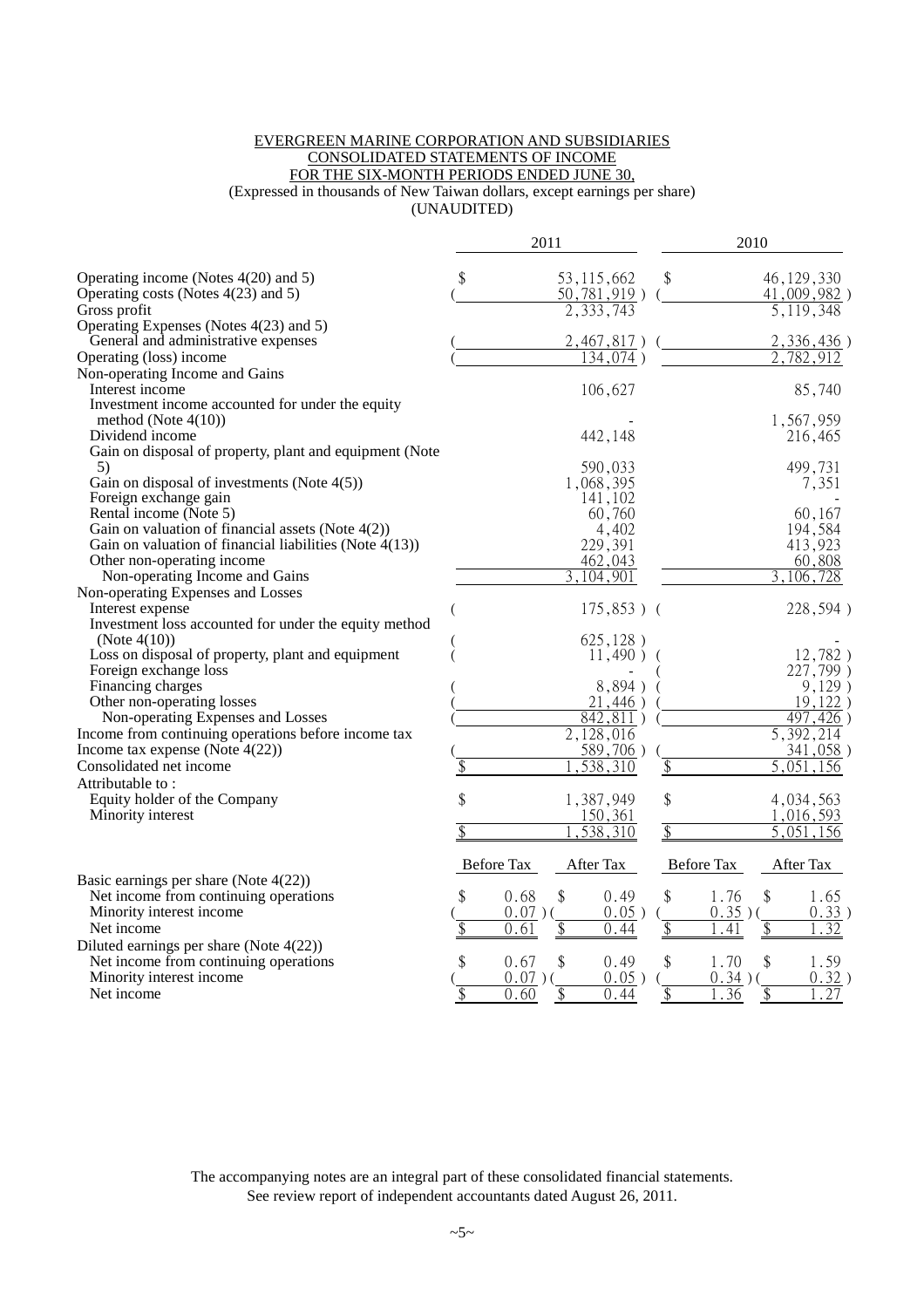#### EVERGREEN MARINE CORPORATION AND SUBSIDIARIES CONSOLIDATED STATEMENTS OF CHANGES IN STOCKHOLDERS' EQUITY FOR THE SIX-MONTH PERIODS ENDED JUNE 30, 2011 AND 2010 (Expressed in thousands of New Taiwan dollars) (UNAUDITED)

|                                                                                                                         |              | Capital                                       |                         | <b>Retained Earnings</b> |                          |                           | Other Adjustments on Stockholders' Equity |                              |                                                           |                   |              |
|-------------------------------------------------------------------------------------------------------------------------|--------------|-----------------------------------------------|-------------------------|--------------------------|--------------------------|---------------------------|-------------------------------------------|------------------------------|-----------------------------------------------------------|-------------------|--------------|
|                                                                                                                         | Common stock | <b>Stock Dividend</b><br>to be<br>Distributed | <b>Capital Reserves</b> | Legal reserve            | Special reserve          | Undistributed<br>earnings | Cumulative<br>translation<br>adjustments  | Unrecognized<br>pension cost | Unrealized gain<br>or loss on<br>financial<br>instruments | Minority interest | Total        |
| For the six-month period ended June 30,<br>2010                                                                         |              |                                               |                         |                          |                          |                           |                                           |                              |                                                           |                   |              |
| Balance at January 1,2010                                                                                               | \$30.625.992 | -\$                                           | 6.675.194               | 7,586,240<br>\$          | 957.344                  | 8.242.423<br>\$           | 640,363                                   | 483.688)<br>(                | 207,729<br>- 8                                            | 2,566,776         | \$57,018,373 |
| Adjustments on retained earnings due to<br>changes in investees' capital surplus<br>based on percentage of shareholding |              |                                               |                         |                          |                          |                           | 72,462                                    | $1,097$ )                    | 318,860                                                   |                   | 390,225      |
| Translation adjustments arising from<br>investees' financial statements                                                 |              |                                               |                         |                          |                          |                           |                                           |                              |                                                           |                   |              |
| denominated in foreign currencies                                                                                       |              |                                               |                         |                          |                          |                           | 526,842)                                  |                              |                                                           |                   | 526,842)     |
| Unrealized gain on available-for-sale<br>financial assets                                                               |              |                                               |                         |                          |                          |                           |                                           |                              | 120,903                                                   |                   | 120,903      |
| Consolidated net income for the<br>six-month period ended June 30,<br>2010                                              |              |                                               |                         |                          |                          | 4,034,563                 |                                           |                              |                                                           | 1,016,593         | 5,051,156    |
| Minority interest                                                                                                       |              |                                               |                         |                          |                          |                           |                                           |                              |                                                           | 432,393           | 432,393      |
| Balance at June 30, 2010                                                                                                | 30,625,992   |                                               | 6,675,194               | 7,586,240                | 957,344                  | 12,276,986                | 185,983                                   | 484,785                      | 647,492                                                   | 3,150,976         | 61, 621, 422 |
| For the six-month period ended June 30,<br>2011                                                                         |              |                                               |                         |                          |                          |                           |                                           |                              |                                                           |                   |              |
| Balance at January 1, 2011                                                                                              | \$31,248,395 | -\$                                           | 7,202,990               | 7,586,240<br>\$          | 957,344                  | \$23,407,874              | $($ \$<br>5,055,677)                      | 707,771<br>- (\$             | 1,184,125<br>-\$                                          | 4,398,045         | \$70,221,565 |
| Appropriation of 2010 earnings (Note)                                                                                   |              |                                               |                         |                          |                          |                           |                                           |                              |                                                           |                   |              |
| Legal reserve                                                                                                           |              |                                               |                         | 1,516,545                | $\overline{\phantom{a}}$ | $1,516,545$ )             |                                           |                              |                                                           |                   |              |
| Special reserve                                                                                                         |              |                                               |                         | $\overline{\phantom{a}}$ | 3,621,980                | 3,621,980)                |                                           |                              |                                                           |                   |              |
| Stock dividends                                                                                                         |              | 3,157,544                                     |                         |                          |                          | 3,157,544)                |                                           |                              |                                                           |                   |              |
| Cash dividends                                                                                                          |              |                                               |                         |                          |                          | 3,157,544)                |                                           |                              |                                                           |                   | 3,157,544)   |
| Conversion of convertible bonds into<br>common stock                                                                    | 328,642      |                                               | 349,337                 |                          |                          |                           |                                           |                              |                                                           |                   | 677,979      |
| Stock warrants of convertible bonds                                                                                     |              |                                               | 67,494)                 |                          |                          |                           |                                           |                              |                                                           |                   | 67,494)      |
| Adjustments on retained earnings due to<br>changes in investees' capital surplus                                        |              |                                               |                         |                          |                          |                           |                                           |                              |                                                           |                   |              |
| based on percentage of shareholding<br>Translation adjustments arising from<br>investees' financial statements          |              |                                               |                         |                          |                          |                           | 307,036)                                  | 39                           | 265,738)                                                  |                   | 572,735)     |
| denominated in foreign currencies                                                                                       |              |                                               |                         |                          |                          |                           | 70,373                                    |                              |                                                           |                   | 70,373       |
| Unrealized gain on available-for-sale<br>financial assets                                                               |              |                                               |                         |                          |                          |                           |                                           |                              | $77,258$ )                                                |                   | 77,258)      |
| Consolidated net income for the<br>six-month period ended June 30,<br>2011                                              |              |                                               |                         |                          |                          | 1,387,949                 |                                           |                              |                                                           | 150,361           | 1,538,310    |
| Minority interest                                                                                                       |              |                                               |                         |                          |                          |                           |                                           |                              |                                                           | 45,730            | 45,730       |
| Balance at June 30, 2011                                                                                                | \$31,577,037 | \$3,157,544                                   | 7,484,833               | 9,102,785                | 4,579,324                | \$13,342,210              | 5,292,340)<br>(S                          | 707,732<br>(                 | 841,129                                                   | 4,594,136         | \$68,678,926 |

Note : Directors' and supervisors' remuneration of \$55,000 and employees' bonuses of \$40,000 have been deducted from the statement of operations.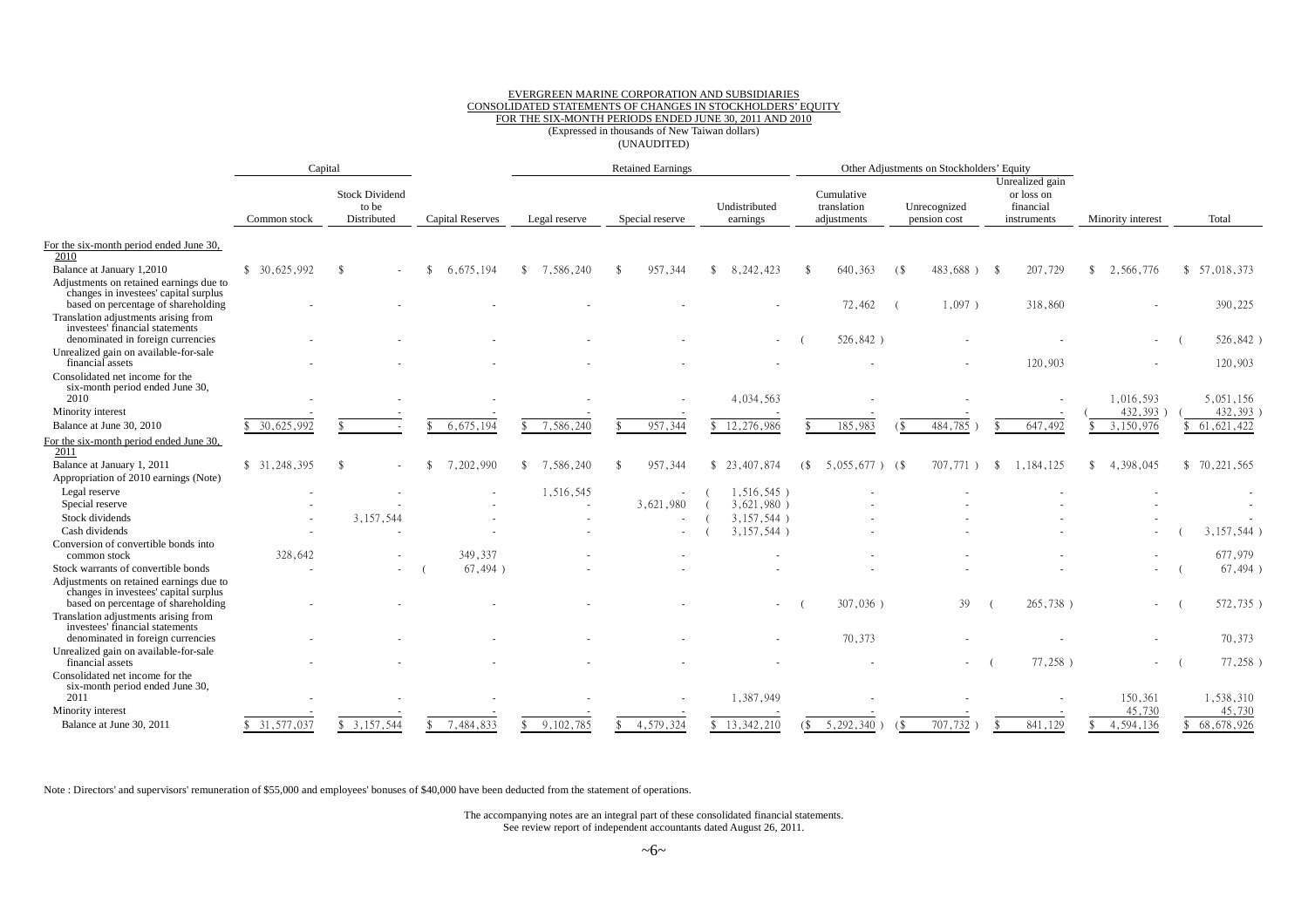#### EVERGREEN MARINE CORPORATION AND SUBSIDIARIES CONSOLIDATED STATEMENTS OF CASH FLOWS FOR THE SIX-MONTH PERIODS ENDED JUNE 30, (Expressed in thousands of New Taiwan dollars) (UNAUDITED)

|                                                                  | 2011            |            | 2010       |
|------------------------------------------------------------------|-----------------|------------|------------|
| CASH FLOWS FROM OPERATING ACTIVITIES                             |                 |            |            |
| Consolidated net income                                          | \$<br>1,538,310 | \$         | 5,051,156  |
| Adjustments to reconcile consolidated net income to net cash     |                 |            |            |
| provided by operating activities                                 |                 |            |            |
| Depreciation                                                     | 2,691,018       |            | 2,670,167  |
| Amortization                                                     | 9,630           |            | 16,398     |
| Reclassification of depreciation of dock facilities to operating |                 |            |            |
| costs and others                                                 | 129,293         |            | 139,775    |
| Reclassification of amortization of deferred charges to others   | 22,516          |            | 27,293     |
| Net gain on disposal of property, plant and equipment            | $578,543$ ) (   |            | 487,110)   |
| Realized gain on financial assets carried at cost                | 744,381)        |            |            |
| Realized income from capital reduction of financial assets       |                 |            |            |
| carried at cost                                                  | 61,638)         |            |            |
| Excess of equity-accounted investment gain/(loss) over cash      |                 |            |            |
| dividends                                                        | 1,615,112       | $\left($   | 1,069,857) |
| Gain on disposal of long-term equity investment accounted for    |                 |            |            |
| under the equity method                                          | $320,603$ )     |            |            |
| Interest compensation of convertible bonds                       | 94,004          |            | 105,356    |
| Changes in assets and liabilities                                |                 |            |            |
| Financial assets and liabilities at fair value through profit or |                 |            |            |
| loss                                                             | $360,829$ )     |            | 951,832    |
| Notes and accounts receivable                                    | 247,179         | $\sqrt{2}$ | 1,407,132) |
| Other receivables                                                | 2,069,146)      |            | 269,286    |
| Other financial assets                                           | 61,154          |            | 63,950     |
| Inventories                                                      | $1,194,489$ ) ( |            | 261,181)   |
| Prepaid expense and prepayments                                  | $16,521$ )      |            | 106,395    |
| Restricted assets                                                | $910)$ (        |            | 302,976)   |
| Agent accounts                                                   | $200, 254$ ) (  |            | 579,592)   |
| Agency reciprocal accounts                                       | $1,662,190$ ) ( |            | 668,324)   |
| Other current assets                                             | 3,666,365       |            | 24,717     |
| Refundable deposits                                              | 912)            |            | 10,001     |
| Other assets                                                     | 135             |            | 738        |
| Notes and accounts payable                                       | 463,916         |            | 175,528    |
| Income tax payable                                               | 315,654         |            | 4,913      |
| Accrued expenses                                                 | 238,496)        |            | 2,747,119  |
| Other payables                                                   | 367,423         |            | 96,241     |
| Receipts in advance                                              | 392,730)        |            | 164,450    |
| Other current liabilities                                        | $47,289$ ) (    |            | 8,446)     |
| Accrued pension liability                                        | 46,875          |            | 42,529     |
| Other liabilities                                                | 807,528         |            | 77,661     |
| Deferred income tax assets / liabilities                         | 116,111         |            | 225,004    |
| Net cash provided by operating activities                        | 4,303,292       |            | 8,185,891  |

(Continued)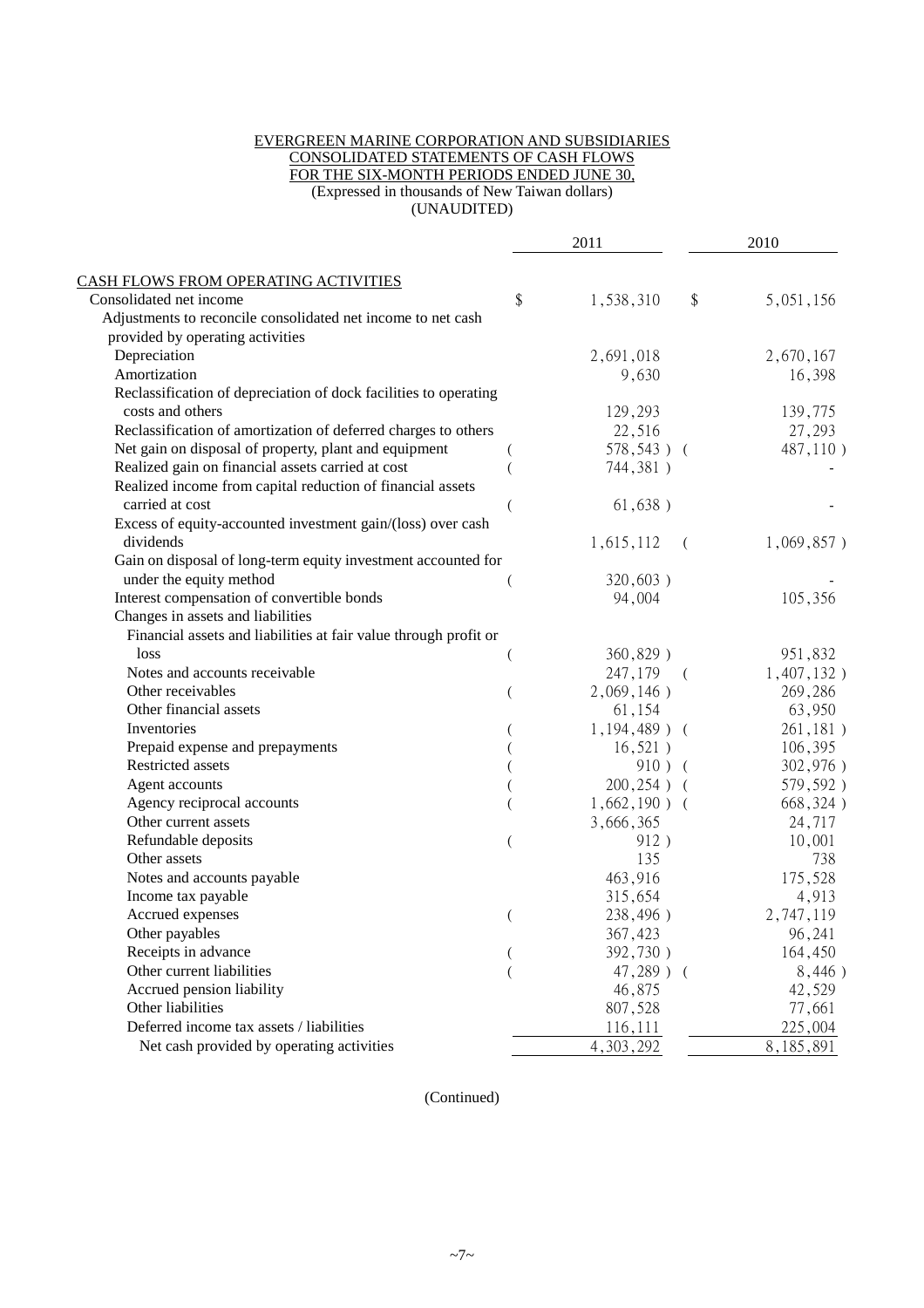#### EVERGREEN MARINE CORPORATION AND SUBSIDIARIES CONSOLIDATED STATEMENTS OF CASH FLOWS FOR THE SIX-MONTH PERIODS ENDED JUNE 30, (Expressed in thousands of New Taiwan dollars) (UNAUDITED)

|                                                                       |               | 2011             |               | 2010         |
|-----------------------------------------------------------------------|---------------|------------------|---------------|--------------|
| CASH FLOWS FROM INVESTING ACTIVITIES                                  |               |                  |               |              |
| Financial assets and liabilities at fair value through profit or loss | (             | $228,006$ )      | (             | $500,705$ )  |
| Acquisition of held-to-maturity financial assets                      |               |                  |               | 470,000)     |
| Proceed from sale of held-to-maturity financial assets                |               | 910,000          |               | 460,000      |
| Proceeds from capital reduction by investee                           |               | 62,107           |               |              |
| Proceeds from sale of financial assets carried at cost - non current  |               | 3,718,749        |               |              |
| Acquisition of long-term equity investment accounted for under        |               |                  |               |              |
| the equity method                                                     |               | $59,450$ ) (     |               | 634,960)     |
| Realized capital reduction income from long-term investments          |               | 139,538          |               |              |
| Proceeds from sale of long-term equity investment accounted for       |               |                  |               |              |
| under the equity method                                               |               | 1,139,081        |               |              |
| Acquisition of property, plant and equipment                          |               | $11,523,686$ ) ( |               | 1,743,698)   |
| Proceeds from disposal of property, plant and equipment               |               | 1,550,336        |               | 516,593      |
| Other receivables                                                     |               | $6,645$ ) (      |               | 63,104)      |
| Increase in deferred expenses                                         |               | $17,350$ )       |               | 9,442)       |
| Net cash used in investing activities                                 |               | 4, 315, 326)     |               | 2,445,316)   |
| CASH FLOWS FROM FINANCING ACTIVITIES                                  |               |                  |               |              |
| (Decrease) increase in short-term loans                               |               | 578,382)         |               | 1,436,421    |
| Decrease in short-term bills payable                                  |               |                  |               | 99,959)      |
| Other payables                                                        |               | 2,383)           |               | 219,252      |
| Increase (decrease) in long-term loans                                |               | 3,708,886        |               | 4,340,835)   |
| Increase (decrease) in guarantee deposits received                    |               | 3,883            |               | 5,428)       |
| Net change in minority interest                                       |               | 45,730           |               | 432,393)     |
| Net cash provided by (used in) financing activities                   |               | 3, 177, 734      |               | 3,222,942)   |
| Effect of exchange rate changes                                       |               | 1,341,986)       |               | 753,251      |
| Effect of initial consolidation of subsidiaries                       |               | 4)               |               |              |
| Increase in cash and cash equivalents                                 |               | 1,823,710        |               | 3,270,884    |
| Cash and cash equivalents at beginning of period                      |               | 19,716,091       |               | 9,861,789    |
| Cash and cash equivalents at end of period                            | \$            | 21,539,801       | \$            | 13, 132, 673 |
| SUPPLEMENTAL INFORMATION OF CASH FLOW                                 |               |                  |               |              |
| Interest paid                                                         | \$            | 105,458          | \$            | 131,734      |
| Less: Interest capitalized                                            |               | $17,026$ )       |               |              |
| Interest paid, excluding interest capitalized                         | \$            | 88,432           | \$            | 131,734      |
| Income tax (received) paid                                            | \$            | 21,733)          | \$            | 116,186      |
|                                                                       |               |                  |               |              |
| FINANCING ACTIVITIES NOT AFFECTING CASH FLOWS                         |               |                  |               |              |
| Long-term liabilities due within one year                             | $\frac{1}{2}$ | 5, 181, 845      | $\frac{1}{2}$ | 5,065,668    |
| Conversion of convertible bonds into common stock                     | \$            | 658,600          | \$            |              |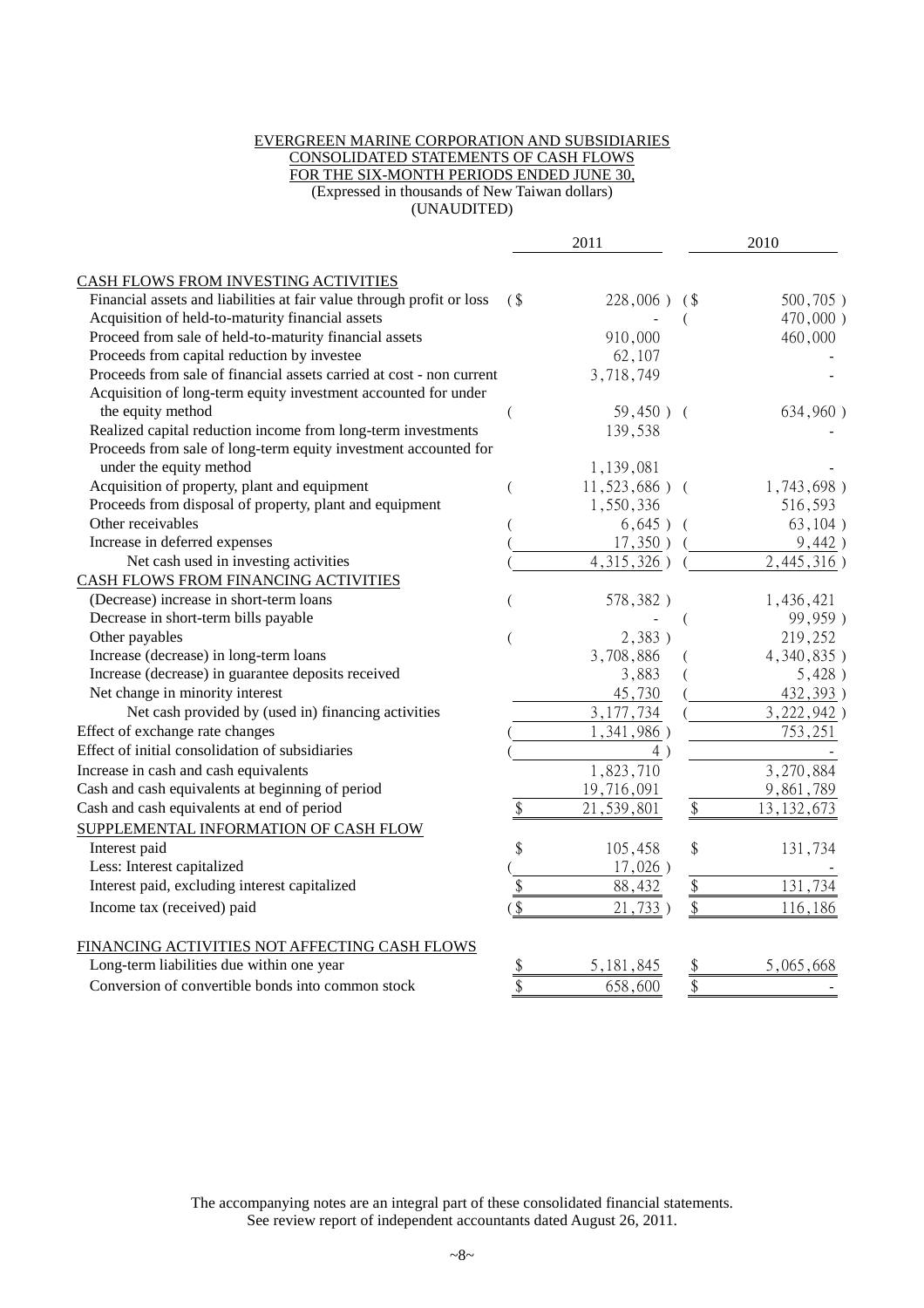#### EVERGREEN MARINE CORPORATION AND SUBSIDIARIES NOTES TO THE CONSOLIDATED FINANCIAL STATEMENTS JUNE 30, 2011 AND 2010 (Expressed in thousands currency, except as otherwise indicated)

(Unaudited)

#### 1. HISTORY AND ORGANIZATION

(1) The Company Established on September 25, 1968, Evergreen Marine Corporation (the "Company") is mainly engaged in domestic and international marine transportation, shipping agency services, and the distribution of containers. The Company was approved by the Securities and Futures Commission (SFC), Ministry of Finance (MOF) (currently known as the Securities and Futures Bureau (SFB), Financial Supervisory Commission, Executive Yuan, R.O.C.) to be a public company on November 2, 1982 and was further approved by the SFC to be a listed company on July 6, 1987. The Company's shares have been publicly traded on the Taiwan Stock Exchange since September 21, 1987. The Company and its subsidiaries included in the consolidated financial statements had 4,486 employees as of June 30, 2011 The Company and its subsidiaries are collectively referred herein as the Group.

| (2) Subsidiaries included in the consolidated financial statements and their changes in 2011 |  |
|----------------------------------------------------------------------------------------------|--|
|----------------------------------------------------------------------------------------------|--|

|                |             |                                                         | Ownership (%)    |                  |             |  |
|----------------|-------------|---------------------------------------------------------|------------------|------------------|-------------|--|
| Investor       | Subsidiary  | Main activities                                         | June 30,<br>2011 | June 30,<br>2010 | Description |  |
| The<br>Company | <b>TTSC</b> | Cargo loading<br>and discharging                        | 55.00            | 55.00            |             |  |
| $\prime$       | Peony       | Investments in<br>transport-related<br>business         | 100.00           | 100.00           |             |  |
| $\prime\prime$ | <b>ETS</b>  | <b>Terminal Services</b>                                | 100.00           |                  |             |  |
| Peony          | <b>GMS</b>  | <b>Container Shipping</b>                               | 100.00           | 100.00           |             |  |
| $\prime$       | Clove       | Investments in<br>container yards and<br>port terminals | 100.00           | 100.00           |             |  |
| $\prime\prime$ | Vigor       | Investments in<br>container<br>manufacturing            | 100.00           | 100.00           |             |  |
| $\prime$       | <b>EMU</b>  | Container shipping                                      | 51.00            | 51.00            |             |  |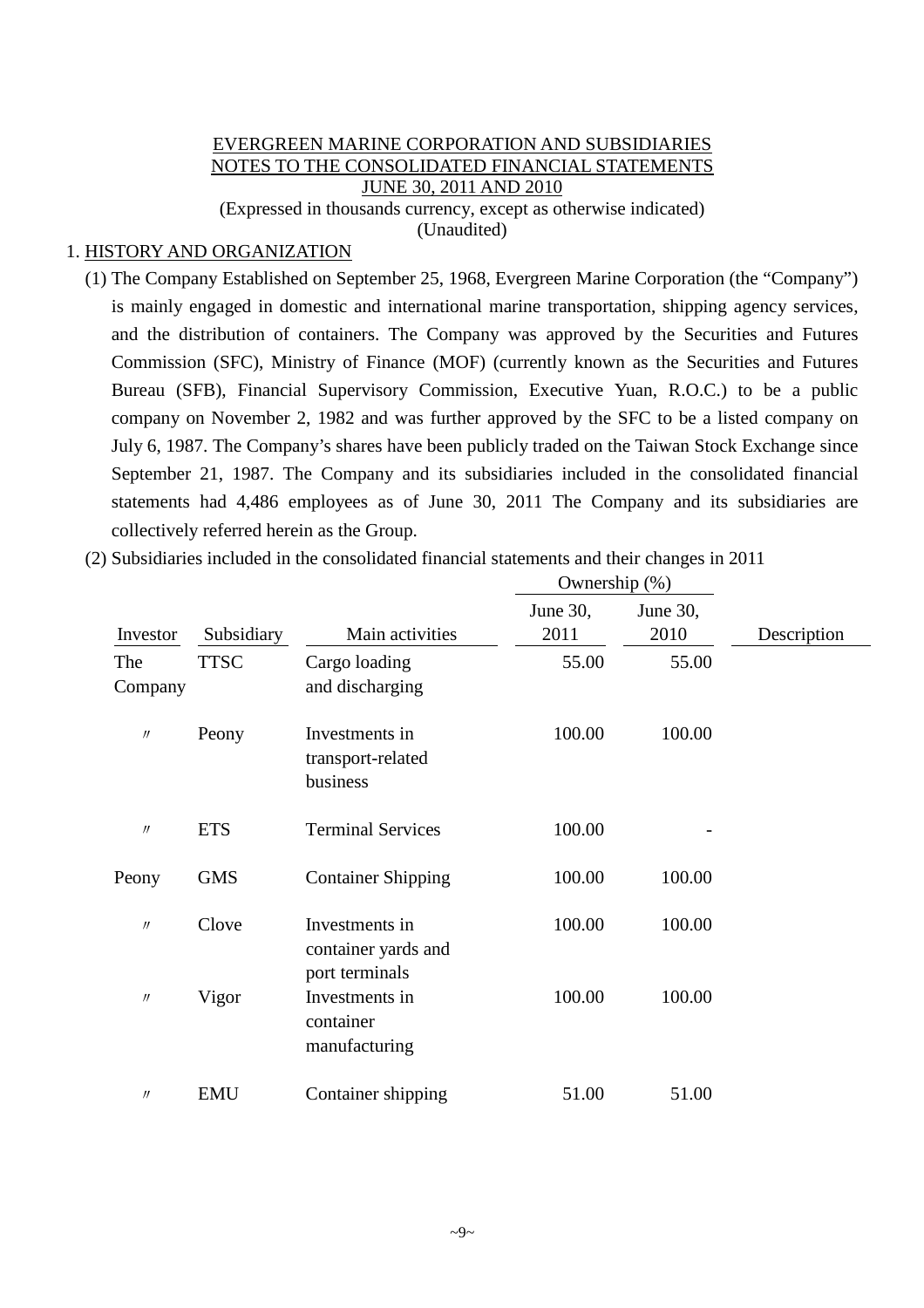|                               |              |                                                                                                         | Ownership (%)    |                  |             |
|-------------------------------|--------------|---------------------------------------------------------------------------------------------------------|------------------|------------------|-------------|
| Investor                      | Subsidiary   | Main activities                                                                                         | June 30,<br>2011 | June 30,<br>2010 | Description |
| Peony                         | EHIC(M)      | Manufacturing of<br>dry steel containers<br>and container parts                                         | 84.44            | 84.44            |             |
| $\prime\prime$                |              | Armand N.V Investments in<br>container yards and<br>port terminals                                      | 70.00            | 70.00            |             |
| $^{\prime\prime}$             | <b>SGTC</b>  | Loading,<br>discharging, storage,<br>repairs, cleaning<br>and inland<br>transportation of<br>containers | 55.00            | 55.00            |             |
| $\prime\prime$                | <b>MBPI</b>  | Containers storage<br>and inspections of<br>containers at the<br>customs house                          | 95.30            | 95.30            |             |
| $\prime\prime$                | <b>MBT</b>   | Inland transportation,<br>repairs and cleaning<br>of containers                                         | 17.39            | 17.39            |             |
| $^{\prime\prime}$             | EGS          | Agency services dealing<br>with port formalities                                                        | 51.00            | 51.00            |             |
| $\ensuremath{\mathnormal{H}}$ | $_{\rm EGK}$ | $\prime\prime$                                                                                          | 100.00           | 100.00           |             |
| $\prime\prime$                | EMI          | $\boldsymbol{\mathcal{U}}$                                                                              | 51.00            | 51.00            |             |
| $\prime\prime$                | <b>EGT</b>   | $\boldsymbol{\mathcal{U}}$                                                                              | 51.00            | 51.00            |             |
| $\prime\prime$                | $_{\rm EGI}$ | $\ensuremath{\mathnormal{H}}$                                                                           | 99.99            | 99.99            |             |
| $\prime\prime$                | <b>EMA</b>   | $\ensuremath{\mathnormal{H}}$                                                                           | 67.50            | 67.50            |             |
| $^{\prime\prime}$             | <b>EIT</b>   | $\ensuremath{\mathnormal{H}}$                                                                           | 55.00            | 55.00            |             |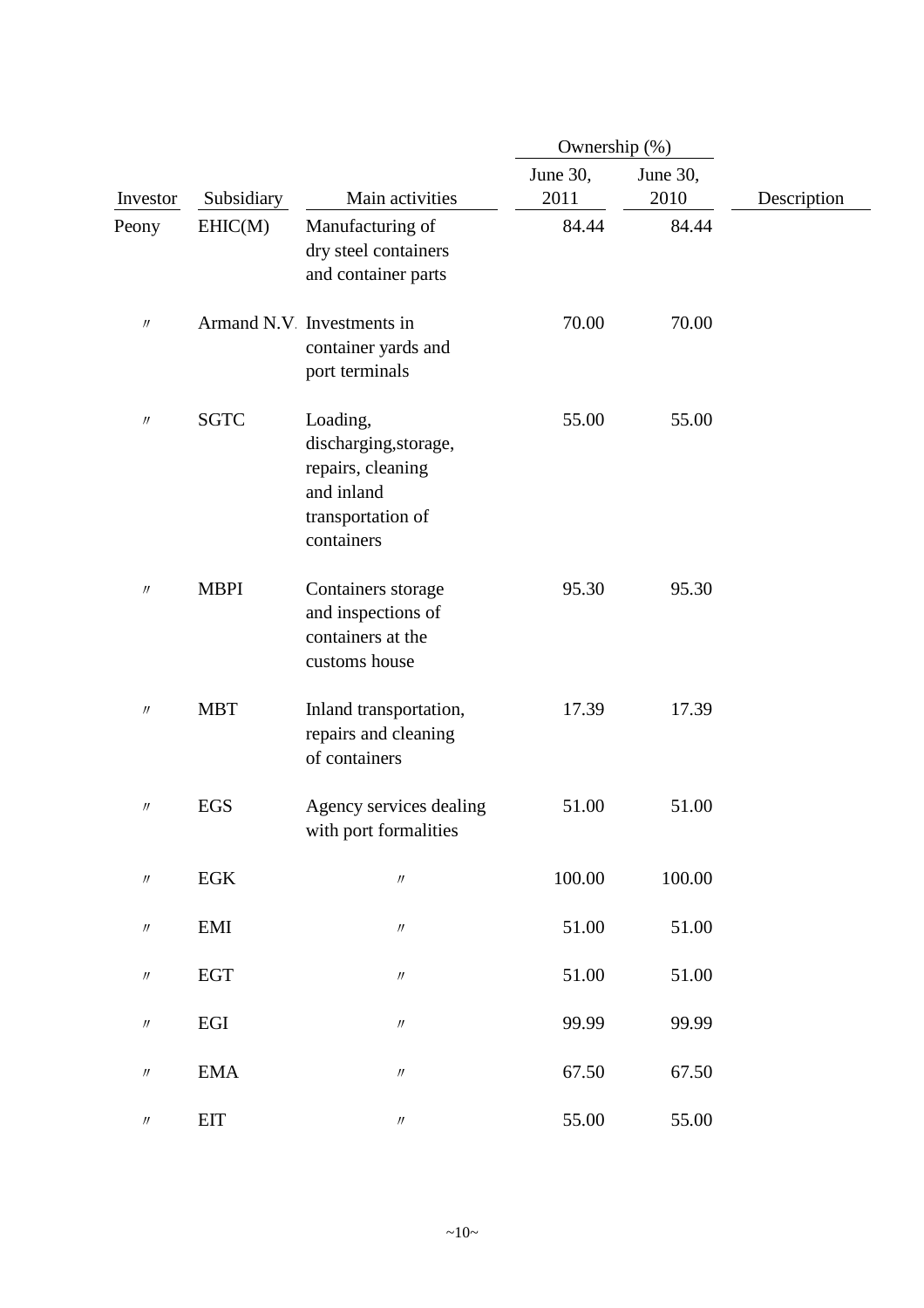|                               |             |                                                                             | Ownership (%)    |                  |             |
|-------------------------------|-------------|-----------------------------------------------------------------------------|------------------|------------------|-------------|
| Investor                      | Subsidiary  | Main activities                                                             | June 30,<br>2011 | June 30,<br>2010 | Description |
| Peony                         | <b>EES</b>  | Agency services dealing<br>with port formalities                            | 55.00            | 55.00            |             |
| $\prime\prime$                | <b>ERU</b>  | $\ensuremath{\mathnormal{H}}$                                               | 51.00            | 51.00            |             |
| $\prime\prime$                | <b>EGD</b>  | $\ensuremath{\mathnormal{H}}$                                               | 100.00           | 100.00           |             |
| $\prime\prime$                | <b>EGUD</b> | $\prime\prime$                                                              | 100.00           | 100.00           |             |
| $\prime\prime$                | EGD-WWX     | $\ensuremath{\mathnormal{H}}$                                               | 100.00           | 100.00           |             |
| $\prime\prime$                | <b>EGF</b>  | $\ensuremath{\mathnormal{H}}$                                               | 99.40            | 99.40            |             |
| $\prime\prime$                | <b>EGN</b>  | $\prime\prime$                                                              | 100.00           | 100.00           |             |
| $\prime\prime$                | <b>EGV</b>  | $\ensuremath{\mathnormal{H}}$                                               | 51.00            | 51.00            |             |
| $\prime\prime$                | <b>ESA</b>  | $\ensuremath{\mathnormal{H}}$                                               | 55.00            | 55.00            |             |
| $\ensuremath{\mathnormal{H}}$ | EGB         | Real estate leasing                                                         | 95.00            | 95.00            |             |
| <b>EMU</b>                    | Island      | Investments in<br>operating machinery<br>and equipment of<br>port terminals | 15.00            | 15.00            |             |
| Clove                         | Ample       | Investments in<br>container yards and<br>port terminals                     | 90.00            | 90.00            |             |
| $\prime\prime$                | Island      | Investments in<br>operating machinery<br>and equipment of<br>port terminals | 36.00            | 36.00            |             |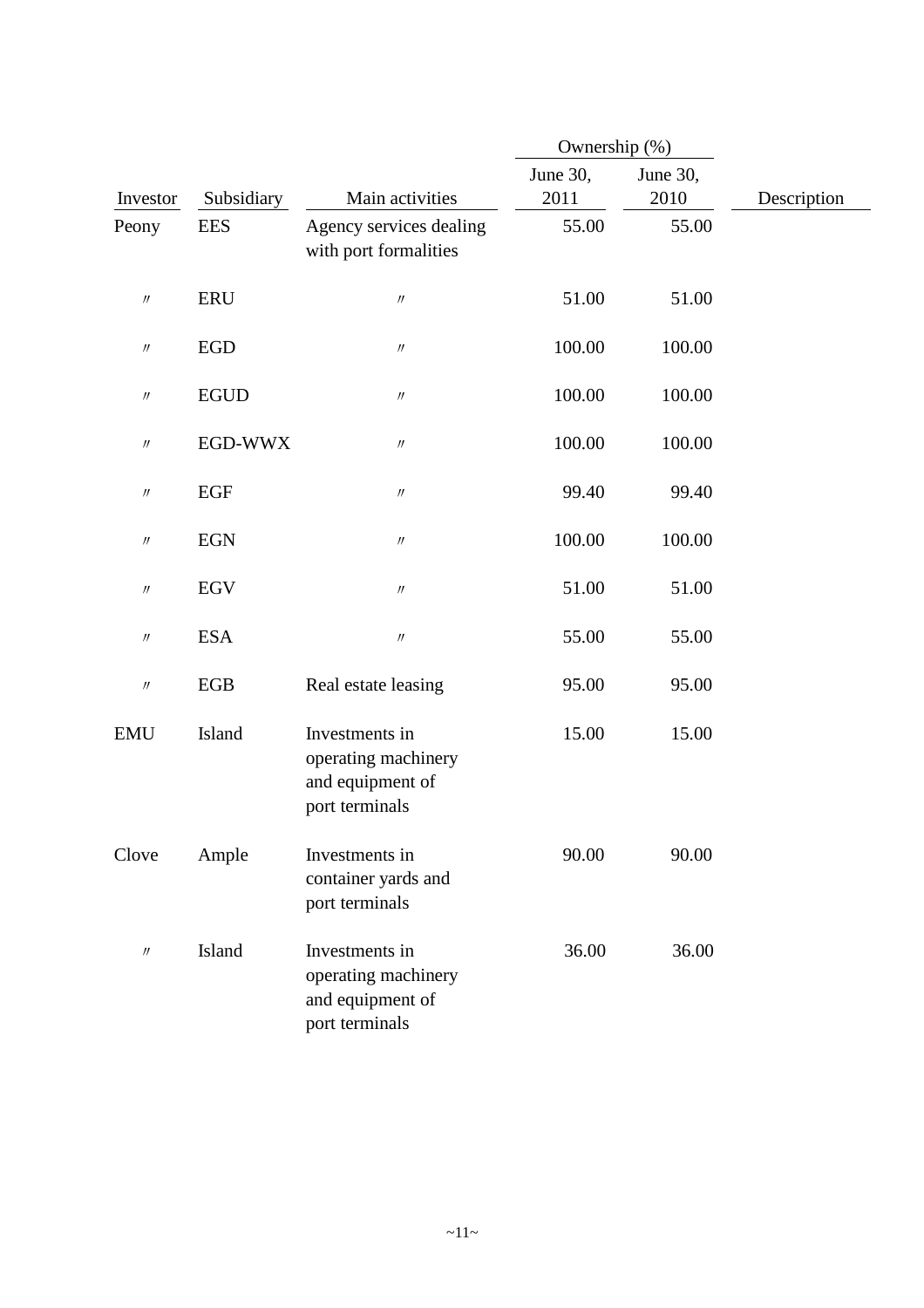|                | Ownership (%)  |                                                                                           |                  |                  |             |
|----------------|----------------|-------------------------------------------------------------------------------------------|------------------|------------------|-------------|
| Investor       | Subsidiary     | Main activities                                                                           | June 30,<br>2011 | June 30,<br>2010 | Description |
| Armand<br>N.V. | Armand<br>B.V. | Investments in<br>operating machinery<br>and equipment of<br>port terminals               | 100.00           | 100.00           |             |
| Island         | Whitney        | Investments and<br>leases of operating<br>machinery and<br>equipment of port<br>terminals | 100.00           | 100.00           |             |
| $\prime$       | Hemlock        | $\prime$                                                                                  | 100.00           | 100.00           |             |
| MBPI           | <b>MBT</b>     | Inland transportation,<br>repairs and cleaning<br>of containers                           | 72.95            | 72.95            |             |

- A.For the information on investee companies included in the consolidated financial statements for the six-month periods ended June 30, 2011, please refer to Note 11.
- B.Subsidiaries that are included in the consolidated financial statements: 100% of ETS's equity was acquired by The Company on April 29, 2011. ETS had been consolidated thereafter.
- (3)Subsidiary not included in the consolidated financial statements: None.
- (4)Adjustments for subsidiaries with different balance sheet dates: None.
- (5)Special operating risks in foreign subsidiaries: None.
- (6)Nature and extent of the restrictions on fund remittance from subsidiaries to the parent company: None.
- (7)Contents of subsidiaries' securities issued by the parent company: None.
- (8)Information on convertible bonds and common stock issued by subsidiaries: None.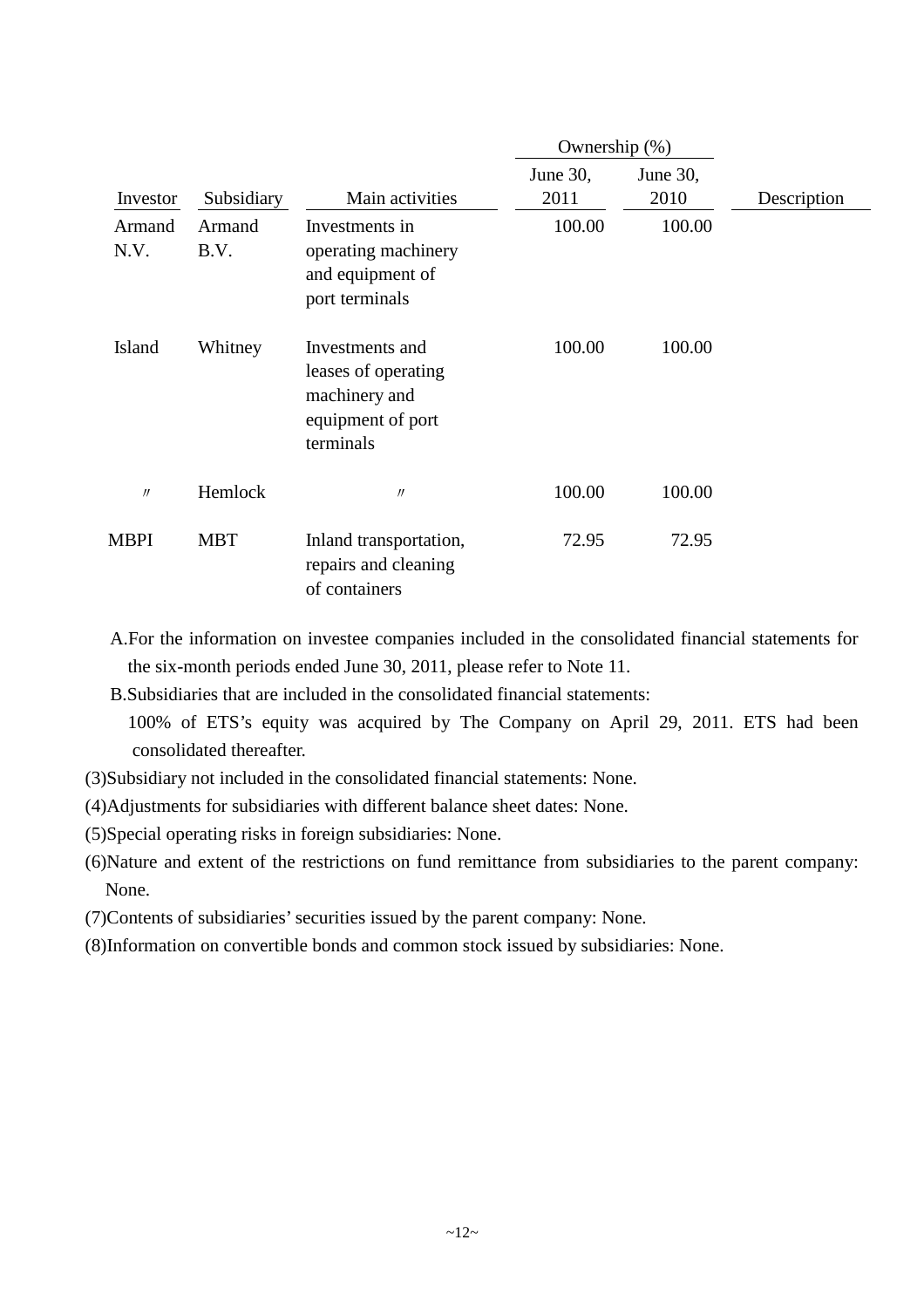### 2. SUMMARY OF SIGNIFICANT ACCOUNTING POLICIES

The accompanying consolidated financial statements of the Group are prepared in conformity with the "Rules Governing Preparation of Financial Statements by Securities Issuers" and accounting principles generally accepted in the Republic of China. The Group's significant accounting policies are summarized below:

### (1) Basis for preparation of consolidated financial statements

- A.All majority-owned subsidiaries and controlled entities are included in the consolidated financial statements. Effective January 1, 2008, the Company prepares consolidated financial statements on a quarterly basis. Any entity acquired is consolidated starting the acquisition date; once the Company loses its controlling power over an entity, the entity is excluded from the consolidation, and any effect is not retrospective.
- B.Significant inter-company transactions and assets and liabilities arising from inter-company transactions are eliminated.
- (2) Translation of financial statements of foreign subsidiaries

Assets and liabilities of foreign subsidiaries are translated into New Taiwan Dollars using the exchange rates at the balance sheet date. Equity accounts are translated at historical rates except for beginning retained earnings, which are carried forward from prior year's balance. Dividends are translated at the rates prevailing at the date of declaration. Profit and loss accounts are translated at weighted-average rates of the year. The resulting translation differences are included in "cumulative translation adjustments" under stockholders' equity.

- (3) Foreign currency transactions
	- A.Transactions denominated in foreign currencies are translated into New Taiwan Dollars and their functional currencies at the spot exchange rates prevailing at the transaction dates. Exchange gains or losses due to the difference between the exchange rate on the transaction date and the exchange rate on the date of actual receipt and payment are recognized in current year's profit or loss.
	- B.Monetary assets and liabilities denominated in foreign currencies are translated at the spot exchange rates prevailing at the balance sheet date. Exchange gains or losses are recognized in profit or loss.
	- C.When a gain or loss on a non-monetary item is recognized directly in equity, any exchange component of that gain or loss shall be recognized directly in equity. Conversely, when a gain or loss on a non-monetary item is recognized in profit or loss, any exchange component of that gain or loss shall be recognized in profit or loss. However, non-monetary items that are measured on a historical cost basis are translated using the exchange rate at the date of the transaction.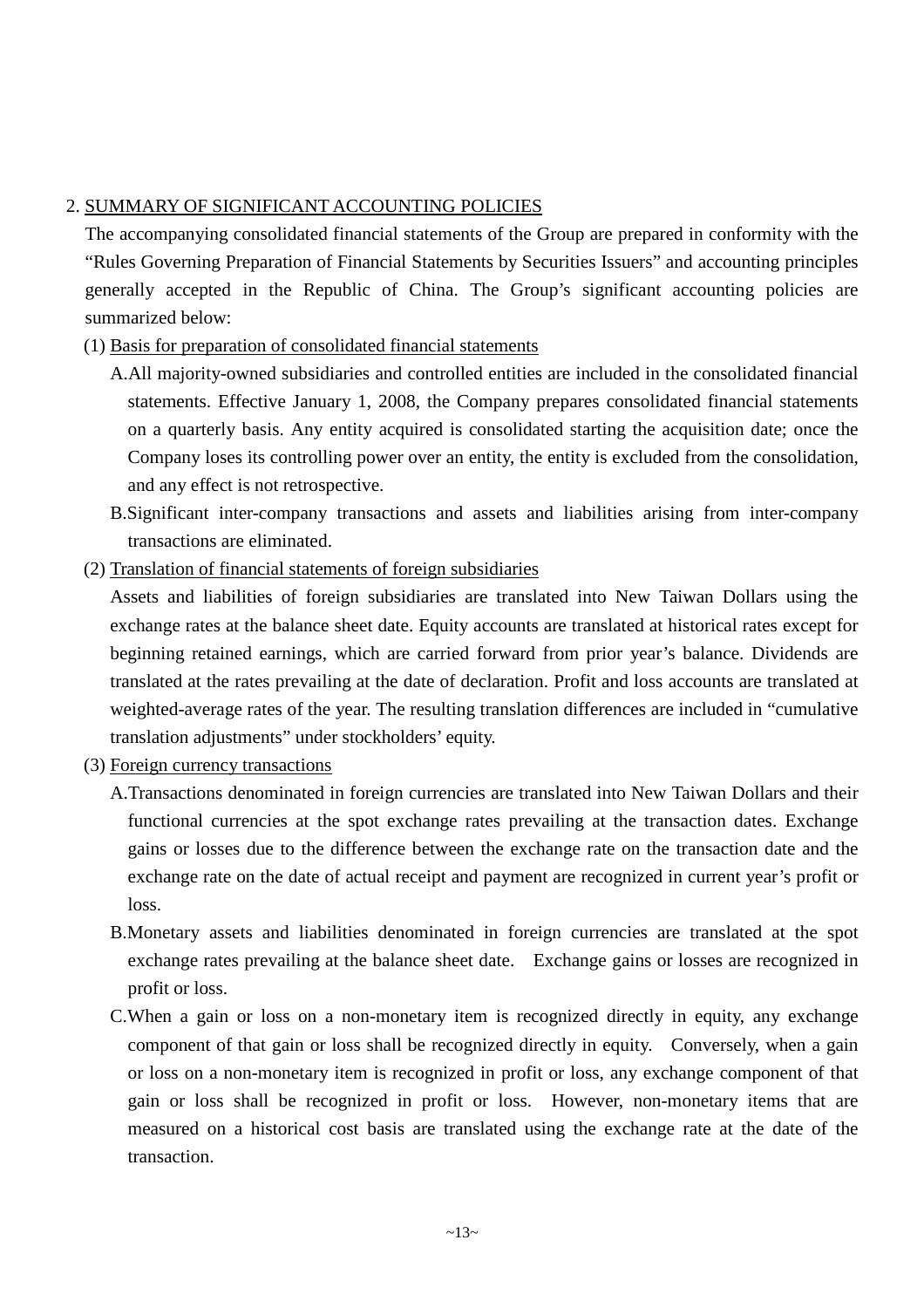- (4) Classification of current and non-current items
	- A.Assets that meet one of the following criteria are classified as current assets; otherwise they are classified as non-current assets:
		- (a)Assets arising from operating activities that are expected to be realized or consumed, or are intended to be sold within the normal operating cycle;
		- (b)Assets held mainly for trading purposes;
		- (c)Assets that are expected to be realized within twelve months from the balance sheet date;
		- (d)Cash and cash equivalents, excluding restricted cash and cash equivalents and those that are to be exchanged or used to pay off liabilities more than twelve months after the balance sheet date.
	- B.Liabilities that meet one of the following criteria are classified as current liabilities; otherwise they are classified as non-current liabilities:
		- (a)Liabilities arising from operating activities that are expected to be paid off within the normal operating cycle;
		- (b)Liabilities arising mainly from trading activities;
		- (c)Liabilities that are to be paid off within twelve months from the balance sheet date;
		- (d)Liabilities for which the repayment date cannot be extended unconditionally to more than twelve months after the balance sheet date.
- (5) Cash and cash equivalents

Cash and cash equivalents include cash on hand and in banks and other short-term highly liquid investments which are readily convertible to known amount of cash and which are subject to insignificant risk of changes in value resulting from fluctuations in interest rates.

The consolidated statements of cash flow were prepared on the basis of cash and cash equivalents.

- (6) Financial assets and financial liabilities at fair value through profit or loss
	- A.Equity financial instruments are recognized and derecognized using trade date accounting; whereas debt, beneficiary certificates, and derivative financial instruments are recognized and derecognized using settlement date accounting. These instruments are initially recognized at their fair values.
	- B.These financial instruments are subsequently remeasured and stated at fair value, and the gain or loss is recognized in profit or loss. The fair value of listed stocks and OTC stocks and closed-end mutual funds is based on latest quoted fair prices of the accounting period. The fair value of open-end and balanced mutual funds is based on the net asset value at the balance sheet date.
	- C.When a derivative is an ineffective hedging instrument, it is initially recognized at fair value on the date a derivative contract is entered into and is subsequently remeasured at its fair value. If a derivative is a non-option derivative, the fair value initially recognized is zero.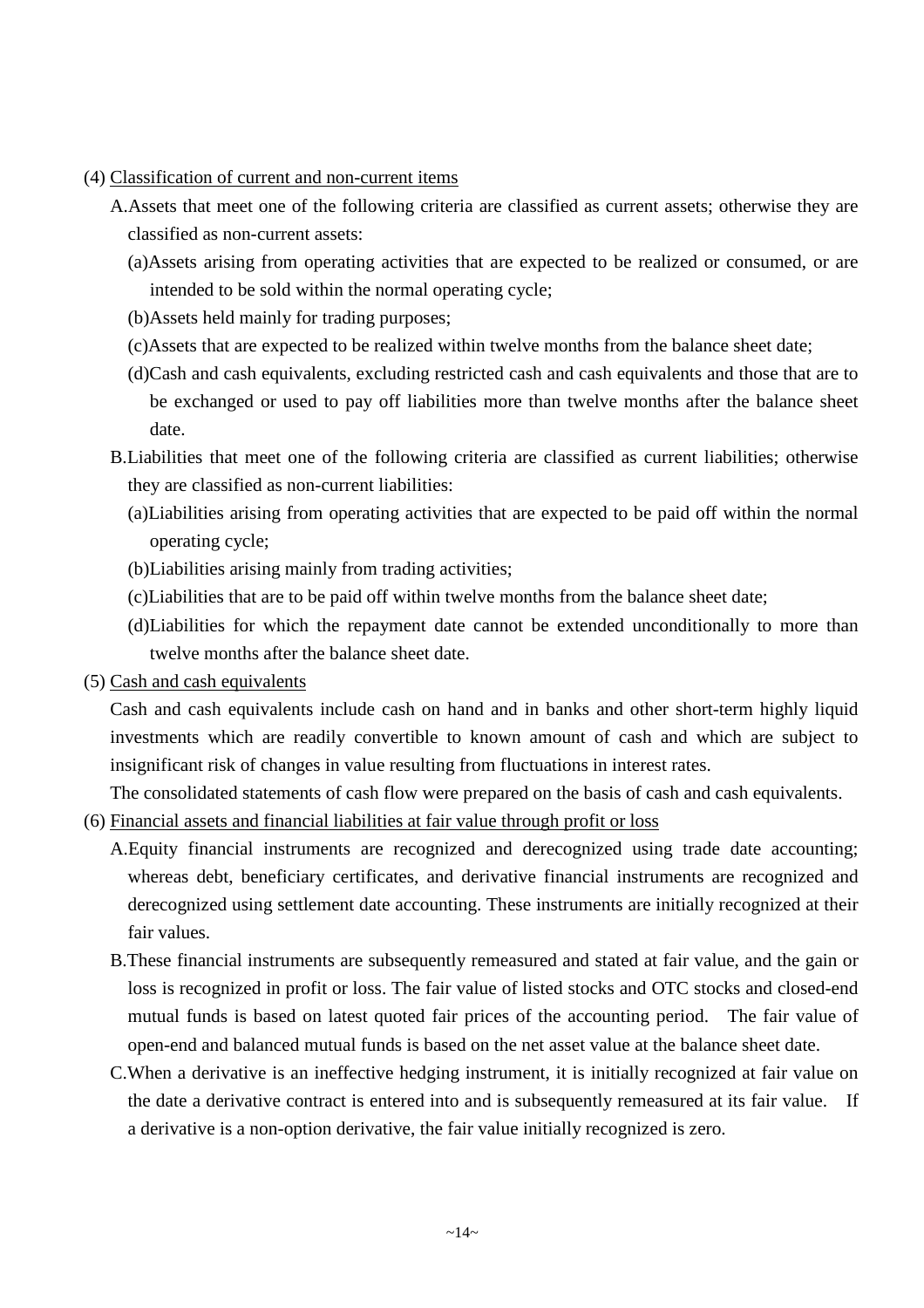- D.For call options, put options, resetting options and conversion options, which are embedded in bonds payable, please refer to Note 2 (16).
- E.Financial assets and financial liabilities designated as at fair value through profit or loss at inception are those that conform to one of the following conditions: (a)Hybrid products.
	- (b)As a result of the designation, measurement and recognition inconsistency could be decreased significantly or eliminated.
	- (c)The financial products are managed under the method of risk management and investment strategy management established by the Company and performance of the product is assessed by fair value.
- (7) Available-for-sale financial assets
	- A.Available-for-sale financial assets are recognized and derecognized using trade date accounting and are initially stated at fair value plus transaction costs that are directly attributable to the acquisition of the financial asset.
	- B.The financial assets are remeasured and stated at fair value, and the gain or loss is recognized in equity, until the financial asset is derecognized, at which time the cumulative gain or loss previously recognized in equity shall be recognized in profit or loss. The fair value of listed stocks and OTC stocks and closed-end mutual funds are based on latest quoted fair prices of the accounting period. The fair values of open-end and balanced mutual funds are based on the net asset value at the balance sheet date.
	- C.If there is any objective evidence that the financial asset is impaired, the cumulative loss that had been recognized directly in equity shall be transferred from equity to profit or loss. When the fair value of an equity instrument subsequently increases, impairment losses recognized previously in profit or loss shall not be reversed. When the fair value of a debt instrument subsequently increases and the increase can be objectively related to an event occurring after the impairment loss was recognized in profit or loss, the impairment loss shall be reversed to the extent of the loss recognized in profit or loss.
- (8) Held-to-maturity financial assets
	- A.Held-to-maturity financial asset is recognized or derecognized using trade date accounting and is stated initially, at its fair value plus transaction costs that are directly attributable to the acquisition of the financial asset.
	- B.The financial assets are carried at amortized cost.
	- C.If there is any objective evidence that the financial asset is impaired, the impairment loss is recognized in profit or loss. If the fair value of the financial asset subsequently increases and the increase can be objectively related to an event occurring after the impairment loss was recognized in profit or loss, the impairment loss shall be reversed to the extent of the loss previously recognized in profit or loss, the impairment loss shall be reversed to the extent of the loss previously recognized in profit or loss. The book value after such reversal should not exceed the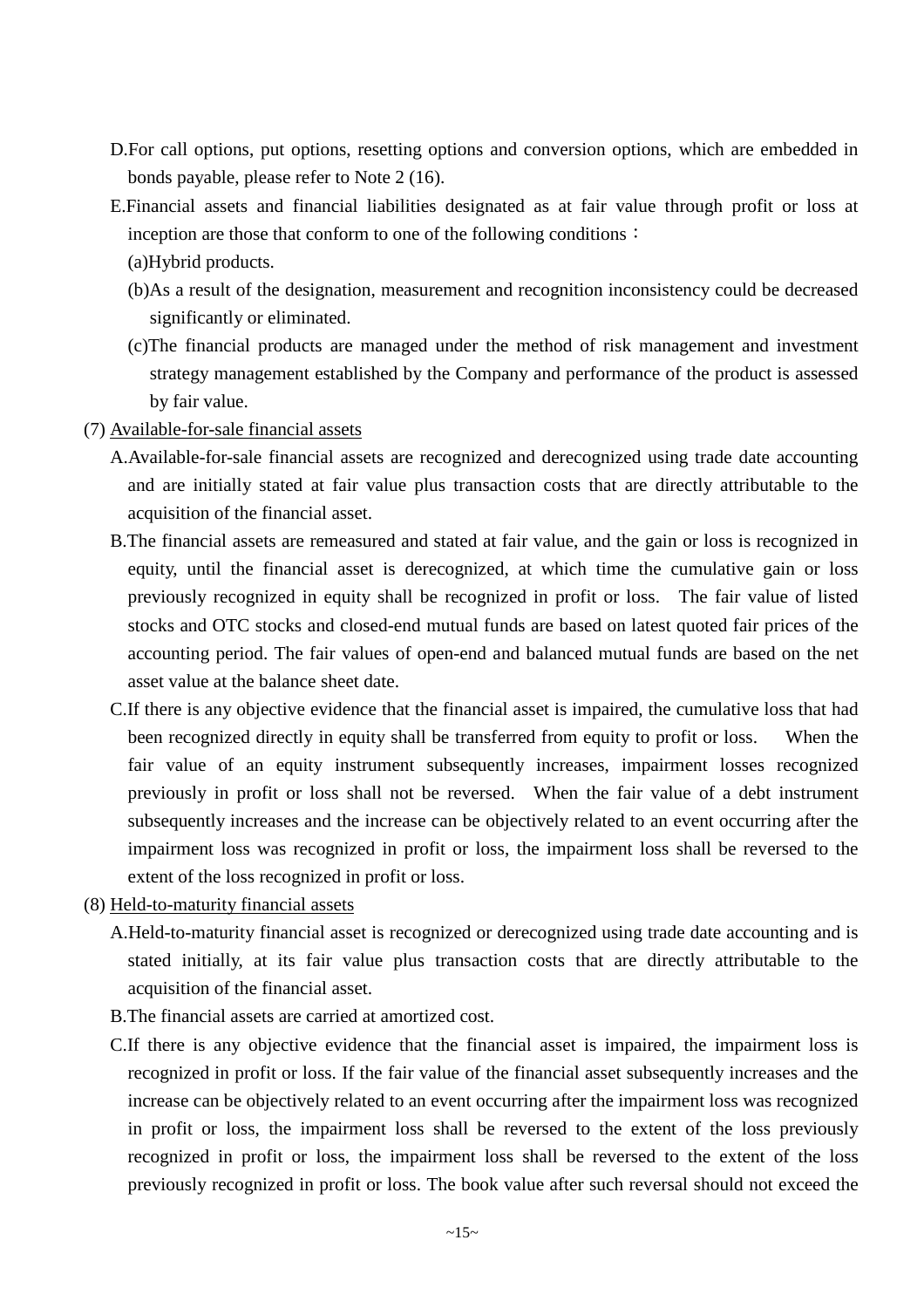amortized had no impairment loss been recognized.

- (9) Financial assets and liabilitires carried at cost
	- A.Financial assets and financial liabilities carried at cost are recognized or derecognized using trade date accounting and are stated initially at fair value plus transaction costs that are directly attributable to the acquisition of the financial asset.
	- B.If there is any objective evidence that the financial asset is impaired, the impairment loss is recognized in profit or loss. Such impairment loss shall not be reversed when the fair value of the asset subsequently increases.
- (10) Notes receivable, accounts receivable and other receivables
	- A.Notes receivable and accounts receivable are claims resulting from the sale of goods or services. Claims other than notes receivable and accounts receivable are classified as other receivables. Upon initial recognition, notes receivable, accounts receivable and other receivables are recognized at fair values. In subsequent periods, they are measured at amortized cost using the effective interest method less accumulated impairment.
	- B.At each balance sheet date, the Company assesses whether objective evidence of impairment exists individually for financial assets that are not individually significant, and individually or collectively for financial assets that are not individually significant. If there is objective evidence that an impairment loss has been incurred, the amount of the loss is recognized and measured as the difference between the asset's carrying amount and the present value of estimated future cash flow discounted at the financial asset's original effective interest rate. If, in a subsequent period, the amount of the impairment loss decreases and the decrease can be related objectively to an event occurring after the impairment was recognized, the previously recognized impairment loss shall be reversed. The reversal shall not result in a carrying amount of the financial asset that exceeds what the amortized cost would have been had the impairment not been recognized at the date the impairment is reversed. The amount of reversal shall be recognized in profit or loss.
- (11) Inventories

Inventories refer to fuel inventories and steel inventories. Fuel inventories are physically measured by the crew of each ship and reported back to the Head Office through telegraph for recording purposes at balance sheet date. Valuation of inventories is based on the exchange rate prevailing at balance sheet date. The perpetual inventory system is adopted for steel inventory recognition. Steel inventories are stated at cost. The cost is determined using the weighted-average method. At balance sheet date, inventories are evaluated at the lower of aggregate cost or market value. The market value is based on the replacement cost for raw materials and supplies and net realizable value for work in process, finished goods and merchandise.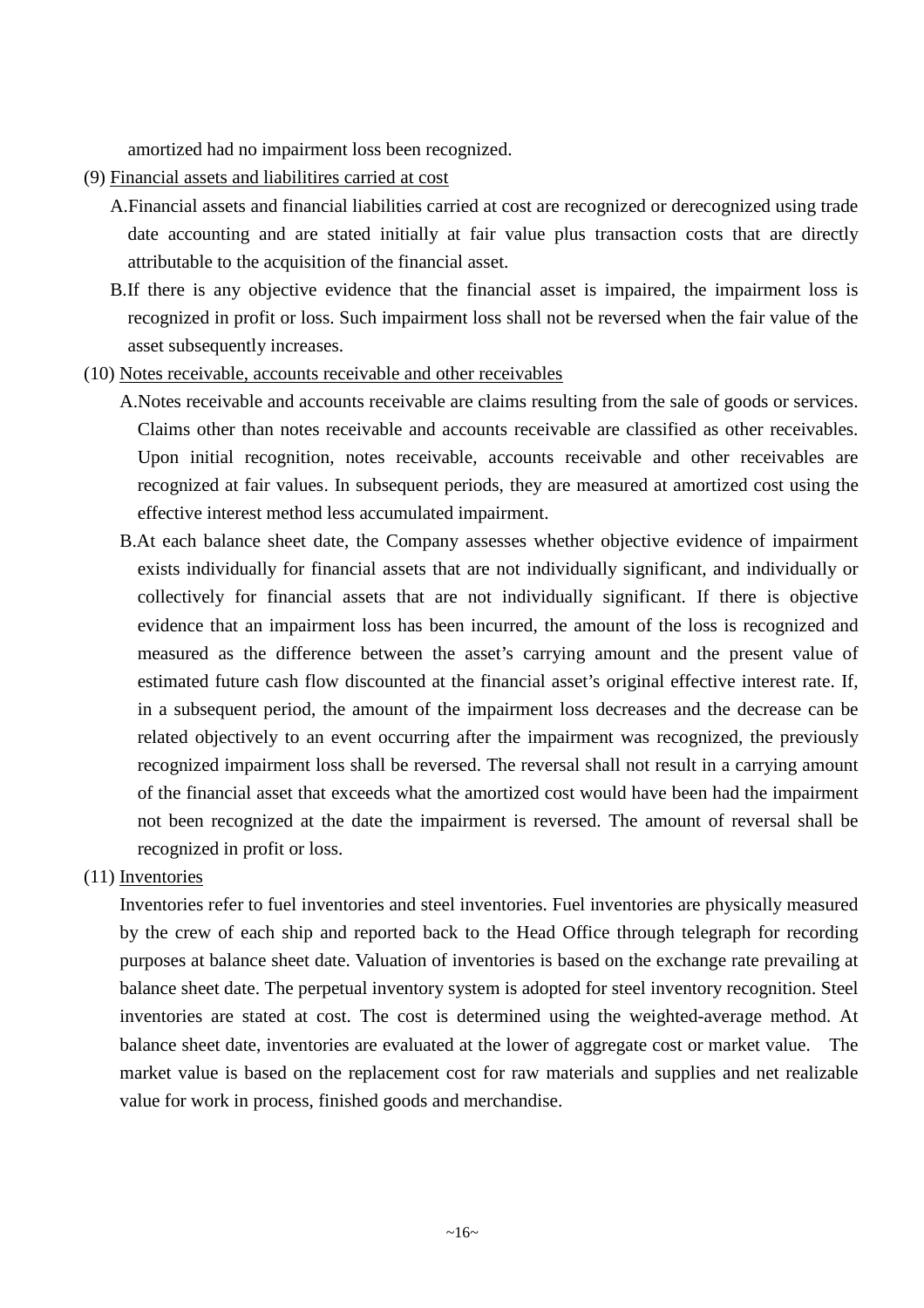#### (12) Long-term equity investments accounted for under the equity method

- A.Long-term equity investments in which the Group holds more than 20% of the investee company's voting shares or has significant influence on the investee's operational decisions are accounted for under the equity method. The excess of the initial investment cost over the acquired net asset value of the investee attributable to goodwill is no longer amortized, effective January 1, 2006. Retrospective adjustment of the amount of goodwill amortized in previous year is not required. The excess of acquired net asset value of investee over the initial investment cost is allocated proportionately and applied as a reduction to the book values of identifiable non-current assets, and any remaining amount of such excess after this allocation is credited to extraordinary gains. Negative goodwill, incurred before December 31, 2005, should still be amortized.
	- B.Exchange differences arising from translation of financial statements of overseas investee companies accounted for under the equity method are recorded as "cumulative translation adjustments" under stockholders' equity.

(13) Property, plant and equipment

- A.Property, plant and equipment are stated at cost. Interests incurred on the loans used to bring the assets to the condition and location necessary for their intended uses are capitalized.
- B.Depreciation is provided under the straight-line method based on the assets' estimated economic service lives. Salvage value of the fully depreciated assets that are still in use is depreciated based on the re-estimated economic service lives.
- C.Major improvements and renewals are capitalized and depreciated accordingly. Maintenance and repairs are expensed as incurred.
- D. Rents paid on capital leases are capitalized and depreciated accordingly. Lease assets whose ownerships are transferred at the end of the lease term or which contain a bargain purchase option are depreciated over the estimated useful lives; lease assets other than these are depreciated over the lease term.

(14) Defferred expenses

Deferred charges refer to the expenses incurred for dock and wharf equipment, computer software and cable installation. In addition to dock and wharf equipment amortized by the lease period. The expenses incurred are amortized on a straight-line basis and the remaining are amortized 3 years.

(15) Impairment of non-financial assets

The Group recognizes impairment loss when there is an indication that the recoverable amount of an asset is less than its carrying amount. The recoverable amount is the higher of the fair value less costs to sell and value in use. When the impairment no longer exists, the impairment loss recognized in prior years shall be recovered.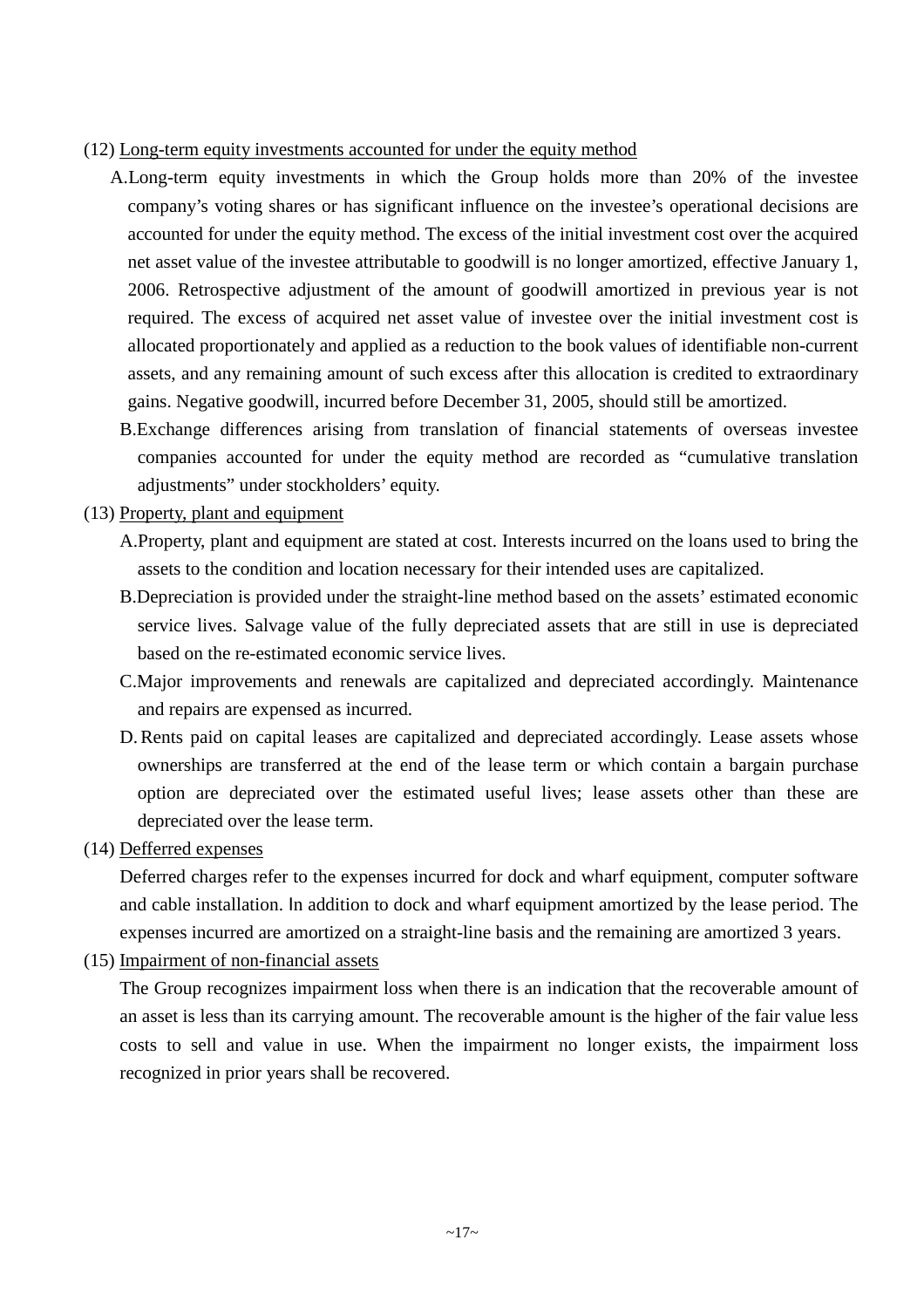#### (16) Corporate bonds payable

- A.For the bonds payable issued after January 1, 2006, in which call option, put option and conversion rights are embedded, the issuer of a financial instrument shall classify the instrument, or its component parts, on initial recognition as a financial liability, a financial asset or an equity instrument in accordance with the substance of the contractual arrangement and the definitions of a financial liability, a financial asset and an equity instrument. These bonds are accounted for as follows:
	- (a)The difference between the issue price and face value of convertible corporate bonds is accounted for as premium or discount which is required to be amortized over the period from the date of issuance to maturity date using the interest method and is recorded as "interest expense".
	- (b)The value of any derivative features (such as a call option and put option) embedded in the compound financial instrument is recognized as "financial assets or financial liabilities at fair value through profit or loss". These derivative features are subsequently remeasured and stated at fair value on each balance sheet date, and the gain or loss is recognized in "gain or loss on valuation of financial assets or financial liabilities". At the maturity of the redemption period, if the fair value of common stock exceeds the redemption price, the fair value of the put option is recognized as "paid-in capital"; however, if the fair value of common stock is lower than the redemption price, the fair value of the put option is recognized as "gain or loss".
	- (c)A conversion option embedded in the bonds issued by the Company, which is convertible to an equity instrument, is recognized in "capital reserve from stock warrants". When a bondholder exercises his/her conversion rights, the liability component of the bonds (including corporate bonds and embedded derivatives) shall be revalued at fair value on the conversion date, and the resulting difference shall be recognized as "gain or loss" in the current period. The book value of the common stock issued due to the conversion shall be based on the adjusted book value of the above-mentioned liability component plus the book value of the stock warrants.
	- (d)Costs incurred on issuance of convertible bonds are proportionally charged to the liabilities and equities of the underlying instruments based on initial recognition costs.
- B.If the bondholders have the right, within one year, to exercise the put option embedded in bonds, the Company should classify the bond under current liability. After the right expire, the corporate bonds unconverted or not exchanged should be reclassified under non-current liability.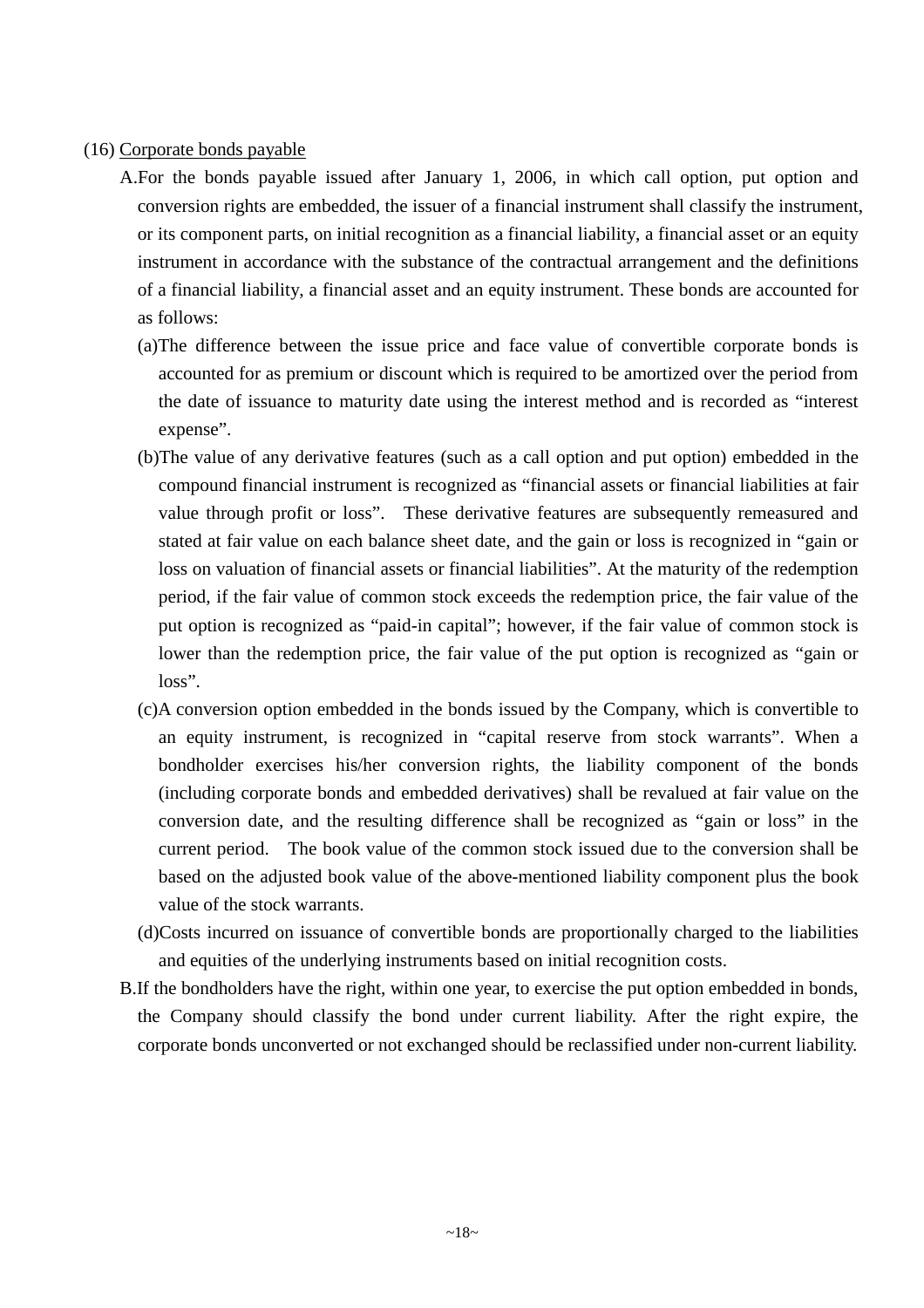#### (17) Pensions

- A.Under the defined benefit pension plan, which is adopted by the Company and TTSC, net periodic pension costs are recognized in accordance with the actuarial calculations. Net periodic pension costs include service cost, interest cost, expected return on plan assets, and amortization of unrecognized net transition obligation and gains or losses on plan assets. Unrecognized net transition obligation is amortized on a straight-line basis over 15 years. Under the defined contribution pension plan, net periodic pension costs are recognized as incurred.
- B.The amount contributed is recognized as pension cost as incurred on an accrual basis .According to R.O.C. SFAS No. 23, "Interim Financial Reporting and Disclosures ", the Company can choose not to disclose information on pension, which is stated in paragraph 34 of R.O.C. SFAS No. 18, "Accounting for Pensions."

#### (18) Income taxes

- A. Inter-period and intra-period income tax allocation methods are employed. Over or under provision of prior years' income tax liabilities is included in current year's income tax. After an amendment of the tax law, in the year of its promulgation, deferred income tax assets and liabilities are to be recomputed. Net changes in deferred income tax assets and liabilities, resulting from the recomputation, are to be recognized in the income tax expense (benefit) of continuing operations.
- B.Investment tax credits arising from expenditures incurred on acquisitions of equipment or technology, research and development, employees' training, and equity investments are recognized in the year the related expenditures are incurred.
- C.A additional 10% surtax is levied on the unappropriated retained earnings and is recorded as income tax expense in the year when the stockholders resolve to retain the earnings.
- (19) Employees' bonuses and directors' and supervisors' remuneration
	- Effective January 1, 2008, pursuant to EITF96-052 of the Accounting Research and Development Foundation, R.O.C., dated March 16, 2007, "Accounting for Employees' Bonuses and Directors' and Supervisors' Remuneration", the costs of employees' bonuses and directors' and supervisors' remuneration are accounted for as expenses and liabilities, provided that such a recognition is required under legal or constructive obligation and those amounts can be estimated reasonably. However, if the accrued amounts for employees' bonuses and directors' and supervisors' remuneration are significantly different from the actual distributed amounts resolved by the stockholders at their annual stockholders' meeting subsequently, the differences shall be recognized as gain or loss in the following year. In addition, according to EITF97-127 of the Accounting Research and Development Foundation, R.O.C., dated March 31, 2008, "Criteria for Listed Companies in Calculating the Number of Shares of Employees' Stock Bonus", the Company calculates the number of shares of employees' stock bonus based on the closing price of their common stock at the previous day of the stockholders' meeting held in the year following the financial reporting year, and after taking into account the effects of ex-rights and ex-dividends.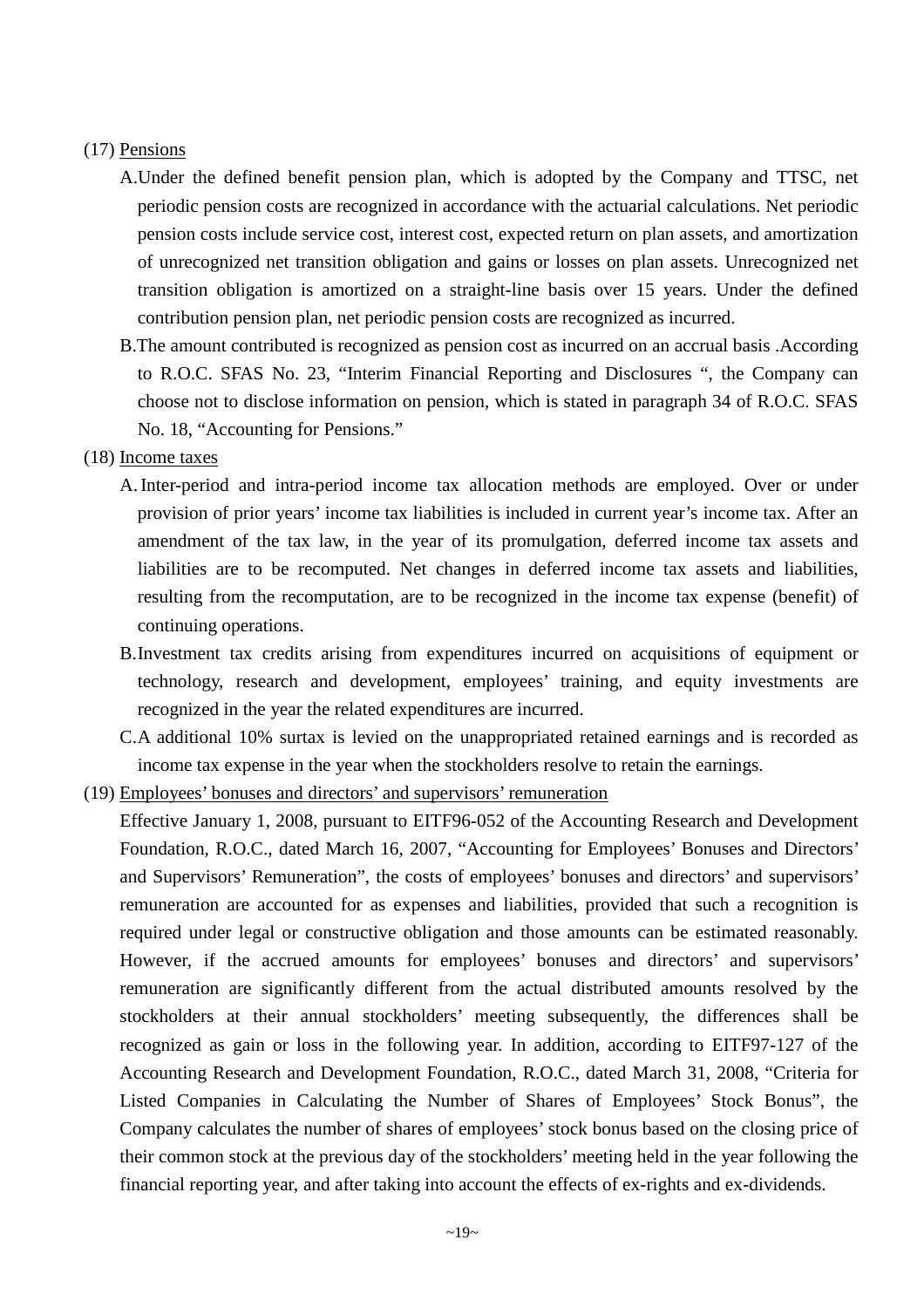#### (20) Revenue, cost and expense recognition

Revenues is recognized when the earning process is substantially completed and are realized or realizable. Costs and expenses are recognized as incurred.

- (21) Use of estimates
	- A.The preparation of financial statements in conformity with generally accepted accounting principles requires management to make estimates and assumptions that affect the amounts of assets and liabilities and the disclosures of contingent assets and liabilities at the date of the financial statements and the amounts of revenues and expenses during the reporting period. Actual results could differ from those assumptions and estimates.
	- B.Accrued expenses are recorded at the amounts stated in the original supporting documents. Foreign port charges without supporting documents are estimated based on past records and period-end sailing schedules. Differences between the expenses actually incurred in the following year and the estimated accrued expenses are credited or charged to operating costs or expenses in the following year.
- (22) Operating segments

The information on operating segments is consistent with that of internal management reports provided to the chief operating decision-maker.

In accordance with the R.O.C SFAS No. 41, "Operating Segments", the consolidated financial statements are required to disclose segment information. However, segment information is not required in the separate financial statements.

### 3. CHANGES IN ACCOUNTING PRINCIPLES

#### (1) Notes receivable, accounts receivable and other receivables

Effective January 1, 2011, the Company adopted the amendments to R.O.C. SFAS No. 34, "Financial instruments: Recognition and Measurement". The losses on impairment are incurred if there is objective evidence of impairment. This change in accounting principle had no effect on consolidated net income and consolidated earnings per share for the six-month period ended June 30, 2011.

#### (2) Operating segments

Effective January 1, 2011, the Company adopted the amendments to R.O.C. SFAS No. 41, "Operating Segments", which replaced R.O.C. SFAS No. 20, "Segment Reporting". Segment information for the prior year shall be restated when the Company applies the standard for the first time. This change in accounting principle had no effect on consolidated net income and consolidated earnings per share for the six-month period ended June 30, 2011.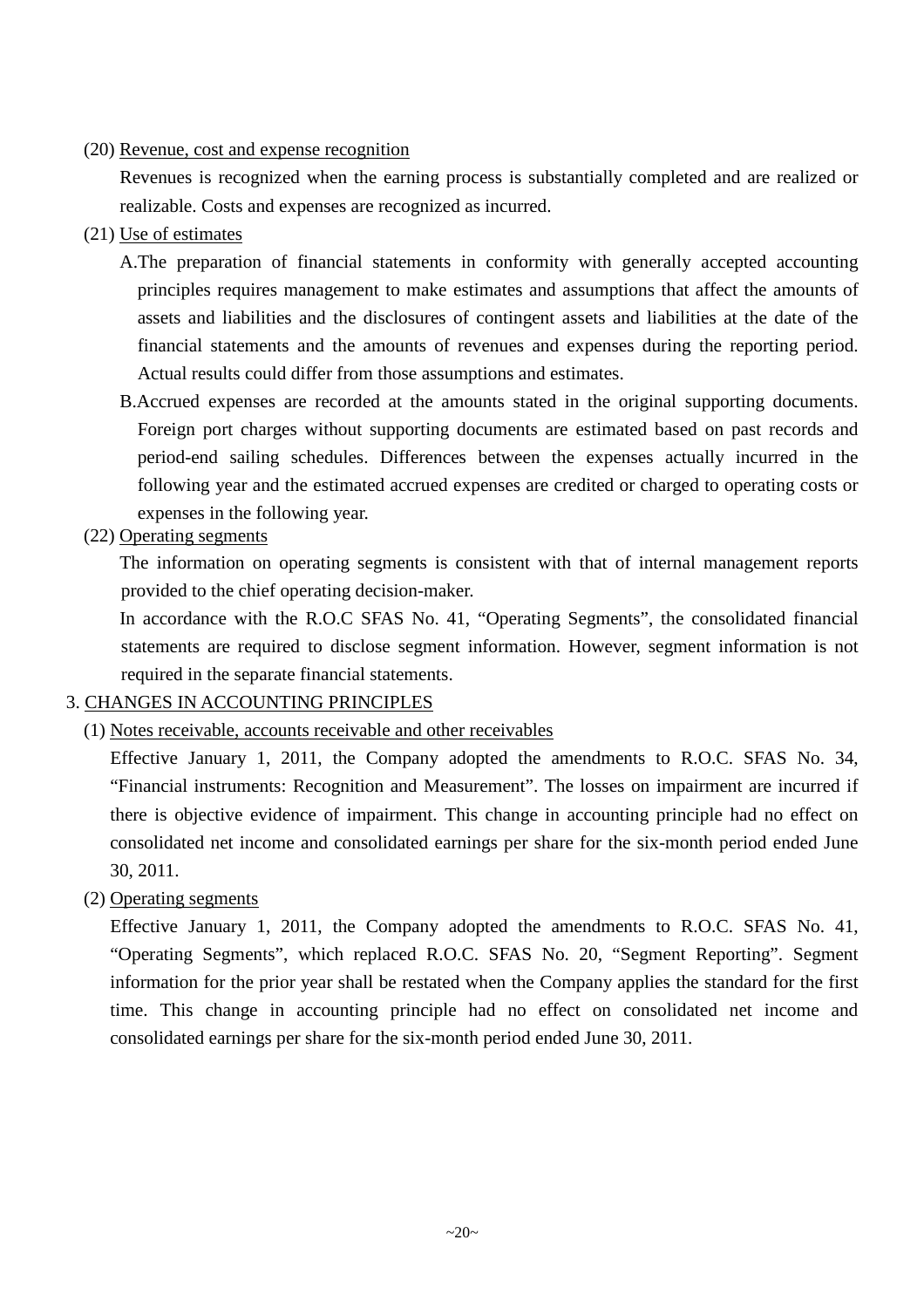### 4. DETAILS OF SIGNIFICANT ACCOUNTS

 $(1)$  Cash and cash equivalents

|                                                           |               | June 30, 2011 |               | June 30, 2010 |
|-----------------------------------------------------------|---------------|---------------|---------------|---------------|
| Cash                                                      | \$            | 26,350        | $\mathcal{S}$ | 24,760        |
| Checking accounts                                         |               | 1,179,751     |               | 503           |
| Demand deposits                                           |               | 1,398,902     |               | 141,832       |
| Foreign currency deposits                                 |               | 4,413,860     |               | 3,368,534     |
| Time deposits (New Taiwan Dollars)                        |               | 1,545,500     |               | 1,885,900     |
| Time deposits (Foreign currencies)                        |               | 12,978,005    |               | 7,713,350     |
| Less: Unrealized foreign exchange loss                    |               | 2,567)        |               | 2,206)        |
|                                                           | \$            | 21,539,801    | $\mathcal{S}$ | 13,132,673    |
| (2) Financial assets at fair value through profit or loss |               |               |               |               |
|                                                           |               | June 30, 2011 |               | June 30, 2010 |
| Current items:                                            |               |               |               |               |
| Trading financial assets                                  |               |               |               |               |
| Listed (TSE and OTC) stocks                               | $\mathcal{S}$ | 290           | $\mathcal{S}$ | 290           |
| Beneficiary certificates                                  |               | 2,234,347     |               | 2,242,021     |
| Interest rate swap (IRS)                                  |               |               |               | 422           |
| Cross currency swap (CCS)                                 |               | 2,775         |               | 24,278        |
| Oil swap                                                  |               |               |               | 1,603         |
| <b>Structural financial instruments</b>                   |               |               |               | 3,158         |
| Embedded derivatives                                      |               | 9,149         |               | 1,000         |
|                                                           |               | 2,246,561     |               | 2,272,772     |
| Adjustment                                                |               | 150,589)      |               | 62,813)       |
|                                                           | \$            | 2,095,972     | \$            | 2,209,959     |
|                                                           |               |               |               |               |

#### Non-current item:

Financial assets designated as at fair value through profit or loss

| Corporate bonds | 100,000 | 100,000 |
|-----------------|---------|---------|
| Adjustment      | 83)     | 6,904)  |
|                 | 99,917  | 93,096  |

A.For the six-month period ended June 30, 2011 and 2010, the Group recognized net gain of \$4,402 and \$194,584, respectively.

B.Hedge accounting for these derivative instruments held for hedging activities was not adopted.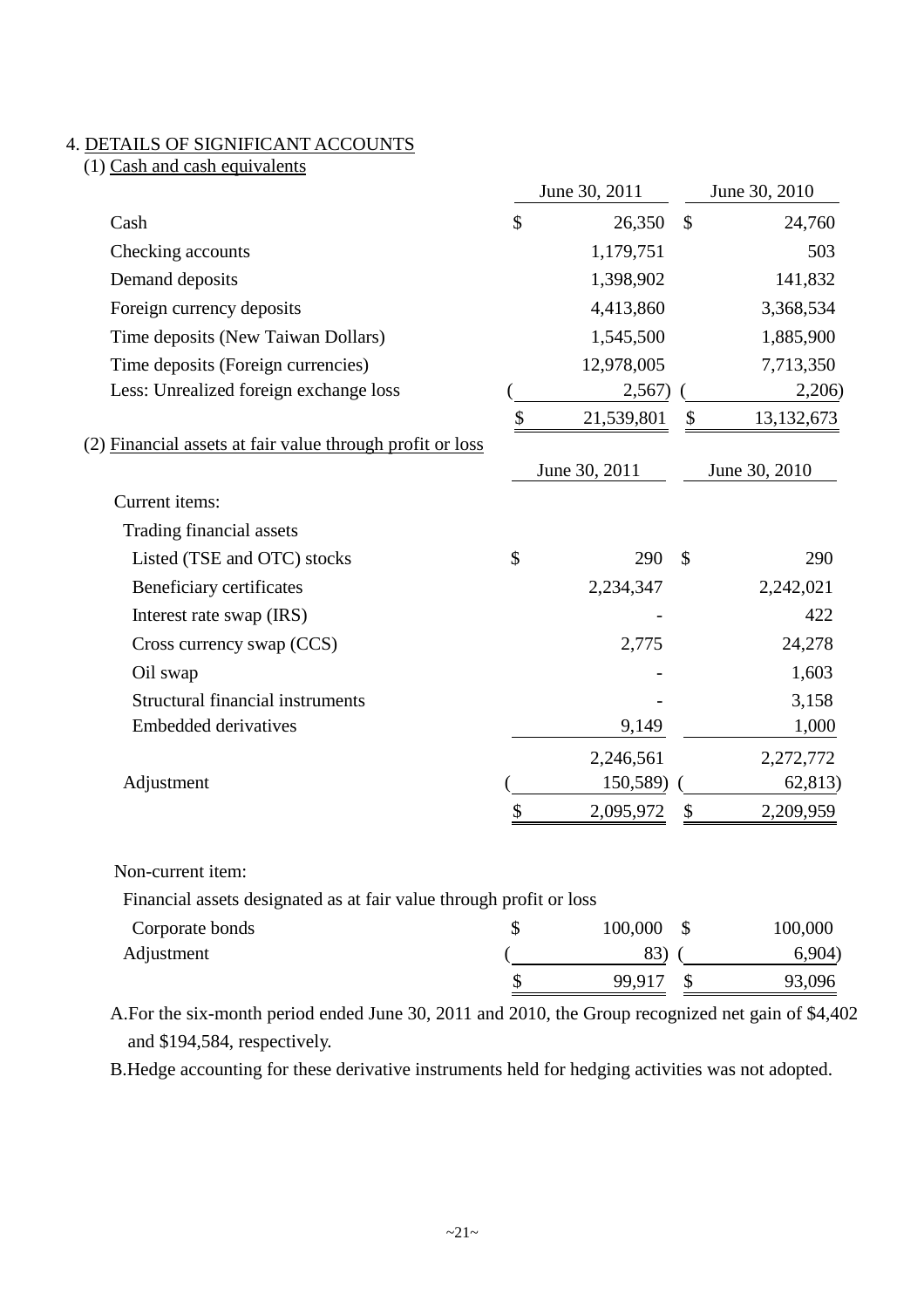| (3) Available-for-sale financial assets |
|-----------------------------------------|
|-----------------------------------------|

|                                       | June 30, 2011   | June 30, 2010 |               |  |
|---------------------------------------|-----------------|---------------|---------------|--|
| Non-current items:                    |                 |               |               |  |
| Listed (TSE and OTC) stocks           |                 |               |               |  |
| Central Reinsurance Corp.             | \$<br>490,801   | $\mathcal{S}$ | 490,801       |  |
| Fubon Financial Holding Co., Ltd.     | 3,871           |               | 3,871         |  |
|                                       | 494,672         |               | 494,672       |  |
| Adjustments                           | 385,177         |               | 318,542       |  |
|                                       | \$<br>879,849   | \$            | 813,214       |  |
| (4) Held-to-maturity financial assets |                 |               |               |  |
|                                       | June 30, 2011   |               | June 30, 2010 |  |
| Current item:                         |                 |               |               |  |
| Financial bonds                       | \$<br>944,087   | \$            |               |  |
| Non-current items:                    |                 |               |               |  |
| Financial bonds                       | \$<br>370,000   | $\mathcal{S}$ | 1,331,185     |  |
| Corporate bonds                       | 910,000         |               | 1,820,000     |  |
|                                       | \$<br>1,280,000 | \$            | 3,151,185     |  |
| (5) Financial assets carried at cost  |                 |               |               |  |
|                                       | June 30, 2011   |               | June 30, 2010 |  |
| Non-current item:                     |                 |               |               |  |
| Unlisted stocks                       | \$<br>1,507,639 | \$            | 5,016,071     |  |

A.In June 2011, Fu-Ji Management Consultancy Co., Ltd.(Formerly:Fubon Securities Finance Co., Ltd.) an investee accounted for under the cost method, reduced its capital. The conversion rate on the capital reduction was 98.44%, and the amount returned to the stockholders was \$10 (in dollars) (par value) per share. As a result of the capital reduction, the proceeds received by the Company based on its proportionate equity interest in Fu-Ji Management Consultancy Co., Ltd. amounted to \$62,106, and the carrying amount of the Company's investment in Fu-Ji Management Consultancy Co., Ltd. was written down by \$468. Accordingly, \$61,638 of income was generated, which was recorded under "non-operating income – others"

- B.The Board of Directors adopted a resolution of Clove Holding Ltd. ("Clove") held by the "Classic Outlook Investment Ltd. ("Classic") and Everup Profits Ltd. ("Everup") USD29 per share, all shares sold, a total of USD128, 120, net of Classic and Everup equity book value, the disposition of this transaction Clove investment income for the USD25, 761.
- C.The Croup's investments in unlisted securities was measured at cost since its fair value cannot be measured reliably.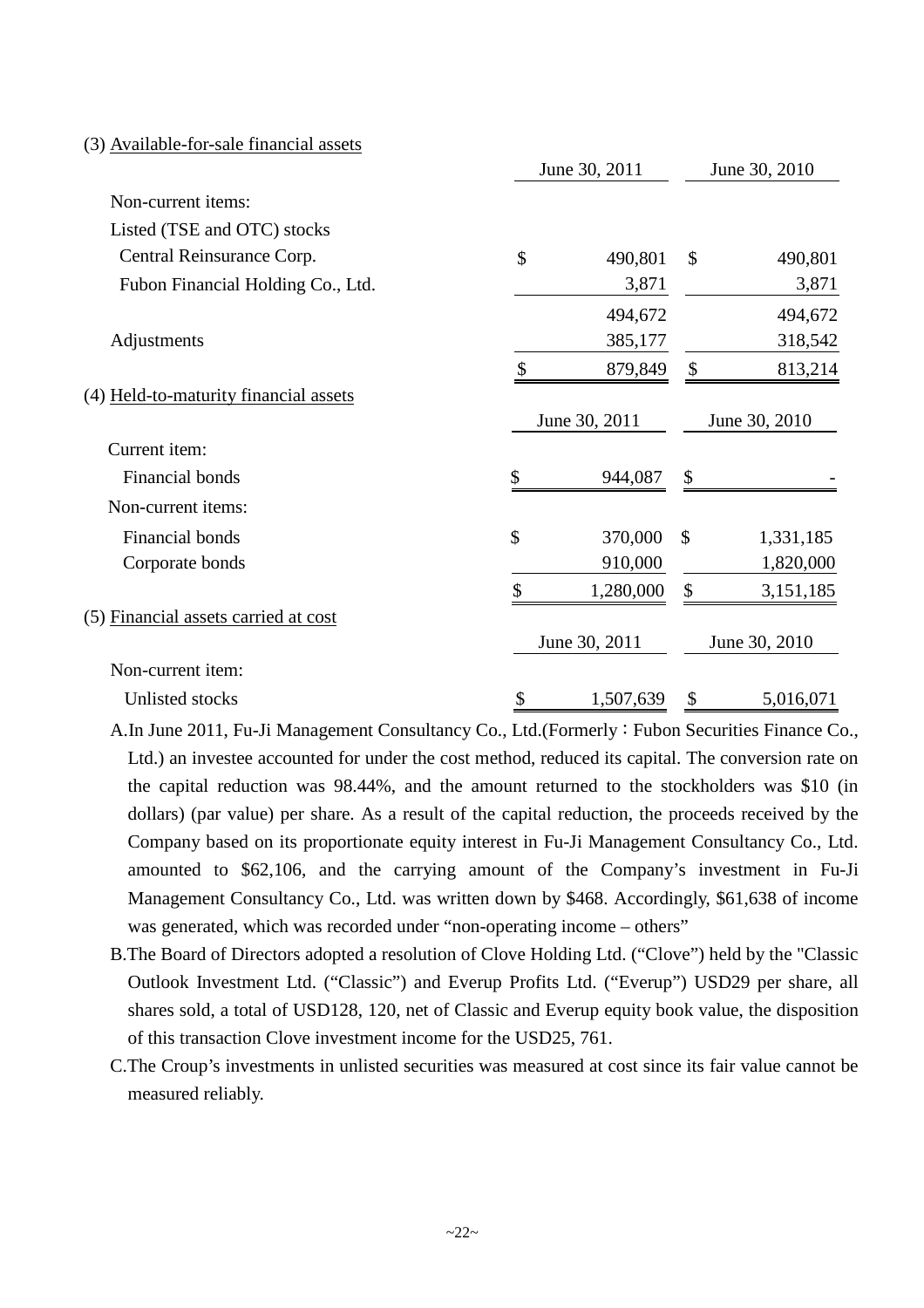#### (6) Accounts receivable, net

|                                       | June 30, 2011   |               | June 30, 2010 |
|---------------------------------------|-----------------|---------------|---------------|
| Non-related parties                   | \$<br>8,335,475 | $\mathcal{S}$ | 8,956,166     |
| Add: Unrealized foreign exchange gain | 60              |               | 4,924         |
| Less: Allowance for doubtful accounts | 20,090)         |               | 17,423)       |
|                                       | 8,315,445       |               | 8,943,667     |
| <b>Related parties</b>                | 1,219,574       |               | 311,512       |
|                                       | 9,535,019       | \$            | 9,255,179     |
| (7) Other financial assets-current    |                 |               |               |
|                                       | June 30, 2011   |               | June 30, 2010 |
| Futures transaction margin            | \$<br>97,229    | \$            | 174,958       |
| (8) Inventories                       |                 |               |               |
|                                       | June 30, 2011   |               | June 30, 2010 |
| Ship fuel                             | \$<br>3,526,666 | $\mathcal{S}$ | 2,181,199     |
| Steel and others                      | 1,163,666       |               | 345,803       |
|                                       | \$<br>4,690,332 | \$            | 2,527,002     |
| (9) Other current assets              |                 |               |               |
|                                       | June 30, 2011   |               | June 30, 2010 |
| Agent accounts                        | \$<br>1,412,684 | $\mathcal{S}$ | 1,701,529     |
| Agency reciprocal accounts            | 1,963,548       |               | 1,836,833     |
| Temporary debits                      | 75,341          |               | 199,654       |
|                                       | \$<br>3,451,573 | \$            | 3,738,016     |

#### A.Agency accounts

These accounts occur when foreign agencies, based on the agreement with the Group, deal with foreign port formalities regarding arrival and departure of ships, cargo loading, discharging, and forwarding, collection of freight, and payment of expenses incurred in the foreign port.

#### B.Agency reciprocal accounts

Temporary accounts between the Group and Evergreen International S.A., Gaining Enterprise S.A., Greencompass Marine S.A., Italia Marittima S.p.A., Evergreen Marine (UK) Ltd., Evergreen Marine (Hong Kong) Ltd. and Evergreen Marine (Singapore) Pte. Ltd. These accounts occur as these ship owners incur foreign port expenses and related rental expenses.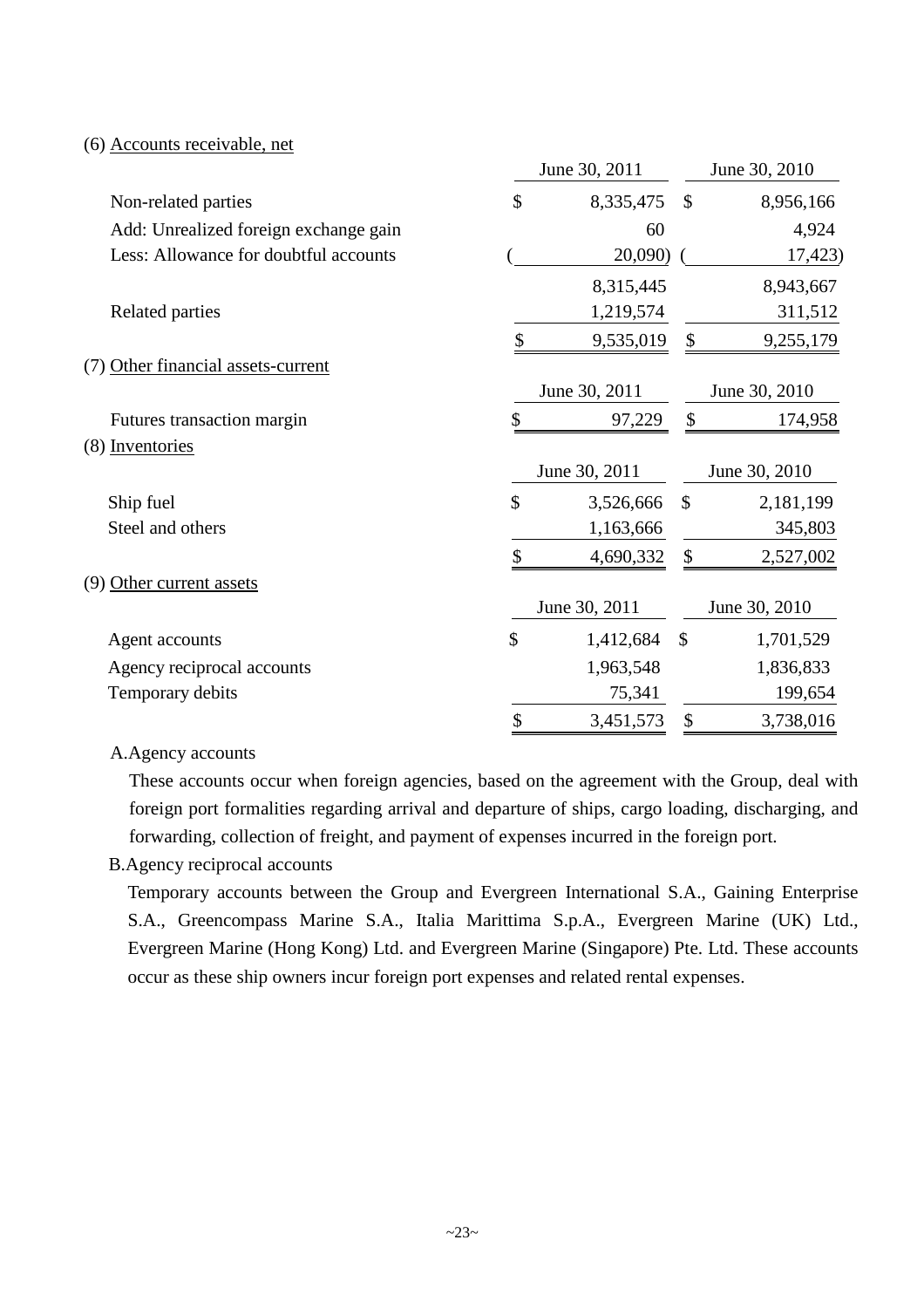|                                               | June 30, 2011 |                          | Carrying amount         |
|-----------------------------------------------|---------------|--------------------------|-------------------------|
|                                               | Percentage    |                          |                         |
| Investee company                              | of ownership  | June 30, 2011            | June 30, 2010           |
| Charng Yang Development Co., Ltd.             | 40.00%        | $\mathcal{S}$<br>579,224 | $\mathbb{S}$<br>547,572 |
| Evergreen International Storage and Transport |               |                          |                         |
| Corporation                                   | 39.74%        | 7,985,028                | 8,180,284               |
| <b>Evergreen Security Corporation</b>         | 31.25%        | 85,929                   | 82,931                  |
| <b>EVA Airways Corporation</b>                | 19.32%        | 7,070,287                | 7,409,705               |
| Taipei Port Container Terminal Corporation    | 27.87%        | 1,192,241                | 1,234,948               |
| Ningbo Victory Container Co., Ltd.            | 40.00%        | 67,594                   | 77,380                  |
| Qingdao Evergreen Container Storage           |               |                          |                         |
| and Transportation Co., Ltd.                  | 40.00%        | 200,876                  | 206,166                 |
| Kingtrans International Logistics (Tianjin)   |               |                          |                         |
| Co., Ltd.                                     | 30.20%        | 138,953                  | 138,698                 |
| Luanta Investment (Netherlands) N.V.          | 50.00%        | 2,439,889                | 2,621,299               |
| Balsam Investment (Netherlands) N.V.          | 49.00%        | 2,365,202                | 2,172,384               |
| Colon Container Terminal S.A.                 | 36.00%        | 2,068,387                | 2,169,996               |
| Evergreen Container Terminal (Thailand)       |               |                          |                         |
| Ltd.                                          |               |                          | 979,458                 |
| Green Peninsula Agencies SDN. BHD.            | 30.00%        | 196,589                  | 255,059                 |
|                                               |               | 24,390,199<br>\$         | 26,075,880<br>\$        |

(10) Long-term equity investments accounted for under the equity method

A.Details of long-term equity investments accounted for under the equity method are set forth below: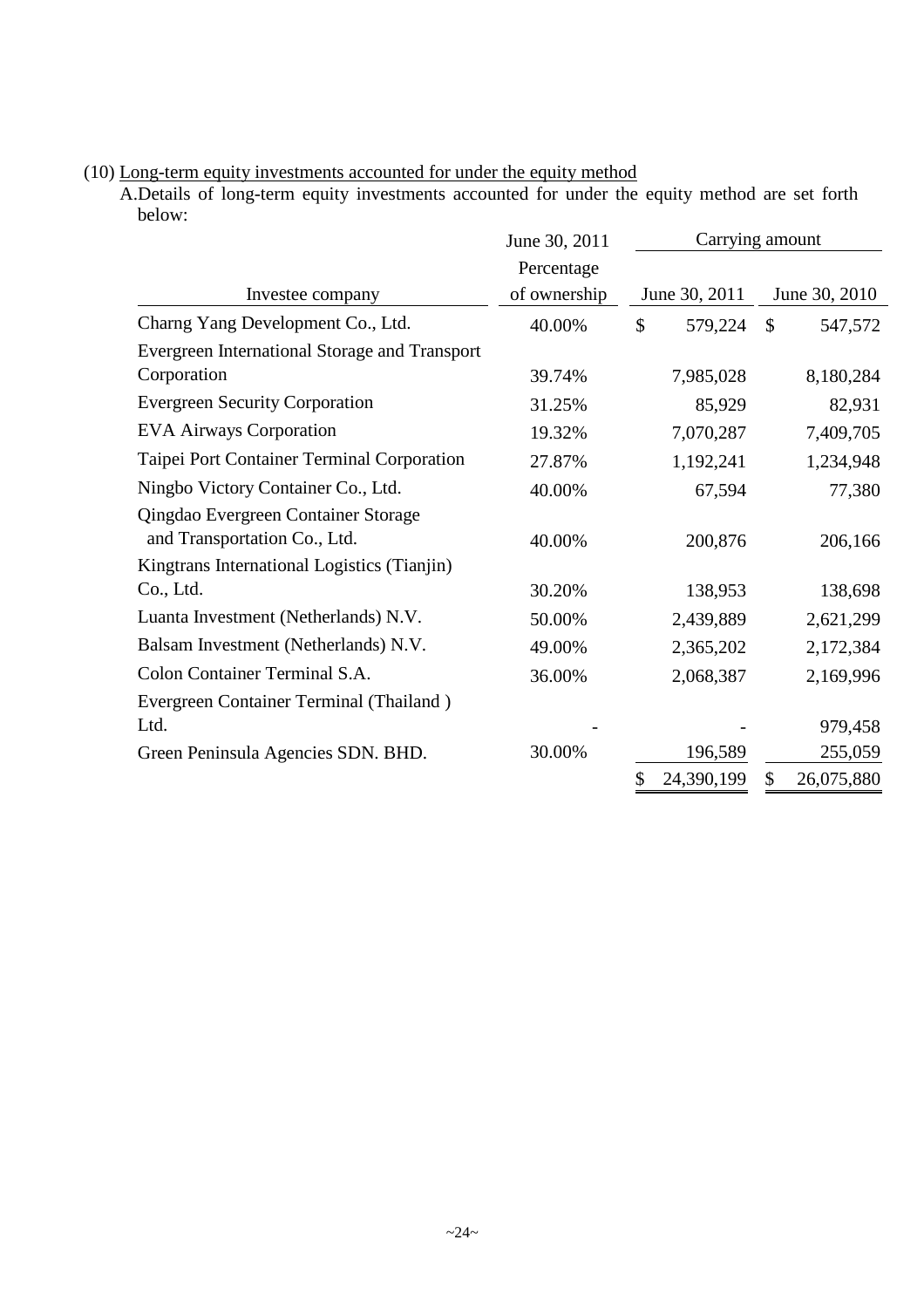|                                                                     | For the six-month periods ended June 30, |                |           |  |  |  |
|---------------------------------------------------------------------|------------------------------------------|----------------|-----------|--|--|--|
| Investee company                                                    |                                          | 2011           | 2010      |  |  |  |
| Charng Yang Development Co. Ltd.                                    | \$                                       | \$<br>29,298   | 28,714    |  |  |  |
| Evergreen International Storage and Transport<br>Corporation        |                                          | 165,437        | 284,506   |  |  |  |
| <b>Evergreen Security Corporation</b>                               |                                          | 8,584          | 9,011     |  |  |  |
| <b>EVA Airways Corporation</b>                                      |                                          | 64,360         | 1,008,231 |  |  |  |
| Taipei Port Container Terminal Corporation                          |                                          | $16,516$ ) (   | 28,468)   |  |  |  |
| Ningbo Victory Container Co., Ltd.                                  |                                          | 2,221          | 2,920     |  |  |  |
| Qingdao Evergreen Container Storage and<br>Transportation Co., Ltd. |                                          | 20,179         | 15,856    |  |  |  |
| Kingtrans International Logistics (Tianjin) Co., Ltd.               |                                          | 4,464          | 381       |  |  |  |
| Luanta Investment (Netherlands) N.V.                                |                                          | $37,074$ ) (   | 109,441)  |  |  |  |
| Balsam Investment (Netherlands) N.V.                                |                                          | 942,927)       | 69,963    |  |  |  |
| Colon Container Terminal S.A.                                       |                                          | 59,117         | 38,216    |  |  |  |
| Evergreen Container Terminal (Thailand) Ltd.                        |                                          |                | 225,998   |  |  |  |
| Green Peninsula Agencies SDN. BHD.                                  |                                          | 17,729         | 22,072    |  |  |  |
|                                                                     | $($ \$                                   | \$<br>625,128) | 1,567,959 |  |  |  |

B.Investment income (loss) accounted for under the equity method for the six-month periods ended June 30, 2011 and 2010 is set forth below:

C. On July 23, 2009, the Company issued its first domestic secured exchangeable bonds based on the resolution by the Board of Directors. Pursuant to the terms of issuance, the bondholders may exchange the exchangeable bonds into the common stocks of Evergreen International Storage and Transport Corporation (EITC) during the period from one month after the exchangeable bonds are issued to 10 days before the maturity of the exchangeable bonds. The Company has already appropriated 86,595 thousand shares of common stock of Evergreen International Storage and Transport Corporation to the account in Taiwan Depository and Clearing Corporation, for the use of exchange from exchangeable bonds to common stock of EITC (For details of the issuance terms of the exchangeable bonds, please refer to Note 4(15)).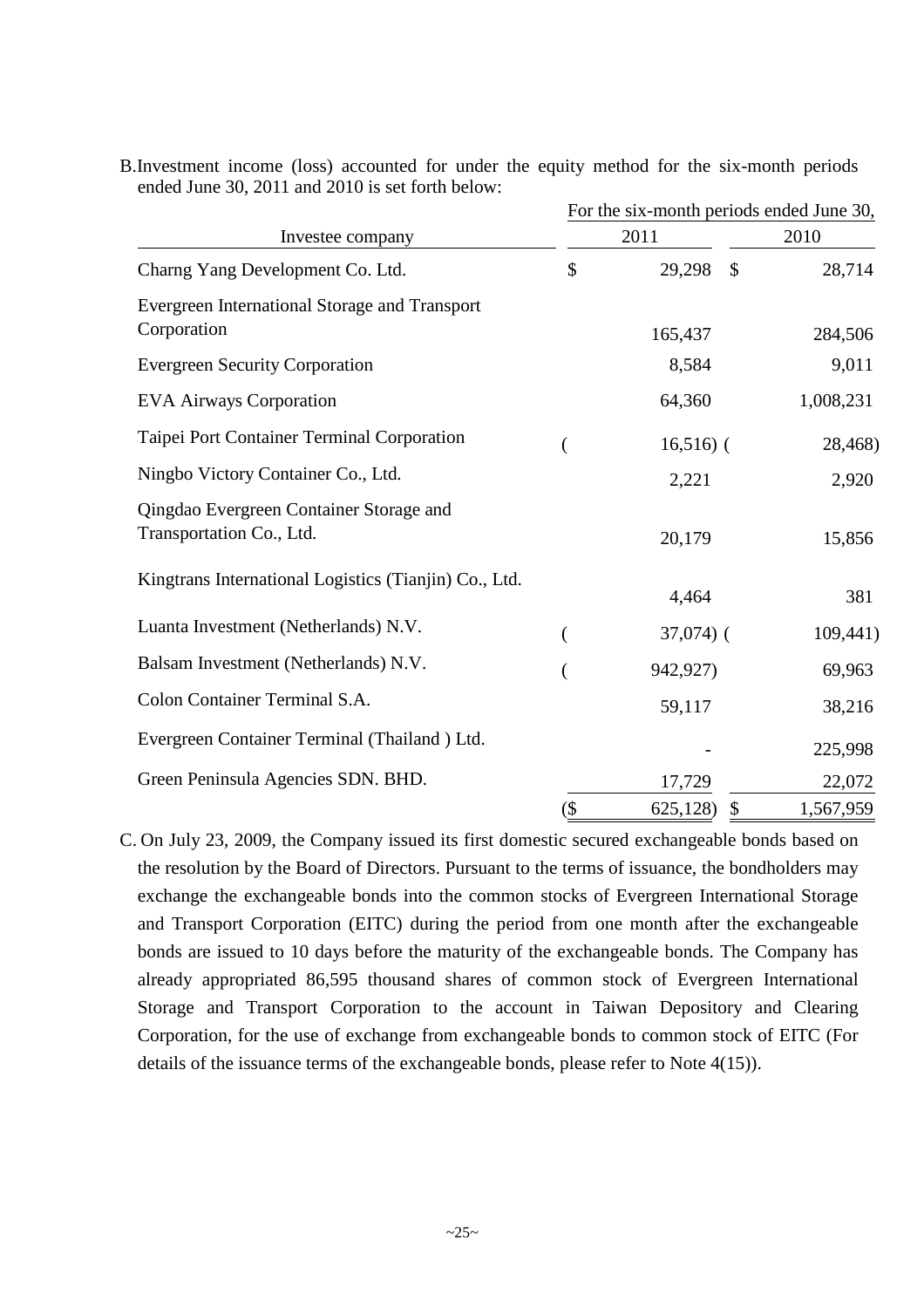#### (11) Property, plant and equipment

|                                      |               |              |               | June 30, 2011  |                |                |  |
|--------------------------------------|---------------|--------------|---------------|----------------|----------------|----------------|--|
|                                      |               |              |               | Accumulated    |                |                |  |
| Asset                                |               | Initial cost |               | depreciation   |                | Net book value |  |
| Land                                 | \$            | 2,181,833    | \$            |                | \$             | 2,181,833      |  |
| <b>Buildings</b>                     |               | 2,653,111    | - (           | 1,224,278)     |                | 1,428,833      |  |
| Machinery equipment                  |               | 720,836 (    |               | 559,517)       |                | 161,319        |  |
| Loading and discharging equipment    |               | 7,865,889 (  |               | 5,001,230)     |                | 2,864,659      |  |
| Computer and communication equipment |               | 302,754 (    |               | 261,819)       |                | 40,935         |  |
| <b>Transportation equipment</b>      |               | 25,706,454 ( |               | 12,989,467)    |                | 12,716,987     |  |
| Ships                                |               | 49,970,079 ( |               | 22,840,304)    |                | 27,129,775     |  |
| Office equipment                     |               | 504,921      |               | 377,946)       |                | 126,975        |  |
| Lease assets                         |               | 6,751        |               | 5,979)         |                | 772            |  |
| Leasehold improvements               |               | 15,950       |               | 5,799)         |                | 10,151         |  |
|                                      |               | 89,928,578 ( |               | 43,266,339)    |                | 46,662,239     |  |
| Construction in progress and         |               |              |               |                |                |                |  |
| prepayments for equipment            |               | 11,115,765   |               |                |                | 11,115,765     |  |
|                                      | \$            | 101,044,343  | (             | 43,266,339)    | \$             | 57,778,004     |  |
|                                      |               |              | June 30, 2010 |                |                |                |  |
|                                      |               |              | Accumulated   |                |                |                |  |
| Asset                                |               | Initial cost |               | depreciation   | Net book value |                |  |
| Land                                 | $\mathcal{S}$ | 2,186,379    | \$            |                | $\mathcal{S}$  | 2,186,379      |  |
| <b>Buildings</b>                     |               | 2,828,933    | $\left($      | 1,166,873)     |                | 1,662,060      |  |
| Machinery equipment                  |               | 769,870      |               | 578,602)       |                | 191,268        |  |
| Loading and discharging equipment    |               | 8,351,072 (  |               | 4,752,082)     |                | 3,598,990      |  |
| Computer and communication equipment |               | 298,835      |               | 260,272)       |                | 38,563         |  |
| <b>Transportation equipment</b>      |               | 24,437,670   |               | 14,708,829)    |                | 9,728,841      |  |
| <b>Ships</b>                         |               | 53,649,038 ( |               | 22,423,781)    |                | 31,225,257     |  |
| Office equipment                     |               | 529,833 (    |               | 396,317)       |                | 133,516        |  |
| Lease assets                         |               | 1,310        |               | 106)           |                | 1,204          |  |
| Leasehold improvements               |               | 25,998       |               | 13,306)        |                | 12,692         |  |
|                                      | \$            | 93,078,938   | (             | 44,300,168) \$ |                | 48,778,770     |  |

A.All the aforementioned ships have been insured based on the market value of each vessel or the requirement of the creditor banks. As of June 30, 2011 and 2010, the insurance coverage amounted to USD1, 293,540 and USD1, 361,700, respectively. In addition, the ships were covered by the protection and indemnity insurance with GARD. The indemnity amounts were unlimited except for oil pollution which was limited to USD 6 billion and 5 billion as of June 30, 2011 and 2010, respectively.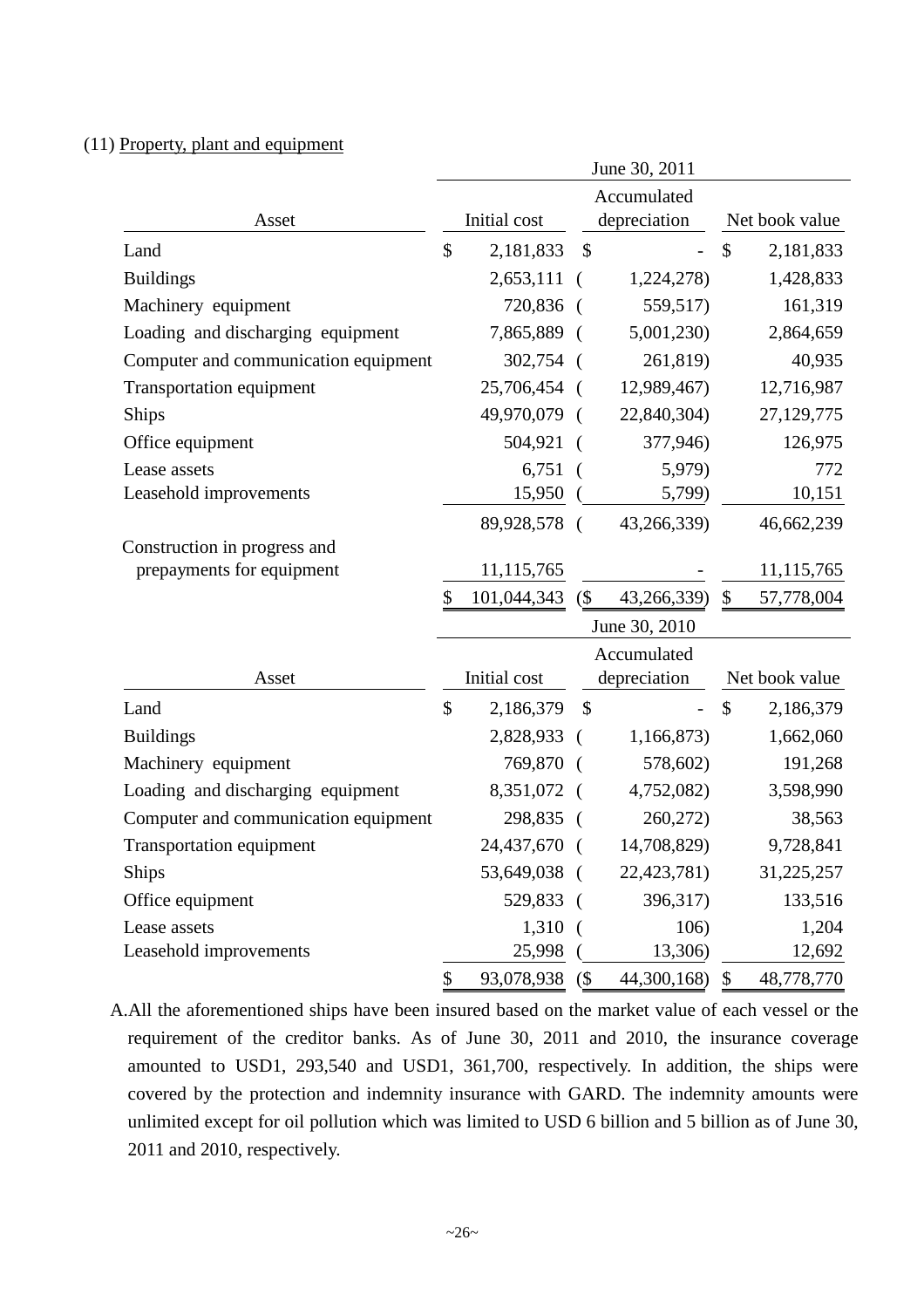B.The Group's loading and discharging equipment was covered by the general insurance for construction machinery with insurance coverage amounting to \$5,822,465 and \$6,555,349 as of June 30, 2011 and 2010, respectively. The fire and car insurance coverage for the office equipment and building was \$4,103,777 and \$4,053,486 as of June 30, 2011 and 2010, respectively. Container facilities were insured with full coverage amounting to USD606, 012 and USD489, 436 as of June 30, 2011 and 2010, respectively.

C. Interest capitalized to the property, plant and equipment amounted to \$17,026 for the six-month period ended June 30, 2011.

(12) Short-term loans

|                                                                 | June 30, 2011 | June 30, 2010 |               |  |
|-----------------------------------------------------------------|---------------|---------------|---------------|--|
| Unsecured loans                                                 | 2,024,790     | \$            | 3,710,887     |  |
| (13) Financial liabilities at fair value through profit or loss | June 30, 2011 |               | June 30, 2010 |  |
| Current items:                                                  |               |               |               |  |
| Trading financial liabilities                                   |               |               |               |  |
| Interest rate swaps (IRS)                                       | \$<br>208,408 | <sup>\$</sup> | 309,838       |  |
| Oil swap                                                        |               |               | 55,206        |  |
| Foreign exchange rate option                                    | 140,012       |               | 307,556       |  |
| Embedded derivatives                                            | 78,750        |               | 114,250       |  |
|                                                                 | 427,170       |               | 786,850       |  |

A.As of June 30, 2011 and 2010, the Group recognized net gain of \$229,391 and \$413,923, respectively.

B.Hedge accounting for these derivative instruments held for hedging activities was not adopted. (14) Long-term liabilities - current portion

|                                      | June 30, 2011 |               |               | June 30, 2010 |  |  |
|--------------------------------------|---------------|---------------|---------------|---------------|--|--|
| Corporate bonds payable              | \$            | 554,461       | \$            |               |  |  |
| Long-term bank loans                 |               | 4,627,384     |               | 5,065,668     |  |  |
|                                      |               | 5,181,845     | S             | 5,065,668     |  |  |
| (15) Corporate bonds payable         |               |               |               |               |  |  |
|                                      |               | June 30, 2011 |               | June 30, 2010 |  |  |
| Domestic unsecured convertible bonds | \$            | 594,100       | <sup>\$</sup> | 2,500,000     |  |  |
| Domestic secured exchangeable bonds  |               | 2,500,000     |               | 2,500,000     |  |  |
| Less: discount on corporate bonds    |               | 234,456)      |               | 582,852)      |  |  |
|                                      |               | 2,859,644     |               | 4,417,148     |  |  |
| Less: Current portion                |               | 554,461)      |               |               |  |  |
|                                      |               | 2,305,183     | \$            | 4,417,148     |  |  |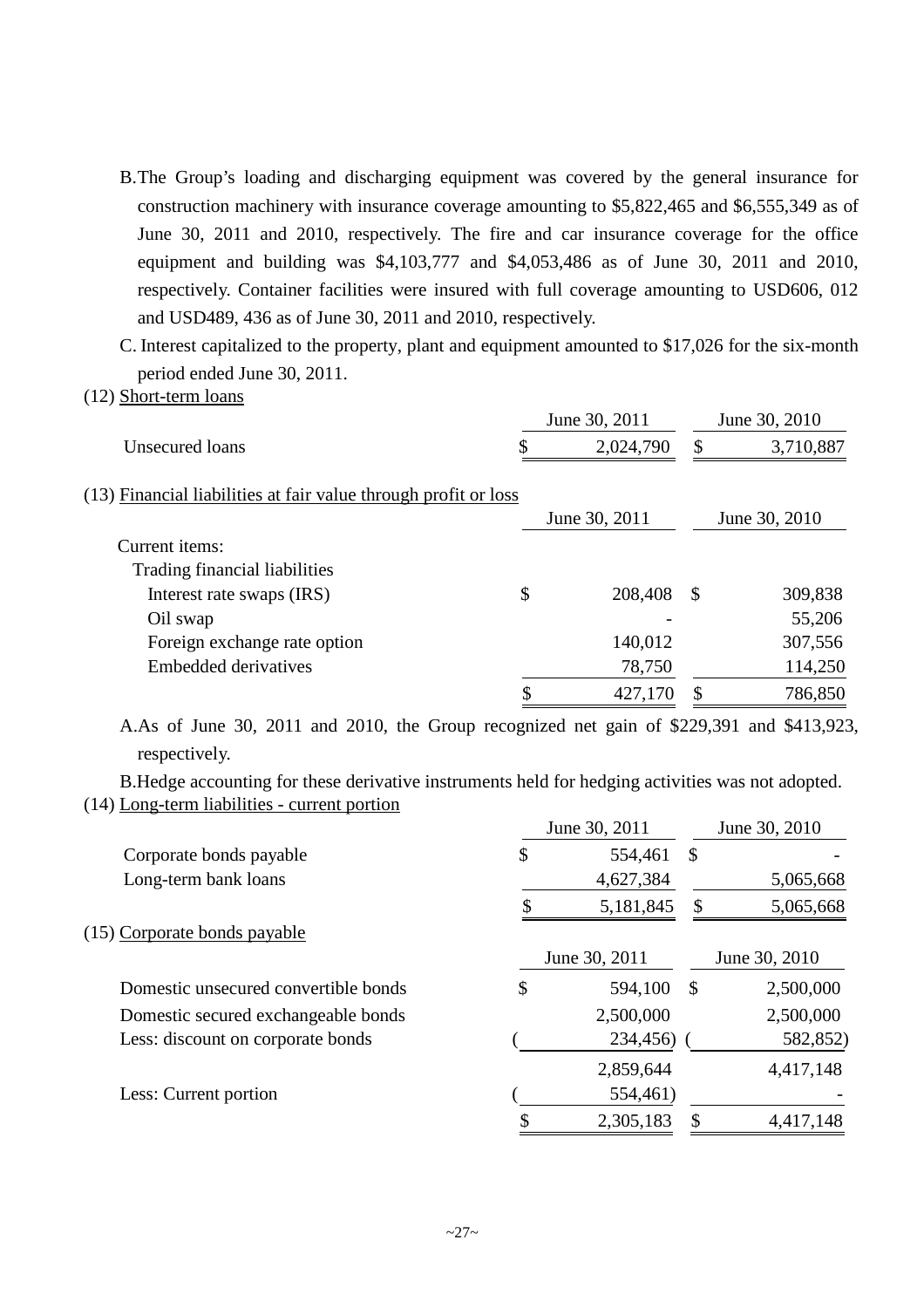- A.On July 23, 2009, the Company issued its first domestic secured exchangeable bonds (referred herein as the "Exchangeable Bonds") at face value, totaling \$2,500,000. The major terms of the issuance are set forth below:
	- a)Period: 3 years (July 23, 2009 to July 23, 2012)
	- b)Coupon rate: 0% per annum
	- c)Principal repayment and interest payment

Unless the Exchangeable Bonds are redeemed, exchanged or deregistered before maturity, or other events occur due to regulatory reasons, the principal of the Exchangeable Bonds shall be repaid in lump sum by cash at maturity based on the face value of the Bonds.

- d)Collaterals
	- (a)The redemption of the Exchangeable Bonds are guaranteed by Bank Sinopac and Credit Agricole Corporate and Investment Bank, referred herein as the "Guarantors". The guaranty period is from the issuance date of the Exchangeable Bonds to the date all the debts are paid off. Additionally, the portion the Guarantors insure includes principal plus accrued interest and debt ancillary to the main liability.
	- (b)If the bondholders make a claim to the Guarantors to redeem the Exchangeable Bonds, the Guarantors should pay within 14 days after being informed of the claim.
	- (c)During the guarantee period, if the Company is unable to repay the principal and interest on the bonds on schedule, violates the consignment contract with consigned bank or guaranty contract with the Guarantors, or violates events approved by official authority, to a certain extent that trespass on the bondholders' rights and interests happens, all the Exchangeable Bonds are deemed to be at maturity immediately.
- e) Object exchanged

Common stock of Evergreen International Storage and Transport Corporation (EITC) which belongs to the Company ( Related information is stated in Note 4 (9)).

- f) Redemption at the Company's option
	- (a)During the period from one month after the issuance of the Exchangeable Bonds to 40 days before the maturity of the Exchangeable Bonds, if the closing price of common stock of EITC at the block trade market is equal to or more than 30% of the exchange price for a period of 30 consecutive trading days, the Company may redeem the outstanding bonds in cash at the face value of the Exchangeable Bonds within 30 trading days after the abovementioned 30 consecutive trading days.
	- (b)During the period from one month after the Exchangeable Bonds are issued to 40 days before the maturity of the Exchangeable Bonds, if the total amount of the Exchangeable Bonds outstanding is less than 10% of the total issued amount, the Company may redeem the outstanding bonds in cash at their face value any time during the 40 days before the maturity of the Exchangeable Bonds.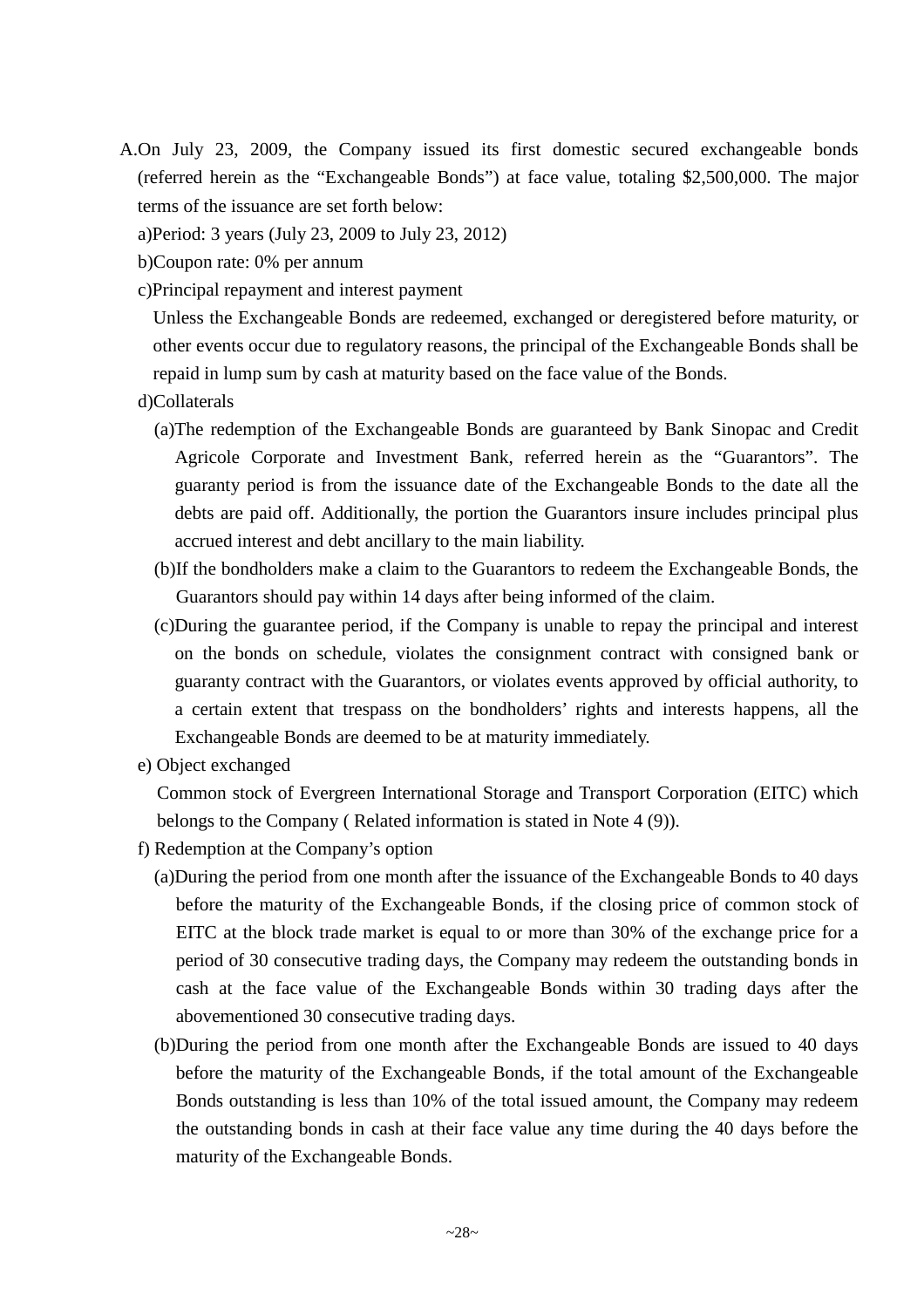- (c)When the Company issues its redemption notice, and the bondholders do not reply in written form before the effective redemption date, the Company may convert the bonds held by those bondholders into common stock at the exchange price in effect at the expiration of the notice period.
- g) Terms of exchange
	- (a)Exchange period

The bondholders may exchange the Exchangeable Bonds into the common stock of EITC during the period from one month after the Exchangeable Bonds are issued to 10 days before the maturity of the Exchangeable Bonds.

The bondholders are prohibited from exercising their exchange right during the period from 3 trading days before the announcement of cash or stock dividends to the date of distribution of the cash or stock dividends.

(b)Exchange price

The base day for setting exchange price is July 15, 2009. The exchange price can be any of the three average closing prices of the common stock of EITC during the 1, 3 and 5 trading days before the base day multiplied by the number ranging from 101.00% to 110.00%. If any cash or stock dividends are distributed before the base day, the closing price used in the computation of the exchange price must be adjusted for the effect of the dividend distribution. If any cash or stock dividends are distributed during the period from the date on which the exchange price is set to the date on which the Exchangeable Bonds are issued, the exchange price is required to be adjusted in accordance with the adjusting formula specified in the bond agreement. The exchange price at the issuance of the Exchangeable Bonds was set at \$30.31(in dollars). Until the report release date, the exchange price at the issuance of the Exchangeable Bonds was set at \$28.87(in dollars).

h) Entitlement to cash dividends

The bondholders who request to exchange the Exchangeable Bonds during the period from January 1 of the current year to any date which is more than 3 trading days before the announcement of cash or stock dividends are entitled to the cash or stock dividends resolved by the stockholders in the current year. Exchange of the Exchangeable Bonds is prohibited during the period from 3 trading days before the announcement of cash or stock dividends to the ex-dividend date.

The bondholders who request to exchange the Exchangeable Bonds during the period from the date following the ex-dividend date to December 31 of the current year are not entitled to the cash or stock dividends resolved by the stockholders in the current year, but are entitled to the cash or stock dividends resolved by the stockholders in the following year.

i) Others

The Company did not repurchase the Exchangeable Bonds and the bondholders did not exercise the exchange right before June 30, 2011.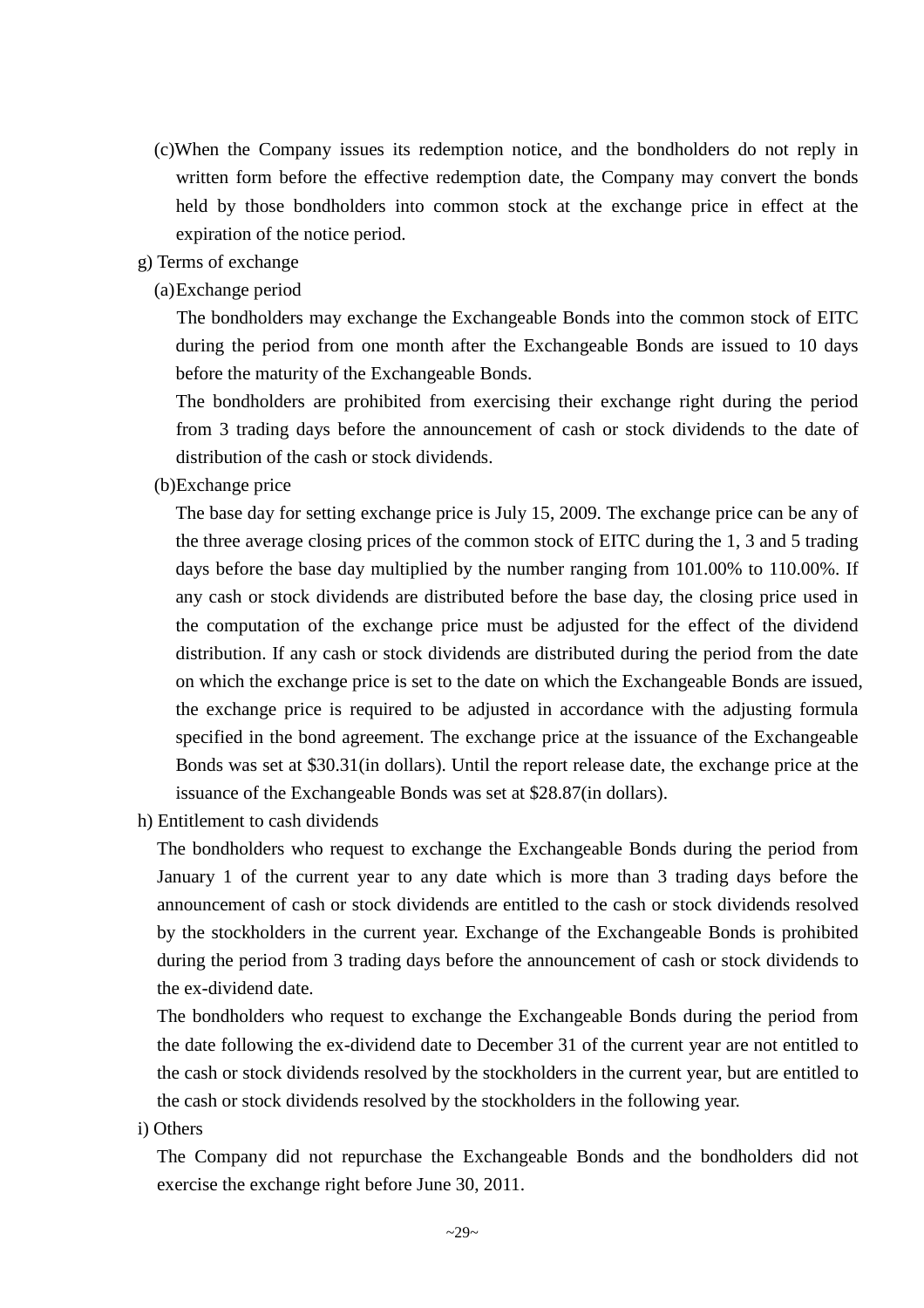- B.On August 7, 2009, the Company issued its third domestic unsecured registered convertible bonds (referred herein as the "Third Bonds") at face value, totaling \$2,500,000. The major terms of the issuance are set forth below:
	- a) Period: 5 years (August 7, 2009 to August 7, 2014)
	- b) Coupon rate: 0% per annum
	- c) Principal repayment and interest payment

Unless the Third Bonds are redeemed, repurchased, resold, converted or deregistered before maturity, or other events occur due to regulatory reasons, the principal of the Third Bonds shall be repaid in lump sum by cash at maturity based on the face value of the Bonds.

d) Collaterals

The Third Bonds are unsecured. However, if the Company subsequently issues other convertible bonds secured with collaterals, the rights of the holders of the Third Bonds to claim their credits and the collaterals are set at the same rank as the holders of the convertible bonds issued subsequently.

- e) Redemption at the Company's option
	- (a)During the period from one month after the issuance of the Third Bonds to 40 days before the maturity of the Third Bonds, if the closing price of the Company's common stock at the Taiwan Stock Exchange is equal to or more than 30% of the conversion price for a period of 30 consecutive trading days, the Company may redeem the outstanding bonds in cash at the face value of the Third Bonds within 30 trading days after the abovementioned 30 consecutive trading days.
	- (b)During the period from one month after the Third Bonds are issued to 40 days before the maturity of the Third Bonds, if the total amount of the Third Bonds outstanding after the conversion by the bondholders is less than \$250,000 (10% of the total issued amount), the Company may redeem the outstanding bonds at their face value any time during the 40 days before the maturity of the Third Bond.
	- (c)When the Company issues its redemption notice, if the bondholders do not reply before the effective redemption date, the Company may convert the bonds held by those bondholders into common stock at the conversion price in effect at the expiration of the notice period.
- f) Redemption at the bondholders' option

During the period from 30 days before the 2-year maturity of the Third Bonds to the date of maturity, or from 30 days before the 3-year maturity of the Third Bonds to the date of maturity, the bondholders may require the Company to redeem their bonds in cash at the face value plus interest compensation. The redemption price for the former is 101.00% of the face value with a yield rate of 0.50% per annum, and 101.51% of the face value with a yield rate of 0.50% for the latter.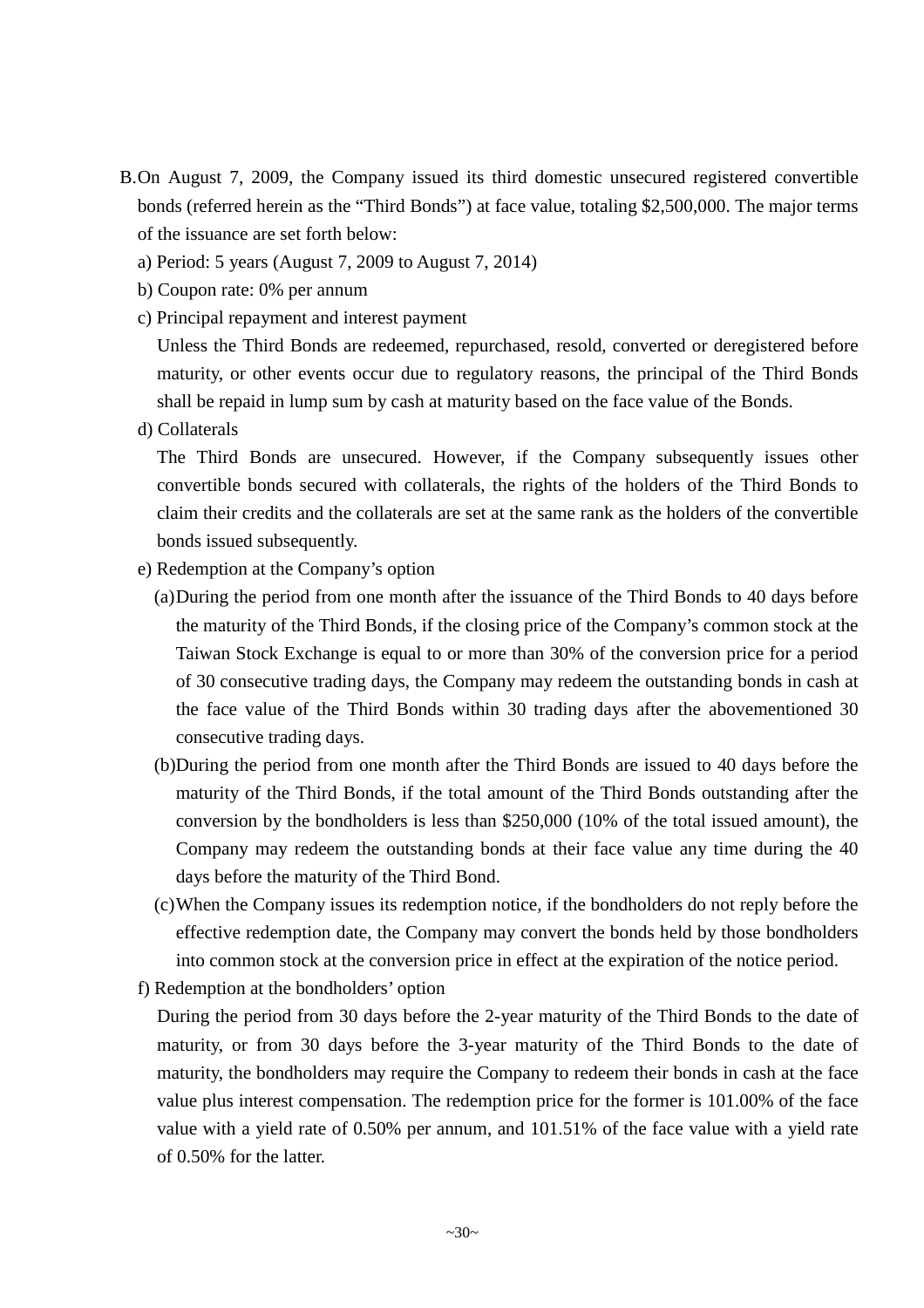#### g) Terms of conversion

(a)Conversion period

The bondholders may convert the Third Bonds into the Company's common stock during the period from one month after the Third Bonds are issued to 10 days before the maturity of the Third Bonds.

The bondholders are prohibited from exercising their conversion right during the period from 3 trading days before the announcement of cash or stock dividends to the date of distribution of the cash or stock dividends.

(b)Conversion price

The base day for setting conversion price is July 30, 2009. The conversion price can be any of the three average closing prices of the Company's common stock during the 1, 3 and 5 trading days before the base day multiplied by 101.00%. If any cash or stock dividends are distributed before the base day, the closing price used in the computation of the conversion price must be adjusted for the effect of the dividend distribution. If any cash or stock dividends are distributed during the period from the date on which the conversion price is set to the date on which the Third Bonds are issued, the conversion price is required to be adjusted in accordance with the adjusting formula specified in the bond agreement. The conversion price at the issuance of the Third Bonds was set at \$20.04 (in dollars).

h) Entitlement to cash dividends

The bondholders who request to convert the Third Bonds during the period from January 1 of the current year to any date which is more than 3 trading days before the announcement of cash or stock dividends are entitled to the cash or stock dividends resolved by the stockholders in the current year. Conversion of the Third Bonds is prohibited during the period from 3 trading days before the announcement of cash or stock dividends to the ex-dividend date.

The bondholders who request to convert the Third Bonds during the period from the date following the ex-dividend date to December 31 of the current year are not entitled to the cash or stock dividends resolved by the stockholders in the current year, but are entitled to the cash or stock dividends resolved by the stockholders in the following year.

i) Others

As of years ended June 30,2011, the Third Bond holders to request convertible bondsof the Company common stock, total convertible bonds face value was \$1,905,900. Convertible for the Third Bonds to increase conversion transaction capital reserves - Paid-in capital in excess of par value of common stock\$1,004,958. and reduce the capital reserves-Capital reserve from stock warrants \$ 195,321.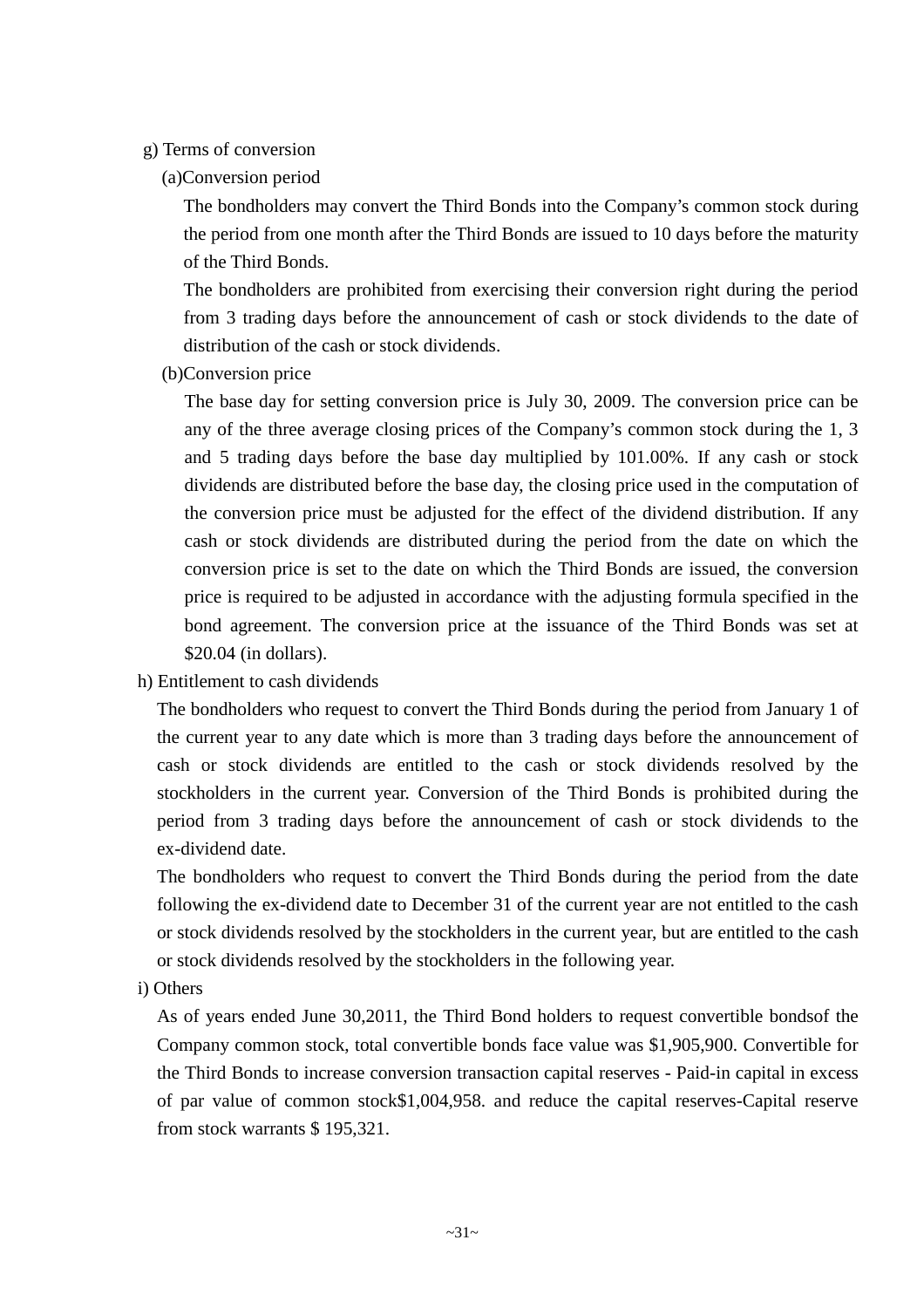C.The conversion rights and debt component of the Third Bonds, abovementioned, are recognized separately in accordance with R.O.C. SFAS No. 36.The issuance cost of the Third Bonds is allocated to debt and equity components by the amount initially recognized. Accordingly, the account of "capital reserve - Capital reserve from stock warrants" amounted to \$256,205.

The net value of the rights of repurchase and resold embedded in bonds payable was separated from bonds payable, and was recognized in "financial liabilities at fair value through profit or loss" in accordance with R.O.C. SFAS No. 34.

(16) Long-term loans

|                                              | June 30, 2011 |                        | June 30, 2010 |  |  |
|----------------------------------------------|---------------|------------------------|---------------|--|--|
| Secured bank loans                           | \$            | 6,390,039<br>\$        | 5,432,575     |  |  |
| Unsecured bank loans                         |               | 27,050,385             | 23,204,164    |  |  |
| Less: Exchange (gain) loss                   |               | 20,497)                | 3,306         |  |  |
| Less: Deferred expenses - hosting fee credit |               | $7,579$ )              | 4,632)        |  |  |
|                                              |               | 33,412,348             | 28,635,413    |  |  |
| Less: Current portion                        |               | $4,627,384$ (          | 5,065,668)    |  |  |
| Others                                       |               |                        | 2,019,690     |  |  |
|                                              | \$            | 28,784,964<br><b>S</b> | 25,589,435    |  |  |

(17) Capital /Stock dividend to be distributed Please refer to Note 6 for details of the collaterals pledged for the above long-term loans.

- A.As of June 30, 2011, the Company's authorized capital was \$36,000,000, and the paid-in capital was \$31,577,037, divided into 3,157,704 thousand shares of common stocks, with a par value of
	- \$10 per share.
	- B.Details of the common stock converted from the unsecured domestic convertible bonds issued by the Company for the six-month period ended June 30, 2011 and 2010 are set forth below:

|                             | For the six-month periods ended June 30 |    |         |                          |  |        |  |  |
|-----------------------------|-----------------------------------------|----|---------|--------------------------|--|--------|--|--|
|                             | 2011                                    |    |         | 2010                     |  |        |  |  |
|                             | No. of Shares                           |    |         | No. of Shares            |  |        |  |  |
|                             | (in 000's)                              |    | Amount  | (in 000's)               |  | Amount |  |  |
| Third unsecured convertible |                                         |    |         |                          |  |        |  |  |
| bonds                       | 32,864                                  | ъ. | 328,642 | $\overline{\phantom{0}}$ |  |        |  |  |

C.The effective date for capital increase due to the distribution of stock dividends for retained earnings were \$3,157,544, issued 315,754 thousand shares of common stocks, which had been resolved at the stockholders' meeting on June 24, 2011. The case of capital increase which had been registered in effect by Gin-Gwen-Jen Letter No. 1000035689 of the Financial Supervisory Commission, Executive Yuan, R.O.C. To wait for the day set on issuing the common shares, the company will register the change of capital stock at Ministry of Economic Affairs.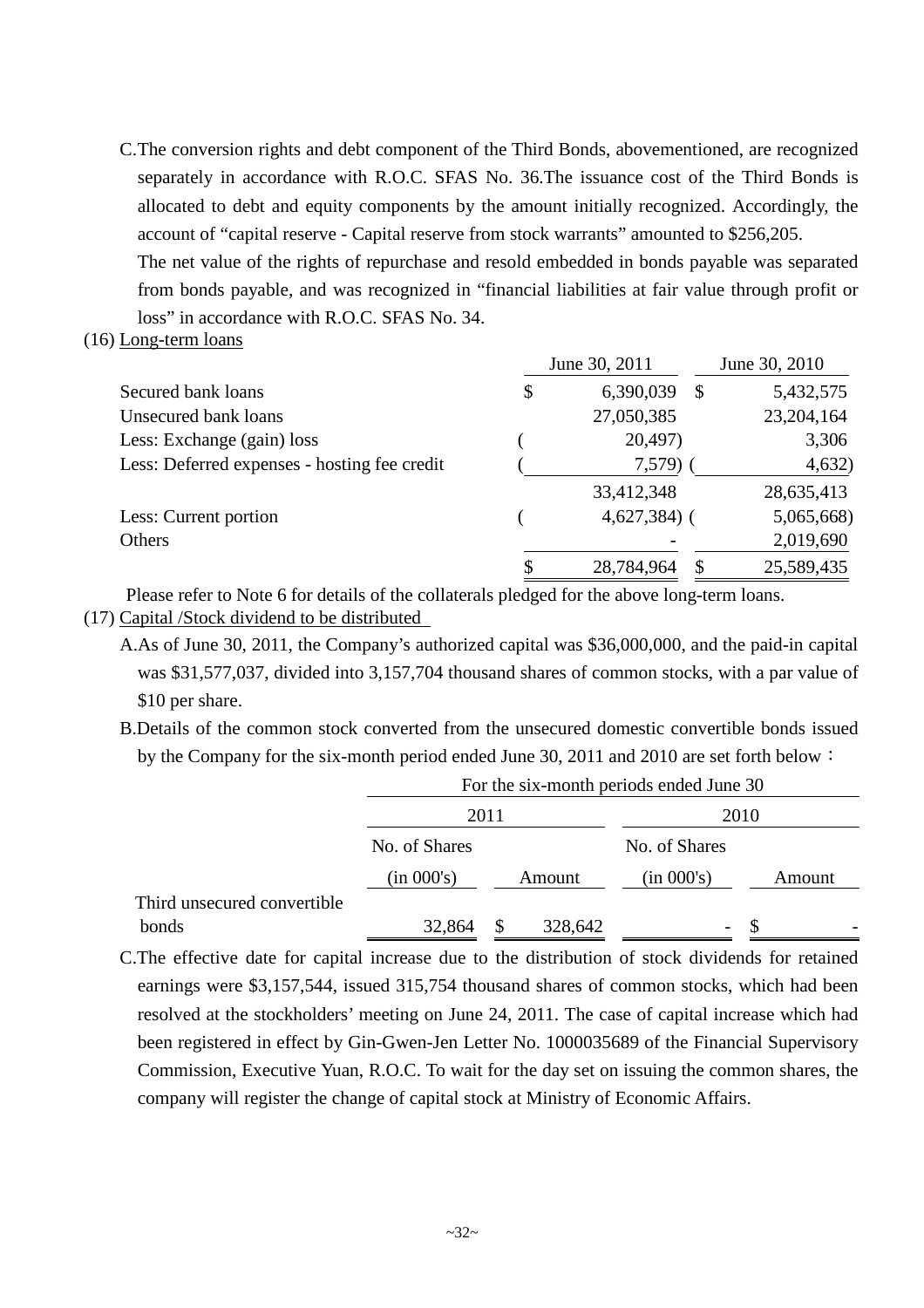### (18) Capital surplus

A.The Securities and Exchange Act requires that capital reserve shall be exclusively used to cover accumulated deficits or to increase capital and shall not be used for any other purpose. However, capital reserve arising from paid-in capital in excess of par value on issuance of common stock and donations can be capitalized once a year, provided that the Company has no accumulated deficits and the amount to be capitalized does not exceed 10% of the paid-in capital.

B.Information related to "capital reserve from stock warrants" is stated in Note 4(16).

- (19) Appropriation of retained earnings and dividend policy
	- A. According to the Company's Articles of Incorporation, if there is any profit for a fiscal year, the Company shall first make provision for income tax and cover prior years' losses, then appropriate 10% of the residual amount as legal reserve. Dividends shall be proposed by the Board of Directors and resolved by the stockholders. Bonuses paid to employees shall be at least 0.5% of the total distributed amount and the remuneration paid to the directors and supervisors shall not exceed 5% of the total distributed amount. The Company is currently at the stable growth stage. In order to facilitate future expansion plans, dividends to stockholders are distributed mutually in the form of both cash and stocks with the basic principle that the ratio of cash dividends to total stock dividends shall not be lower than 10%.
	- B.Legal reserve

Utilization of the legal reserve is limited to offsetting deficits and for capital increase. Capitalization of the legal reserve is permitted, provided that the balance of the reserve exceeds 50% of the Company's paid-in capital and the amount capitalized does not exceed 50% of the balance of the reserve.

C.Special reserve

If there is any negative stockholders' equity item recognized by the Company, such as unrealized loss on the decline in market value of long-term equity investments, cumulative translation adjustments and unrecognition pension cost, the Company is required to set aside an amount equal to the amount of the negative stockholders' equity item as special reserve from the after-tax net income. If the negative stockholders' equity items are subsequently reversed, an amount not exceeding the reversed amount can be appropriated from the special reserve.

D. Appropriation of the 2010 and 2009 earnings as resolved by the stockholders on June 24, 2011 and June 18, 2010, respectively, are set forth below: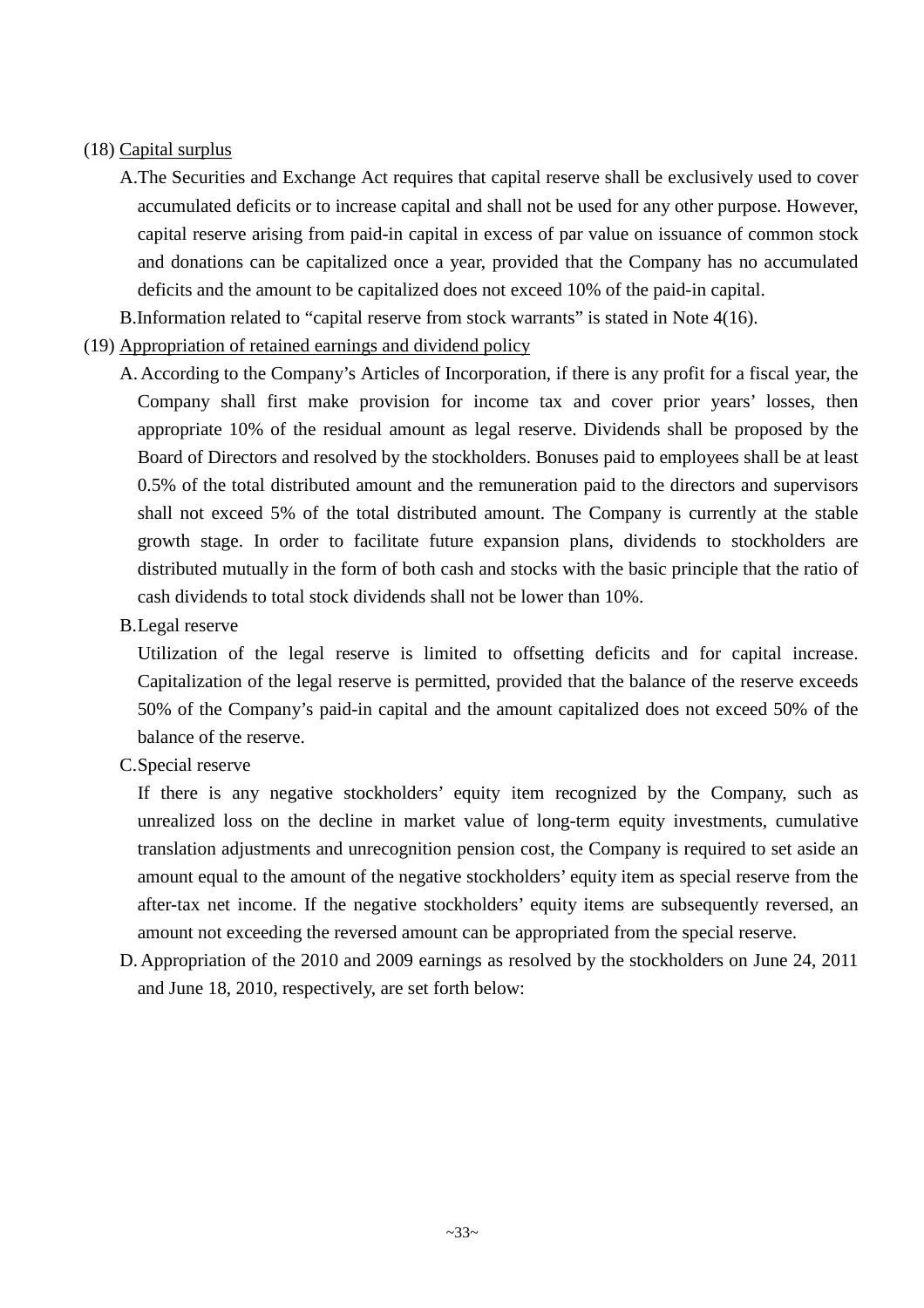|                           | 2010                                                            |               |     | 2009           |                           |  |  |  |
|---------------------------|-----------------------------------------------------------------|---------------|-----|----------------|---------------------------|--|--|--|
|                           |                                                                 | Dividend per  |     |                | Dividend per              |  |  |  |
|                           | Total Amount share (in dollars) Total Amount share (in dollars) |               |     |                |                           |  |  |  |
| Legal reserve             | \$<br>1,516,545                                                 |               |     | \$             |                           |  |  |  |
| Special reserve           | 3,621,979                                                       |               |     |                |                           |  |  |  |
| Cash dividends            | 3,157,544                                                       | $\mathcal{S}$ | 1.0 | $\overline{a}$ | $\boldsymbol{\mathsf{S}}$ |  |  |  |
| Stock dividends           | 3,157,544                                                       |               | 1.0 |                |                           |  |  |  |
| Remuneration to directors |                                                                 |               |     |                |                           |  |  |  |
| and supervisors           | 55,000                                                          |               |     |                |                           |  |  |  |
| Cash bonus to employees   | 40,000                                                          |               |     |                |                           |  |  |  |
|                           | \$11,548,612                                                    |               |     |                |                           |  |  |  |

E.The appropriation of 2010 earnings stated above is the same as that proposed by the Board of Directors on March 22, 2011. Information on the appropriation of the Company's earnings as resolved by the Board of Directors and approved by the stockholders will be posted in the "Market Observation Post System" at the website of the Taiwan Stock Exchange.

F.The estimated amounts of employees' bonus and directors' and supervisors' remuneration of 2010 were \$40,000 and \$55,000 and is the same as that resolved by the Board of Directors in 2011. As of June 30, 2011, the Company recognized no bonus to employees nor remuneration to the directors and supervisors in order to facilitate future expansion plans.

### (20) Operating revenue

|                                |    |            | For the six-month periods ended June 30, |            |
|--------------------------------|----|------------|------------------------------------------|------------|
|                                |    | 2011       |                                          | 2010       |
| Marine freight income          | \$ | 50,625,181 | - \$                                     | 44,085,011 |
| Ship rental income             |    | 415,012    |                                          | 295,872    |
| Commission income and agency   |    |            |                                          |            |
| service income                 |    | 978,036    |                                          | 865,351    |
| Container manufacturing income |    | 102,183    |                                          |            |
| Container income and others    |    | 995,250    |                                          | 883,096    |
|                                |    | 53,115,662 |                                          | 46,129,330 |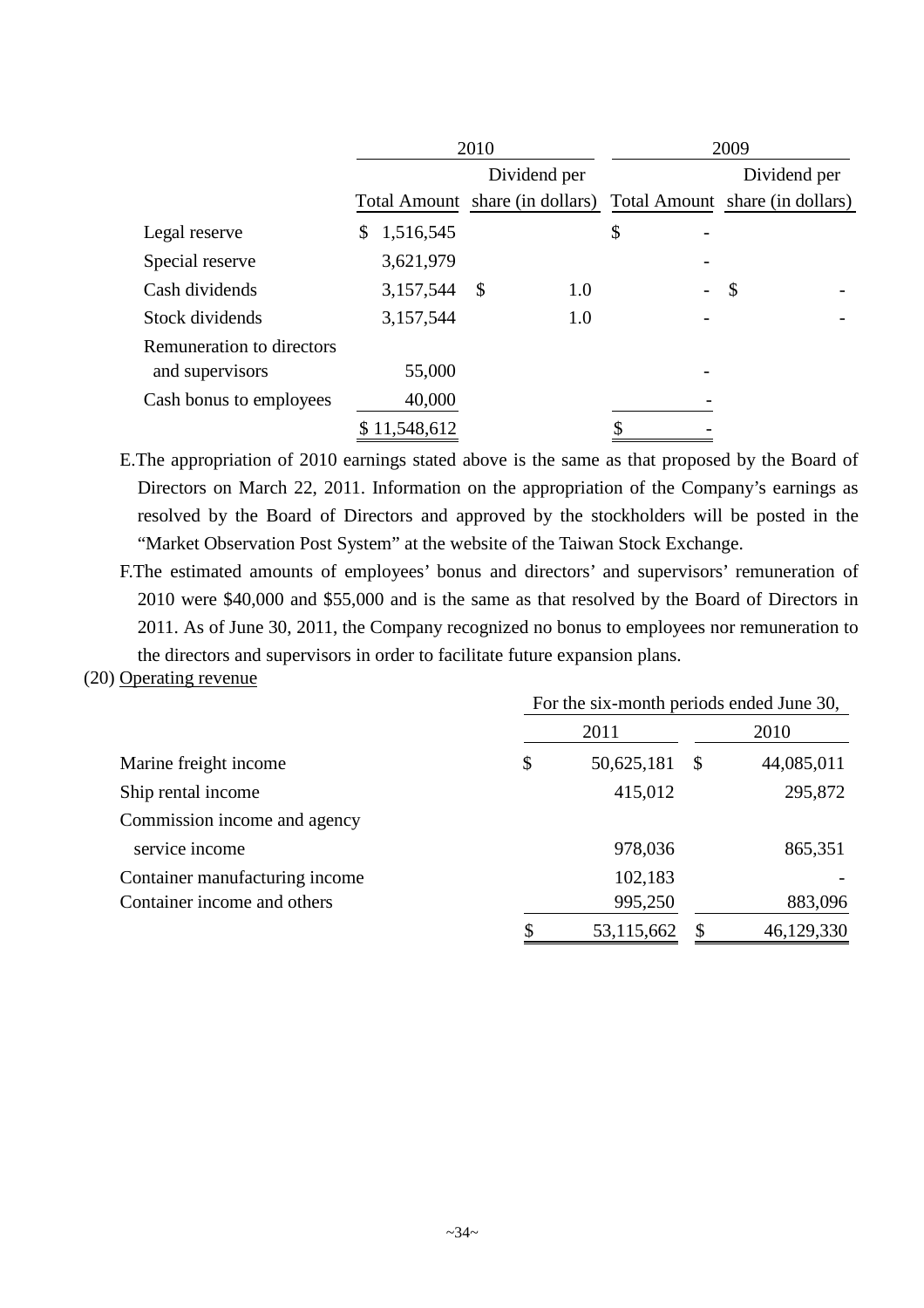## (21) Income tax

A. Income tax expense and income tax payable (refundable) are reconciled as follows:

| For the six-month periods ended June 30, |            |               |                                                   |
|------------------------------------------|------------|---------------|---------------------------------------------------|
| 2011                                     |            |               | 2010                                              |
| \$                                       | 589,706    | $\mathcal{S}$ | 341,058                                           |
|                                          |            |               |                                                   |
|                                          |            |               | 38,783)                                           |
|                                          | 30,065     |               | 46,820                                            |
|                                          |            |               |                                                   |
|                                          | 29,589     |               | 19,554                                            |
|                                          |            |               |                                                   |
|                                          |            |               | 225,004)                                          |
|                                          | 494,925    |               | 143,645                                           |
|                                          |            |               |                                                   |
|                                          |            |               | June 30, 2010                                     |
| \$                                       | 250,333    | $\mathcal{S}$ | 395,031                                           |
|                                          | 86,772     |               | 71,338                                            |
|                                          |            |               | 13,169)                                           |
|                                          |            |               | 1,134,785)                                        |
|                                          |            |               |                                                   |
|                                          |            |               |                                                   |
|                                          | 1,293,704) | (S            | 681,585)                                          |
|                                          |            | June 30, 2011 | $38,324$ (<br>116,111<br>$67)$ (<br>$1,630,742$ ( |

C.Details of temporary differences, loss carryforawards and investment tax credits resulting in deferred income tax assets and liabilities are as follows: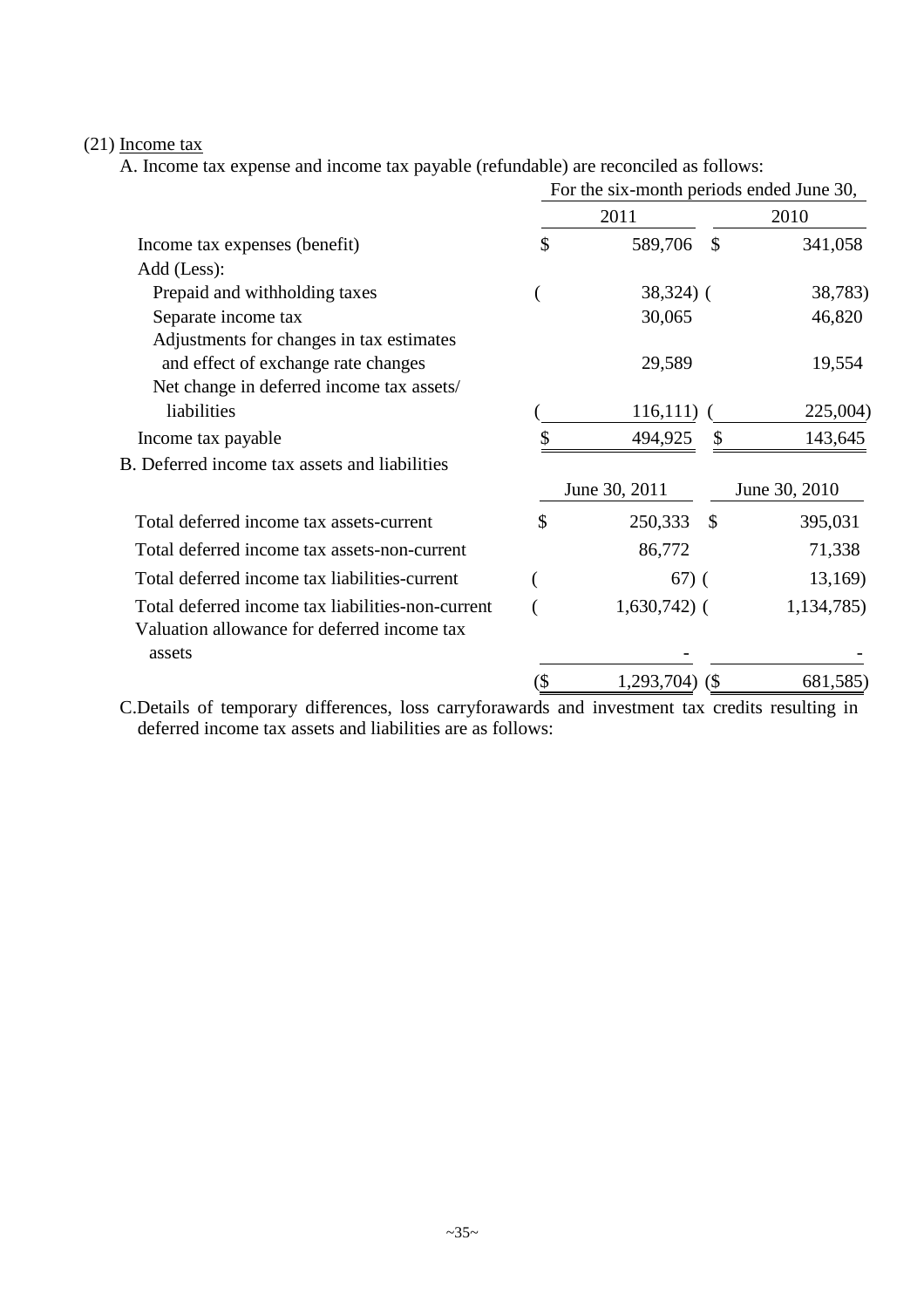|                                                                                 | June 30, 2011 |                      |               |               | June 30, 2010 |                           |               |               |
|---------------------------------------------------------------------------------|---------------|----------------------|---------------|---------------|---------------|---------------------------|---------------|---------------|
|                                                                                 |               | Tax effect<br>Amount |               |               | Amount        |                           | Tax effect    |               |
| Current items:                                                                  |               |                      |               |               |               |                           |               |               |
| Bad debts expense                                                               | \$            | 1,845                | $\mathcal{S}$ | 313           | $\mathbb{S}$  | 1,688                     | <b>S</b>      | 287           |
| Unrealized foreign exchange loss                                                |               | 32,832               |               | 5,618         |               | 33,326                    |               | 6,602         |
| Unrealized revenue and gains                                                    |               | 278(                 |               | $67)$ (       |               | $211)$ (                  |               | 51)           |
| Loss on valuation of financial assets                                           |               | 131,424              |               | 22,342        |               | 70,618                    |               | 12,005        |
| Loss (gain) on valuation of                                                     |               |                      |               |               |               |                           |               |               |
| financial liabilities                                                           |               | 137,023              |               | 23,294        | $\left($      | $77,166$ ) (              |               | 13,118)       |
| Loss carryforwards                                                              |               | 1,169,211            |               | 198,766       |               | 2,095,310                 |               | 356,203       |
| Investment tax credits                                                          |               |                      |               |               |               |                           |               | 19,934        |
|                                                                                 |               |                      |               | 250,266       |               |                           |               | 381,862       |
| Non-current items:                                                              |               |                      |               |               |               |                           |               |               |
| Unrealized expense and losses                                                   | \$            | 23,728               | $\mathbb{S}$  | 7,289         | $\mathbb{S}$  | 24,999                    | $\mathcal{S}$ | 7,354         |
| Pension expense                                                                 |               | 467,546              |               | 79,483        |               | 376,353                   |               | 63,984        |
| Equity-accounted investment income                                              |               | $(9,257,291)$ (      |               |               |               | $1,585,016$ (6,435,275) ( |               | 1,101,890)    |
| Property, plant, and equipment and others (                                     |               | $183,203$ (          |               | $45,726$ (    |               | 132,902)                  |               | 32,895)       |
|                                                                                 |               |                      |               | (\$1,543,970) |               |                           |               | (\$1,063,447) |
| D. As of June 30, 2011, losses available to be carried forward were as follows: |               |                      |               |               |               |                           |               |               |

|                 |                  | Losses available |                          | Final year losses |
|-----------------|------------------|------------------|--------------------------|-------------------|
| Year in which   | Amount           | to be            | Unused loss              | can be            |
| losses incurred | filed / approved | carried forward  | carryforwards            | carried forward   |
| 2009            | 2,456,334 \$     | 417.577          | 198.766<br>$\mathcal{S}$ | 2019              |

E. As of June 30, 2011, the Company's income tax returns through 2008 have been assessed and approved by the Tax Authority.

F. Unappropriated retained earnings

|                                       | June 30, 2010 | June 30, 2010 |
|---------------------------------------|---------------|---------------|
| Earnings generated in and before 1997 | 5,570,596 \$  | 5,570,596     |
| Earnings generated in and after 1998  | 6,383,665     | 2,671,827     |
|                                       | 11,954,261    | 8,242,423     |

The unappropriated retained earnings represents the accumulated unappropriated retained earnings accounted for in accordance with the "Business Entity Accounting Law". Net income for the six-month periods ended June 30, 2011 and 2010 was not included.

G.As of June 30, 2011 and 2010, the balances of the imputation tax credit account were \$2,535,706 and \$2,405,482, respectively. The creditable tax rate is estimated to be 14.22% for 2010 and 48.15% for 2009.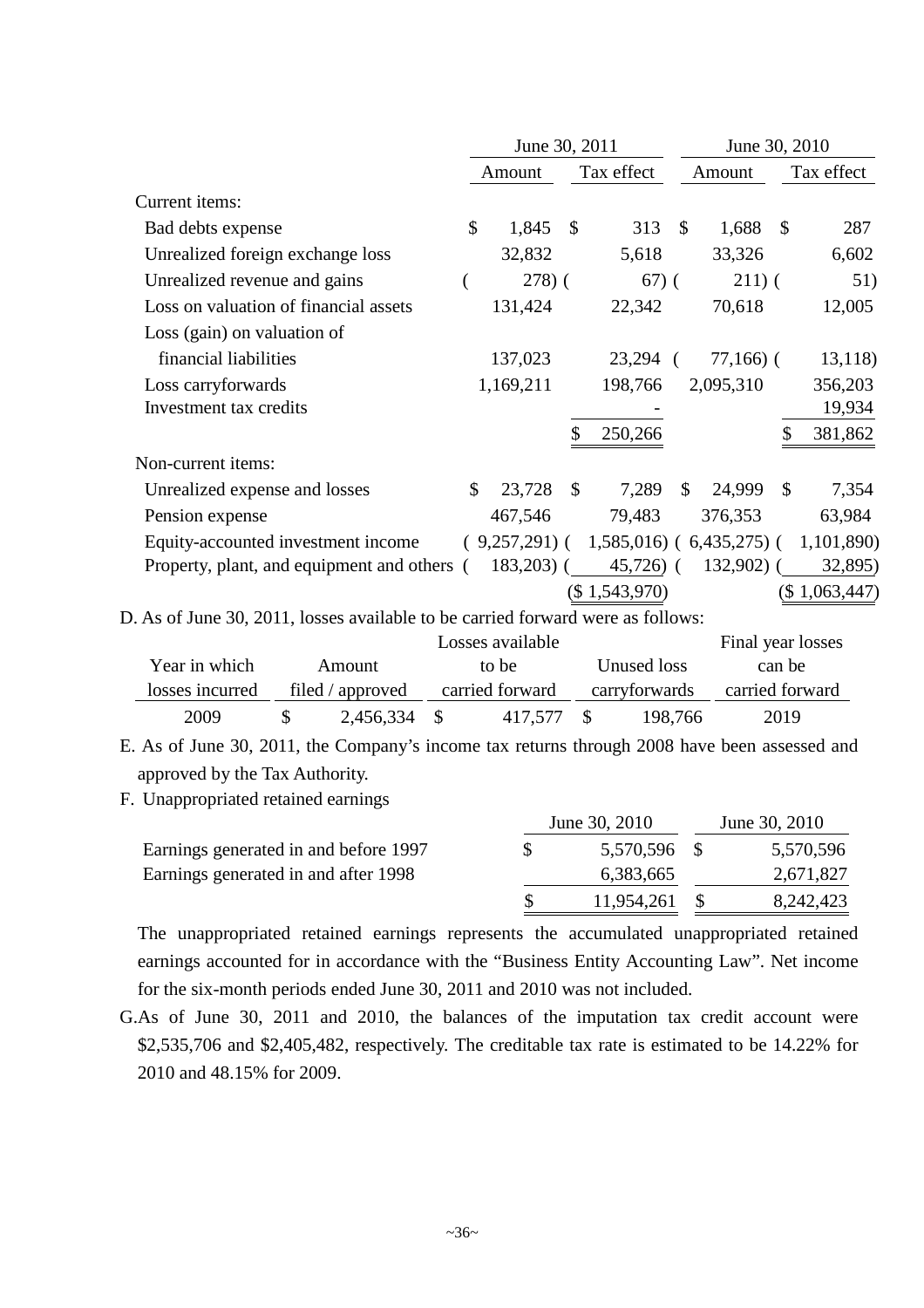### (22) Earnings per share

|                                                                      |                 | For the six-month period ended June 30, 2011 |                                              |                    |                    |               |           |
|----------------------------------------------------------------------|-----------------|----------------------------------------------|----------------------------------------------|--------------------|--------------------|---------------|-----------|
|                                                                      |                 |                                              | Weighted-average                             | Earnings per share |                    |               |           |
|                                                                      | Amount          |                                              | outstanding                                  |                    | (in dollars)       |               |           |
|                                                                      |                 |                                              | common shares                                |                    |                    |               |           |
|                                                                      | Before tax      | After tax                                    | (in thousands)                               |                    | Before tax         |               | After tax |
| <b>Basic EPS</b>                                                     |                 |                                              |                                              |                    |                    |               |           |
| Consolidated gains                                                   | 2,128,016<br>\$ | 1,538,310<br>\$                              | 3,150,944                                    | \$                 | 0.68               | \$            | 0.49      |
| Minority interest                                                    | 208,002)        | 150,361)                                     |                                              |                    | (0.07)             |               | (0.05)    |
| Consolidated net gains                                               | 1,920,014<br>\$ | 1,387,949<br>\$                              |                                              | \$                 | 0.61               | \$            | 0.44      |
| Dilutive EPS                                                         |                 |                                              |                                              |                    |                    |               |           |
| Consolidated gains                                                   | 2,128,016<br>\$ | $\mathbb{S}$<br>1,538,310                    |                                              | \$                 | 0.67               | \$            | 0.49      |
| Minority interest                                                    | $208,002$ (     | 150,361)                                     |                                              |                    | (0.07)             |               | (0.05)    |
| Dilutive effect of common<br>stock equivalents:                      |                 |                                              |                                              |                    |                    |               |           |
| Convertible bonds                                                    | 7,596           | 7,596                                        | 36,405                                       |                    |                    |               |           |
| Consolidated net gains                                               | 1,927,610       | \$<br>1,395,545                              | 3,187,349                                    | \$                 | 0.60               | \$            | 0.44      |
|                                                                      |                 |                                              | For the six-month period ended June 30, 2010 |                    |                    |               |           |
|                                                                      |                 |                                              | Weighted-average                             |                    | Earnings per share |               |           |
|                                                                      | Amount          |                                              | outstanding                                  |                    | (in dollars)       |               |           |
|                                                                      |                 |                                              | common shares                                |                    |                    |               |           |
|                                                                      | Before tax      | After tax                                    | (in thousands)                               |                    | Before tax         |               | After tax |
| <b>Basic EPS</b>                                                     |                 |                                              |                                              |                    |                    |               |           |
| Consolidated gains                                                   | 5,392,214<br>\$ | 5,051,156<br>\$                              | 3,062,599                                    | $\mathcal{S}$      | 1.76               | $\mathcal{S}$ | 1.65      |
| Minority interest                                                    | 1,084,892)      | 1,016,593)                                   |                                              |                    | (0.35)             |               | (0.33)    |
| Consolidated net gains                                               | 4,307,322<br>\$ | 4,034,563<br>\$                              |                                              | \$                 | 1.41               | \$            | 1.32      |
| Dilutive EPS                                                         |                 |                                              |                                              |                    |                    |               |           |
| Consolidated gains                                                   | 5,392,214<br>\$ | \$5,051,156                                  |                                              | \$                 | 1.70               | \$            | 1.59      |
| Minority interest<br>Dilutive effect of common<br>stock equivalents: | $1,084,892$ (   | 1,016,593)                                   |                                              |                    | (0.34)             |               | (0.32)    |
| Convertible bonds                                                    | 25,304          | 25,262                                       | 124,751                                      |                    |                    |               |           |
| Consolidated net gains                                               | 4,332,626<br>\$ | \$4,059,825                                  | 3,187,350                                    | \$                 | 1.36               | \$            | 1.27      |

The effective date for capital increase due to the distribution of stock dividends for 2010 earnings, which had been resolved at the stockholders' meeting on June 24, 2011, was set on September 7, 2011. The following sets forth the pro forma information taking into account the effect of the distribution of stock dividends on earnings per share: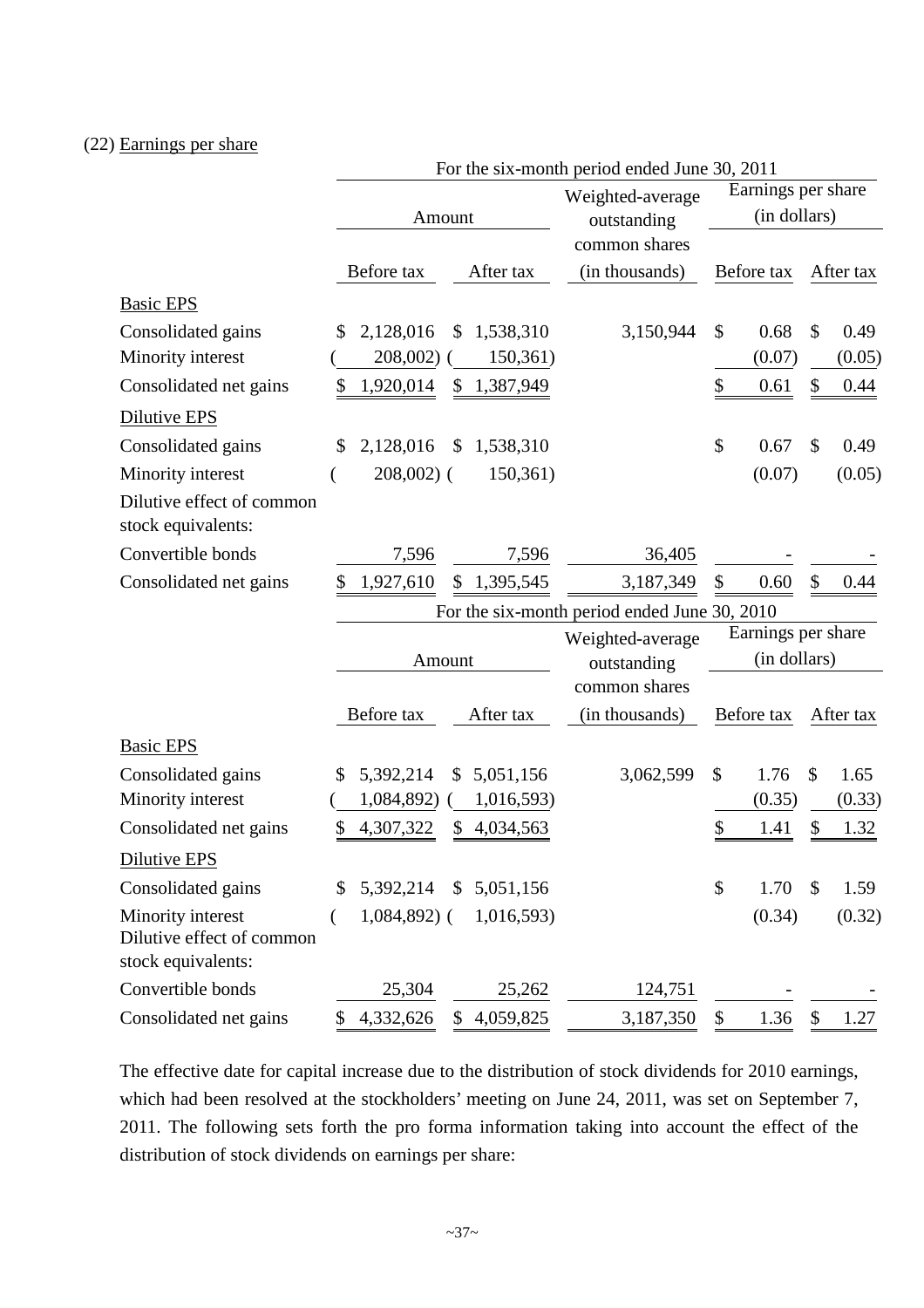|                                                                      |             |             | For the six-month period ended June 30, 2011 |    |                    |               |           |  |
|----------------------------------------------------------------------|-------------|-------------|----------------------------------------------|----|--------------------|---------------|-----------|--|
|                                                                      |             |             | Retroactively                                |    | Earnings per share |               |           |  |
|                                                                      |             | Amount      | adjusted outstanding                         |    | (in dollars)       |               |           |  |
|                                                                      |             |             | common shares                                |    |                    |               |           |  |
|                                                                      | Before tax  | After tax   | (in thousands)                               |    | Before tax         |               | After tax |  |
| <b>Basic EPS</b>                                                     |             |             |                                              |    |                    |               |           |  |
| Consolidated gains                                                   | \$2,128,016 | \$1,538,310 | 3,466,698                                    | \$ | 0.61               | \$            | 0.44      |  |
| Minority interest                                                    | 208,002)    | 150,361)    |                                              |    | (0.06)             |               | (0.04)    |  |
| Consolidated net gains                                               | \$1,920,014 | \$1,387,949 |                                              |    | 0.55               | \$            | 0.40      |  |
| Dilutive EPS                                                         |             |             |                                              |    |                    |               |           |  |
| Consolidated gains                                                   | \$2,128,016 | \$1,538,310 |                                              | \$ | 0.61               | $\mathcal{S}$ | 0.44      |  |
| Minority interest<br>Dilutive effect of common<br>stock equivalents: | $208,002$ ( | 150,361)    |                                              |    | (0.06)             |               | (0.04)    |  |
| Convertible bonds                                                    | 7,596       | 7,596       | 36,406                                       |    |                    |               |           |  |
| Consolidated net gains                                               | \$1,927,610 | \$1,395,545 | 3,503,104                                    |    | 0.55               | \$            | 0.40      |  |

|                                                                      |             |                             | For the six-month period ended June 30, 2010 |    |                    |              |           |  |
|----------------------------------------------------------------------|-------------|-----------------------------|----------------------------------------------|----|--------------------|--------------|-----------|--|
|                                                                      |             |                             | Retroactively                                |    | Earnings per share |              |           |  |
|                                                                      |             | Amount                      | adjusted outstanding                         |    | (in dollars)       |              |           |  |
|                                                                      |             |                             | common shares                                |    |                    |              |           |  |
|                                                                      | Before tax  | After tax                   | (in thousands)                               |    | Before tax         |              | After tax |  |
| <b>Basic EPS</b>                                                     |             |                             |                                              |    |                    |              |           |  |
| Consolidated gains                                                   | \$5,392,214 | \$5,051,156                 | 3,378,353                                    | \$ | 1.60               | \$           | 1.49      |  |
| Minority interest                                                    | (1,084,892) | (1,016,593)                 |                                              |    | (0.32)             |              | (0.30)    |  |
| Consolidated net gains                                               | \$4,307,322 | \$4,034,563                 |                                              |    | 1.28               | \$           | 1.19      |  |
| Dilutive EPS                                                         |             |                             |                                              |    |                    |              |           |  |
| Consolidated gains                                                   | \$5,392,214 | \$5,051,156                 |                                              | \$ | 1.55               | $\mathbb{S}$ | 1.45      |  |
| Minority interest<br>Dilutive effect of common<br>stock equivalents: |             | $(1,084,892)$ $(1,016,593)$ |                                              |    | (0.31)             |              | (0.29)    |  |
| Convertible bonds                                                    | 25,304      | 25,262                      | 124,751                                      |    |                    |              |           |  |
| Consolidated net gains                                               | \$4,332,626 | \$4,059,825                 | 3,503,104                                    | \$ | 1.24               | \$           | 1.16      |  |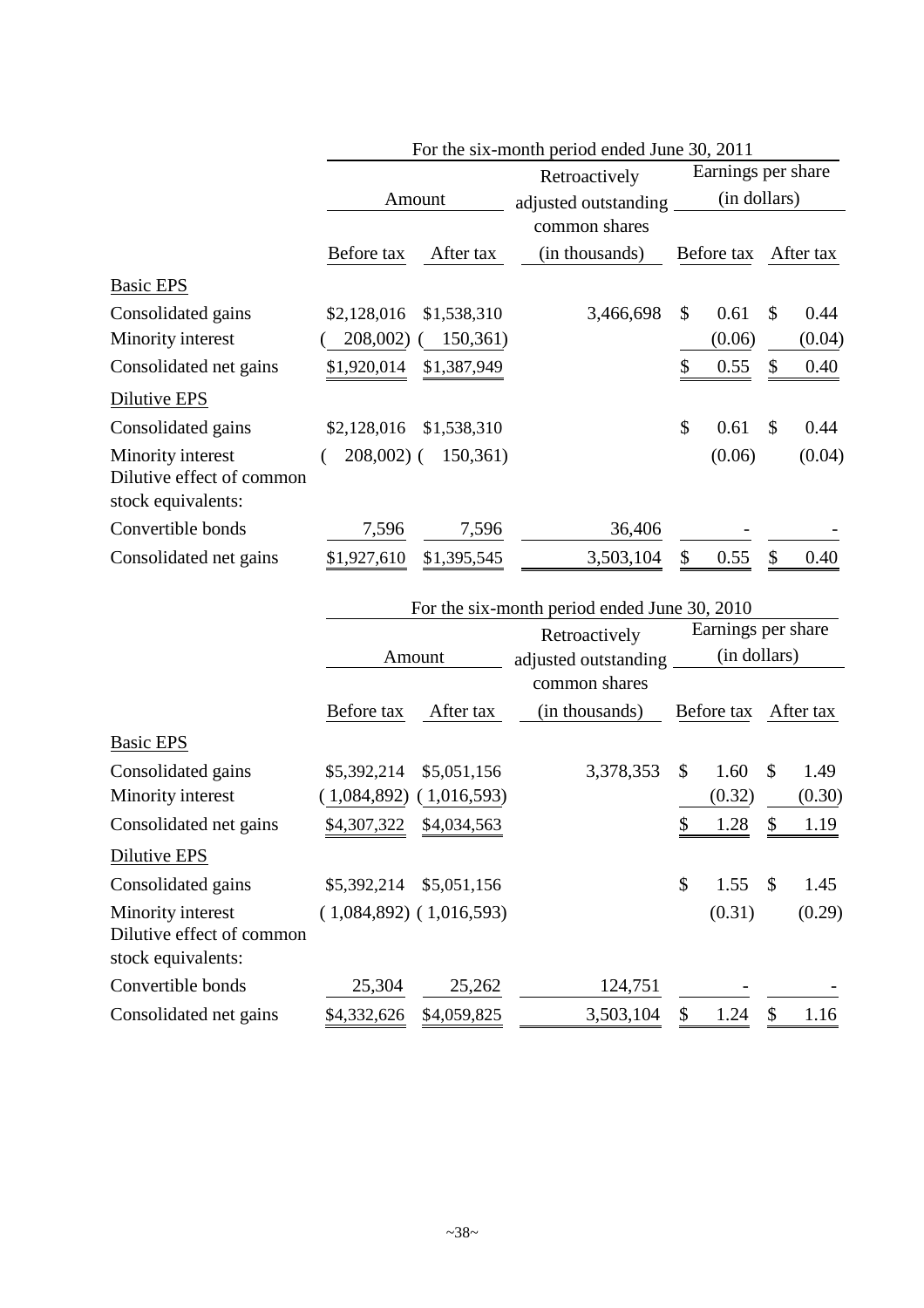# (23) Personnel, depreciation, depletion and amortization expenses

Personnel, depreciation and amortization expenses are summarized as follows:

|                            | For the six-month period ended June 30, 2011 |                                              |           |  |  |  |
|----------------------------|----------------------------------------------|----------------------------------------------|-----------|--|--|--|
|                            | Operating cost Operating expense             |                                              |           |  |  |  |
| Personnel expenses         |                                              |                                              |           |  |  |  |
| <b>Salaries</b>            | \$<br>734,786 \$                             | 1,167,750 \$                                 | 1,902,536 |  |  |  |
| Labor and health insurance | 19,781                                       | 135,368                                      | 155,149   |  |  |  |
| Pension expense            | 91,962                                       | 129,271                                      | 221,233   |  |  |  |
| Others                     | 108,623                                      | 41,615                                       | 150,238   |  |  |  |
| Depreciation               | 2,604,939                                    | 86,079                                       | 2,691,018 |  |  |  |
| Amortization               | 129,293                                      | 9,624                                        | 138,917   |  |  |  |
|                            |                                              | For the six-month period ended June 30, 2010 |           |  |  |  |

|                            |               |     | Operating cost Operating expense |     | Total     |
|----------------------------|---------------|-----|----------------------------------|-----|-----------|
| Personnel expenses         |               |     |                                  |     |           |
| <b>Salaries</b>            | \$<br>660,360 | -\$ | 1,130,907                        | -\$ | 1,791,267 |
| Labor and health insurance | 17,547        |     | 106,073                          |     | 123,620   |
| Pension expense            | 95,266        |     | 139,159                          |     | 234,425   |
| Others                     | 118,719       |     | 42,159                           |     | 160,878   |
| Depreciation               | 2,565,852     |     | 104,315                          |     | 2,670,167 |
| Amortization               | 140,296       |     | 15,878                           |     | 156,174   |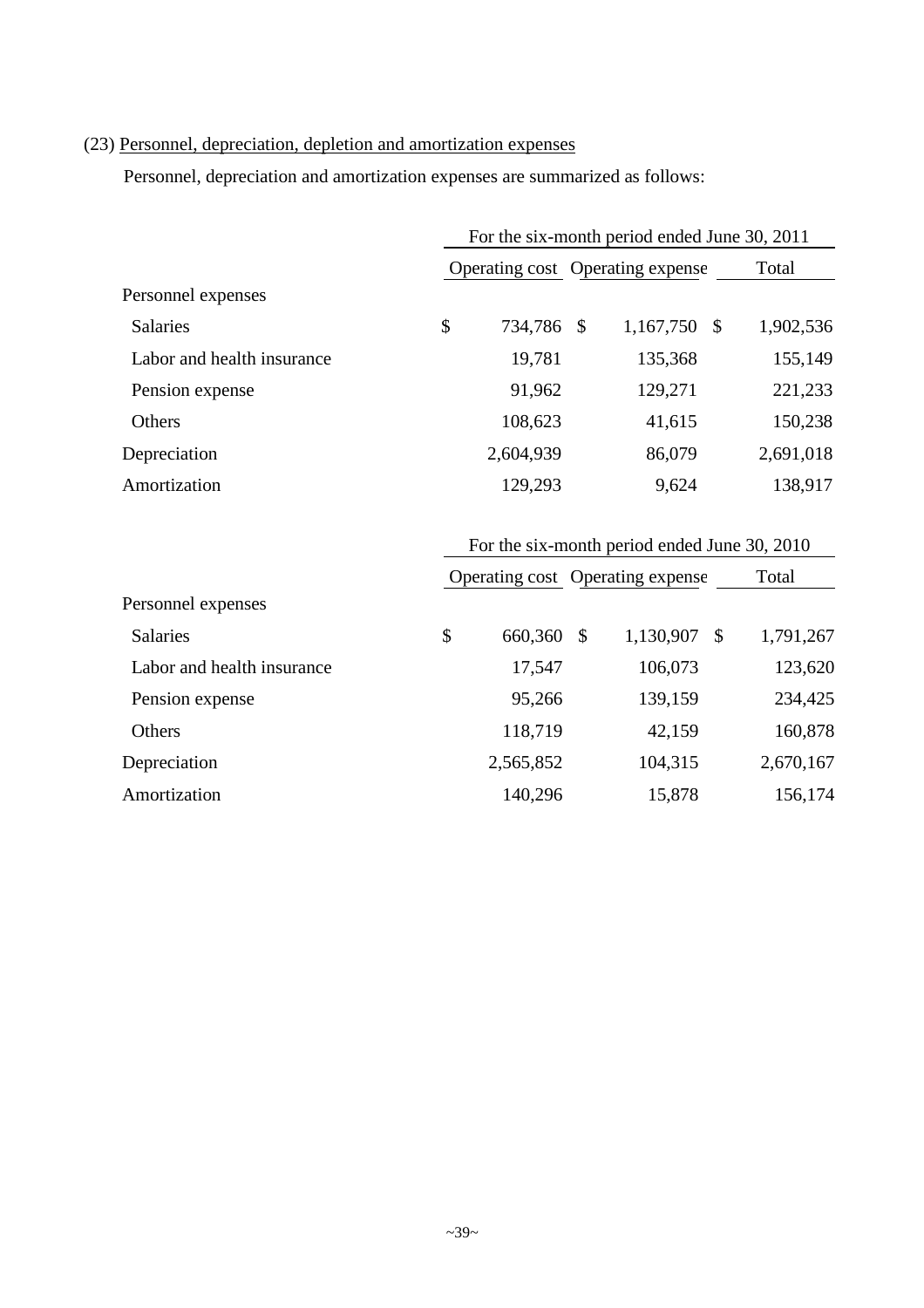### 5. RELATED PARTY TRANSACTIONS

#### (1) Names of the related parties and their relationship with the company

| <b>Related Party</b>                          | Relationship with the Company                  |
|-----------------------------------------------|------------------------------------------------|
| Evergreen International S.A. (EIS)            | Major stockholder of the Company               |
| Evergreen International Storage and Transport | Investee accounted for under the equity method |
| Corporation (EITC)                            |                                                |
| <b>EVA Airways Corporation (EVA)</b>          | Investee accounted for under the equity method |
| <b>Evergreen Security Corporation (ESRC)</b>  | Investee accounted for under the equity method |
| Charng Yang Development Co., Ltd. (CYD)       | Investee accounted for under the equity method |
| Taipei Port Container Terminal Corporation    | Investee accounted for under the equity method |
| (TPCT)                                        |                                                |
| Evergreen International Corporation (EIC)     | Investee of the Company's major stockholder    |
| Evergreen Airline Service Corporation         | Investee of the Company's major stockholder    |
| (EGAS)                                        |                                                |
| Evergreen Marine (Hong Kong)                  | Investee of the Company's major stockholder    |
| Pte. Ltd. (EGH)                               |                                                |
| Evergreen Marine (Singapore)                  | Investee of the Company's major stockholder    |
| Pte. Ltd. (EMS)                               |                                                |
| Chang Yung-Fa Charity Foundation              | Its chairman being the Company's director      |
| Chang Yung-Fa Foundation                      | Its chairman being the Company's director      |
| Ningbo Victory Container Co., Ltd. (NVC)      | <b>Investee of Peony</b>                       |
| Qingdao Evergreen Container Storage and       | <b>Investee of Peony</b>                       |
| Transportation Co., Ltd. (QECT)               |                                                |
| Kingtrans International Logistics             | <b>Investee of Peony</b>                       |
| (Tianjin) Co., Ltd (KTIL)                     |                                                |
| Green Peninsula Agencies SDN. BHD. (GPA)      | <b>Investee of Peony</b>                       |
| Luanta Investment (Netherlands) N.V.          | <b>Investee of Peony</b>                       |
| (Luanta)                                      |                                                |
| Balsam Investment N. V. (Balsam)              | <b>Investee of Peony</b>                       |
| Taranto Container Terminal S.p.A. (TCT)       | Investee of Luanta                             |
| Italia Marittima S.p.A.(ITS)                  | <b>Investee of Balsam</b>                      |
| Evergreen Container Terminal (Thailand) Ltd.  | <b>Investee of Peony</b>                       |
| (ECTT)                                        |                                                |
| Colon Container Terminal S.A. (CCT)           | <b>Investee of Peony</b>                       |
| Gaining Enterprise S.A. (GESA)                | Investee of EITC                               |
| Seaside Transportation Service LLC. (STS)     | Investee of Island with significant influence  |
| Sinotrans Group Shenzhen Co. (SGSC)           | Investee of SGTC with significant influence    |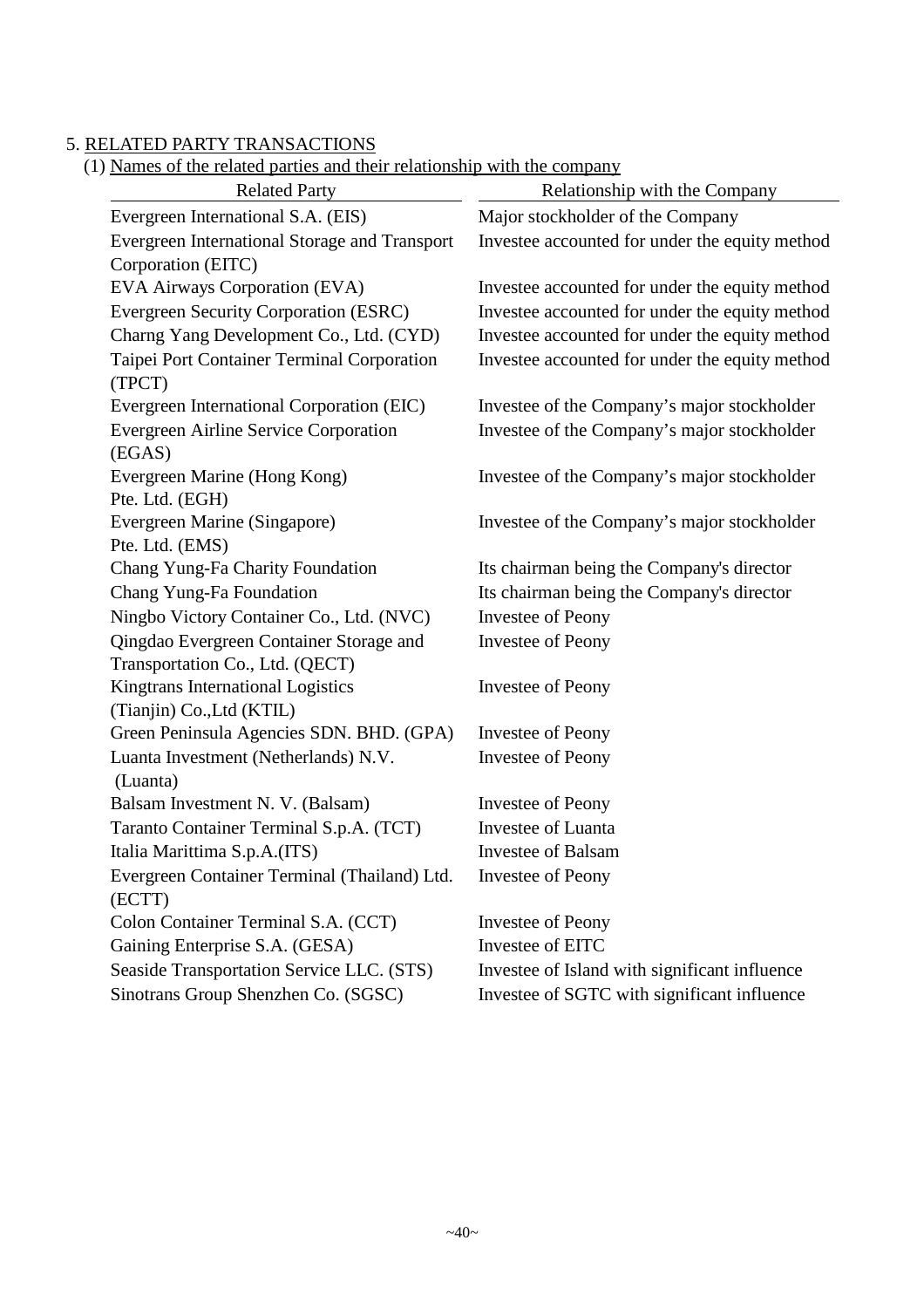# (2) Significant transaction and balances with related parties

A. Operating revenue from related parties

|             |                 | For the six-month periods ended June 30, |                |    |           |                |  |  |  |
|-------------|-----------------|------------------------------------------|----------------|----|-----------|----------------|--|--|--|
|             |                 | 2011                                     |                |    | 2010      |                |  |  |  |
|             |                 | % of Total                               |                |    |           | % of Total     |  |  |  |
|             |                 | Operating                                |                |    |           | Operating      |  |  |  |
|             | Amount          | Revenue                                  |                |    | Amount    | Revenue        |  |  |  |
| EIC         | \$<br>1,006,765 |                                          | $\overline{2}$ | \$ | 887,767   | $\overline{2}$ |  |  |  |
| <b>EITC</b> |                 | 44,598                                   |                |    | 48,734    |                |  |  |  |
| <b>EMS</b>  | 418,965         |                                          |                |    | 190,173   |                |  |  |  |
| <b>ITS</b>  | 282,335         |                                          |                |    | 227,495   |                |  |  |  |
| <b>EGH</b>  | 233,862         |                                          |                |    | 224,452   |                |  |  |  |
| <b>EIS</b>  |                 | 83,584                                   |                |    | 173,202   |                |  |  |  |
| <b>STS</b>  |                 | 65,351                                   |                |    | 45,432    |                |  |  |  |
| <b>GESA</b> |                 | 15,454                                   |                |    | 14,055    |                |  |  |  |
| Others      |                 |                                          |                |    | 26        |                |  |  |  |
|             | \$<br>2,150,914 |                                          | 4              | \$ | 1,811,336 | 4              |  |  |  |

The business terms on which the Group transacts with related parties are of no difference from those with non-related parties.

B. Expenditures on services rendered by related parties

|             |               | For the six-month periods ended June 30, |                          |                |  |  |  |
|-------------|---------------|------------------------------------------|--------------------------|----------------|--|--|--|
|             |               | 2011                                     | 2010                     |                |  |  |  |
|             |               | % of Total                               |                          | % of Total     |  |  |  |
|             |               | Operating                                |                          | Operating      |  |  |  |
|             | Amount        | Revenue                                  | Amount                   | Revenue        |  |  |  |
| <b>EITC</b> | \$<br>341,855 |                                          | $\mathcal{S}$<br>376,853 |                |  |  |  |
| EIC         | 305,778       |                                          | 269,511                  |                |  |  |  |
| <b>ESRC</b> | 20,241        |                                          | 24,006                   |                |  |  |  |
| <b>TPCT</b> | 34,633        |                                          | 24,812                   |                |  |  |  |
| <b>GESA</b> | 762,680       |                                          | 817,686                  | $\overline{2}$ |  |  |  |
| EGH         | 414,188       |                                          | 379,385                  |                |  |  |  |
| <b>EIS</b>  | 272,007       |                                          | 371,601                  |                |  |  |  |
| EMS         | 43,383        |                                          |                          |                |  |  |  |
| Others      | 5,620         |                                          | 2,704                    |                |  |  |  |
|             | 2,200,385     | 4                                        | 2,266,558<br>\$          | 6              |  |  |  |

The business terms on which the Company transacts with related parties are of no difference from those with non-related parties.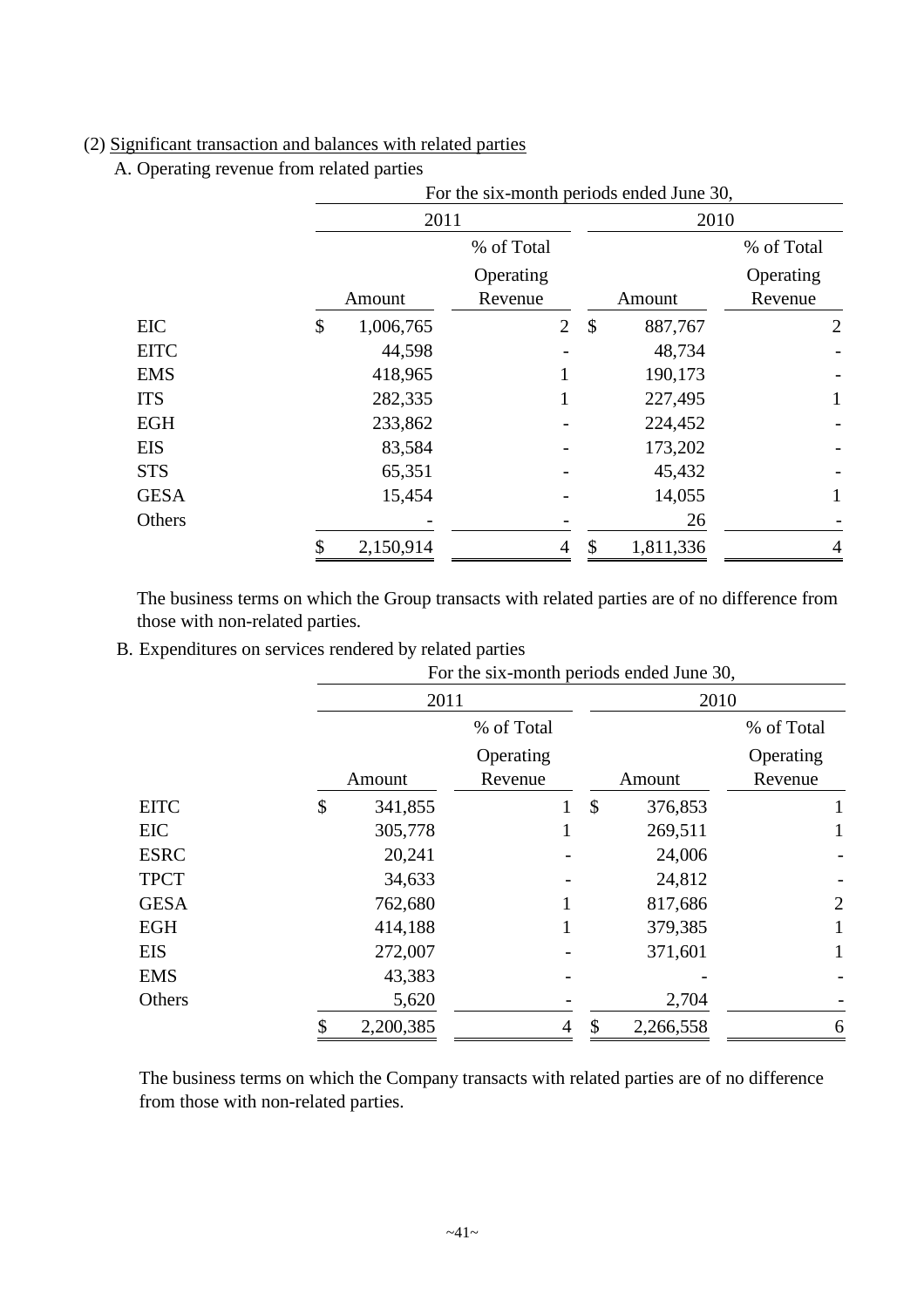# C. Asset transactions

a) Acquisitions of property, plant, and equipment

|             |                  | For the six-month periods ended June 30, |                          |  |                          |  |  |  |
|-------------|------------------|------------------------------------------|--------------------------|--|--------------------------|--|--|--|
|             | Items            |                                          | 2011                     |  | 2010                     |  |  |  |
| <b>EITC</b> | Vessel-PRMT      |                                          | 502,254                  |  | $\overline{\phantom{0}}$ |  |  |  |
| EIC         | Office equipment |                                          | $\overline{\phantom{a}}$ |  | 274                      |  |  |  |
|             |                  |                                          | 502,254                  |  | 274                      |  |  |  |

## b) Disposal of property, plant and equipment

|                             |                                             |     | For the six-month periods ended June 30, |          |                          |    |                       |      |                     |
|-----------------------------|---------------------------------------------|-----|------------------------------------------|----------|--------------------------|----|-----------------------|------|---------------------|
|                             |                                             |     |                                          | 2011     |                          |    |                       | 2010 |                     |
|                             | Items                                       |     | <b>Sales</b><br>Price                    |          | Gain on<br>disposal      |    | <b>Sales</b><br>Price |      | Gain on<br>disposal |
| <b>EVA</b><br>Chang Yung-Fa | Office equipment                            | \$. | 1,626                                    | -S       | $\sim$ $-$               |    |                       | - \$ |                     |
|                             | Charity Foundation Transportation equipment |     |                                          |          |                          |    | 88                    |      | 82                  |
|                             |                                             |     | 1,626                                    | <b>S</b> | $\overline{\phantom{0}}$ | -S | 88                    | \$.  | 82                  |

# D. Lease

a) Rental income (recorded as non-operating income) generated from the operating premises and parking lots leased to the related parties are as follows:

|                                            |                  |              | For the six-month periods ended June 30, |            |              |        |                |  |
|--------------------------------------------|------------------|--------------|------------------------------------------|------------|--------------|--------|----------------|--|
|                                            |                  |              | 2011                                     |            |              | 2010   |                |  |
|                                            |                  |              |                                          | % of Total |              |        | % of Total     |  |
|                                            | Leasehold        |              |                                          | Rental     |              |        | Rental         |  |
|                                            | Property         | Amount       |                                          | income     |              | Amount | income         |  |
| EIC                                        | Office buildings | \$<br>47,613 |                                          | 97         | \$           | 47,210 | 97             |  |
| $^{\prime}$                                | Vehicles         |              | 561                                      | 1          |              | 561    | $\overline{2}$ |  |
| <b>EVA</b>                                 | Office buildings |              | 615                                      |            |              |        |                |  |
| Chang Yung-Fa                              |                  |              |                                          |            |              |        |                |  |
| <b>Charity Foundation Office buildings</b> |                  |              | 109                                      |            |              | 103    |                |  |
| <b>ESRC</b>                                | Parking lots     |              | 48                                       |            |              | 44     |                |  |
|                                            |                  | 48,946<br>\$ |                                          | 99         | <sup>S</sup> | 47,918 | 99             |  |

b) Rental expense (recorded as general and administrative expenses) incurred for operating premises and parking lots leased from the related parties are as follows:

|            |                  |              | For the six-month periods ended June 30, |              |                 |
|------------|------------------|--------------|------------------------------------------|--------------|-----------------|
|            |                  |              | 2011                                     |              | 2010            |
|            |                  |              | % of Total                               |              | % of Total      |
|            | Leasehold        |              | Rental                                   |              | Rental          |
|            | Property         | Amount       | Expenses                                 | Amount       | <b>Expenses</b> |
| EIC        | Office buildings | 21,573<br>S. | 99                                       | 21,557<br>\$ | 99              |
| <b>EVA</b> | Parking lots     | 239          |                                          | 189          |                 |
|            |                  | 21,812       | 100                                      | 21,746       | 100             |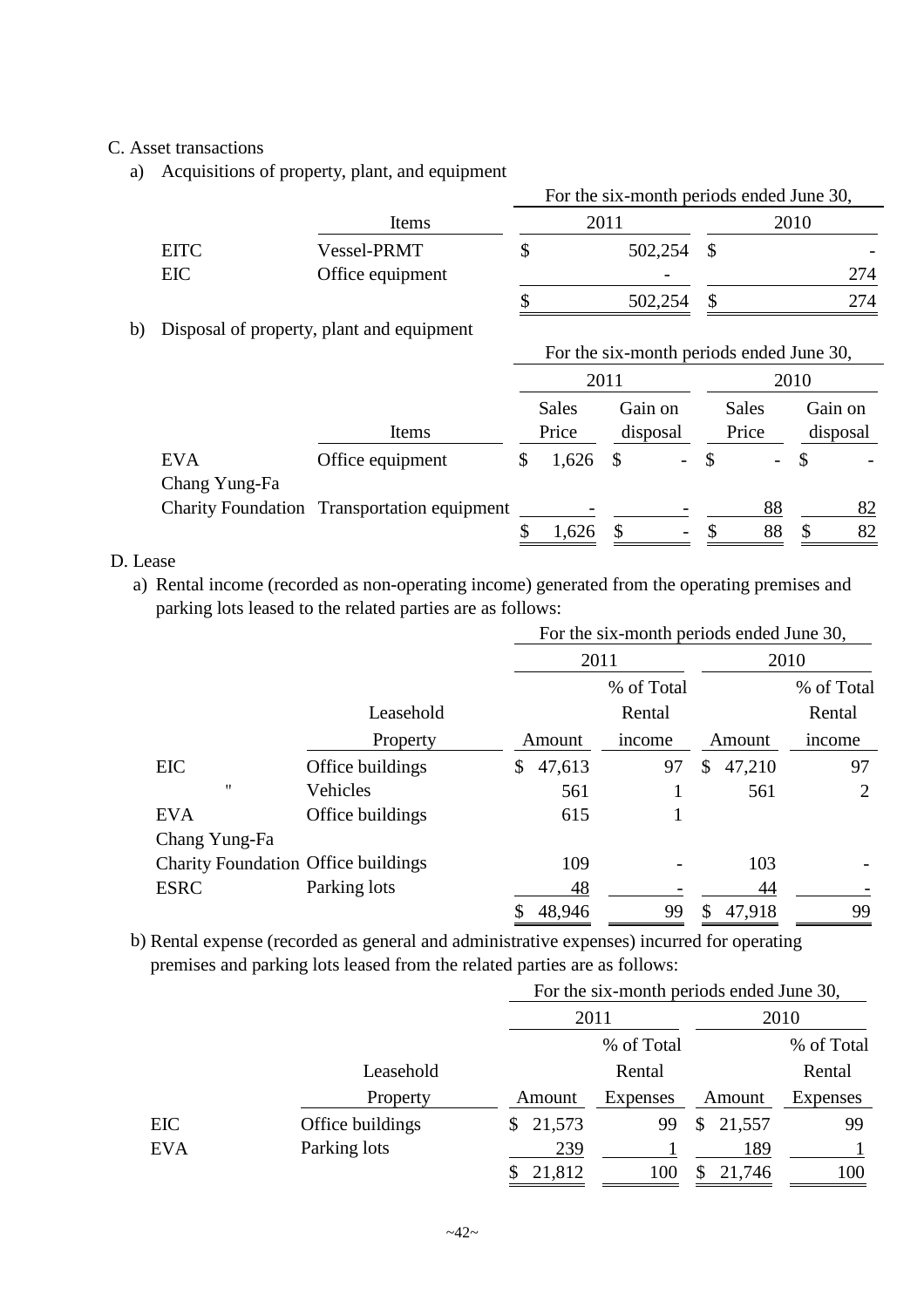|             |               | For the six-month periods ended June 30, |               |           |                    |  |  |
|-------------|---------------|------------------------------------------|---------------|-----------|--------------------|--|--|
|             | 2011          |                                          |               | 2010      |                    |  |  |
|             |               | % of Total                               |               |           | % of Total         |  |  |
|             |               | Vessel and                               |               |           | Vessel and         |  |  |
|             |               | <b>Slot Rental</b>                       |               |           | <b>Slot Rental</b> |  |  |
|             | Amount        | <b>Expenses</b>                          |               | Amount    | Expenses           |  |  |
| <b>EITC</b> | \$<br>240,252 | 15                                       | $\mathcal{S}$ | 302,480   | 17                 |  |  |
| <b>GESA</b> | 762,680       | 50                                       |               | 817,686   | 46                 |  |  |
| <b>EIS</b>  | 272,007       | 17                                       |               | 371,601   | 21                 |  |  |
| <b>EMS</b>  | 43,383        | 3                                        |               |           |                    |  |  |
| <b>EGH</b>  | 4,184         |                                          |               |           |                    |  |  |
| <b>ITS</b>  | 3,499         |                                          |               |           |                    |  |  |
|             | 1,326,005     | 85                                       | \$            | 1,491,767 | 84                 |  |  |

c) Rental expense incurred for the vessels and slot lease from the related parties are recorded as direct operating costs. Details are set forth below:

E. Receivables from and payables to related parties

The receivables from and payables to related parties bear no interest, and are set forth as follows:

|                     | June 30, 2011 |                |               | June 30, 2010 |                |
|---------------------|---------------|----------------|---------------|---------------|----------------|
|                     | $%$ of        |                |               |               | $%$ of         |
|                     |               | Account        |               |               | Account        |
|                     | Amount        | <b>Balance</b> | Amount        |               | <b>Balance</b> |
| Accounts receivable |               |                |               |               |                |
| <b>EIC</b>          | \$<br>187,949 | $\overline{2}$ | -\$           | 242,738       | 3              |
| <b>EITC</b>         | 21,786        |                |               | 24,371        |                |
| <b>EIS</b>          | 962,298       | 10             |               | 18,250        |                |
| <b>EMS</b>          | 29,382        |                |               | 7,323         |                |
| <b>ITS</b>          | 13,229        |                |               | 7,748         |                |
| Others              | 4,930         |                |               | 11,082        |                |
|                     | 1,219,574     | 13             | $\mathcal{S}$ | 311,512       | 3              |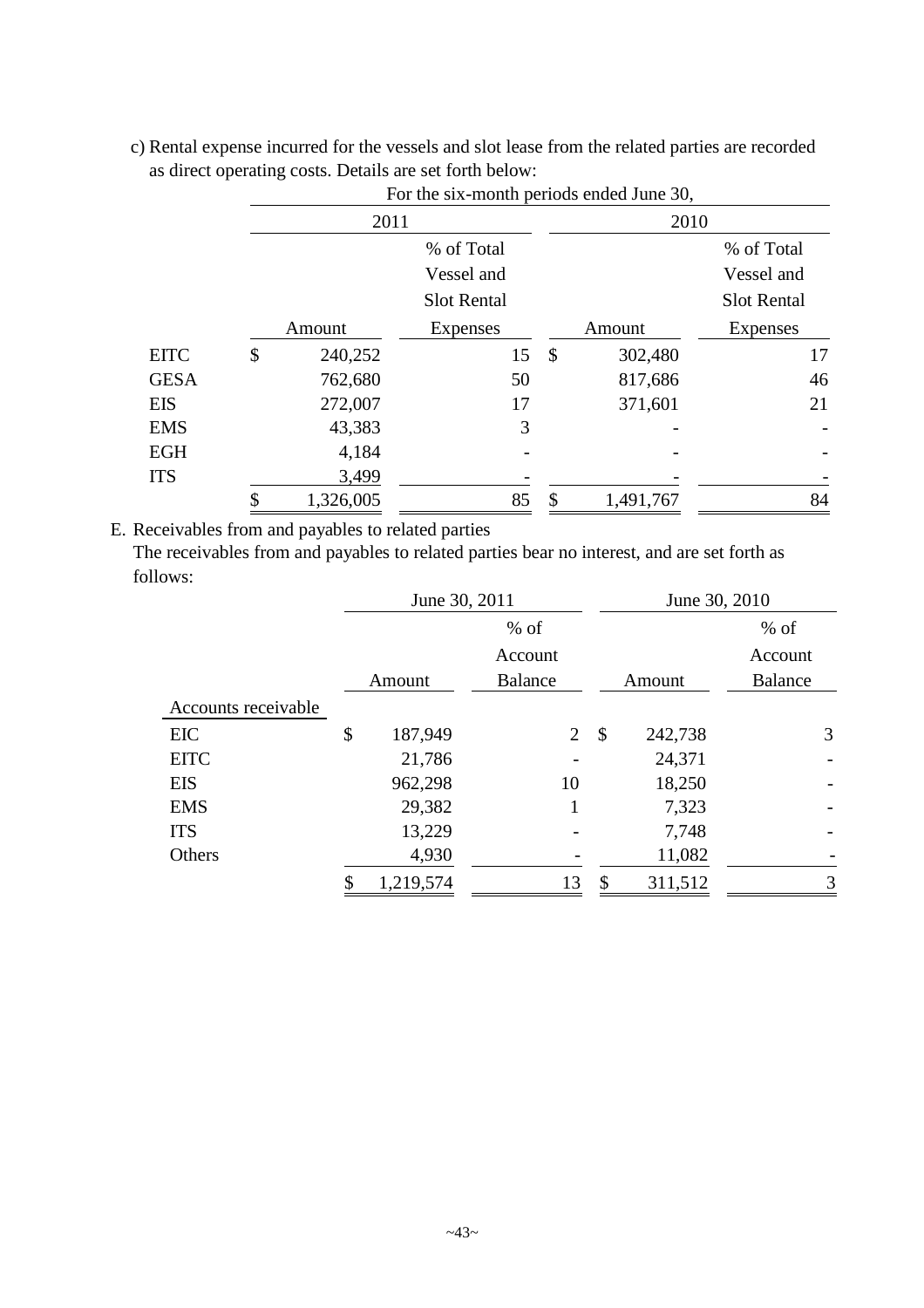|                         | June 30, 2011   |                                   |                           | June 30, 2010 |               |                                     |  |
|-------------------------|-----------------|-----------------------------------|---------------------------|---------------|---------------|-------------------------------------|--|
|                         | Amount          | % of<br>Account<br><b>Balance</b> |                           |               | Amount        | $%$ of<br>Account<br><b>Balance</b> |  |
| Other receivables       |                 |                                   |                           |               |               |                                     |  |
| <b>EVA</b>              | \$<br>574,115   | 15                                | \$                        |               | 35            |                                     |  |
| <b>EITC</b>             | 298,046         | 8                                 |                           |               | 214,521       | 12                                  |  |
| EIC                     | 90,390          | $\mathbf{2}$                      |                           |               | 80,500        | 5                                   |  |
| <b>CYD</b>              | 25,400          | $\mathbf{1}$                      |                           |               |               |                                     |  |
| <b>ECTT</b>             | 1,129,649       | 30                                |                           |               | 17            |                                     |  |
| Luanta                  | 400,980         | 11                                |                           |               | 305,615       | 18                                  |  |
| <b>GPA</b>              | 91,986          | $\overline{2}$                    |                           |               | 29,535        | $\overline{c}$                      |  |
| <b>KTIL</b>             | 86,822          | $\overline{c}$                    |                           |               | 96,800        | 5                                   |  |
| <b>EIS</b>              | 78,403          | $\overline{2}$                    |                           |               | 26,394        | $\mathbf{1}$                        |  |
| <b>QECT</b>             | 29,234          | $\mathbf{1}$                      |                           |               | 24,692        | 1                                   |  |
| <b>EGH</b>              | 2               |                                   |                           |               | 116,067       | 7                                   |  |
| <b>SGSC</b>             |                 |                                   |                           |               | 40,041        | $\overline{2}$                      |  |
| Others                  | 7,837           |                                   |                           |               | 6,513         |                                     |  |
|                         | \$<br>2,812,864 | 74                                | \$                        |               | 940,730       | 53                                  |  |
|                         | June 30, 2011   |                                   |                           |               | June 30, 2010 |                                     |  |
|                         |                 | % of                              |                           |               |               | $%$ of                              |  |
|                         |                 | Account                           |                           |               |               | Account                             |  |
|                         | Amount          | <b>Balance</b>                    |                           |               | Amount        | <b>Balance</b>                      |  |
| <b>Accounts Payable</b> |                 |                                   |                           |               |               |                                     |  |
| <b>EIC</b>              | \$<br>28,951    |                                   | \$                        |               | 22,054        | $\mathbf{1}$                        |  |
| <b>EITC</b>             | 11,096          |                                   |                           |               | 7,107         |                                     |  |
| <b>ITS</b>              | 36,851          |                                   |                           |               | 33,960        | 1                                   |  |
| <b>EMS</b>              | 30,610          | $\mathbf{1}$                      |                           |               | 39,085        | $\mathbf{1}$                        |  |
| <b>EGH</b>              | 13,296          |                                   |                           |               | 37,449        | $\mathbf{1}$                        |  |
| <b>EIS</b>              | 7,567           |                                   |                           |               | 79,814        | 3                                   |  |
| Others                  | 3,197           |                                   |                           |               | 4,861         |                                     |  |
|                         | \$<br>131,568   | $\overline{2}$                    | $\boldsymbol{\mathsf{S}}$ |               | 224,330       | 7                                   |  |
|                         | June 30, 2011   |                                   |                           |               |               | June 30, 2010                       |  |
|                         |                 | $%$ of                            |                           |               |               | $%$ of                              |  |
|                         |                 | Account                           |                           |               |               | Account                             |  |
|                         | Amount          | <b>Balance</b>                    |                           |               | Amount        | <b>Balance</b>                      |  |
| <b>Other Payables</b>   |                 |                                   |                           |               |               |                                     |  |
| <b>ITS</b>              | \$<br>57,525    |                                   | $\mathbf{1}$              | \$            | 64,351        | 5                                   |  |
| <b>EIS</b>              | 100,523         |                                   | $\mathfrak 3$             |               | 112,373       | $\,8$                               |  |
|                         |                 |                                   |                           |               |               |                                     |  |
|                         | \$<br>158,048   |                                   | $\overline{4}$            | \$            | 176,724       | 13                                  |  |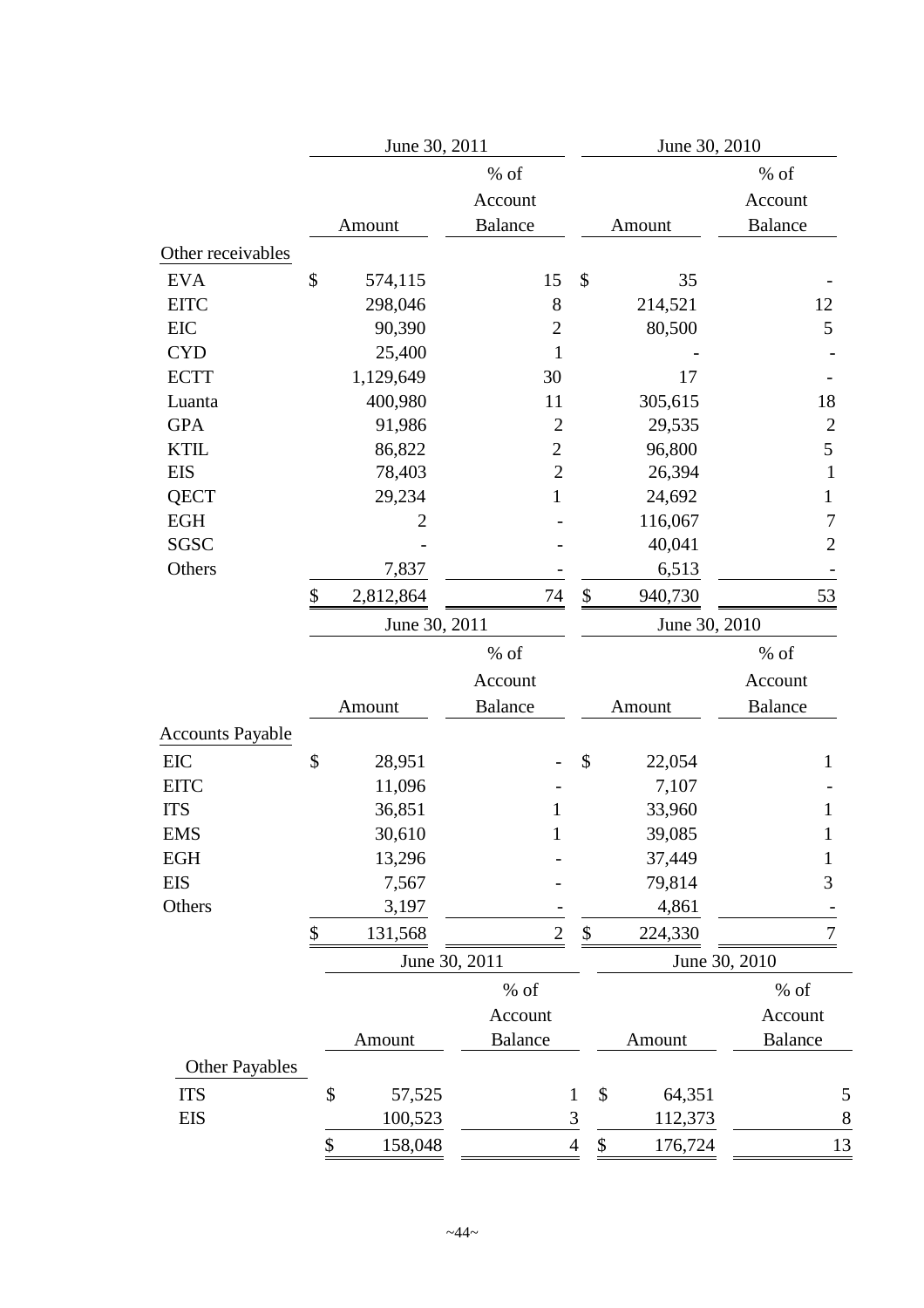(3) Endorsements and guarantees for related parties

| Endorsements and guarantees provided for its related parties are as follows: |  |  |  |  |  |  |
|------------------------------------------------------------------------------|--|--|--|--|--|--|
|------------------------------------------------------------------------------|--|--|--|--|--|--|

| Companies receiving guarantees                                                                      |     | June 30, 2011 |       | June 30, 2010 |
|-----------------------------------------------------------------------------------------------------|-----|---------------|-------|---------------|
| <b>BALSAM</b>                                                                                       | USD | 49,000        | - USD | 49,000        |
| CCT.                                                                                                | USD | 9,600 USD     |       | 28,680        |
| <b>TCT</b>                                                                                          | USD | 20.817 USD    |       | 20,250        |
| $\mathcal{C}$ and $\mathcal{C}$ can be controlled as the set of the set of the set of $\mathcal{C}$ |     |               |       |               |

(4) Significant contracts with related parties

A.The Company entered into an agreement with EIC for consulting services on business management, computer information, and shipping affairs. Except for payments made on behalf of the Company which are charged on actual amounts, the remaining fees are charged on an hourly basis or by cost plus method. The contract took effect on July 1, 1996 and continues to be effective unless terminated.

- B.The Company entered into an agreement with EIC for services, such as cargo-forwarding and freight-collecting. As of June 30, 2011 and 2010, the receivables were \$67,050 and \$56,950, respectively. The contract has been effective since 2002 unless terminated.
- C.The Company entered into an agreement with ESRC for security service in the Taipei office, the Kaohsiung office, and the Kaohsiung container yards. The monthly service fees were \$940 for Taipei and \$1,614 for Kaohsiung.
- D.The Group entered into agency agreements with its related parties to manage petty cash required by their vessels, and payments of Taiwanese crew salaries and insurance premiums. The transactions are recorded as "temporary debits". As of June 30, 2011and 2010the debit balances of the account are as follows:

a) Debit balances of temporary debits

|             | June 30, 2011 |               |        |
|-------------|---------------|---------------|--------|
| <b>EIS</b>  | \$<br>6,138   | -\$           | 5,955  |
| <b>GESA</b> | 6,744         |               | 9,493  |
| <b>EGH</b>  | 4,258         |               | 5,123  |
| <b>EMS</b>  | 9,339         |               | 10,416 |
|             | \$<br>26,479  | $\mathcal{S}$ | 30,987 |

E.The Group entered into agency agreements with its related parties, whereby the related parties act as the Company's overseas agents to deal with foreign port formalities, such as arrival and departure of the Company's ships, cargo stevedoring and forwarding, freight collection, and payment of expenses incurred in foreign ports. The transactions are recorded as "agency accounts in other (liabilities)-current". As of June 30, 2011and 2010the balances of the accounts are as follows:

|     | June 30, 2011 | June 30, 2010 |
|-----|---------------|---------------|
| EIC | 195,390       | 479,986       |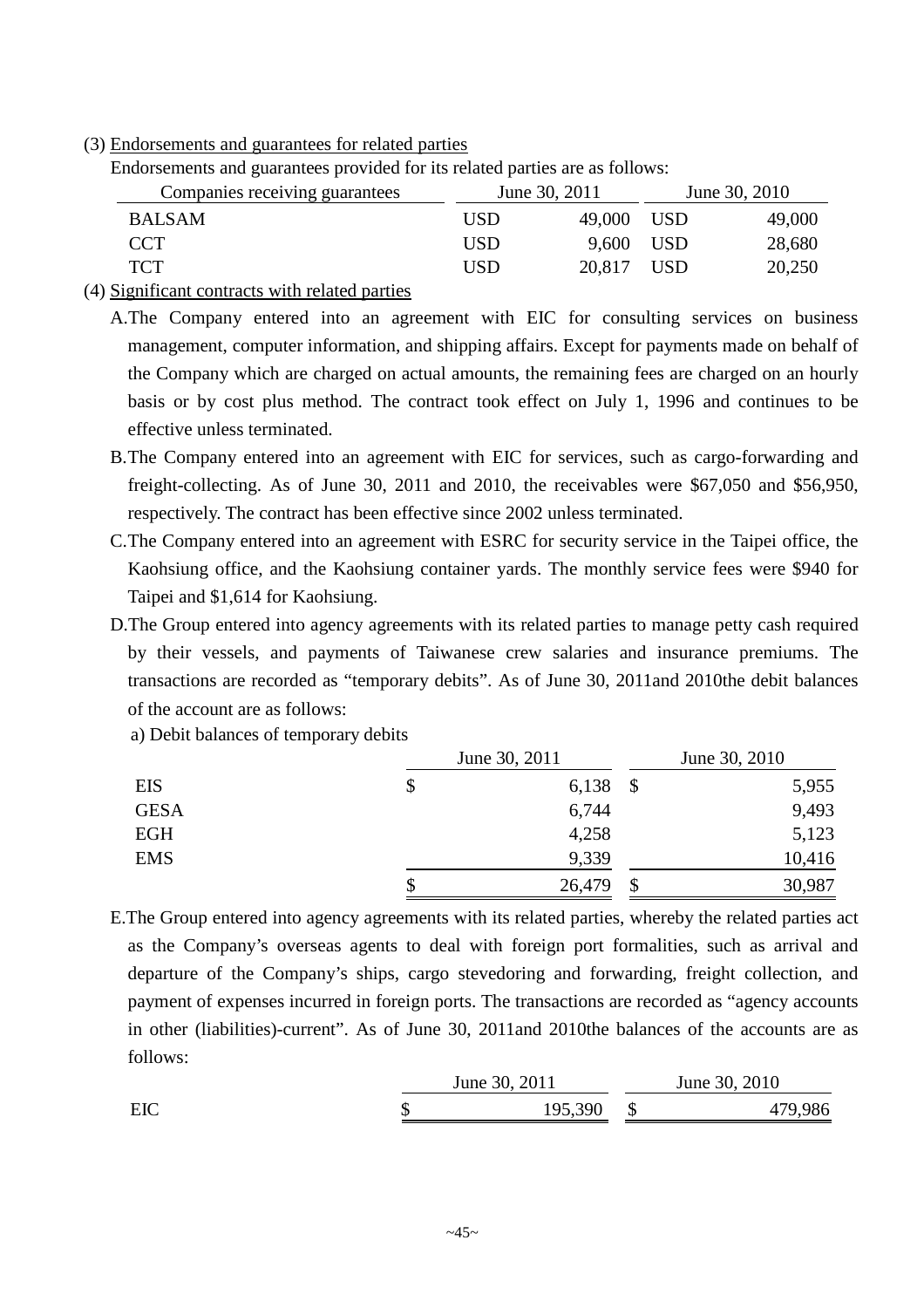- F.Temporary accounts, between the Group and Evergreen International S.A., Gaining Enterprise S.A., Italia Marittima S.p.A., Evergreen Marine (Hong Kong) Ltd. and Evergreen Marine (Singapore) Pte. Ltd. incurred due to foreign port formalities and pier rental expenses are recognized as agency reciprocal accounts in "Other current assets (liabilities)". Details of the balance as of June 30, 2011and 2010re as follows:
	- a) Debit balances of agency reciprocal accounts

|                                                  | June 30, 2011 |                           | June 30, 2010 |
|--------------------------------------------------|---------------|---------------------------|---------------|
| <b>ITS</b>                                       | \$            | $\boldsymbol{\mathsf{S}}$ | 47,883        |
| <b>EIS</b>                                       | 1,508,171     |                           | 1,581,192     |
| <b>GESA</b>                                      | 32,633        |                           | 22,539        |
| <b>EMS</b>                                       | 14,162        |                           |               |
|                                                  | 1,554,966     | \$                        | 1,651,614     |
| b) Credit balances of agency reciprocal accounts |               |                           |               |
|                                                  | June 30, 2011 |                           | June 30, 2010 |
| <b>EGH</b>                                       | \$<br>153,623 | $\mathcal{S}$             | 416,035       |
| <b>EMS</b>                                       |               |                           | 112,381       |
| <b>ITS</b>                                       | 361,542       |                           |               |
|                                                  | 515,165       | \$                        | 528,416       |

G.The Company has been commissioned by its related parties to manage their vessel affairs. The management fees are charged monthly and are recorded as operating revenues. Details of the management fees recognized for the six-month periods ended June 30, 2011and 2010 are as follows:

|             | June 30, 2011 | June 30, 2010             |         |
|-------------|---------------|---------------------------|---------|
| <b>EITC</b> | \$<br>41,962  | $\mathcal{S}$             | 46,099  |
| <b>EIS</b>  | 27,063        |                           | 21,481  |
| <b>ITS</b>  | 4,443         |                           | 4,012   |
| <b>GESA</b> | 11,461        |                           | 10,447  |
| <b>EMS</b>  | 14,751        |                           | 17,568  |
| <b>EGH</b>  | 10,498        |                           | 9,676   |
|             | \$<br>110,178 | $\boldsymbol{\mathsf{S}}$ | 109,283 |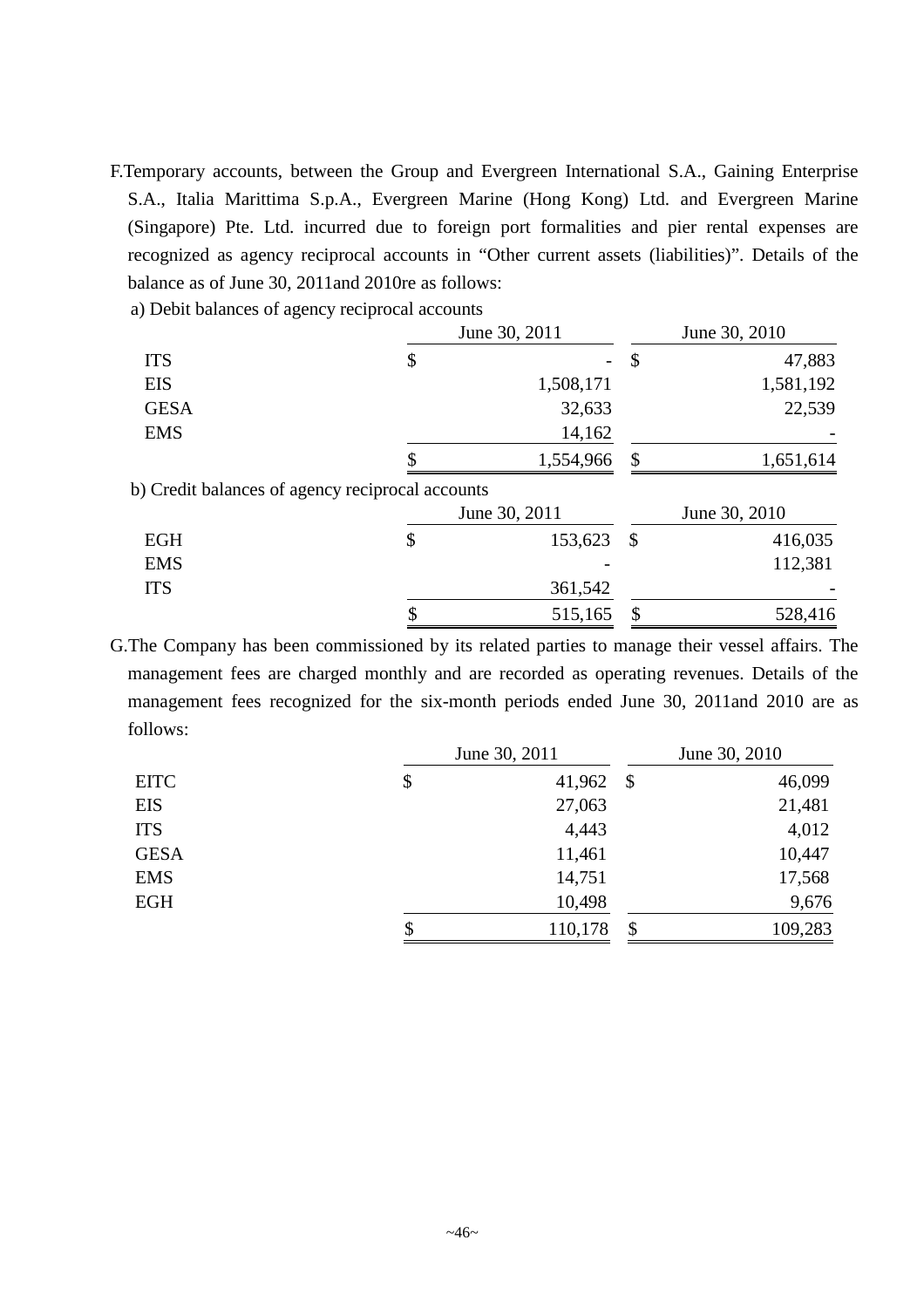### 6. PLEDGED ASSETS

The Group's assets pledged as collateral as of June 30, 2011 and 2010 are as follows:

|                                                                                                                       |            | Book value    |               |               |            |                    |
|-----------------------------------------------------------------------------------------------------------------------|------------|---------------|---------------|---------------|------------|--------------------|
| Pledged assets                                                                                                        |            | June 30, 2011 |               | June 30, 2010 |            | Purpose            |
| Restricted assets-current                                                                                             |            |               |               |               |            | Performance        |
| - Time deposits<br>Refundable deposits                                                                                | \$         | 558,992       | \$            |               | 554,495    | guarantee          |
| - Time deposits                                                                                                       |            | 2,000         |               |               | 2,000      | $\prime\prime$     |
| Property, plant and equipment                                                                                         |            |               |               |               |            | Long-term          |
| -Land                                                                                                                 |            | 1,800,093     |               |               | 1,800,093  | loan               |
| -Buildings                                                                                                            |            | 826,774       |               |               | 852,544    | $\prime$           |
| -Ships                                                                                                                |            |               |               |               | 1,801,030  | $^{\prime\prime}$  |
| -Loading and discharging equipment                                                                                    |            | 2,258,226     |               |               | 2,682,037  | $\prime\prime$     |
| Financial assets carried at cost                                                                                      |            |               |               |               |            |                    |
| -Classic Outlook Investment Ltd.                                                                                      |            |               |               |               | 3,299,739  | $\prime\prime$     |
| -Everup Profits Ltd.                                                                                                  |            |               |               |               | 7          | $\prime\prime$     |
| Long-term equity investments accounted                                                                                |            |               |               |               |            |                    |
| for under the equity method                                                                                           |            |               |               |               |            |                    |
| -Evergreen International Storage                                                                                      |            |               |               |               |            | For issuance terms |
| and Transport Corporation                                                                                             |            | 1,630,572     |               |               | 1,591,083  | of corporate bonds |
|                                                                                                                       | \$         | 7,076,657     | $\mathcal{S}$ |               | 12,583,028 |                    |
| 7. COMMITMENTS AND CONTINGENT LIABILITIES                                                                             |            |               |               |               |            |                    |
| A.Details of the stand-by letters of credit issued by the banks on behalf of the Company are as follows:<br>Guarantor |            | June 30, 2011 |               |               |            | June 30, 2010      |
| Deutsche Bank                                                                                                         | <b>USD</b> |               |               | 5,000         | <b>USD</b> | 5,000              |
|                                                                                                                       |            |               |               |               |            |                    |
| B. Endorsements and guarantees issued by the Group are as follows:                                                    |            |               |               |               |            |                    |
| Companies receiving guarantees                                                                                        |            | June 30, 2011 |               |               |            | June 30, 2010      |
| <b>BALSAM</b>                                                                                                         | <b>USD</b> |               |               | 49,000        | <b>USD</b> | 49,000             |
| <b>CCT</b>                                                                                                            | <b>USD</b> |               |               | 9,600         | <b>USD</b> | 28,680             |

C.A former stockholder of the Company sold some of its shares through issuance of global depository receipts (GDRs). The issuance of GDRs was approved by the SEC on June 19, 1996 as per Letter (85) Tai-Cai-Zheng (1) No. 35410. On August 2, 1996, the GDRs were approved by the UK governing authority to be listed on the London Stock Exchange and were issued in Asia, Europe and the US. The initial number of units issued was 5,449,592, representing 54,495,920 shares of the Company's common stock at \$50.50 (in dollars) per share, and the number of supplementary units issued was 817,438. In total, the number of units issued was 6,267,030, representing 62,670,300 shares of the Company's common stock at \$50.50 (in dollars) per share, and the GDRs issued amounted to USD

TCT USD 20,817 USD 20,250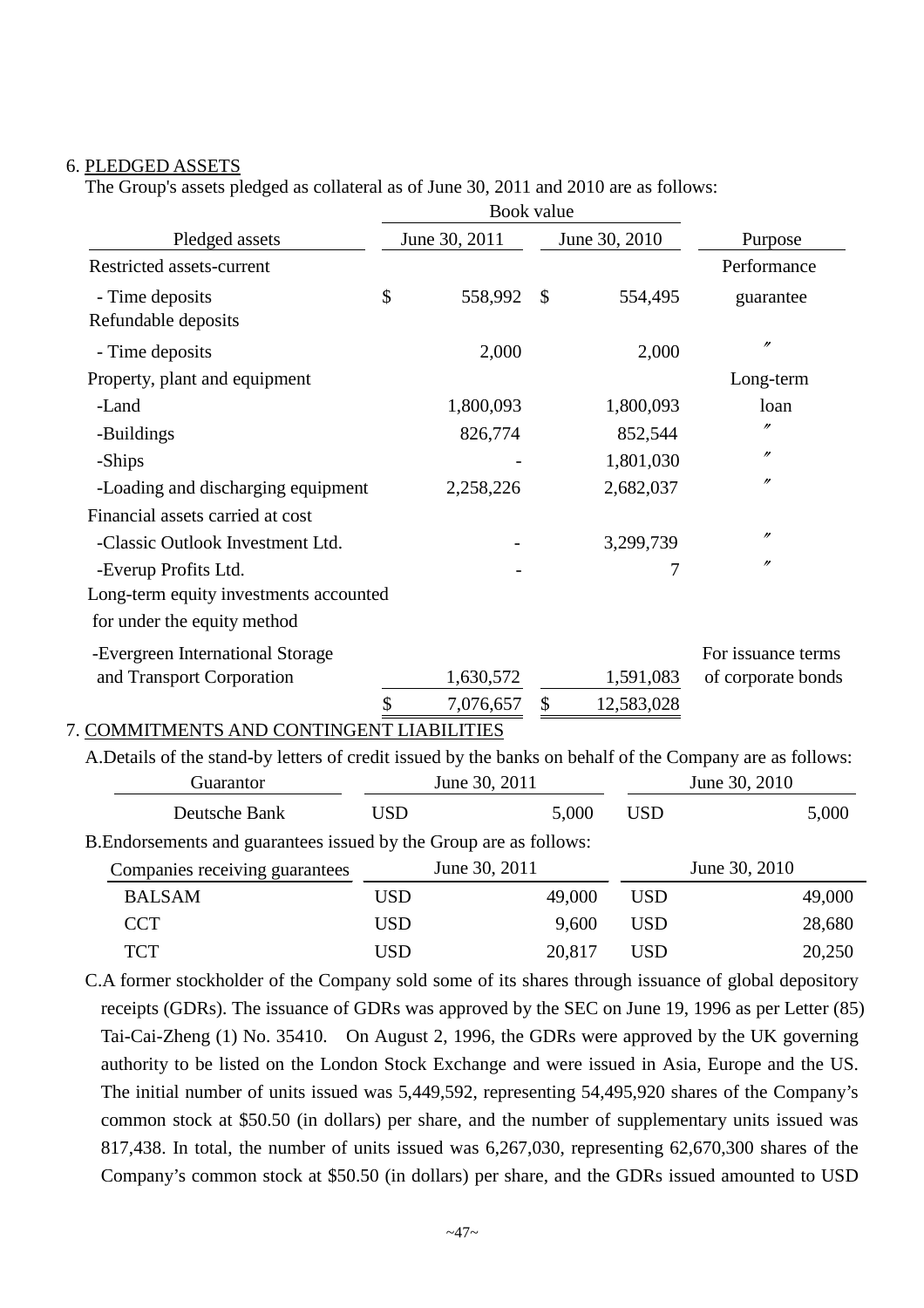115,000. Another 2,053,122 units, representing 20,531,279 shares of the Company's common stocks, were issued during the period from 1997 to June 30, 2011. As of June 30, 2011, 7,871,341 units were redeemed and 448,811 units were outstanding, representing 4,488,169 shares of the Company's common stocks.

- D.As of June 30, 2011, the long-term and medium-term loan facilities granted by the financial institutions with the resolution from the Board of Directors to finance the Company's purchase of new containers and general working capital requirement amounted to \$28,574,124 and the unutilized credits was \$11,911,843.
- E.As of June 30, 2011, the estimated amount of ship rental expense in the following years under long-term contracts is set forth as follows:

| Year             |            | Amount    |
|------------------|------------|-----------|
| within 1 year    | <b>USD</b> | 597,223   |
| $1 - 2$ years    |            | 508,274   |
| $2 \sim 3$ years |            | 445,308   |
| $3 - 4$ years    |            | 399,610   |
| $4 \sim 5$ years |            | 392,924   |
| over 5 years     |            | 1,012,235 |
|                  | USD        | 3,355,574 |

- F. As of June 30, 2011, the amount of guaranteed notes issued by the Company for loans borrowed was \$21,674,124.
- G.To meet operational needs, the Company signed the shipbuilding contracts for thirteen container vessels from Samsung Heavy Industries Co., with a total contract price of USD1,339,000, which includes USD1,055,750 that remain unpaid.
- H.To meet operational needs, the Company signed on May 20, 2011, the shipbuilding contracts for seven container vessels from Taiwan Shipbuilding Co., As of June 30, 2011, the total price of shipbuilding contracts amounted to USD721,000, which includes USD684,950 that remain unpaid

# 8. SIGNIFICANT CATASTROPHE

None.

# 9. SUBSEQUENT EVENTS

- A. The Company leased the vessel-'Uni-Probity', from Evergreen International Storage and Transport Corporation (EITC), because the Company considered the need for the long-term use of this ship. On May 20, 2011, the Board of Directors passed a proposal for The Company to purchase the ship for USD17, 100 from EITC at the expiry of the lease term. The proposed was agreed upon by both parties and this amount was paid in full by August 12, 2011.
- B. The subsidiary company Peony Investment S.A. at annual board meeting on August 16, 2011 adopted a resolution of Balsam Investment (Netherlands) N.V. to raise additional cash as original stockholders. The total amount of this resolution is EUR14.700 and after this subscribed the Company still holds 49% shares by Equity method.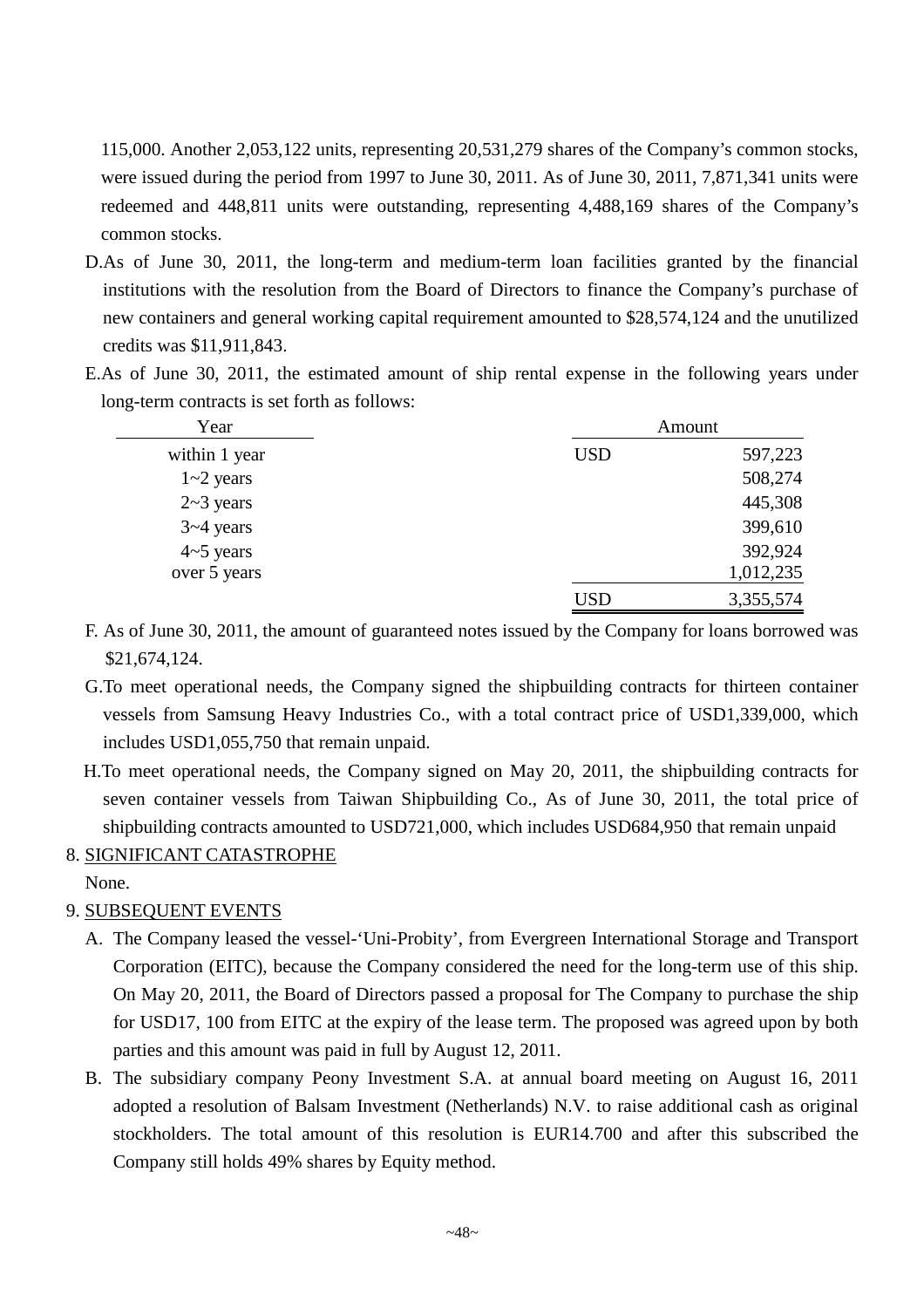# 10. OTHERS

# (1) Financial statement disclosure

Certain accounts in the financial statements as of June 30, 2010 were reclassified to conform to the financial statement as of June 30, 2011.

# (2) Fair value information of financial instruments

|                                                        |                  | June 30, 2011 |    |            |  |  |  |
|--------------------------------------------------------|------------------|---------------|----|------------|--|--|--|
|                                                        |                  | Fair Value    |    |            |  |  |  |
|                                                        |                  |               |    | Estimated  |  |  |  |
|                                                        |                  | Quotations    |    | using a    |  |  |  |
|                                                        | <b>Book</b>      | in an active  |    | valuation  |  |  |  |
|                                                        | value            | market        |    | technique  |  |  |  |
| Non-derivative financial instruments :                 |                  |               |    |            |  |  |  |
| Assets                                                 |                  |               |    |            |  |  |  |
| Cash and cash equivalents                              | \$<br>21,539,801 | \$            | \$ | 21,539,801 |  |  |  |
| Notes and accounts receivable                          | 13,561,914       |               |    | 13,561,914 |  |  |  |
| Financial assets at fair value through profit or loss  |                  |               |    |            |  |  |  |
| <b>Equity securities</b>                               | 269              | 269           |    |            |  |  |  |
| Beneficiary certificates                               | 2,083,779        | 2,083,779     |    |            |  |  |  |
| Corporate bands                                        | 99,917           |               |    | 99,917     |  |  |  |
| Held-to-maturity financial assets -current             | 944,087          |               |    | 944,087    |  |  |  |
| Other financial assets - current                       | 97,229           |               |    | 97,229     |  |  |  |
| Restricted assets - current                            | 558,992          |               |    | 558,992    |  |  |  |
| Available-for-sale financial assets - non-current      | 879,849          | 879,849       |    |            |  |  |  |
| Held-to-maturity financial assets - non-current        | 1,196,668        |               |    | 1,196,668  |  |  |  |
| Financial assets carried at cost - non-current         | 1,507,639        |               |    |            |  |  |  |
| Refundable deposits                                    | 110,982          |               |    | 110,982    |  |  |  |
| Liabilities                                            |                  |               |    |            |  |  |  |
| Short-term loans                                       | 2,024,790        |               |    | 2,024,790  |  |  |  |
| Notes and accounts payable                             | 19,692,097       |               |    | 19,692,097 |  |  |  |
| Corporate bonds payable (including current<br>portion) | 2,859,644        |               |    | 2,859,644  |  |  |  |
| Long-term loans (including current portion)            | 33,413,337       |               |    | 33,413,337 |  |  |  |
| Guarantee deposits received                            | 35,672           |               |    | 35,672     |  |  |  |
| Derivative financial instruments :                     |                  |               |    |            |  |  |  |
| Assets                                                 |                  |               |    |            |  |  |  |
| Cross currency swap                                    | 2,775            |               |    | 2,775      |  |  |  |
| <b>Embedded derivatives</b>                            | 9,149            |               |    | 9,149      |  |  |  |
| Liabilities                                            |                  |               |    |            |  |  |  |
| Interest rate swap (IRS)                               | 208,408          |               |    | 208,408    |  |  |  |
| Foreign exchange option (FX option)                    | 140,012          |               |    | 140,012    |  |  |  |
| <b>Embedded derivatives</b>                            | 78,750           |               |    | 78,750     |  |  |  |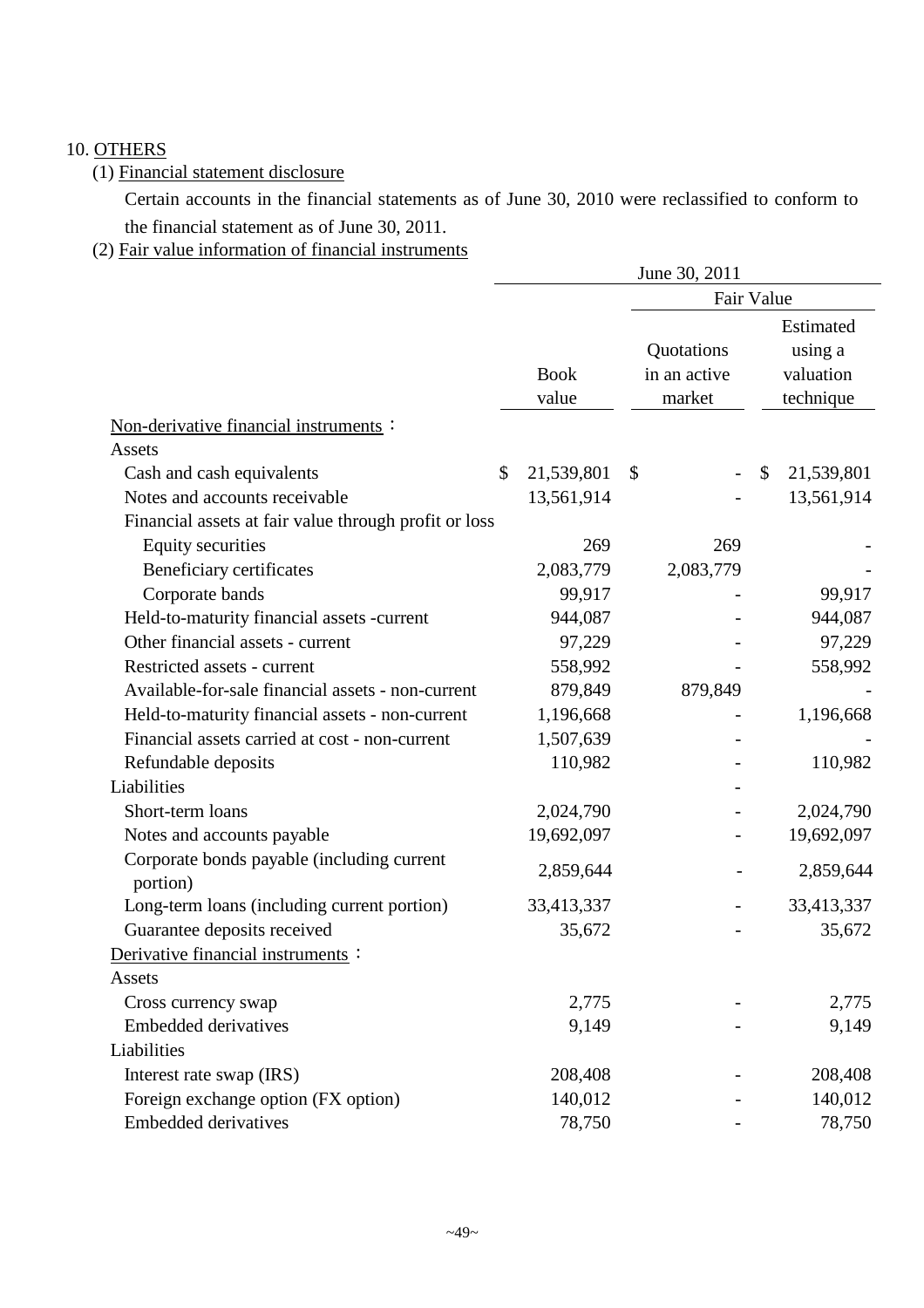|                                                       |                      | June 30, 2010                        |                                                |
|-------------------------------------------------------|----------------------|--------------------------------------|------------------------------------------------|
|                                                       |                      | Fair Value                           |                                                |
|                                                       | <b>Book</b><br>value | Quotations<br>in an active<br>market | Estimated<br>using a<br>valuation<br>technique |
| Non-derivative financial instruments :                |                      |                                      |                                                |
| Assets                                                |                      |                                      |                                                |
| Cash and cash equivalents                             | \$<br>13, 132, 673   | \$                                   | \$<br>13, 132, 673                             |
| Notes and accounts receivable                         | 11,128,872           |                                      | 11,128,872                                     |
| Financial assets at fair value through profit or loss |                      |                                      |                                                |
| <b>Equity securities</b>                              | 204                  | 204                                  |                                                |
| Beneficiary certificates                              | 2,179,440            | 2,179,440                            |                                                |
| Corporate bonds                                       | 93,096               |                                      | 93,096                                         |
| Other financial assets - current                      | 174,958              |                                      | 174,958                                        |
| Restricted assets - current                           | 554,495              |                                      | 554,495                                        |
| Available-for-sale financial assets - non-current     | 813,214              | 813,214                              |                                                |
| Held-to-maturity financial assets-non-current         | 3,151,185            |                                      | 3,151,185                                      |
| Financial assets carried at cost - non-current        | 5,016,071            |                                      |                                                |
| Refundable deposits                                   | 120,413              |                                      | 120,413                                        |
| Liabilities                                           |                      |                                      |                                                |
| Short-term loans                                      | 3,710,887            |                                      | 3,710,887                                      |
| Notes and accounts payable                            | 13,538,634           |                                      | 13,538,634                                     |
| Corporate bonds payable (including current            |                      |                                      | 4,417,148                                      |
| portion)                                              | 4,417,148            |                                      |                                                |
| Long-term loans (including current portion)           | 30,655,103           |                                      | 30,655,103                                     |
| Guarantee deposits received                           | 32,648               |                                      | 32,648                                         |
| Derivative financial instruments :<br>Assets          |                      |                                      |                                                |
| Interest rate swap (IRS)                              | 422                  |                                      | 422                                            |
| Cross Currency swap (CCS)                             | 24,278               |                                      | 24,278                                         |
| Oil swap                                              | 1,603                |                                      | 1,603                                          |
| <b>Embedded derivatives</b>                           | 1,000                |                                      | 1,000                                          |
| Structured and equity-linked financial instrument     | 3,012                |                                      | 3,012                                          |
| Liabilities                                           |                      |                                      |                                                |
| Interest rate swap (IRS)                              | 309,839              |                                      | 309,839                                        |
| Oil swap                                              | 55,205               |                                      | 55,205                                         |
| Foreign exchange option (FX option)                   | 307,556              |                                      | 307,556                                        |
| <b>Embedded derivatives</b>                           | 114,250              |                                      | 114,250                                        |
|                                                       |                      |                                      |                                                |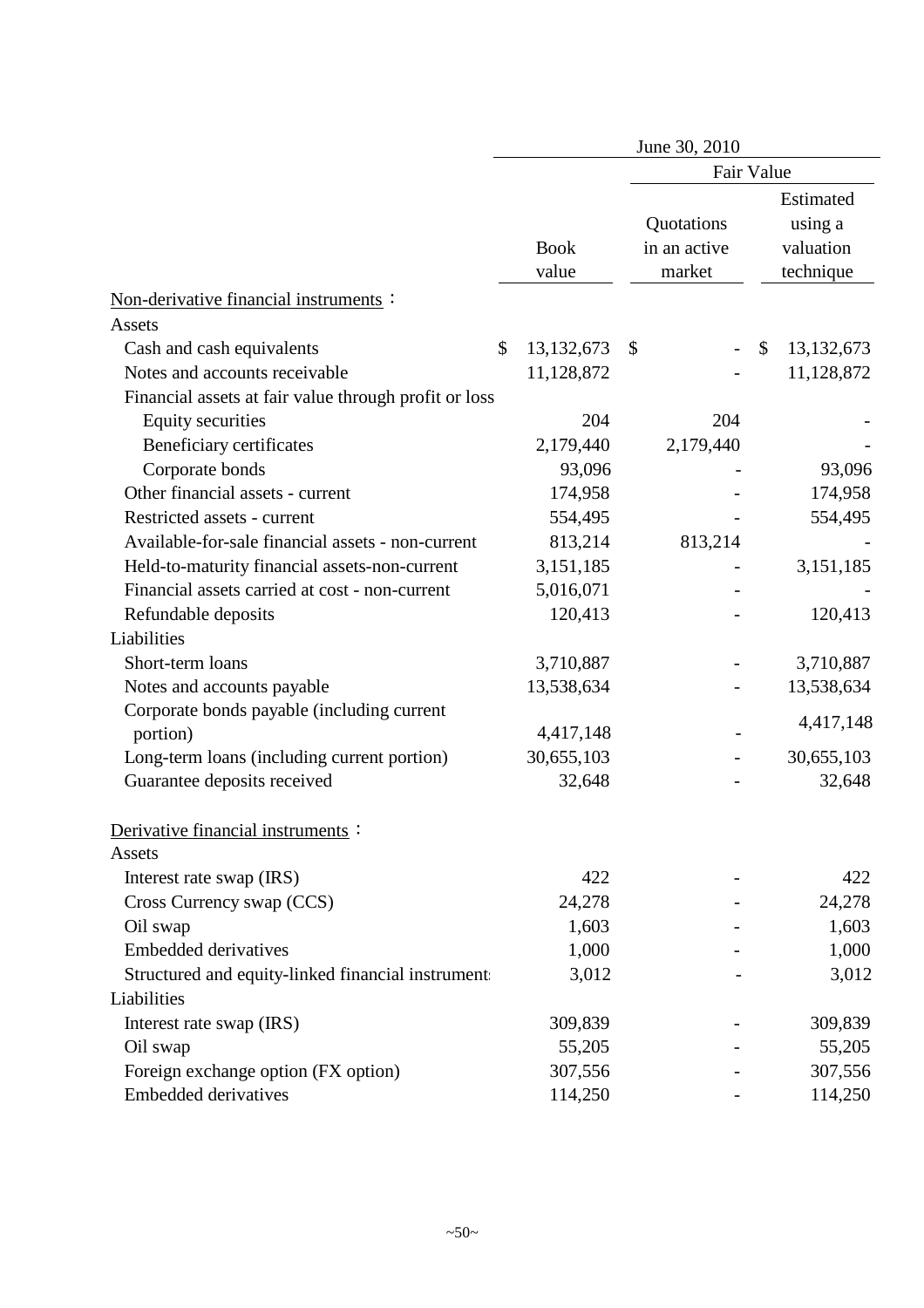The methods and assumptions used to estimate the fair values of the above financial instruments are summarized below:

- A.The fair values of short-term financial instruments were determined using their carrying value because of the short maturities of these instruments. This method applies to cash and cash equivalents, notes and accounts receivable/payable, other financial assets, refundable deposits, restricted assets, short-term debts, short-term bills payable and guarantee deposits received.
- B.For financial assets at fair value through profit or loss and available-for-sale financial assets with quoted market price available in an active market, the fair value is determined using the quoted market price. When there is no quoted market price for reference, a substitute valuation technique is used to measure the fair value which incorporates all factors that market participants would consider in making estimations and assumptions for setting a price and wherein such information is available to the Group.
- C.Held-to-maturity financial assets are those with fixed or determinable payments and a fixed time-to-maturity which the Group has positive intent and ability to hold. Upon measurement, held-to-maturity financial assets are carried at amortized cost. Any profits or losses incurred due to changes in fair value should be recognized in the income statement when the financial asset is derecognized, impaired or amortized.
- D.Financial assets carried at the cost, consists of unlisted stocks or those not actively traded in an active market. Their fair value could not be measured reliably; hence, such instruments are measured at cost in compliance with applicable accounting standards. For bond investments with no active market, the carrying value is used to estimate its fair value when there is no market price for reference.
- E.Fair values of long-term loans are estimated based on the present values of future cash flows. For bank loans associated with floating interest rate, the carrying value represents its fair value.
- F.Fair values of corporate bonds payable are determined as the quoted market prices when available. When the quoted market prices are not available, fair values are estimated based on financial information or other information.
- G.The fair values of derivative financial instruments are determined based on the estimated amounts to be received or paid if the Group terminates the contract on the balance sheet date. Unrealized gains or losses arising from unsettled contracts are generally included. Quotation price from counterparties are available for reference in setting fair values for the Group's derivative financial instruments.
- (3) Information on significant gain/loss on financial instruments and equity items
	- A.For the six-month periods ended June 30, 2011 and 2010, total interest income for financial assets or financial liabilities that are not at fair value through profit or loss amounted to \$106,098 and \$84,294, respectively whereas the total interest expense amounted to \$174,947 and \$228,594, respectively.
	- B. For the six-month periods ended June 30, 2011 and 2010, the adjustments of shareholders' equity resulting from available-for-sale financial assets was debit \$77,258 and \$120,903, respectively; whereas the total loss or gain deducted from the adjustment of shareholders'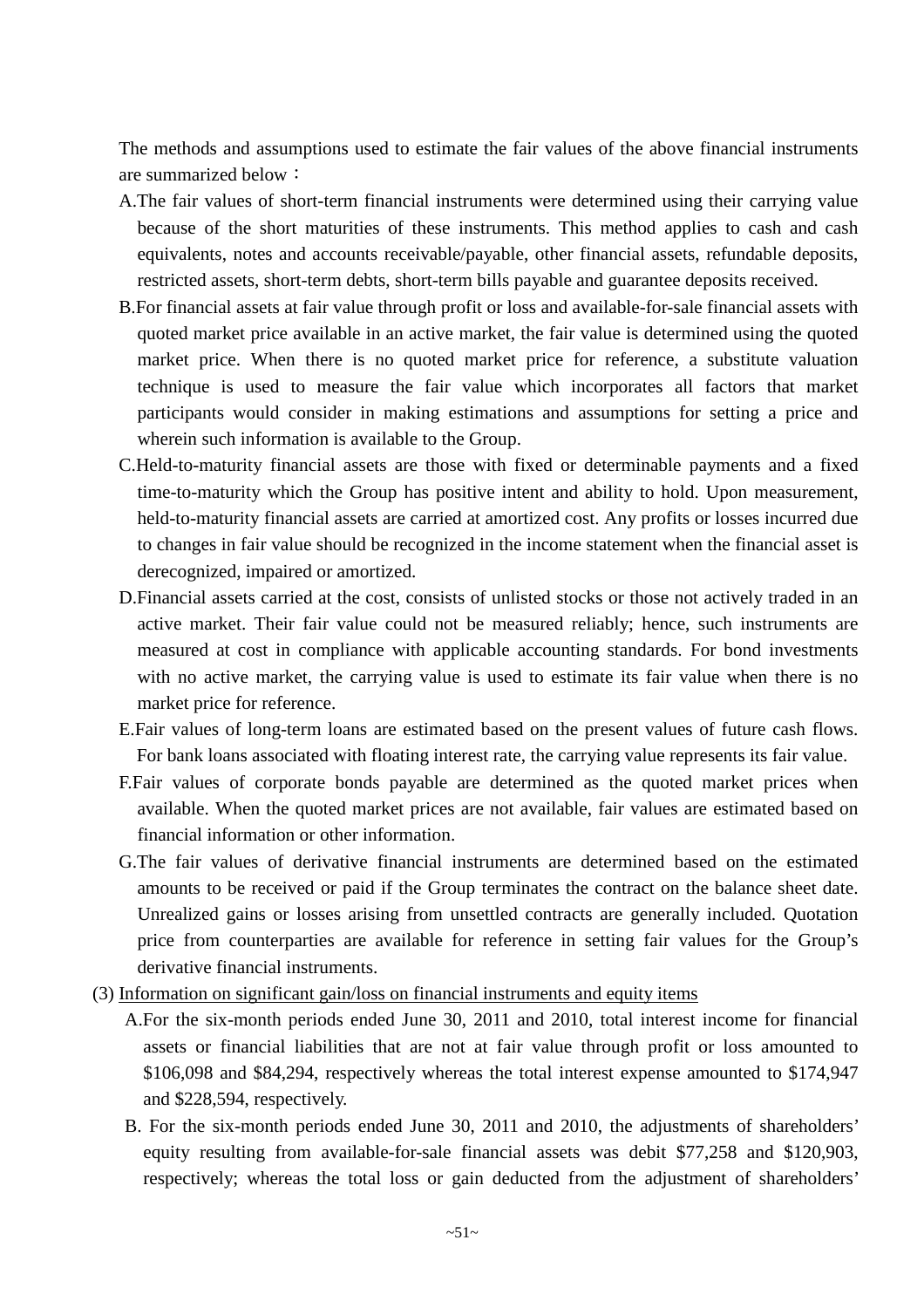equity resulting from available-for-sale financial assets was both \$0.

(4) Information on interest rate risk positions

As of June 30, 2011 and 2010, the financial assets with fair value risk due to the change of interest rate amounted to \$0 and \$422; whereas the financial liabilities with fair value risk due to the change of interest rate amounted to \$208,408 and \$309,839, respectively. The financial assets with cash flow risk due to the change of interest rate amounted to \$6,186,125 and \$3,509,039; whereas the financial liabilities with cash flow risk due to the change of interest rate amounted to \$33,200,896 and \$28,754,536, respectively.

(5) Risk policy and hedging strategy

The financial instruments held by the Group, other than derivative instruments, are composed of cash and cash equivalents, stocks, funds, bank loan, and corporate bonds. Such financial instruments are held for maintaining adequate operating capital. The Group also held other financial assets and liabilities, such as accounts receivable and payable generated from operating activities.

The transactions associated with derivative instruments mainly include interest rate swap and oil swap. The primary objective is to avoid the interest rate risk and fuel price variation arising from operating and financing activities.

The primary risks of financial instruments are cash flow risk associated with interest rate fluctuations, exchange rate risk, credit risk, and liquidity risk. The risk management policies are set forth below:

Cash flow risk associated with interest rate fluctuations

The Group's major exposure to cash flow risk associated with interest rate variations comes primarily from long-term financing with floating interest. The Group adopts a combination of fixed and floating interest rate methods upon issuance of loans to manage such interest rate risks. In addition, the Group also engages in interest rate swaps to minimize cost of borrowings.

As of June 30, 2011, the carrying values of the Group's financial instruments exposed to interest rate are summarized in the order of maturity as follows:

a) Fixed interest rate

|                           | Within 1 year              | 1-2 years |                          | 2-3 years    |            | over 3 years |                          | Total        |
|---------------------------|----------------------------|-----------|--------------------------|--------------|------------|--------------|--------------------------|--------------|
| Cash and cash equivalents | \$14,522,567               |           | $\sim$                   | \$           | $\sim$     | -S           | $\overline{\phantom{a}}$ | \$14,522,567 |
| Bank loan                 | 243,822)                   |           | $\overline{\phantom{0}}$ |              | -          |              | $2,000,000$ (            | 2,243,822)   |
| b) Floating interest rate |                            |           |                          |              |            |              |                          |              |
|                           | Within 1 year              |           | $1-2$ years              | 2-3 years    |            | over 3 years |                          | Total        |
| Cash and cash equivalents | 6,186,125                  | -S        | $\sim$                   | -\$          | $\sim$ $-$ | -8           | $\sim$                   | \$6,186,125  |
| Bank loan                 | $6,408,352)$ (3,846,798) ( |           |                          | 7,938,483) ( |            |              | $15,007,263$ (           | 33,200,896)  |

The interest of financial instruments associated with the floating interest rates is remeasured within a year period and the interest for financial instruments associated with the fixed interest rate is fixed to maturity. The financial instruments not included in the above table are not subject to interest payments and thus, do not have inherent interest rate risk.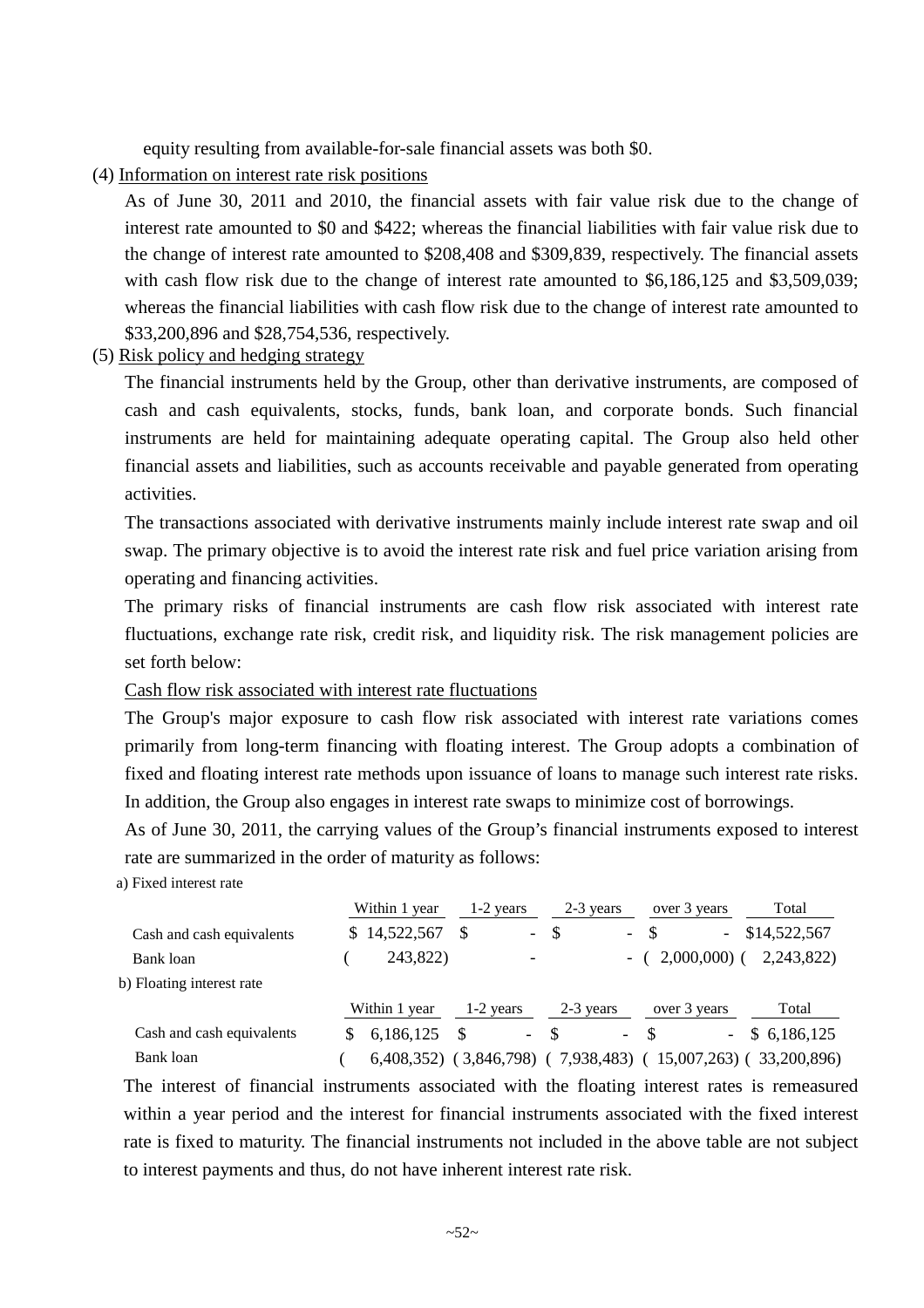### Exchange rate risk

Although the Group is exposed to exchange rate risk, the Group has stable cash inflows denominated in foreign currencies for meeting cash outflows denominated in foreign currency due to the fact that the Group operates in international transportation industry. In order to minimize exchange rate risk, the Group also engages in activities, such as borrowing of US dollar loans, etc. The Group is engaged in businesses that involves a number of non-functional currencies. Details of these foreign currency denominated assets and liabilities and the exchange rates are as follows:

|                                     | June 30, 2011    |               |                           | June 30, 2010    |               |
|-------------------------------------|------------------|---------------|---------------------------|------------------|---------------|
|                                     | Foreign currency | Exchange rate |                           | Foreign currency | Exchange rate |
| Financial assets:<br>Monetary items |                  |               |                           |                  |               |
| <b>VND</b>                          | \$<br>58,940,833 | 0.0014        | $\boldsymbol{\mathsf{S}}$ |                  |               |
| <b>IDR</b>                          | 11,875,784       | 0.0034        |                           | 79,781,573       | 0.0035        |
| <b>KRW</b>                          | 7,892,836        | 0.0269        |                           | 5,519,775        | 0.0261        |
| <b>USD</b>                          | 386,988          | 28.8175       |                           | 302,732          | 32.2370       |
| <b>THB</b>                          | 229,045          | 0.9369        |                           | 241,119          | 0.9933        |
| <b>JPY</b>                          | 203,523          | 0.3576        |                           |                  |               |
| <b>INR</b>                          | 74,394           | 0.6453        |                           |                  |               |
| <b>RMB</b>                          | 60,599           | 4.4568        |                           |                  |               |
| <b>ZAR</b>                          | 46,866           | 4.2399        |                           | 37,546           | 4.1977        |
| <b>EUR</b>                          | 43,864           | 41.7076       |                           | 54,380           | 39.2792       |
| <b>HKD</b>                          | 34,148           | 3.7033        |                           |                  |               |
| <b>SGD</b>                          | 2,434            | 23.3908       |                           |                  |               |
| <b>GBP</b>                          | 1,658            | 46.3515       |                           | 2,271            | 48.4651       |
| <b>AUD</b>                          | 1,098            | 30.8751       |                           |                  |               |
| Non-monetary items                  |                  |               |                           |                  |               |
| <b>USD</b>                          | 124,922          | 28.8175       |                           | 220,831          | 32.2370       |
| <b>MYR</b>                          | 119,781          | 9.5296        |                           | 33,093           | 9.8644        |
| <b>JPY</b>                          | 114,920          | 0.3576        |                           |                  |               |
| Long-term equity investments        |                  |               |                           |                  |               |
| accounted for under the             |                  |               |                           |                  |               |
| equity method                       |                  |               |                           |                  |               |
| <b>USD</b>                          | 272,573          | 28.8175       |                           | 279,535          | 32.2370       |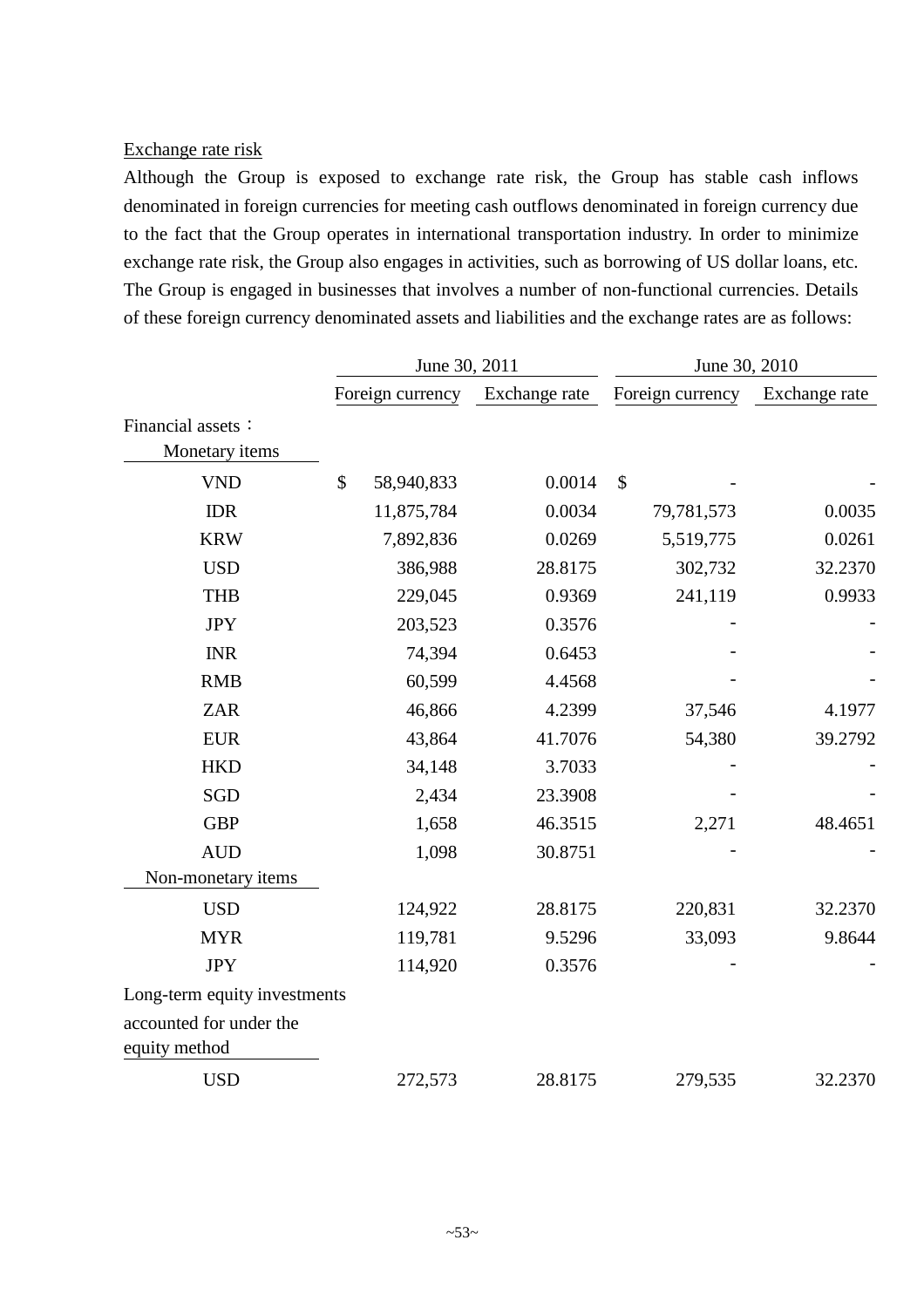|                                          | June 30, 2011    |               | June 30, 2010    |               |
|------------------------------------------|------------------|---------------|------------------|---------------|
|                                          | Foreign currency | Exchange rate | Foreign currency | Exchange rate |
| Financial liabilities:<br>Monetary items |                  |               |                  |               |
| <b>VND</b>                               | \$<br>68,977,557 | 0.0014        | \$               |               |
| <b>IDR</b>                               | 30,883,015       | 0.0034        |                  |               |
| <b>KRW</b>                               | 3,957,020        | 0.0269        | 4,100,484        | 0.0261        |
| <b>USD</b>                               | 791,074          | 28.8175       | 514,940          | 32.2370       |
| <b>INR</b>                               | 396,468          | 0.6453        |                  |               |
| <b>THB</b>                               | 259,004          | 0.9369        | 241,451          | 0.9933        |
| <b>GBP</b>                               | 134,662          | 46.3515       | 136,522          | 48.4651       |
| <b>ZAR</b>                               | 23,282           | 4.2399        |                  |               |
| <b>EUR</b>                               | 24,673           | 41.7076       | 24,264           | 39.2792       |
| <b>MYR</b>                               | 4,598            | 9.5296        |                  |               |
| SGD                                      | 2,366            | 23.3908       |                  |               |
| <b>JPY</b>                               |                  |               | 1,230,900        | 0.3643        |

# Credit risk

The Group only deals with third parties with good credit standings. In compliance with the Group's policies, strict credit assessment is to be performed by the Group prior to providing credit to customers. The occurrence of bad debts is also minimized by the Group's practices in continuously monitoring and assessing collections on notes and accounts receivables and making adjustments to the credit terms granted for each customer based on the conclusion drawn from such assessment. Moreover, the Group is restricted from engaging in credit trading with other business units operating under other functional currencies unless permission from the highest instruction unit has been received.

Other financial instruments held by the Group are subject to credit risk arising from the failure of counterparty to settle their contractual obligations as and when they fall due. Since the Group only deals with third parties with qualifying credit standings, no collateral is required by the Group which also represents that the maximum credit exposure amount equals to the relative carrying value. The maximum credit exposure amount for various financial assets held by the Group is analyzed as below: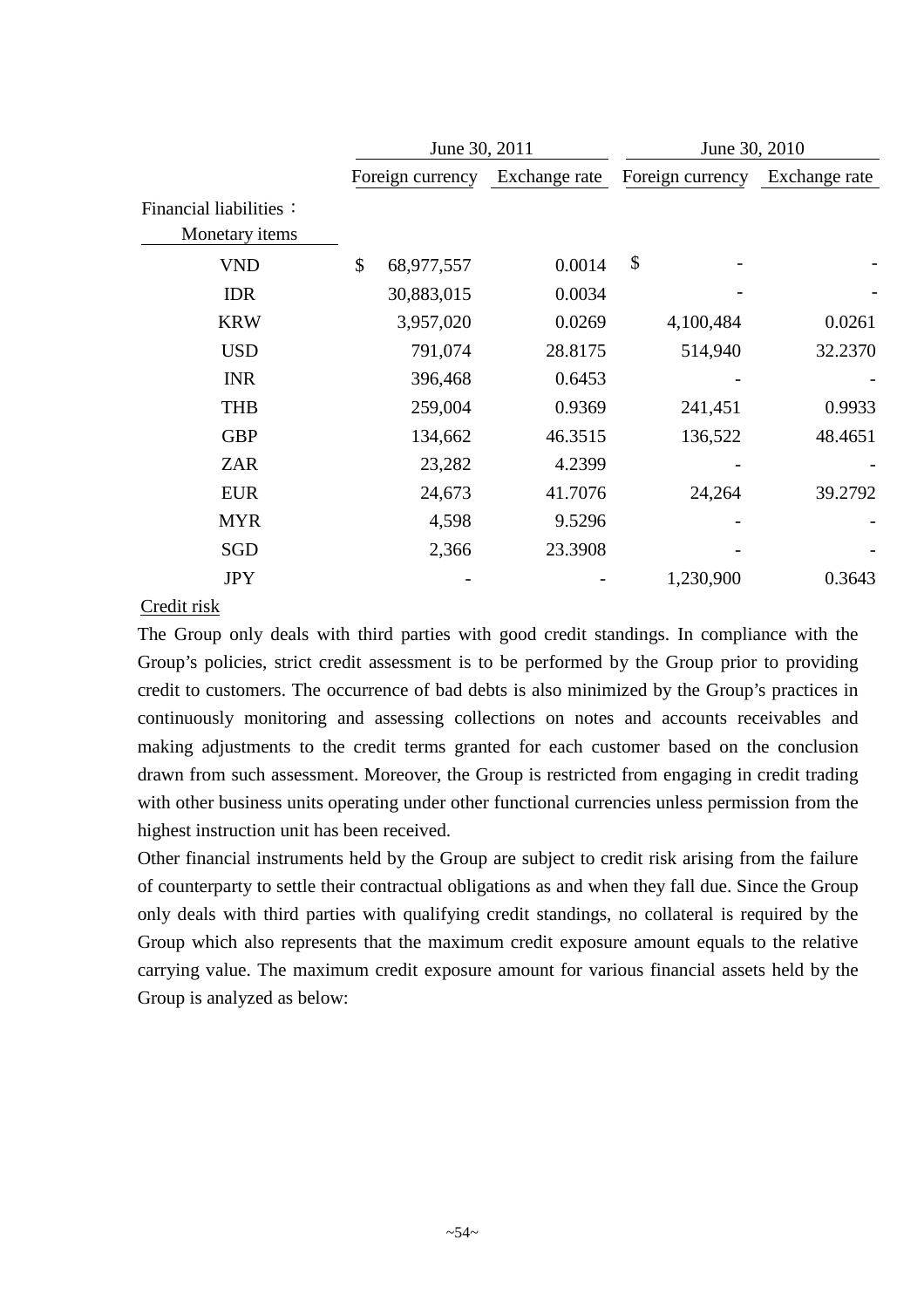|                                              | June 30, 2011   |              |                 |
|----------------------------------------------|-----------------|--------------|-----------------|
|                                              |                 |              | Maximum credit  |
| Financial instruments                        | Book value      |              | exposure amount |
| profit or loss                               |                 |              |                 |
| Trading financial assets                     | \$<br>2,095,972 | $\mathbb{S}$ | 2,095,972       |
| Financial assets designated as at fair value |                 |              |                 |
| through profit or loss                       | 99,917          |              | 99,917          |
| Available-for-sale financial assets          |                 |              |                 |
| <b>Equity security</b>                       | 879,849         |              | 879,849         |
| Held-to-maturity financial assets            |                 |              |                 |
| Financial bonds                              | 1,314,087       |              | 1,314,087       |
| Corporate bonds                              | 910,000         |              | 910,000         |
| Financial assets carried at cost             |                 |              |                 |
| Equity security                              | 1,507,639       |              | 1,507,639       |
|                                              | June 30, 2010   |              |                 |
|                                              |                 |              | Maximum credit  |
| Financial instruments                        | Book value      |              | exposure amount |
| Financial assets at fair value through       |                 |              |                 |
| profit or loss                               |                 |              |                 |
| Trading financial assets                     | \$<br>2,209,959 | \$           | 2,209,959       |
| Financial assets designated as at fair value |                 |              |                 |
| through profit or loss                       | 93,096          |              | 93,096          |
| Available-for-sale financial assets          |                 |              |                 |
| Equity security                              | 813,214         |              | 813,214         |
| Held-to-maturity financial assets            |                 |              |                 |
| Financial bonds                              | 1,331,185       |              | 1,331,185       |
| Corporate bonds                              | 1,820,000       |              | 1,820,000       |
| Financial assets carried at cost             |                 |              |                 |
| Equity security                              | 5,016,071       |              | 5,016,071       |

Credit risk refers to the risk of counterparty's failure to settle contractual obligations as and when they fall due. The credit risk presented in the preceding table is the positive net amount of all contracts with positive fair values at the balance sheet date. The credit risk amount presented is the loss that may be incurred by the Group in the case of counterparty's default. Since the counterparties of the Group are business enterprises or financial institutions with good credit rating, the potential credit risk event is remote. In addition, since the Group is not concentrated in transactions with one individual or counterparty, no concentration of credit risk is evident.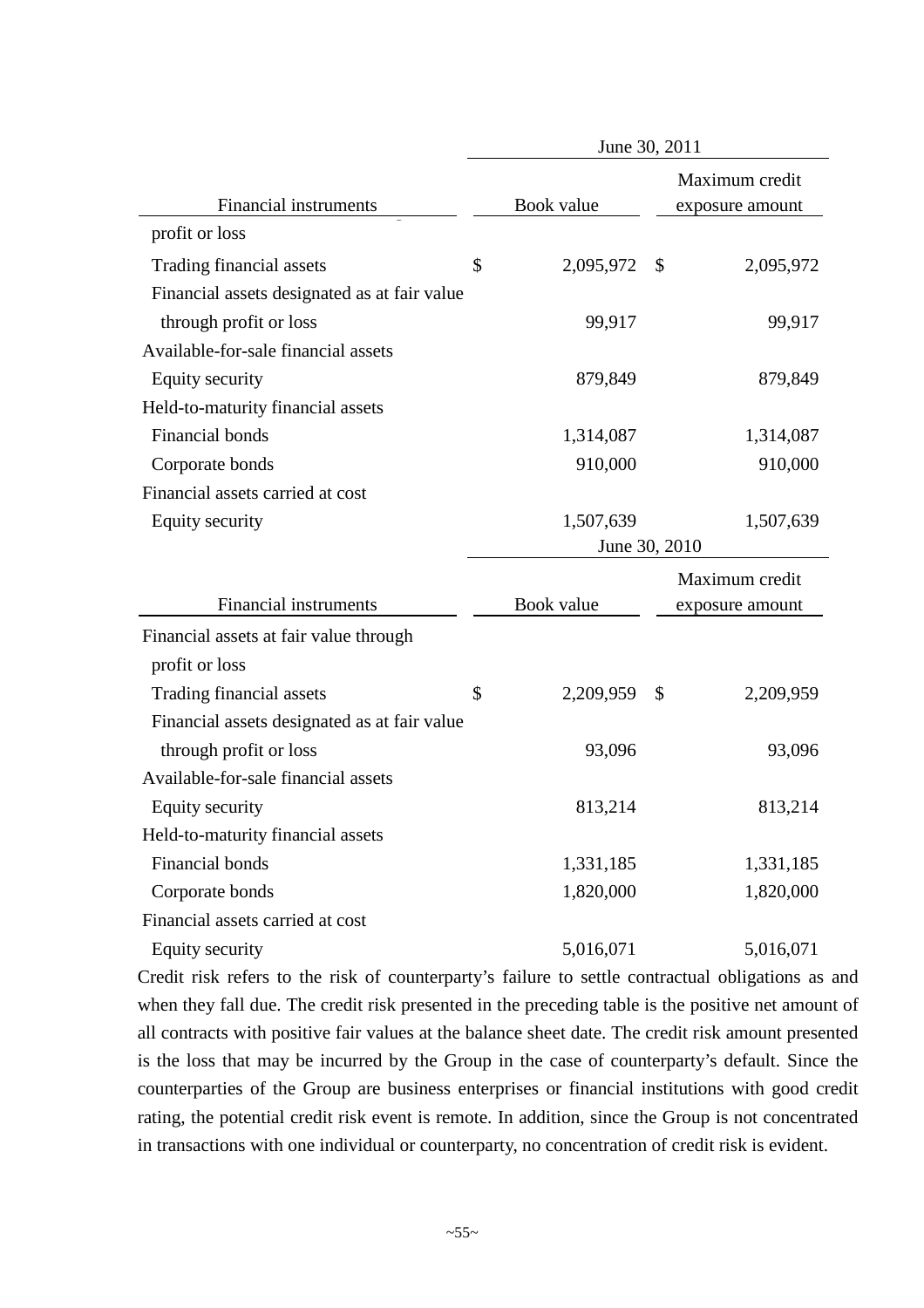# Liquity risk

The Group achieves the objectives of effective use of capital and stabilization of capital by adjusting capital through the use of cash and cash equivalents, financial instruments held for trading, bank loans and corporate bonds, etc. The operating capital of the Group is sufficient in meeting capital on demand; therefore, no significant liquidity risk is expected.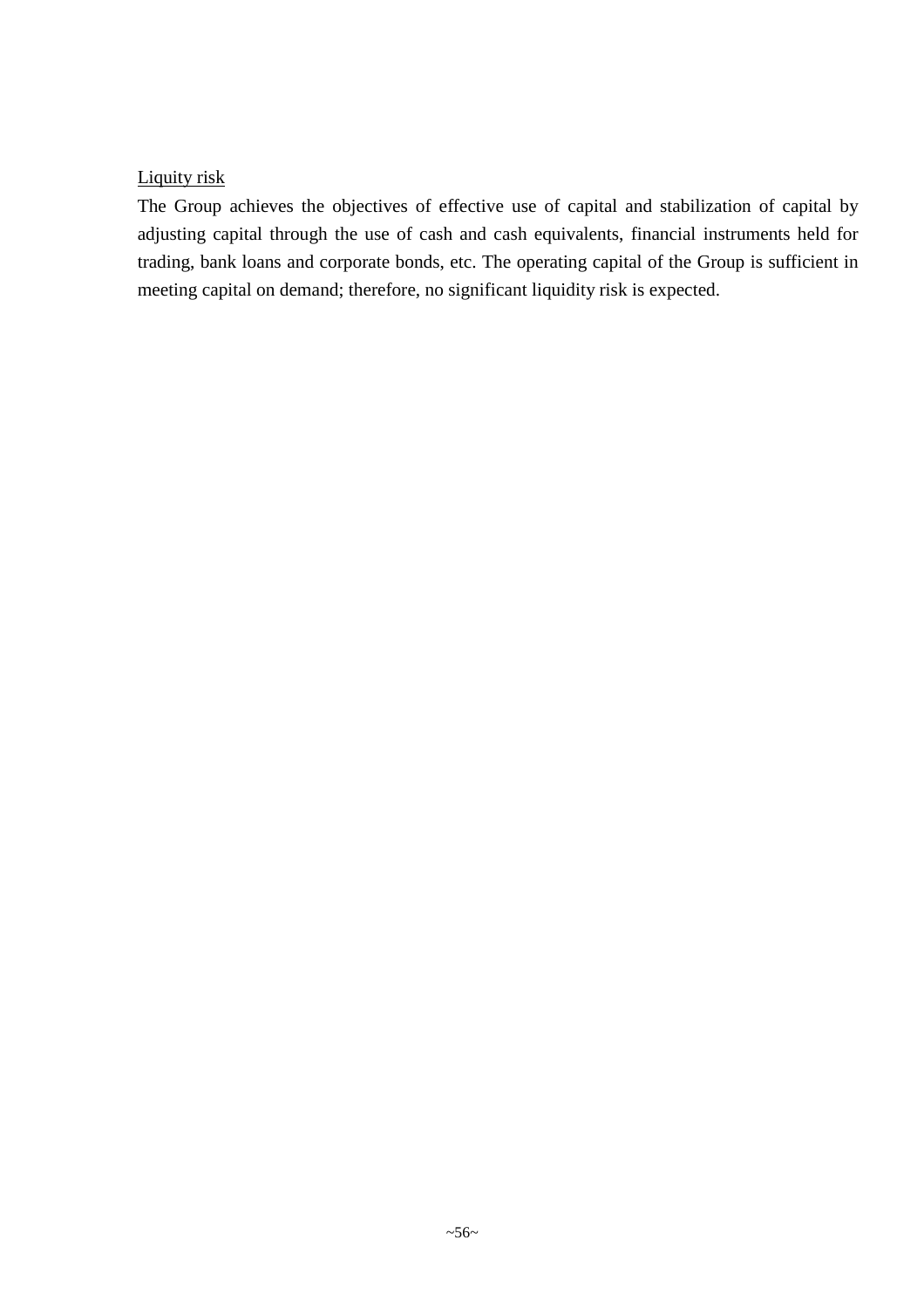#### 10. ADDITIONAL DISCLOSURES REQUIRED BY THE SECURITIES AND FUTURE

(1) Related information of significant transactions

A.Loans granted during the six-month period ended June 30, 2011 : None.

B. Endorsements and guarantees provided during the six-month period ended June 30, 2011:

| Number<br>(Note 1) | Endorser/guarantor              | Party being<br>endorsed/guaranteed            | Relationship<br>with the<br>endorser/<br>guarantor<br>(Note 2) | Limit on<br>endorsements/<br>gurantees<br>provided for a<br>single party | Maximum<br>outstanding<br>endorsement/<br>guarantee<br>amount during<br>the six-month period<br>ended<br>June 30, 2011 | Outstanding<br>endorsement/<br>guarantee<br>amount at<br>June 30, 2011 | Amount of<br>endorsement/<br>guarantee<br>secured with<br>collateral | Ratio of accumulated<br>endorsement/guarantee<br>amount to net asset<br>value of the Company | Ceiling on<br>total amount of<br>endorsements/<br>guarantees<br>provided<br>(Note 3) |
|--------------------|---------------------------------|-----------------------------------------------|----------------------------------------------------------------|--------------------------------------------------------------------------|------------------------------------------------------------------------------------------------------------------------|------------------------------------------------------------------------|----------------------------------------------------------------------|----------------------------------------------------------------------------------------------|--------------------------------------------------------------------------------------|
| $\Omega$           | Evergreen Marine<br>Corporation | Greencompass Marine S.A.                      | 3                                                              | 138,469,712 \$<br>\$                                                     | $23,128,374$ \$                                                                                                        | 20,527,653                                                             | l \$                                                                 | 29.65% \$                                                                                    | 173,087,140                                                                          |
|                    |                                 |                                               |                                                                |                                                                          | (USD 774,833)                                                                                                          | (USD 712, 333)                                                         |                                                                      |                                                                                              |                                                                                      |
| $\Omega$           | Evergreen Marine<br>Corporation | Peony Investment S.A.                         | 2                                                              | 138,469,712                                                              | 436,060                                                                                                                | 426,500                                                                |                                                                      | 0.62%                                                                                        |                                                                                      |
|                    |                                 |                                               |                                                                |                                                                          | (USD 14,800)                                                                                                           | (USD 14,800)                                                           |                                                                      |                                                                                              |                                                                                      |
| $\Omega$           | Evergreen Marine<br>Corporation | Evergreen Marine (UK) Ltd.                    | 3                                                              | 138,469,712                                                              | 20,568,665                                                                                                             | 20,538,041                                                             |                                                                      | 29.66%                                                                                       |                                                                                      |
|                    |                                 |                                               |                                                                |                                                                          | (USD 717,391)                                                                                                          | $\overline{(USD 712,693)}$                                             |                                                                      |                                                                                              |                                                                                      |
| $\Omega$           | Evergreen Marine<br>Corporation | Taranto Container Terminal S.p.A.             | 6                                                              | 34,617,428                                                               | 620,633                                                                                                                | 599,904                                                                |                                                                      | 0.87%                                                                                        |                                                                                      |
|                    |                                 |                                               |                                                                |                                                                          | (USD 20,792)                                                                                                           | (USD 20,817)                                                           |                                                                      |                                                                                              |                                                                                      |
| $\Omega$           | Evergreen Marine<br>Corporation | Whitney Equipment LLC.                        | 3                                                              | 138,469,712                                                              | 2,810,748                                                                                                              | 2,713,571                                                              |                                                                      | 3.92%                                                                                        |                                                                                      |
|                    |                                 |                                               |                                                                |                                                                          | (USD 94,164)                                                                                                           | (USD 94,164)                                                           |                                                                      |                                                                                              |                                                                                      |
| $\Omega$           | Evergreen Marine<br>Corporation | Hemlock Equipment LLC.                        | 3                                                              | 138,469,712                                                              | 764,147                                                                                                                | 737,728                                                                |                                                                      | 1.07%                                                                                        |                                                                                      |
|                    |                                 |                                               |                                                                |                                                                          | (USD 25,600)                                                                                                           | (USD 25,600)                                                           |                                                                      |                                                                                              |                                                                                      |
| $\Omega$           | Evergreen Marine<br>Corporation | Colon Container Terminal S.A.                 | 6                                                              | 34,617,428                                                               | 286,555                                                                                                                | 276,648                                                                |                                                                      | 0.40%                                                                                        |                                                                                      |
|                    |                                 |                                               |                                                                |                                                                          | (USD 9,600)                                                                                                            | (USD 9,600)                                                            |                                                                      |                                                                                              |                                                                                      |
| $\overline{0}$     | Evergreen Marine<br>Corporation | Balsam Investment (Netherlands) N.V.          | 6                                                              | 34,617,428                                                               | 1,462,625                                                                                                              | 1,412,058                                                              |                                                                      | 2.04%                                                                                        |                                                                                      |
|                    |                                 |                                               |                                                                |                                                                          | (USD 49,000)                                                                                                           | (USD 49,000)                                                           |                                                                      |                                                                                              |                                                                                      |
| $\Omega$           | Evergreen Marine<br>Corporation | Evergreen Agency (South Africa)<br>(PTY) Ltd. | 3                                                              | 138,469,712                                                              | 117,854                                                                                                                | 115,270                                                                |                                                                      | 0.17%                                                                                        |                                                                                      |
|                    |                                 |                                               |                                                                |                                                                          | (USD 4,000)                                                                                                            | (USD 4,000)                                                            |                                                                      |                                                                                              |                                                                                      |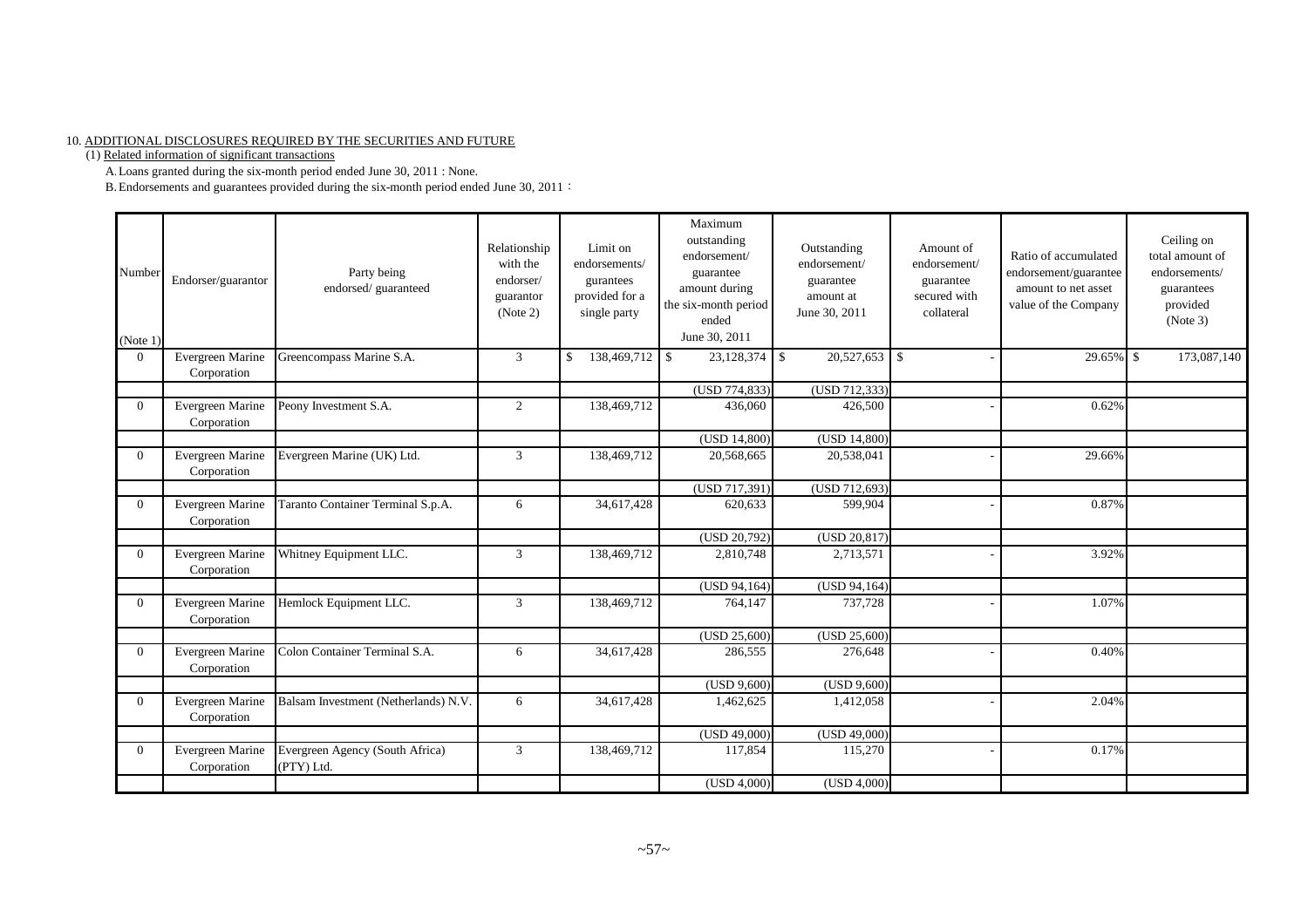Note 1: The numbers are assigned as follows:

"0" denotes issuer

The investee is numbered from "1" in sequence by different company.

Note 2: Nature of the counterparty's relationship with the Company or its subsidiaries

"1" denotes the endorsements/guarantees provided to the companies which have transactions with the Company or its subsidiaries.

"2" denotes the endorsements/guarantees provided to the subsidiaries of which the Company holds more than 50% of the common stock.

"3" denotes the endorsements/guarantees provided to the investees of which the Company together with its subsidiaries hold more than 50% of the common stock.

"4" denotes the endorsements/guarantees provided to the companies which directly or indirectly hold more than 50% of the Company's common stock.

"5" denotes the endorsements/guarantees provided pursuant to construction contracts.

"6" denotes the endorsements/guarantees provided to joint venture companies based on the Company's or its subsidiaries proportionate equity interest in the Company.

Note 3: The equation of the maximum limits and amounts should be explained. If there are contingent losses in the financial statements, the amount should be interpreted by the company.

Note 4: According to the Company's credit policy, the total amount of endorsements or guarantees provided by the Company or its subsidiaries should not exceeded 250% of the net worth stated in the latest financial statements.

The calculation is as follows:

The Company: NT\$69,234,856\*250%=NT\$173,087,140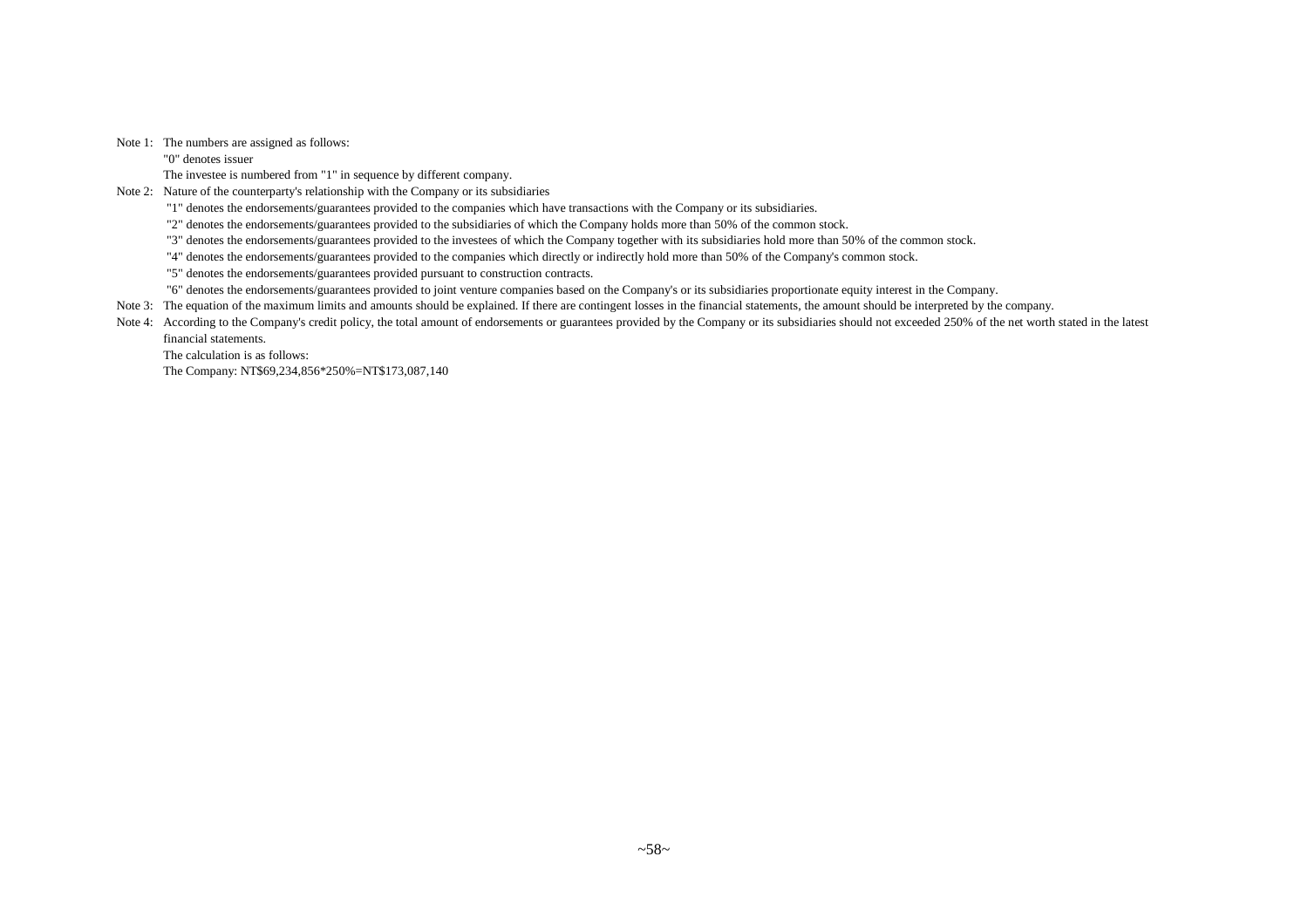#### C. Marketable securities held as of June 30, 2011

|                                        |                                                        | Relationship of the securities                         |                                                                      |                                       | June 30, 2011            |               |                                        |                                                |
|----------------------------------------|--------------------------------------------------------|--------------------------------------------------------|----------------------------------------------------------------------|---------------------------------------|--------------------------|---------------|----------------------------------------|------------------------------------------------|
| Securities held by                     | Marketable securities                                  | issuer<br>with the Company                             | General ledger account                                               | Number of<br>shares<br>(in thousands) | Book value               | Ownership (%) | Market value                           | Remark                                         |
| Evergreen Marine Stock:<br>Corporation |                                                        |                                                        |                                                                      |                                       |                          |               |                                        |                                                |
|                                        | Peony Investment S.A.                                  | Subsidiary of the Company                              | Long-term equity investment<br>accounted for by the equity<br>method | 4,765                                 | $\sqrt{S}$<br>47,944,524 | 100.00        | 48,034,148<br>$\overline{\phantom{a}}$ | (Note)                                         |
|                                        | Taiwan Terminal Service Co., Ltd.                      | $^{\prime\prime}$                                      | $\prime\prime$                                                       | 5,500                                 | 88,191                   | 55.00         | 88,191                                 | (Note)                                         |
|                                        | Everport Terminal Services Inc.                        | $^{\prime\prime}$                                      | $^{\prime\prime}$                                                    |                                       | 2,882                    | 100.00        | 2,882                                  | (Note)                                         |
|                                        | Charng Yang Development Co., Ltd.                      | Investee company accounted<br>for by the equity method | $\prime$                                                             | 44,664                                | 579,224                  | 40.00         | 579,224                                |                                                |
|                                        | Evergreen International Storage and<br>Transport Corp. |                                                        | $^{\prime\prime}$                                                    | 424,062                               | 7,985,028                | 39.74         | 10,431,933                             | 6/30 market price                              |
|                                        | <b>Evergreen Security Corporation</b>                  |                                                        | $^{\prime\prime}$                                                    | 5,280                                 | 85,929                   | 31.25         | 85,929                                 |                                                |
|                                        | <b>EVA Airways Corporation</b>                         | $\prime\prime$                                         | $\prime$                                                             | 572,257                               | 7,070,287                | 19.32         | 16,767,144                             | 6/30 market price                              |
|                                        | Taipei Port Container Terminal<br>Corporation          | $\prime\prime$                                         | $^{\prime\prime}$                                                    | 88,344                                | 814,860                  | 21.03         | 813,311                                |                                                |
|                                        | Power World Fund Inc.                                  | None                                                   | Financial assets carried at<br>cost - non-current                    | 1,290                                 | 12,898                   | 5.68          | 7,626                                  |                                                |
|                                        | Fu-Ji Management Consultancy Co., Ltd.                 | $^{\prime\prime}$                                      | $^{\prime\prime}$                                                    | 99                                    | 8                        | 4.93          | 4,760                                  |                                                |
|                                        | Taiwan HSR Consortium                                  | $\boldsymbol{''}$                                      | $\overline{''}$                                                      | 126,735                               | 1,250,000                | 1.95          | 646,349                                |                                                |
|                                        | Linden Technologies, Inc.                              | $\boldsymbol{''}$                                      | $^{\prime\prime}$                                                    | 50                                    | 15,372                   | 2.53          |                                        | Convertible Preferred<br>Stocks(no fair value) |
|                                        | Ever Accord Construction Corp.                         |                                                        | $\prime$                                                             | 7,000                                 | 43,749                   | 17.50         | 81,409                                 |                                                |
|                                        | TopLogis, Inc.                                         | $\boldsymbol{''}$                                      | $\prime\prime$                                                       | 2,464                                 | 22,100                   | 17.48         | 17,318                                 |                                                |
|                                        | Central Reinsurance Corp.                              |                                                        | Available-for-sale financial<br>assets - non-current                 | 46,561                                | 810,155                  | 8.45          | 810,155                                |                                                |
|                                        | Fubon Financial Holding Co., Ltd.                      | $^{\prime\prime}$                                      | $\prime\prime$                                                       | 1,579                                 | 69,694                   | 0.02          | 69,694                                 |                                                |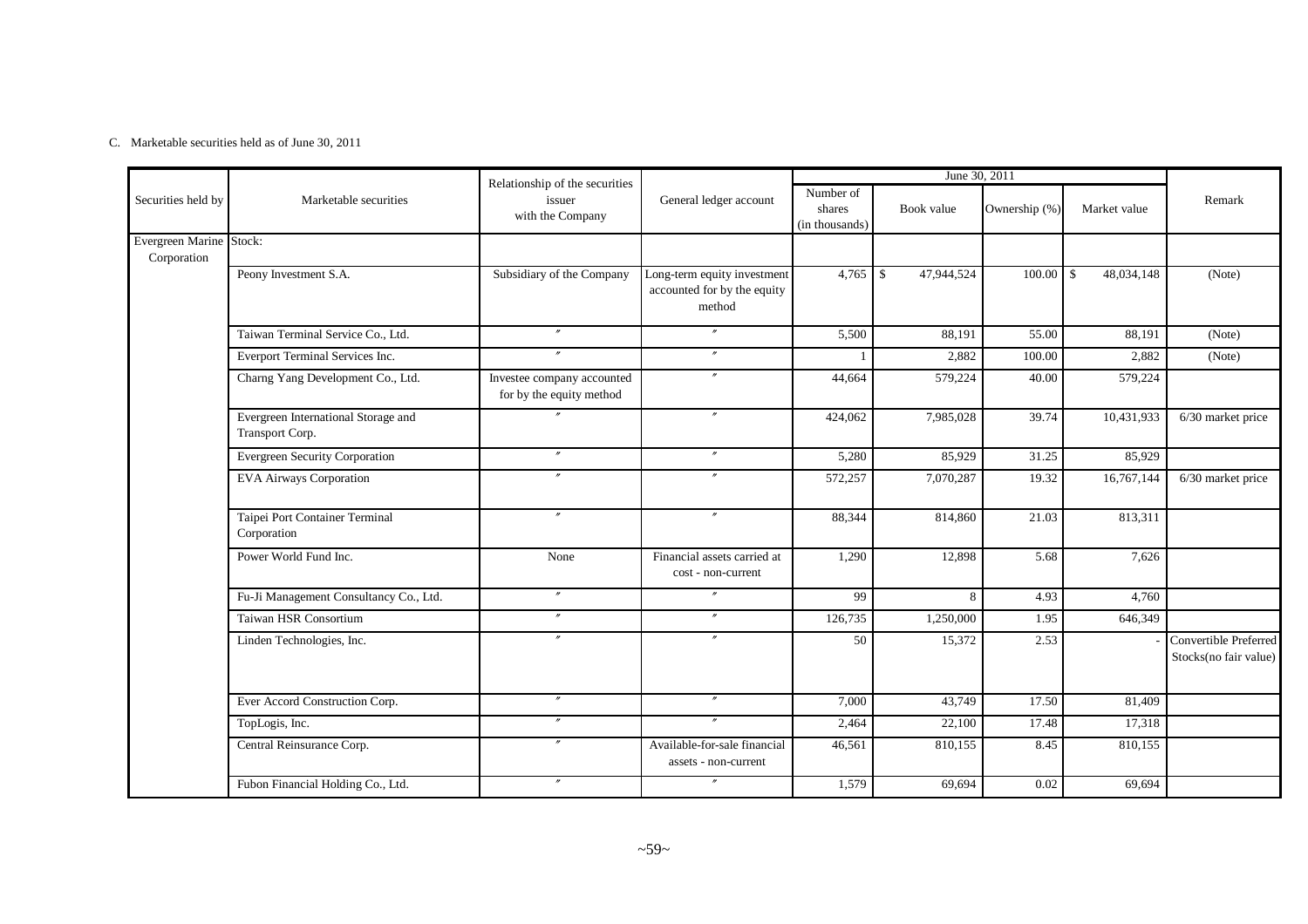|                                 |                                                                                    | Relationship of the securities |                                                                           |                                       | June 30, 2011 |               |                     |        |
|---------------------------------|------------------------------------------------------------------------------------|--------------------------------|---------------------------------------------------------------------------|---------------------------------------|---------------|---------------|---------------------|--------|
| Securities held by              | Marketable securities                                                              | issuer<br>with the Company     | General ledger account                                                    | Number of<br>shares<br>(in thousands) | Book value    | Ownership (%) | Market value        | Remark |
| Evergreen Marine<br>Corporation | China Man-Made Fiber Corporation                                                   | None                           | Financial assets at fair value<br>through profit or loss -<br>current     | $22 \mid$ \$                          | 269           |               | $\mathbb{S}$<br>269 |        |
|                                 | Beneficiary certificates:                                                          |                                |                                                                           |                                       |               |               |                     |        |
|                                 | Fubon Chi-Hsiang Fund                                                              | None                           | Financial assets at fair value<br>through profit or loss                  | 42,459                                | 640,800       |               | 640,800             |        |
|                                 | Mega Diamond Bond Fund                                                             | $\prime\prime$                 | $^{\prime\prime}$                                                         | 34,163                                | 410,647       |               | 410,647             |        |
|                                 | FSITC Money Market Fund                                                            | $\boldsymbol{''}$              | $\prime\prime$                                                            | 1,988                                 | 340,826       |               | 340,826             |        |
|                                 | PCAWell Pool Money Market Fund                                                     | $^{\prime\prime}$              | $^{\prime\prime}$                                                         | 4,609                                 | 60,190        |               | 60,190              |        |
|                                 | Yuanta Wan Tai Bond Fund                                                           | $\overline{''}$                | $\overline{''}$                                                           | 8,944                                 | 130,172       |               | 130,172             |        |
|                                 | Polaris De-Li Fund                                                                 | $^{\prime\prime}$              | $^{\prime\prime}$                                                         | 10,224                                | 160,283       |               | 160,283             |        |
|                                 | TLG Solomon Bond Fund                                                              | $^{\prime\prime}$              | $\prime\prime$                                                            | 27,277                                | 331,041       |               | 331,041             |        |
|                                 | Mega Global Consumer Fund                                                          | $^{\prime\prime}$              | $^{\prime\prime}$                                                         | 1,000                                 | 9,820         |               | 9,820               |        |
|                                 | Financial bonds:                                                                   |                                |                                                                           |                                       |               |               |                     |        |
|                                 | Tachong Commercial Bank Credit Linked Note                                         | None                           | Held-to-Maturity Securities -<br>current                                  |                                       | 800,000       |               | 800,000             |        |
|                                 | TLG Private Placement Subordinated<br>Mandatory Convertible Bond at Maturity       | $^{\prime\prime}$              | Financial assets at fair value<br>through profit or loss -non-<br>current |                                       | 99,917        |               | 99,917              |        |
|                                 | Bank of Taichung 1st Unsecured Subordinated<br>Financial Debentures issued in 2010 | $^{\prime\prime}$              | Held-to-Maturity Securities -<br>non-current                              |                                       | 220,000       |               | 220,000             |        |
|                                 | Ta Chong Bank 1st Unsecured Subordinated<br>Financial Debentures-B issued in 2009  |                                |                                                                           |                                       | 100,000       |               | 100,000             |        |
|                                 | Sunny Bank 1st Subordinated Financial<br>Debentures-B issued in 2010               | $^{\prime\prime}$              | $^{\prime\prime}$                                                         |                                       | 50,000        |               | 50,000              |        |

Note: This investment was written off when the consolidated financial statement was prepared.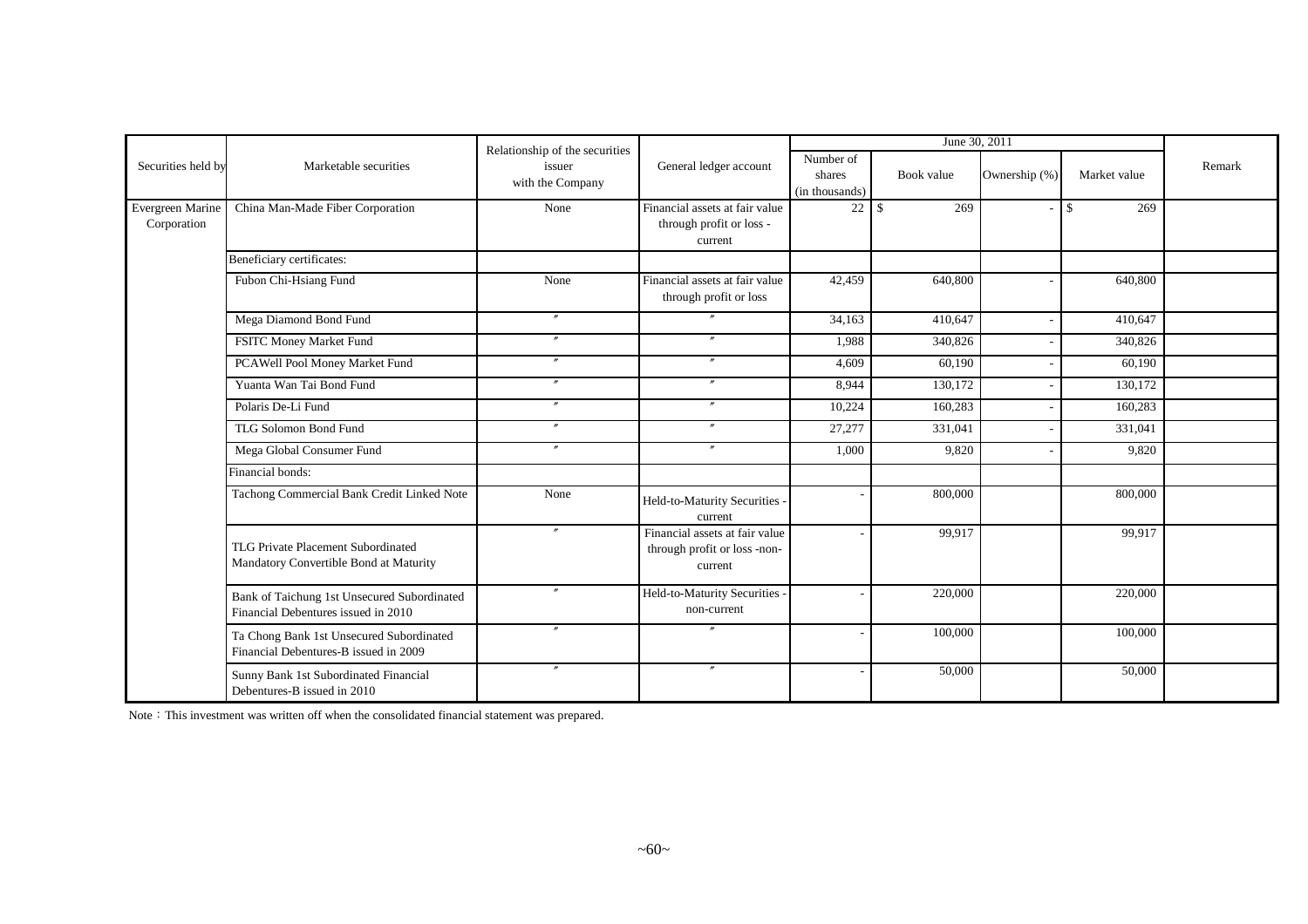D. Acquisition or disposal of the same security with the accumulated cost exceeding \$100 million or 20% of the Company's paid-in capital for the six-month period ended June 30, 2011:

|                                                   | Beginning balance<br>Addition<br>Disposal<br>Relationship |                                                                       |                            |                       |                                       |           |                                       |             |                                       | Ending balance |               |                            |                                       |           |
|---------------------------------------------------|-----------------------------------------------------------|-----------------------------------------------------------------------|----------------------------|-----------------------|---------------------------------------|-----------|---------------------------------------|-------------|---------------------------------------|----------------|---------------|----------------------------|---------------------------------------|-----------|
| Securities held by                                | Marketable<br>securities                                  | General<br>ledger account                                             | Counterparty               | with the<br>Company   | Number of<br>shares (in<br>thousands) | Amount    | Number of<br>shares (in<br>thousands) | Amount      | Number of<br>shares (in<br>thousands) | Selling price  | Book value    | Gain (loss)<br>on disposal | Number of<br>shares (in<br>thousands) | Amount    |
| <b>Evergreen Marine Beneficary</b><br>Corporation | Certificates:                                             |                                                                       |                            |                       |                                       |           |                                       |             |                                       |                |               |                            |                                       |           |
|                                                   | Fubon Chi-Hsiang<br>Fund                                  | <b>Financial Assets</b><br>at fair value<br>through profit or<br>loss | Open market<br>transaction | None                  | 33,882                                | \$510,005 | 74,296                                | \$1,120,000 | 65,719                                | 990,187<br>-\$ | 989,789<br>\$ | $\overline{1}$ s<br>398    | 42,459                                | \$640,216 |
|                                                   | Mega Diamond<br><b>Bond Fund</b>                          |                                                                       | $\prime$                   | $\overline{u}$        | 10,015                                | 120,000   | 78,281                                | 940,000     | 54,133                                | 650,086        | 649,660       | 426                        | 34,163                                | 410,340   |
|                                                   | <b>FSITC Money</b><br><b>Market Fund</b>                  | $^{\prime\prime}$                                                     | $\prime$                   | $\prime\prime$        |                                       |           | 5,201                                 | 890,000     | 3,213                                 | 550,005        | 549,754       | 251                        | 1,988                                 | 340,246   |
|                                                   | Polaris De-Li<br>Fund                                     | $\boldsymbol{''}$                                                     | $\prime$                   | $\boldsymbol{\prime}$ | 5,754                                 | 90,000    | 12,774                                | 200,000     | 8,304                                 | 130,000        | 129,945       | 55                         | 10,224                                | 160,055   |
|                                                   | Yuanta Wan Tai<br><b>Bond Fund</b>                        | $\boldsymbol{''}$                                                     | $\prime$                   | $\boldsymbol{\prime}$ |                                       |           | 8,944                                 | 130,000     |                                       |                |               |                            | 8,944                                 | 130,000   |
|                                                   | Fuh-Hwa Money<br>Market Fund                              | $\boldsymbol{''}$                                                     | $\prime$                   | $\boldsymbol{\prime}$ | 12,987                                | 180,021   | 32,443                                | 450,000     | 45,430                                | 630,231        | 630,021       | 210                        |                                       |           |
|                                                   | <b>TLG Solomon</b><br><b>Bond Fund</b>                    | $\overline{v}$                                                        | $\prime$                   | $\boldsymbol{''}$     | 42,137                                | 510,011   | 56,126                                | 680,000     | 70,986                                | 860,000        | 859,579       | 421                        | 27,277                                | 330,432   |
|                                                   | <b>IBT 1699 Bond</b><br>Fund                              | $\prime$                                                              | $\prime$                   | $\prime\prime$        | 18,548                                | 240,000   |                                       |             | 18,548                                | 240,098        | 240,000       | 98                         |                                       |           |

E. Aquisition of real estate properties exceeding \$100 million or 20% of the Company's paid-in capital for the six-month period ended June 30, 2011 : None

F. Disposal of real estate properties exceeding \$100 million or 20% of the Company's paid-in capital for the six-month period ended June 30, 2011 :

| Property<br>disposed of by      | Property                                                | Date of<br>disposal | Date of<br>acquisition | Book value | Disposal<br>amount | Status of<br>collection of<br>proceeds                                                                       | Gain (loss)<br>on disposal | Counterparty                         | Relationship<br>with the<br>Company | Reason for<br>disposal | Basis or reference<br>used in setting<br>the price | Other<br>commitments |
|---------------------------------|---------------------------------------------------------|---------------------|------------------------|------------|--------------------|--------------------------------------------------------------------------------------------------------------|----------------------------|--------------------------------------|-------------------------------------|------------------------|----------------------------------------------------|----------------------|
| Evergreen Marine<br>Corporation | 26F, Central 2011/5/31<br>international<br>trade centre |                     | $2005/11/30$ \$        |            | 300,366            | The fund had been<br>remitted to the Master<br><b>International Shipping</b><br>Agency Co.'s Bank<br>account | 165,102                    | Beijing<br>ChengXuan<br>Auctions Co. | None                                | Disposal               | Price Comparsion                                   |                      |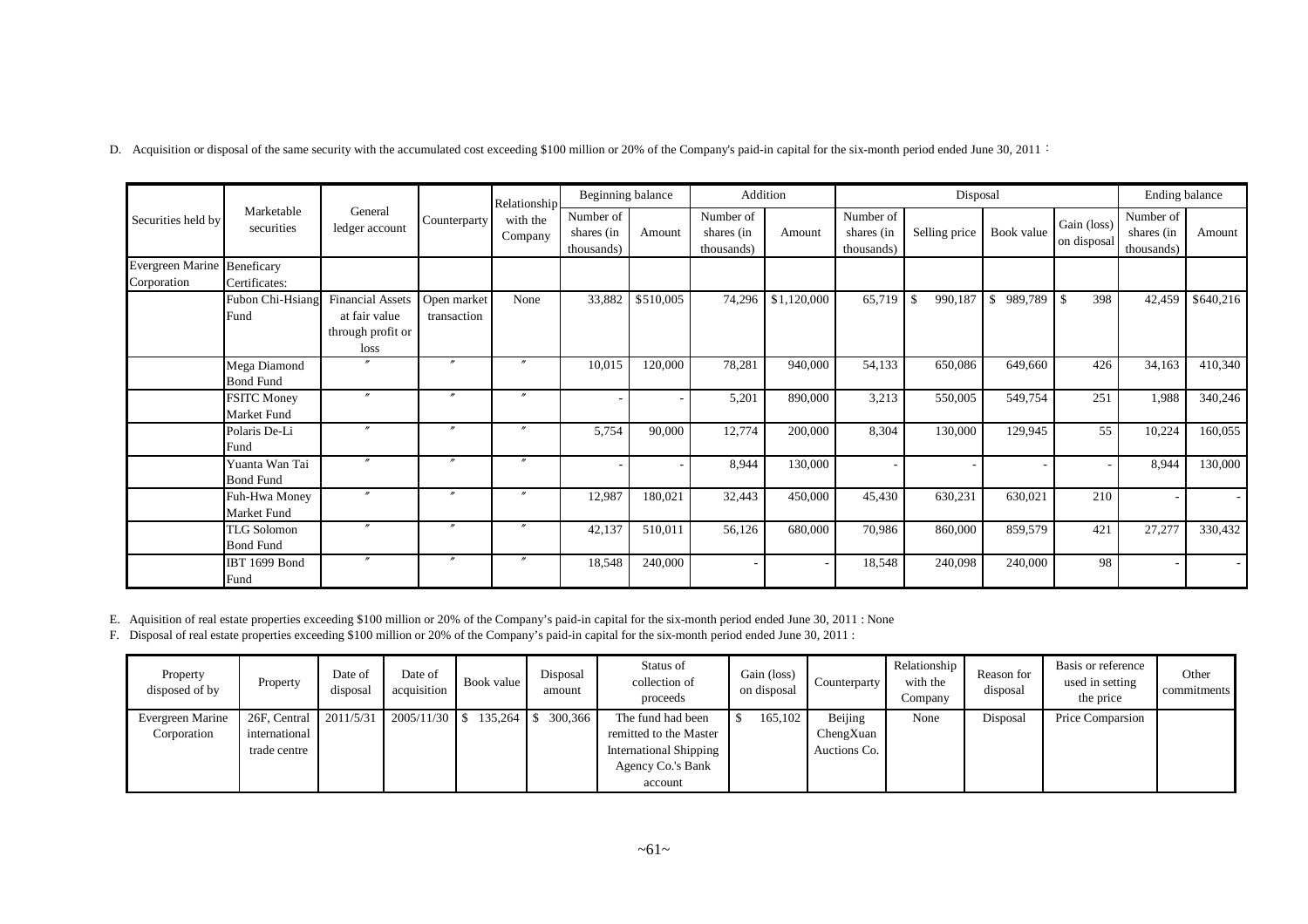G. Purchases from or sales to related parties exceeding \$100 million or 20% of the Company's paid-in capital for the six-month period ended June 30, 2011

|                                        |                                                                | Relationship with the                                   |                     | Transaction   |                               |                |            | Differences in transactions<br>term compared to a third party<br>transactions |         | Notes/accounts receivable<br>(payable)                  |        |
|----------------------------------------|----------------------------------------------------------------|---------------------------------------------------------|---------------------|---------------|-------------------------------|----------------|------------|-------------------------------------------------------------------------------|---------|---------------------------------------------------------|--------|
| Purchaser/seller                       | Counterparty                                                   | Company                                                 | Purchases/<br>Sales | Amount        | % of total<br>purchases/sales | Credit term    | Unit price | Credit term                                                                   | Balance | % of total<br>notes/accounts<br>receivable<br>(payable) | Remark |
| <b>Evergreen Marine</b><br>Corporation | Evergreen International<br>Storage & Transport<br>Corp. (EITC) | Investee accounted for by<br>equity method              | Purchases           | 341,855<br>S. | 4%                            | $30 - 60$ days |            | ٠                                                                             | 11,096) | 1%                                                      |        |
|                                        | Evergreen International<br>Corp.                               | Investee of the Company's<br>major shareholder          | Sales               | 1,004,332     | 13%                           | $30 - 60$ days |            |                                                                               | 67,050  | 9%                                                      |        |
|                                        | $\prime\prime$                                                 | $^{\prime\prime}$                                       | Purchases           | 180,338       | 2%                            | $30 - 60$ days |            |                                                                               | 28,951) | 1%                                                      |        |
|                                        | Taiwan Terminal<br>Services Co., Ltd.                          | Subsidiary of the<br>Company                            | Purchases           | 360,473       | $4\%$                         | $30 - 60$ days |            |                                                                               | 41,553  | 2%                                                      | (Note) |
|                                        | Gaining Enterprise S.A.                                        | Subsidiary of EITC<br>accounted for by equity<br>method | Purchases           | 762,680       | 9%                            | $30 - 60$ days |            |                                                                               |         |                                                         |        |

Note: This investment was written off when the consolidated financial statement was prepared.

H. Receivables from related parties exceeding \$100 million or 20% of the Company's paid-in capital for the six-month period ended June 30, 2011

| Creditor                        | Counterparty                                                       | Relationship with the Company                  | Balance | Turnover rate |        | Overdue receivables | Amount received                         | Allowance for bad |
|---------------------------------|--------------------------------------------------------------------|------------------------------------------------|---------|---------------|--------|---------------------|-----------------------------------------|-------------------|
|                                 |                                                                    |                                                |         |               | Amount | <b>Action Taken</b> | subsequent to the balance<br>sheet date | debts             |
| Evergreen Marine<br>Corporation | <b>Evergreen International Storage</b><br>& Transport Corp. (EITC) | Investee accounted for by equity method        | 319,832 |               |        |                     |                                         |                   |
|                                 | <b>EVA Airways Corporation</b>                                     |                                                | 574,115 |               |        |                     | 151                                     |                   |
|                                 | Evergreen International Corp.                                      | Investee of the Company's major<br>shareholder | 157,440 |               |        |                     | 146,078                                 |                   |

I. Derivative financial instruments undertaken for the six-month period ended June 30, 2011 : For related information, please see Note 10(2).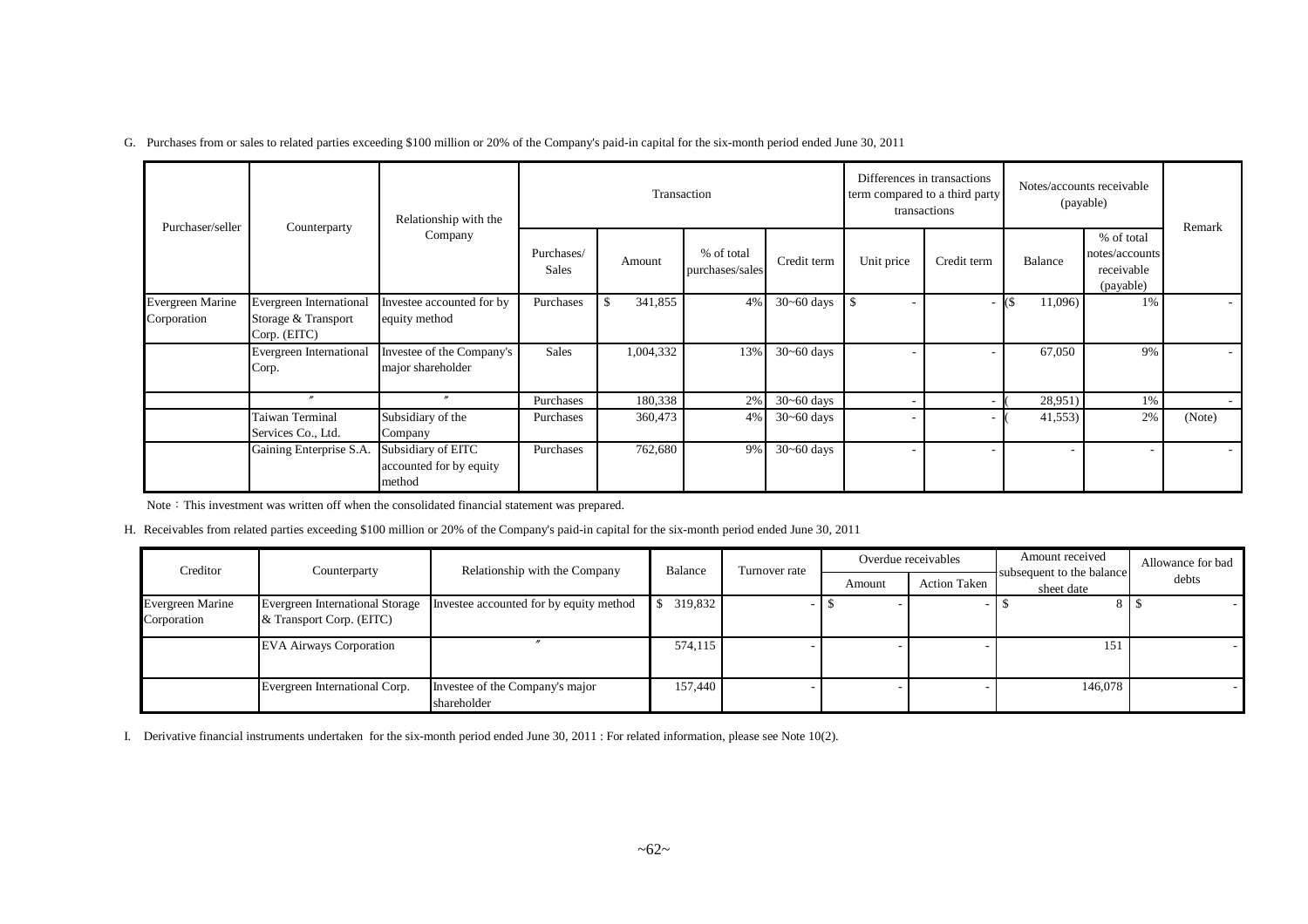#### (2) Disclosure information of investee company

A. Disclosure of location and related information of investee companies:

|                                    |                                                         |                                                                                             |                                                                                   |                       | Initial investment amount |                                 | Shares held as of June 30, 2011 |                  | Net income                         | Investment income                   |                                                      |
|------------------------------------|---------------------------------------------------------|---------------------------------------------------------------------------------------------|-----------------------------------------------------------------------------------|-----------------------|---------------------------|---------------------------------|---------------------------------|------------------|------------------------------------|-------------------------------------|------------------------------------------------------|
| Investor                           | Investee                                                | Location                                                                                    | Main activities                                                                   | <b>Ending Balance</b> | Beginning<br>balance      | No. of shares<br>(in thousands) | Ownership (%)                   | Book value       | $(\text{loss})$<br>of the investee | (loss) recognized by<br>the Company | Remark                                               |
| Evergreen<br>Marine<br>Corporation | Peony<br>Investment S.A.                                | East 53rd Street,<br>Marbella, MMG<br>Building, 2nd Floor,<br>Panama, Republic of<br>Panama | Investment activities                                                             | USD 476,500           | USD 476,500               | 4,765                           | 100.00                          | 47,944,524<br>-S | $1,281,852$ \$<br>S.               | 1,187,253                           | Subsidiary of the<br>Company<br>(Note)               |
|                                    | Taiwan Terminal<br>Services Co., Ltd.                   | 2F No.177 Szu Wei 4th Loading and<br>Rd. Lingya District,<br>Kaohsiung, Taiwan              | discharging<br>operations of<br>container yards                                   | 55,000                | 55,000                    | 5,500                           | 55.00                           | 88,191           | 7,960                              | 4,378                               | $''$ (Note)                                          |
|                                    | <b>Everport Terminal</b><br>Services Inc.               | 1209 N Orange St<br>Wilmington, DE, USA                                                     | <b>Termial Services</b>                                                           | <b>USD</b><br>100     |                           |                                 | 100.00                          | 2,882            |                                    |                                     | $''$ (Note)                                          |
|                                    | Charng Yang<br>Development Co.,<br>Ltd.                 | 2F, No.369, Jingguo<br>Rd., Taoyuan City,<br>Taoyuan County,<br>Taiwan                      | Development, rental,<br>and sale of<br>residential and<br>commercial<br>buildings | 320,000               | 320,000                   | 44,664                          | 40.00                           | 579,224          | 73,245                             | 29,298                              | Investee accounted<br>for under the equity<br>method |
|                                    | Evergreen<br>and Transport<br>Corporation               | No.899, Jingguo Rd.,<br>International Storage Taoyuan City, Taoyuan<br>County, Taiwan       | Container<br>transportation and<br>gas stations                                   | 4,753,514             | 4,753,514                 | 424,062                         | 39.74                           | 7,985,028        | 420,323                            | 165,437                             |                                                      |
|                                    | <b>Evergreen Security</b><br>Corporation                | 4&5F, No.111.<br>Sungjiang Rd., Taipei,<br>Taiwan                                           | General security<br>guards services                                               | 25,000                | 25,000                    | 5,280                           | 31.25                           | 85,929           | 27,468                             | 8,584                               |                                                      |
|                                    | <b>EVA Airways</b><br>Corporation                       | 11F, No.376, Section 1<br>Hsinnan Rd., Lu Chu<br>Township, Taoyuan<br>County, Taiwan        | International<br>passenger and cargo<br>transportation                            | 10,767,879            | 10,767,879                | 572,257                         | 19.32                           | 7,070,287        | 333,203                            | 64,360                              |                                                      |
|                                    | Taipei Port<br><b>Container Terminal</b><br>Corporation | No.25 Siajhuwei,<br>Syuntang Village, Bali<br>Township, Taipei<br>County, Taiwan            | Container<br>distribution and<br>cargo stevedoring                                | 883,731               | 883,731                   | 88,344                          | 21.03                           | 814,860          | 53,634)                            | 11,281)                             |                                                      |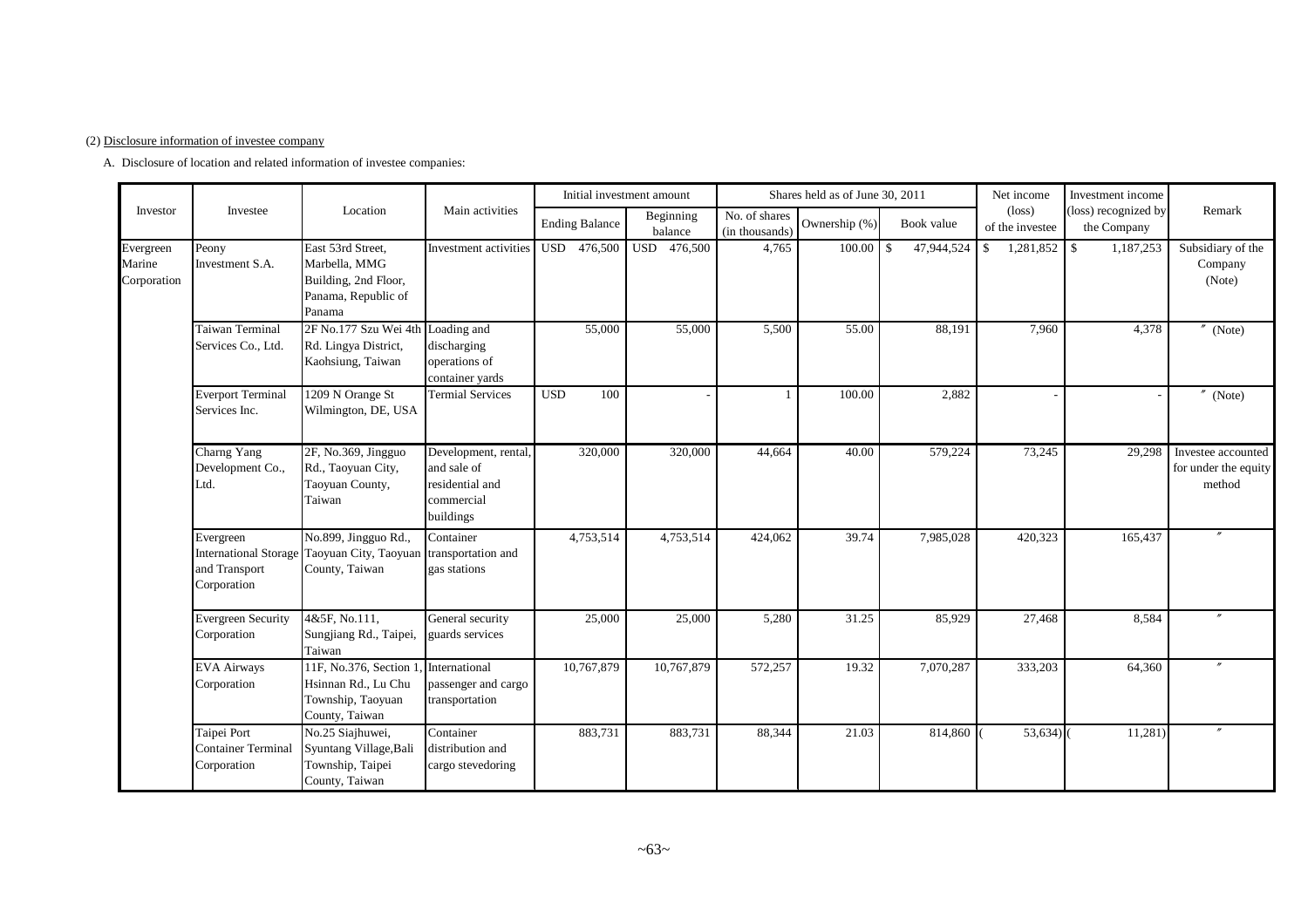|                             |                                                          |                                                                                                                                        |                                                                              |            | Initial investment amount |            |                      |                                 | Shares held as of June 30, 2011 |            |            |            | Net income                         |            | Investment income                   |                                                 |
|-----------------------------|----------------------------------------------------------|----------------------------------------------------------------------------------------------------------------------------------------|------------------------------------------------------------------------------|------------|---------------------------|------------|----------------------|---------------------------------|---------------------------------|------------|------------|------------|------------------------------------|------------|-------------------------------------|-------------------------------------------------|
| Investor                    | Investee                                                 | Location                                                                                                                               | Main activities                                                              |            | <b>Ending Balance</b>     |            | Beginning<br>balance | No. of shares<br>(in thousands) | Ownership (%)                   |            | Book value |            | $(\text{loss})$<br>of the investee |            | (loss) recognized by<br>the Company | Remark                                          |
| Peony<br>Investment<br>S.A. | Greencompass<br>Marine S. A.                             | East 53Rd Street,<br>Marbella, MMG<br>Building, 2nd Floor,<br>Panama, Republic of<br>Panama                                            | Marine<br>transportation                                                     |            | USD 353,500               |            | USD 353,500          | 3,535                           | 100.00                          | <b>USD</b> | 986,094    | <b>USD</b> | 5,084                              | <b>USD</b> | 5,084                               | Indirect subsidiary<br>of the Company<br>(Note) |
|                             | Vigor Enterprise<br>S.A.                                 | East 53Rd Street,<br>Marbella, MMG<br>Building, 2nd Floor,<br>Panama, Republic of<br>Panama                                            | Investment holding<br>company                                                | <b>USD</b> | 500                       | <b>USD</b> | 500                  | 5                               | 100.00                          | <b>USD</b> | 520        | (USD       |                                    | $8)$ (USD  | 8)                                  | (Note)                                          |
|                             | Clove Holding Ltd.                                       | Craigmuir Chambers,<br>P.O. Box71, Road<br>Town, Tortola, B.V.I.                                                                       | Investment holding<br>company                                                | <b>USD</b> | 52,549                    | <b>USD</b> | 52,549               | 10                              | 100.00                          | <b>USD</b> | 171,233    | <b>USD</b> | 50,556                             | <b>USD</b> | 50,556                              | $''$ (Note)                                     |
|                             | Evergreen Marine<br>(UK) Ltd.                            | 160 Euston Road.<br>London NW 12 DX,<br>U.K.                                                                                           | Marine<br>transportation                                                     | <b>USD</b> | 1,503                     | <b>USD</b> | 1,503                | 765                             | 51.00                           | <b>USD</b> | 121,472    | <b>USD</b> | 2,629                              | <b>USD</b> | 1,341                               | $''$ (Note)                                     |
|                             | Evergreen Heavy<br>Industrial Corp.<br>(Malaysia) Berhad | Lot 139, Jalan, Cecair,<br>Phase 2 Free Trade<br>Zone Johor Port<br>Authority, 81700 Pasir<br>Gudang, Johor, Johore<br>Bahru, Malaysia | Container<br>manufacturing                                                   | <b>USD</b> | 27,295                    | <b>USD</b> | 27,295               | 42,120                          | 84.44                           | <b>USD</b> | 46,344     | <b>USD</b> | 3,673                              | <b>USD</b> | 3,101                               | $''$ (Note)                                     |
|                             | PT. Multi Bina Pura<br>International                     | JL. Raya Cakung<br>Cilincing, KM.4, Jakarta discharging<br>Utara 14260, Indonesia                                                      | Loading and<br>operations of<br>container yards and<br>inland transportation | <b>USD</b> | 20,204                    | <b>USD</b> | 20,204               | 68                              | 95.30                           | <b>USD</b> | 19,666     | <b>USD</b> | 1,536                              | <b>USD</b> | 1,463                               | (Note)                                          |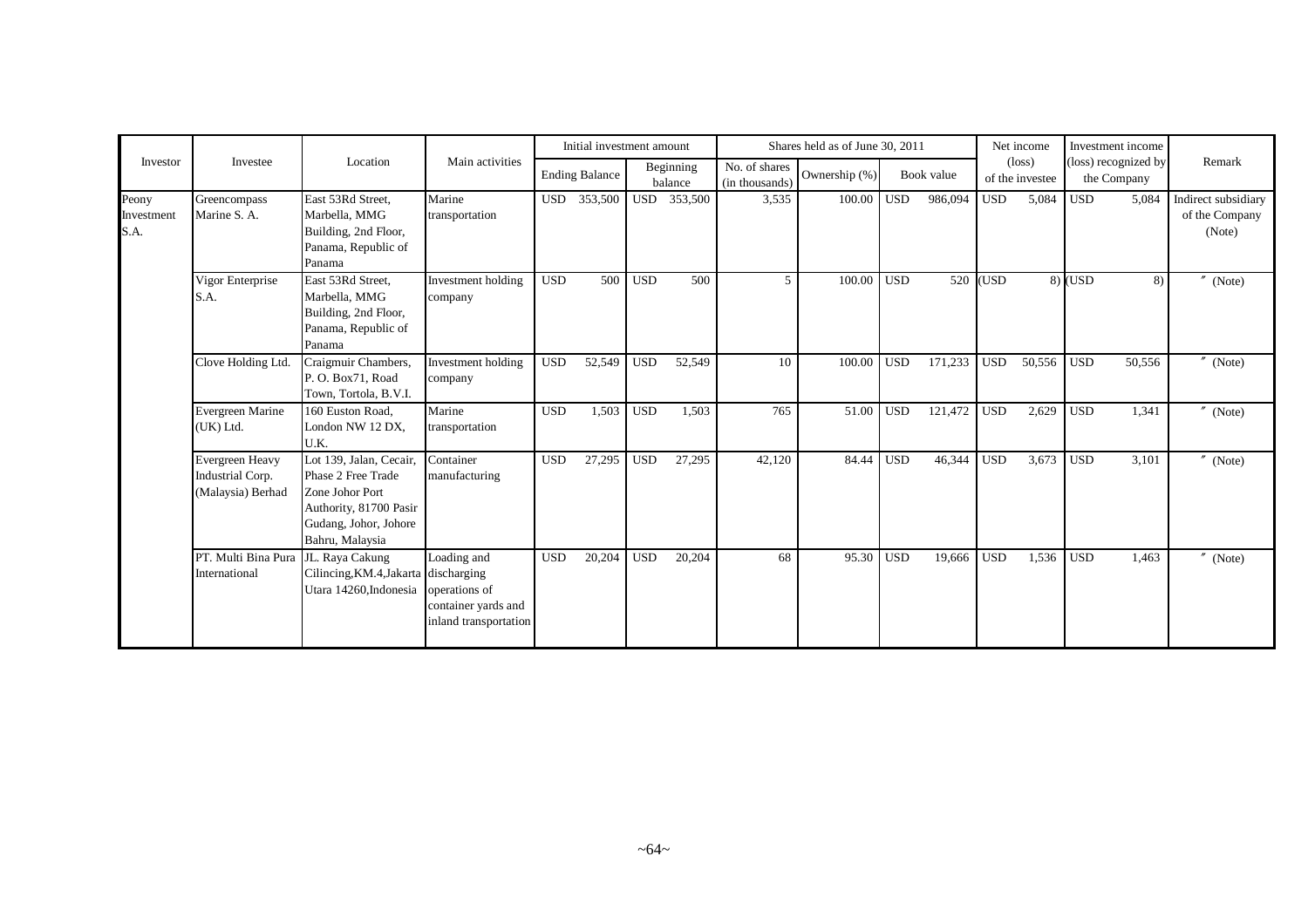|                             |                                                              |                                                                                                                       |                                                                                              |                       |       | Initial investment amount |                      |                                 | Shares held as of June 30, 2011 |                  |            |            | Net income                         |             | Investment income                   |                                                 |
|-----------------------------|--------------------------------------------------------------|-----------------------------------------------------------------------------------------------------------------------|----------------------------------------------------------------------------------------------|-----------------------|-------|---------------------------|----------------------|---------------------------------|---------------------------------|------------------|------------|------------|------------------------------------|-------------|-------------------------------------|-------------------------------------------------|
| Investor                    | Investee                                                     | Location                                                                                                              | Main activities                                                                              | <b>Ending Balance</b> |       |                           | Beginning<br>balance | No. of shares<br>(in thousands) | Ownership (%)                   |                  | Book value |            | $(\text{loss})$<br>of the investee |             | (loss) recognized by<br>the Company | Remark                                          |
| Peony<br>Investment<br>S.A. | PT. Multi Bina<br>Transport                                  | JL. Raya Cakung<br>Cilincing, KM.4, Jakarta discharging<br>Utara 14260, Indonesia operations of                       | Loading and<br>container yards and<br>inland transportation                                  | <b>USD</b>            | 804   | <b>USD</b>                | 804                  | $\overline{2}$                  | 17.39                           | $\overline{USD}$ | 854        | <b>USD</b> | 537                                | <b>USD</b>  | 93                                  | Indirect subsidiary<br>of the Company<br>(Note) |
|                             | PT. Evergreen<br>Shipping Agency<br>Indonesia                | Gedung Price<br>waterhouse coopers 9-<br>10th Floors Jl. H.R.<br>Rasuna said kav. C-03<br>Jakarta 12920,<br>Indonesia | Shipping agency                                                                              | <b>USD</b>            | 973   | <b>USD</b>                | 973                  |                                 | 51.00                           | <b>USD</b>       | 2,054      | <b>USD</b> | 444                                | <b>USD</b>  | 226                                 | (Note)                                          |
|                             | ShenZhen<br>Greentrans<br>Transportation Co.,<br>Ltd.        | San Jiao Long<br>Warehouse & Storage<br>Zone, Fu kang Rd.,<br>Hengang town,<br>Shenzhen, China                        | Loading,<br>discharging, storage,<br>repair, cleaning and<br>transportation of<br>containers | $\overline{USD}$      | 3,134 | $\overline{USD}$          | 3,134                |                                 | 55.00                           | $\overline{USD}$ | 3,185      | (USD)      |                                    | $1)$ (USD   | $\left( \right)$                    | (Note)                                          |
|                             | <b>Evergreen Shipping</b><br>Agency (Singapore)<br>PTE. Ltd. | 333 Jalan Besar,<br>Singapore 209018                                                                                  | Shipping agency                                                                              | <b>USD</b>            | 2,157 | <b>USD</b>                | 2,157                | 765                             | 51.00                           | <b>USD</b>       | 4,556      | (USD       | 125)                               | <b>USD</b>  | 64)                                 | (Note)                                          |
|                             | Evergreen Shipping<br>Agency (Thailand)<br>Co., Ltd.         | Green Tower, 24-25th<br>Floors 3656/81 Rama<br><b>IV Road Klongton</b><br>Klongtoey Bangkok<br>10110                  | Shipping agency                                                                              | <b>USD</b>            | 1,474 | <b>USD</b>                | 1,474                | 408                             | 51.00                           | <b>USD</b>       | 1,893      | <b>USD</b> | 714                                | <b>USD</b>  | 364                                 | $\sqrt{N}$ (Note)                               |
|                             | Evergreen Shipping<br>Agency (Korea)<br>Corp.                | 12FL, Royal Building<br>5, Dangju-Dong,<br>Chongro-Ku Seoul<br>Korea                                                  | Shipping agency                                                                              | <b>USD</b>            | 2,426 | <b>USD</b>                | 2,426                | 121                             | 100.00                          | <b>USD</b>       | 1,449      | <b>USD</b> |                                    | $127)$ (USD | 127)                                | $''$ (Note)                                     |
|                             | Armand Investment<br>(Netherlands) N.V.                      | Van Engelenweg 21A<br>Curacao Netherlands<br>Antilles                                                                 | Investment holding<br>company                                                                | <b>USD</b>            | 9,203 | <b>USD</b>                | 9,203                | $\overline{4}$                  | 70.00                           | <b>USD</b>       | 9,279      | (USD       | 207)                               | (USD        | 145)                                | (Note)                                          |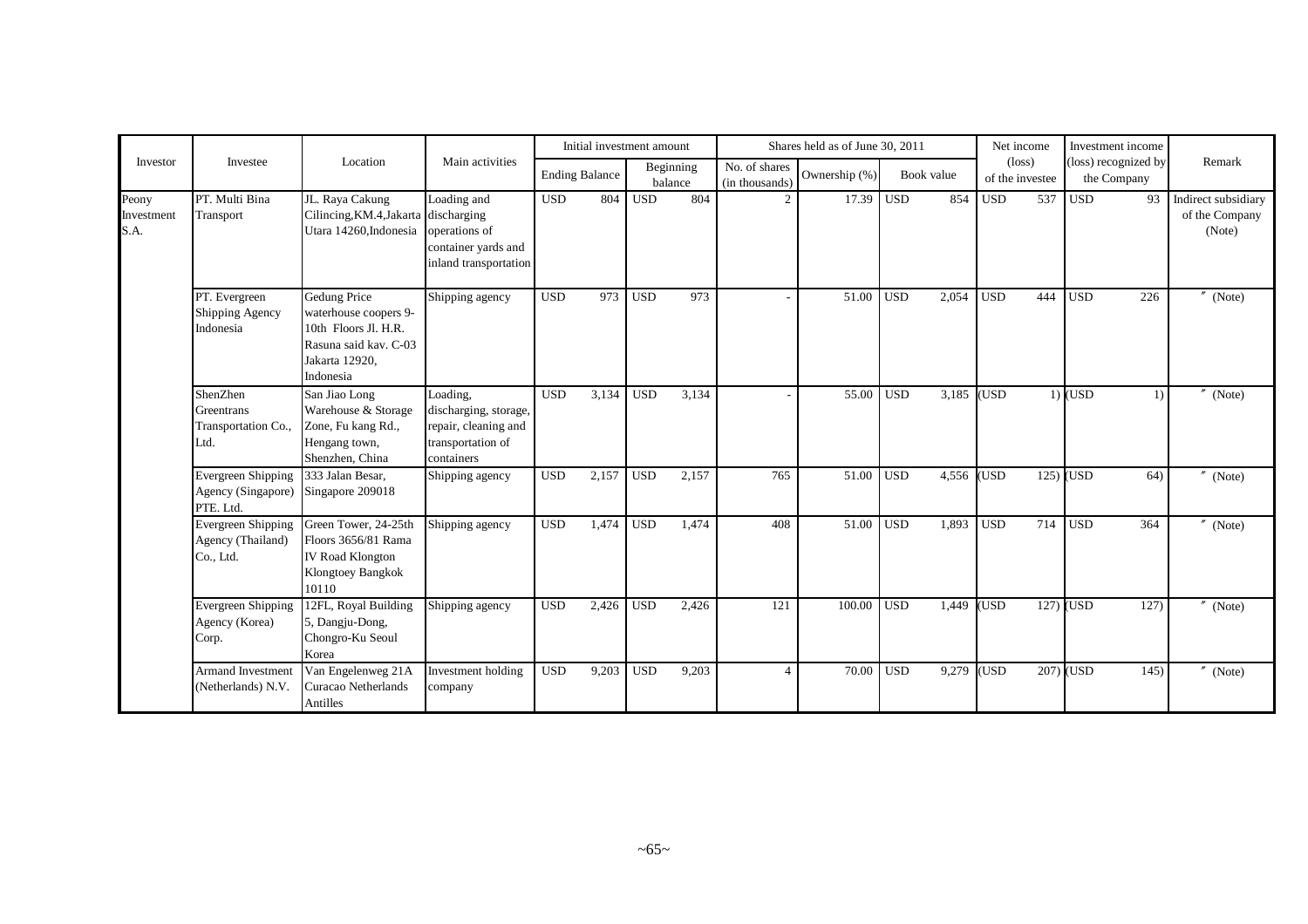|                             |                                                              |                                                                                               |                 |            | Initial investment amount |            |                      |                                 | Shares held as of June 30, 2011 |            |            |            | Net income                         | Investment income                   |       |                                                 |
|-----------------------------|--------------------------------------------------------------|-----------------------------------------------------------------------------------------------|-----------------|------------|---------------------------|------------|----------------------|---------------------------------|---------------------------------|------------|------------|------------|------------------------------------|-------------------------------------|-------|-------------------------------------------------|
| Investor                    | Investee                                                     | Location                                                                                      | Main activities |            | <b>Ending Balance</b>     |            | Beginning<br>balance | No. of shares<br>(in thousands) | Ownership (%)                   |            | Book value |            | $(\text{loss})$<br>of the investee | (loss) recognized by<br>the Company |       | Remark                                          |
| Peony<br>Investment<br>S.A. | <b>Evergreen Shipping</b><br>Agency<br>(Deutschland)<br>GmbH | <b>Evergreen Building</b><br>Amsinckstrasse 55<br>20097 Hamburg,<br>Germany                   | Shipping agency | <b>USD</b> | 8,316                     | <b>USD</b> | 8,316                |                                 | 100.00 USD                      |            | 9,673      | <b>USD</b> | 105                                | <b>USD</b>                          | 105   | Indirect subsidiary<br>of the Company<br>(Note) |
|                             | Evergreen Shipping<br>Agency (Ireland)<br>Ltd.               | 22 Fiztwilliam Place.<br>Dublin 2. Ireland                                                    | Shipping agency | <b>USD</b> | 95                        | <b>USD</b> | 95                   |                                 | 100.00                          | <b>USD</b> | 210        | <b>USD</b> | 6                                  | <b>USD</b>                          | 6     | $^{\prime\prime}$ (Note)                        |
|                             | Evergreen Shipping<br>Agency (India) Pvt.<br>Ltd.            | J.N. Heredia Marg<br><b>Ballard Estate Mumbai</b><br>400 038, India                           | Shipping agency | <b>USD</b> | 184                       | <b>USD</b> | 184                  | 100                             | 99.99                           | <b>USD</b> | 2,735      | <b>USD</b> | 404                                | <b>USD</b>                          | 404   | $^{\prime\prime}$ (Note)                        |
|                             | <b>Evergreen Shipping</b><br>Agency (Australia)<br>Pty. Ltd. | Level 13,181 Miller<br>Street, North Sydney<br>NSW 2060 Australia                             | Shipping agency | <b>USD</b> | 247                       | <b>USD</b> | 247                  |                                 | 67.50                           | <b>USD</b> | 222        | <b>USD</b> | 108                                | <b>USD</b>                          | 73    | $''$ (Note)                                     |
|                             | Evergreen Shipping<br>Agency<br>(Netherlands) B.V.           | Oudelandseweg 33,<br>3194AR, Hoogyliet,<br>Rotterdam, The<br>Netherlands                      | Shipping agency | <b>USD</b> | 3,977                     | <b>USD</b> | 3,977                |                                 | 100.00                          | <b>USD</b> | 5,423      | <b>USD</b> | 159                                | <b>USD</b>                          | 159   | $''$ (Note)                                     |
|                             | Evergreen Shipping                                           | Tour Franklin-La<br>Agency France S.A. Defense 8, 92042 Paris<br>La Defense Cedex-<br>France. | Shipping agency | <b>USD</b> | 907                       | <b>USD</b> | 907                  | $\mathfrak{F}$                  | 99.40                           | <b>USD</b> | 1,579      | <b>USD</b> | 129                                | <b>USD</b>                          | 128   | $''$ (Note)                                     |
|                             | Evergreen Shipping<br>(Spain) S.L.                           | Calle Siete Aguas, 11<br>Eetlo. 46023 Valencia,<br>Spain                                      | Shipping agency | <b>USD</b> | 3,870                     | <b>USD</b> | 3,870                | 3                               | 55.00                           | <b>USD</b> | 4,287      | <b>USD</b> | 2,184                              | <b>USD</b>                          | 1,201 | $''$ (Note)                                     |
|                             | Agency (Poland) SP. Warszawa, Poland<br>ZO. O                | Evergreen Shipping   UL. Postepu 18, 02-676 Shipping agency                                   |                 | <b>USD</b> | 662                       | <b>USD</b> | 662                  | 2                               | 100.00                          | <b>USD</b> | 660        | <b>USD</b> | 14                                 | <b>USD</b>                          | 14    | $''$ (Note)                                     |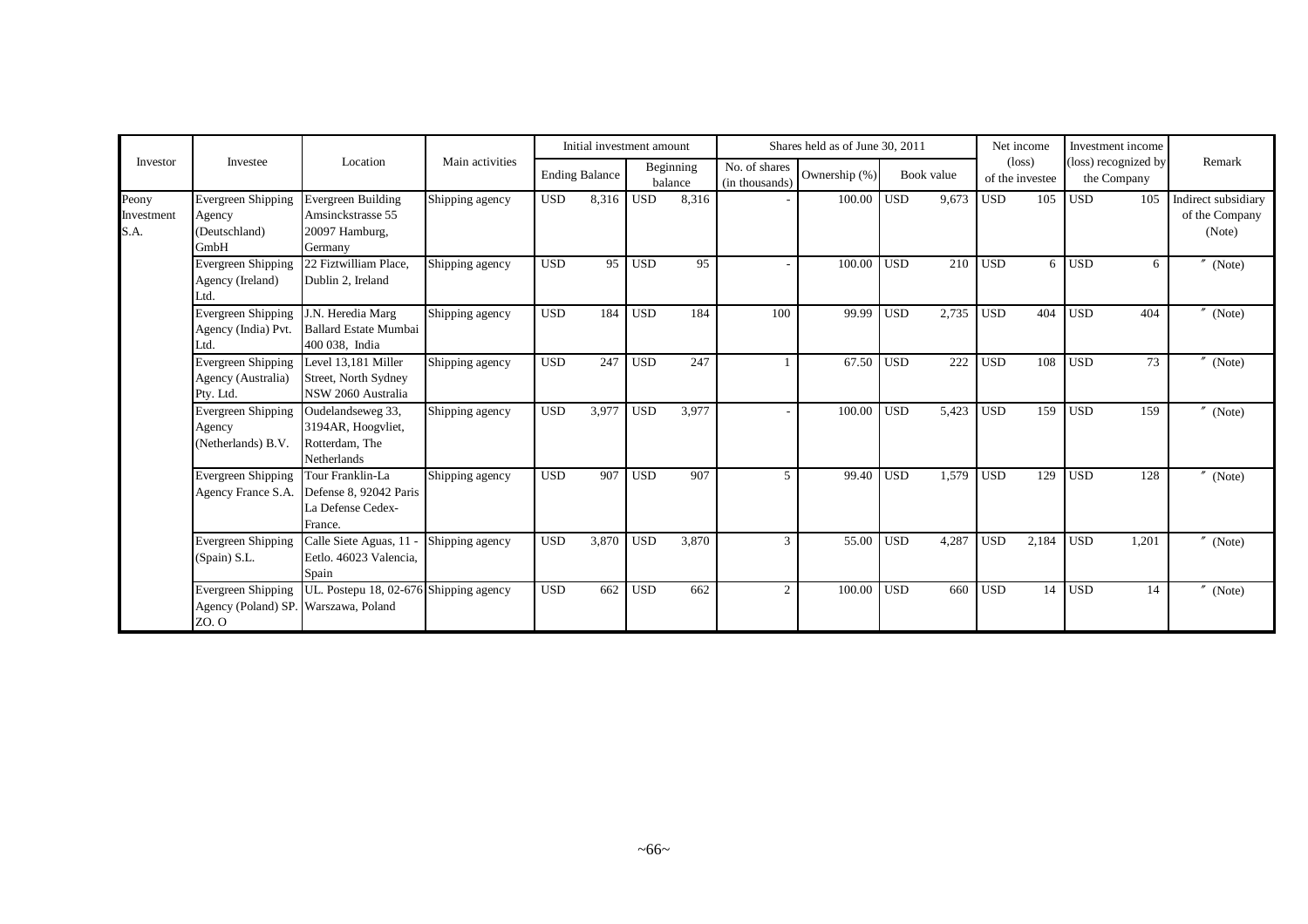|                             |                                                                  |                                                                                                                         |                                                                                                                                               |            | Initial investment amount |            |                      |                                 | Shares held as of June 30, 2011 |            |            |            | Net income                         | Investment income                   |                                                                                 |
|-----------------------------|------------------------------------------------------------------|-------------------------------------------------------------------------------------------------------------------------|-----------------------------------------------------------------------------------------------------------------------------------------------|------------|---------------------------|------------|----------------------|---------------------------------|---------------------------------|------------|------------|------------|------------------------------------|-------------------------------------|---------------------------------------------------------------------------------|
| Investor                    | Investee                                                         | Location                                                                                                                | Main activities                                                                                                                               |            | <b>Ending Balance</b>     |            | Beginning<br>balance | No. of shares<br>(in thousands) | Ownership (%)                   |            | Book value |            | $(\text{loss})$<br>of the investee | (loss) recognized by<br>the Company | Remark                                                                          |
| Peony<br>Investment<br>S.A. | Evergreen Argentina Pje. Carabelas 344,<br>S.A.                  | CABA, Bs. As.<br>Argentina                                                                                              | Leasing                                                                                                                                       | <b>USD</b> | 140                       | <b>USD</b> | 140                  | 150                             | 95.00                           | <b>USD</b> | 125        | (USD       |                                    | $132)$ (USD                         | 125) Indirect subsidiary<br>of the Company<br>(Note)                            |
|                             | <b>Evergreen Shipping</b><br>Agency (Italy)<br>S.p.A.            | Scali Cerere, 9 Livorno<br>Italy                                                                                        | Shipping agency                                                                                                                               | <b>USD</b> | 2,352                     | <b>USD</b> | 2,352                |                                 | 55.00                           | <b>USD</b> | 2,098      | <b>USD</b> |                                    | $435)$ (USD                         | 239)<br>(Note)                                                                  |
|                             | Evergreen Shipping<br>Agency (Russia)<br>Ltd.                    | 6 Sofiyskaya Street, ST Shipping agency<br>Petersburg, 192236<br>Russia                                                 |                                                                                                                                               | <b>USD</b> | 848                       | <b>USD</b> | 848                  |                                 | 51.00                           | <b>USD</b> | 542        | <b>USD</b> | 833                                | <b>USD</b>                          | 425<br>$^{\prime\prime}$ (Note)                                                 |
|                             | <b>Evergreen Shipping</b><br>Agency (Vietnam)<br>Corp.           | 11F, Fideco Tower 81<br>85 Ham Nghi St.,<br>Dist.1, Ho Chi Minh<br>City, Vietnam                                        | Shipping agency                                                                                                                               | <b>USD</b> | 454                       | <b>USD</b> | 454                  |                                 | 51.00                           | <b>USD</b> | 834        | <b>USD</b> | 1,114                              | <b>USD</b>                          | 568<br>$''$ (Note)                                                              |
|                             | <b>Evergreen Agency</b><br>(South Africa)<br>(PTY) Ltd.          | 9B Riley Road,<br>Bedfordview.<br>Johannesburg 2007,<br>South Africa                                                    | Shipping agency                                                                                                                               | <b>USD</b> | 550 <sub>1</sub>          | <b>USD</b> | 550                  | 5,500                           | 55.00                           | <b>USD</b> | 2,964      | <b>USD</b> | 1,143                              | <b>USD</b>                          | 629<br>$''$ (Note)                                                              |
|                             | Qingdao Evergreen<br>Transportation Co.,<br>Ltd.                 | No.114 Huangho E.<br>Container Storage & Rd., Huangdao District<br>Qingdao, China                                       | Inland container<br>transportation,<br>container storage,<br>loading, discharging,<br>leasing, repair,<br>clearing, and related<br>activities | <b>USD</b> | 4,447                     | <b>USD</b> | 4,447                |                                 | 40.00                           | <b>USD</b> | 6.971      | <b>USD</b> | 1,736                              | <b>USD</b>                          | 694<br>Investee company<br>of Peony accounted<br>for under the equity<br>method |
|                             | Kingstrans<br>International<br>Logistics (Tianjing)<br>Co., Ltd. | No.12 Yuejin Rd.<br><b>Tianjin Port</b><br><b>International Logistics</b><br>Center, Tanggu<br>District, Tianjin, China | Inland container<br>transportation,<br>container storage,<br>loading, discharging,<br>leasing, repair,<br>cleaning, and related<br>activities | <b>USD</b> | 2,000                     | <b>USD</b> | 2,000                |                                 | 20.00                           | <b>USD</b> | 2,411      | <b>USD</b> | 384                                | <b>USD</b>                          | 77                                                                              |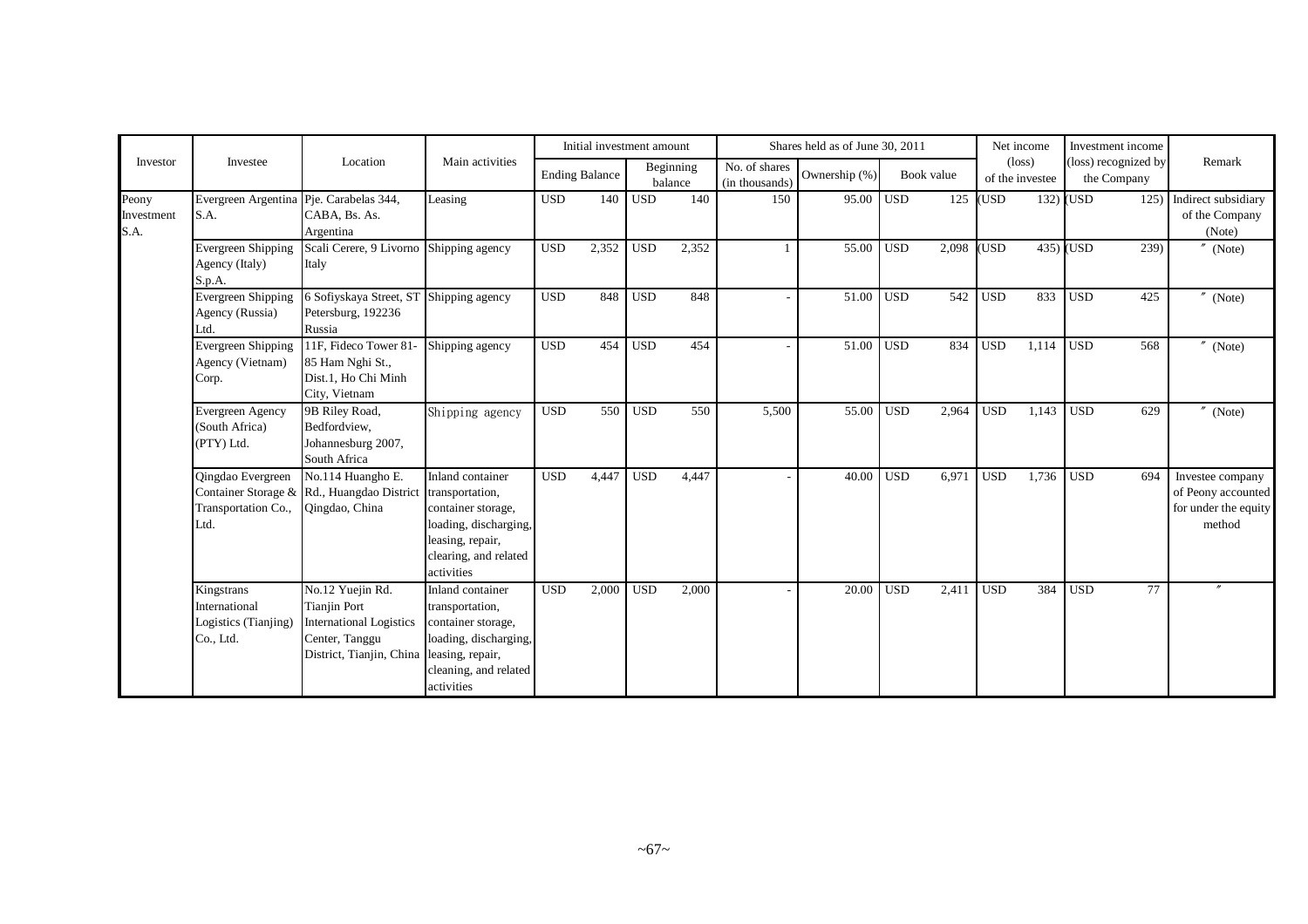|                                                 |                                                |                                                                                                                                         |                                                                                                                                               |            | Initial investment amount |            |                      |                                 | Shares held as of June 30, 2011 |            |            |            | Net income                         |            | Investment income                   |                                                                          |
|-------------------------------------------------|------------------------------------------------|-----------------------------------------------------------------------------------------------------------------------------------------|-----------------------------------------------------------------------------------------------------------------------------------------------|------------|---------------------------|------------|----------------------|---------------------------------|---------------------------------|------------|------------|------------|------------------------------------|------------|-------------------------------------|--------------------------------------------------------------------------|
| Investor                                        | Investee                                       | Location                                                                                                                                | Main activities                                                                                                                               |            | <b>Ending Balance</b>     |            | Beginning<br>balance | No. of shares<br>(in thousands) | Ownership (%)                   |            | Book value |            | $(\text{loss})$<br>of the investee |            | (loss) recognized by<br>the Company | Remark                                                                   |
| Peony<br>Investment<br>S.A.                     | Ningbo Victory<br>Container Co., Ltd.          | No.201 Xiaoshan Rd.,<br>Taipingyang Industrial<br>Area, Beilun, Ningbo,<br>Zhejiang, China                                              | Inland container<br>transportation,<br>container storage,<br>loading, discharging,<br>leasing, repair,<br>cleaning, and related<br>activities | <b>USD</b> | 1,199                     | USD        | 1,199                |                                 | 40.00                           | <b>USD</b> | 2,346      | <b>USD</b> | 191                                | <b>USD</b> | 76                                  | Investee company<br>of Peony accounted<br>for under the equity<br>method |
|                                                 | Luanta Investment<br>(NetherLands) N.V.        | 21-A Van Engelenweg,<br>Curacao, Netherlands,<br>Antilles                                                                               | Investment holding<br>company                                                                                                                 | <b>USD</b> | 29,605                    | <b>USD</b> | 27,559               | 460                             | 50.00                           | <b>USD</b> | 84,667     | (USD       | $2,552)$ (USD                      |            | 1,276)                              |                                                                          |
|                                                 | <b>Balsam Investment</b><br>(NetherLands) N.V. | 21-A Van Engelenweg,<br>Curacao, Netherlands,<br>Antilles                                                                               | Investment holding<br>company                                                                                                                 | <b>USD</b> | 101,411                   | <b>USD</b> | 106,213              |                                 | 49.00                           | <b>USD</b> | 82,075     | (USD       | 66,224) (USD                       |            | 32,450)                             |                                                                          |
|                                                 | Green Peninsula<br>Agencies SDN.<br><b>BHD</b> | NO.7, Jalan Jurutera<br>U1/23, Section U1,<br>Hicom Glenmarie<br>Industrial Park, 40150<br>Shah Alam, Selangor<br>Darul Ehsan, Malaysia | Investment holding<br>company                                                                                                                 | <b>USD</b> | 7,255                     | <b>USD</b> | 7,255                | 1,500                           | 30.00                           | <b>USD</b> | 6,822      | <b>USD</b> | 2,034                              | <b>USD</b> | 610                                 |                                                                          |
| Armand<br>Investment<br>(Netherlands)<br>) N.V. | Armand Estate B.V.                             | Amsteldijk 166,<br>1101LH, Amsterdam                                                                                                    | Investment holding<br>company                                                                                                                 | <b>USD</b> | 13,636                    | <b>USD</b> | 13,636               |                                 | 100.00                          | <b>USD</b> | 13,221     | (USD       |                                    | 201) (USD  | 201)                                | Indirect subsidiary<br>of the Company<br>(Note)                          |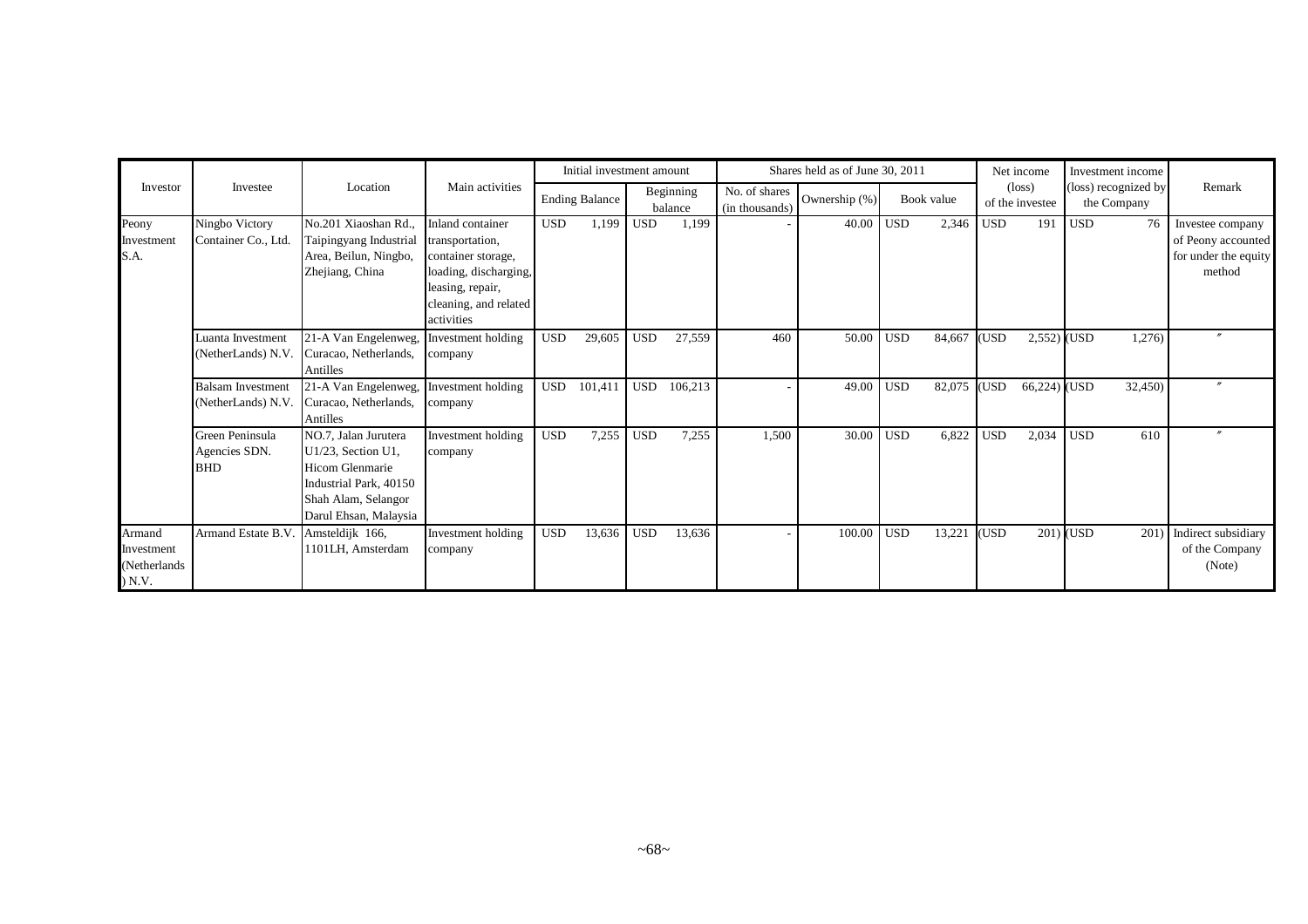|                             |                                                  |                                                                                                                |                                                    |            | Initial investment amount |            |                      |                                 | Shares held as of June 30, 2011 |                  |             |            | Net income                         | Investment income                   |                                                                                          |
|-----------------------------|--------------------------------------------------|----------------------------------------------------------------------------------------------------------------|----------------------------------------------------|------------|---------------------------|------------|----------------------|---------------------------------|---------------------------------|------------------|-------------|------------|------------------------------------|-------------------------------------|------------------------------------------------------------------------------------------|
| Investor                    | Investee                                         | Location                                                                                                       | Main activities                                    |            | <b>Ending Balance</b>     |            | Beginning<br>balance | No. of shares<br>(in thousands) | Ownership (%)                   |                  | Book value  |            | $(\text{loss})$<br>of the investee | (loss) recognized by<br>the Company | Remark                                                                                   |
| Armand<br>Estate B.V.       | Taipei Port<br>Container Terminal<br>Corporation | No.25 Siajhuwei,<br>Syuntang Village, Bali<br>Township, Taipei<br>County, Taiwan                               | Container<br>distribution and<br>cargo stevedoring | <b>USD</b> | 12,678                    | <b>USD</b> | 12,678               | 41                              |                                 | $9.76$ USD       | 13,096 (USD |            | $1,846)$ (USD                      | 180)                                | Investee company<br>of Armand Estate<br>B.V. accounted for<br>under the equity<br>method |
| Clove<br>Holding Ltd.       | Ample Holding Ltd.                               | Craigmuir<br>Chambers, P.O.BOX71.<br>Road Town, Tortola,<br>B.V.I.                                             | Investment holding<br>, company                    | <b>USD</b> | 9                         | <b>USD</b> | 9                    | Q                               | 90.00                           | <b>USD</b>       | 35,311      | <b>USD</b> | 1,931                              | <b>USD</b><br>1.738                 | Indirect subsidiary<br>of the Company<br>(Note)                                          |
|                             | <b>Island Equipment</b><br>LLC.                  | 655 Deep Valley Drive, Investment holding<br>Suite 300, Rolling Hils company<br>Estates, CA                    |                                                    | <b>USD</b> | 144                       | <b>USD</b> | 144                  |                                 | 36.00                           | <b>USD</b>       | 1,804       | <b>USD</b> | 299                                | <b>USD</b><br>108                   | (Note)                                                                                   |
| Ample<br>Holding Ltd.       | Colon Container<br>Terminal S.A.                 | <b>COCO SOLO NORTH</b><br><b>ADM BUILDING</b><br><b>PANAMA</b>                                                 | Inland container<br>storage and loading            | <b>USD</b> | 22,860                    | <b>USD</b> | 22,860               | 22,860                          | 40.00                           | USD <sup>1</sup> | 71,775      | <b>USD</b> | 5,086                              | <b>USD</b><br>2,034                 | Investee company<br>of Ample Holding<br>Ltd. accounted for<br>under the equity<br>method |
| Island<br>Equipment<br>LLC. | Whitney Equipment<br>LLC.                        | 2711 Centerville Road, Equipment leasing<br>Suite 400, Wilmington, company<br>Delaware 19808                   |                                                    | <b>USD</b> | 200                       | <b>USD</b> | 200                  |                                 | 100.00                          | <b>USD</b>       | 1,491       | <b>USD</b> | 225                                | <b>USD</b><br>225                   | Indirect subsidiary<br>of the Company<br>(Note)                                          |
|                             | LLC.                                             | Hemlock Equipment 2711 Centerville Road, Equipment leasing<br>Suite 400, Wilmington, company<br>Delaware 19808 |                                                    | <b>USD</b> | 200                       | <b>USD</b> | 200                  |                                 | 100.00                          | <b>USD</b>       | 3,605       | <b>USD</b> | 250                                | <b>USD</b><br>250                   | (Note)                                                                                   |

Note: This investment was written off when the consolidated financial statement was prepared.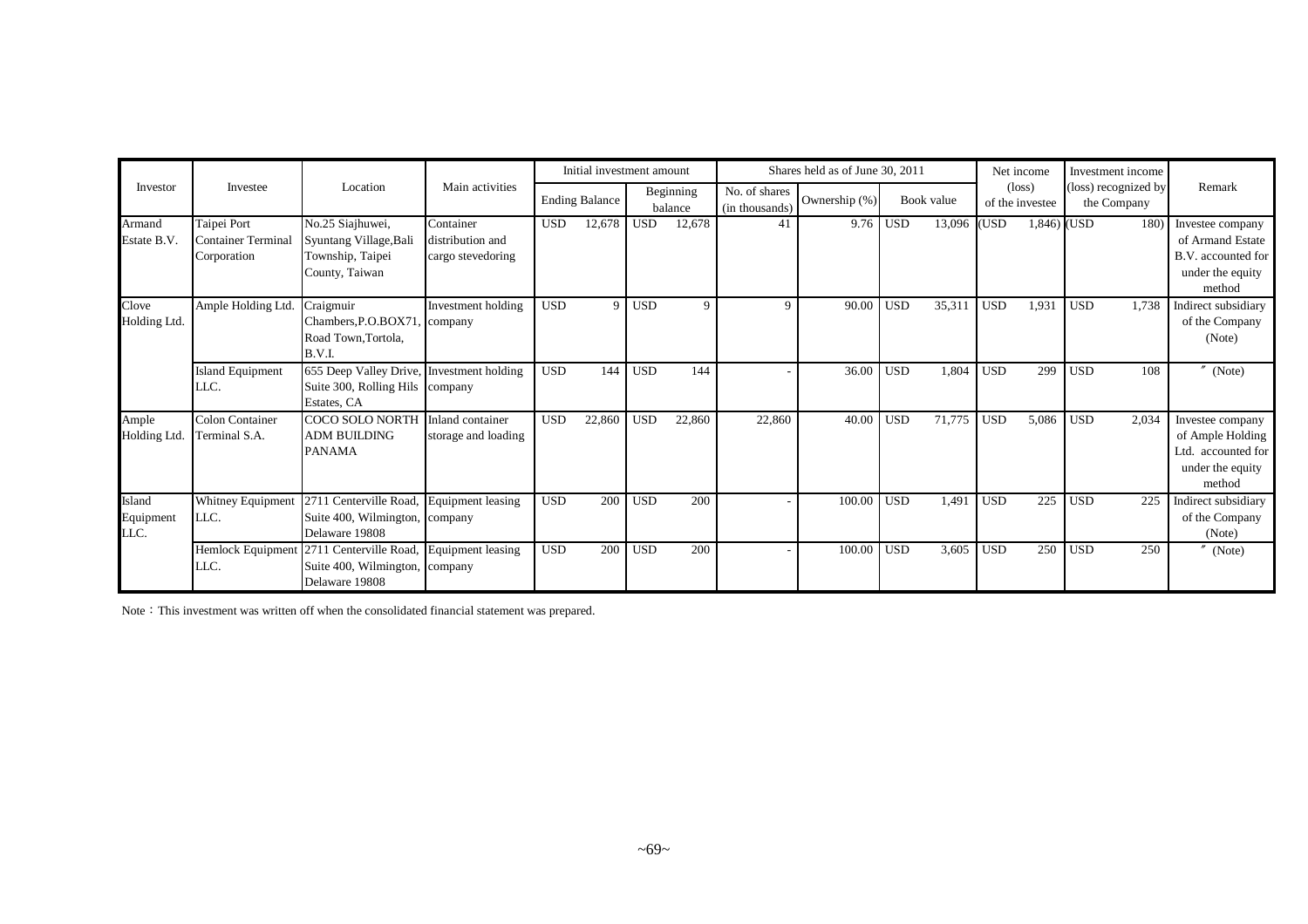| B. Loans granted for the six-month period ended June 30, 2011 |  |  |
|---------------------------------------------------------------|--|--|
|---------------------------------------------------------------|--|--|

| No. | Creditor                    | Borrower                                                          | General ledger<br>account              | Maximum<br>outstanding balance<br>for the six-month |            | Balance at<br>June 30, 201 |            | <b>Utilized Credits</b> | rate              | Interest Nature of<br>loan | Amount of<br>transaction<br>with the | Reason for<br>short-term<br>financing | Allowance<br>for doubtful |                          | Collateral |            | Limit on loans<br>granted to a single | Ceiling on total<br>loans granted |
|-----|-----------------------------|-------------------------------------------------------------------|----------------------------------------|-----------------------------------------------------|------------|----------------------------|------------|-------------------------|-------------------|----------------------------|--------------------------------------|---------------------------------------|---------------------------|--------------------------|------------|------------|---------------------------------------|-----------------------------------|
|     |                             |                                                                   |                                        | period ended June<br>30, 2011                       |            |                            |            |                         | (% )              | (Note 1)                   | borrower                             | (Note 2)                              | accounts                  | Item                     | Value      |            | party (Note 3)                        | (Note 3)                          |
|     | Peony<br>Investment<br>S.A. | Kingtrans<br><b>International Logistics</b><br>(Tianjin) Co., Ltd | Receivables<br>from related<br>parties | <b>USD</b><br>1,500                                 | <b>USD</b> | 1,500                      | <b>USD</b> | 1,500                   | 1.407             | $\overline{2}$             | <b>USD</b>                           | Working<br>capital<br>requirement     | <b>USD</b>                | $\overline{\phantom{a}}$ | <b>USD</b> | <b>NTD</b> | 13,846,971                            | 27,693,942<br>NTD                 |
|     |                             | Luanta Investment<br>(Netherlands) N.V.                           | $\boldsymbol{''}$                      | <b>USD</b><br>13,674                                |            | USD 14,862                 | <b>USD</b> | 13,501                  | 1.286<br>$-4.426$ | $\overline{2}$             | <b>USD</b>                           | $\boldsymbol{''}$                     | <b>USD</b>                | $\overline{\phantom{a}}$ | <b>USD</b> | <b>NTD</b> | 13,846,971                            | <b>NTD</b><br>27,693,942          |
|     | Ltd.                        | Clove Holding Island Equipment<br>LLC.                            | (Note4)                                | 4,791<br><b>USD</b>                                 | <b>USD</b> | 4,791                      | <b>USD</b> | 4,791                   | 1.301             | $\overline{c}$             | <b>USD</b>                           | $\prime$                              | <b>USD</b>                | $\overline{\phantom{a}}$ | <b>USD</b> | <b>NTD</b> | 13,846,971                            | 27,693,942<br>NTD                 |
|     | Evergreen<br>Marine (UK)    | <b>Island Equipment</b><br>LLC.                                   | (Note4)                                | <b>USD</b><br>1.996                                 | <b>USD</b> | 1,996                      | <b>USD</b> | 1,996                   | 1.301             | $\overline{c}$             | <b>USD</b>                           | $\boldsymbol{''}$                     | <b>USD</b>                | $\overline{\phantom{a}}$ | <b>USD</b> | <b>NTD</b> | 13,846,971                            | NTD 27,693,942                    |
|     | Limited                     | Kingtrans<br>International Logistics<br>(Tianjin) Co., Ltd        |                                        | <b>USD</b><br>1,500                                 | <b>USD</b> | 1,500                      | <b>USD</b> | 1,500                   | 1.407             | 2                          | <b>USD</b>                           |                                       | <b>USD</b>                | $\overline{\phantom{a}}$ | <b>USD</b> | <b>NTD</b> | 13,846,971                            | 27,693,942<br><b>NTD</b>          |

Note 1: Nature of loans extended

"1" denotes the loans extended to the companies which have transactions with the Company or its subsidiaries.

"2" denotes the loans extended to the companies which require short-term financing.

Note 2: The reason that the loan was granted and the usage of the loan should be stated, if the nature of the loan is "2".

Note 3: The explanation of the equation of the limits and amounts is required and set forth as follows:

1.According to the Company's credit policy, the total amount of loans granted to a single company should not exceed 20% of the net worth stated in the latest financial statements.

The calculation is as follows:

The Company:NTD69,234,856\*20%=NTD13,846,971

2.According to the Company's credit policy, the total amount of loans granted by the Company or its subsidiaries should not exceed 40% of the net worth stated in the latest financial statements.

The calculation is as follows:

NTD69,234,856 \*40%=NTD27,693,942

Note4: This investment was written off when the consolidated financial statement was prepared.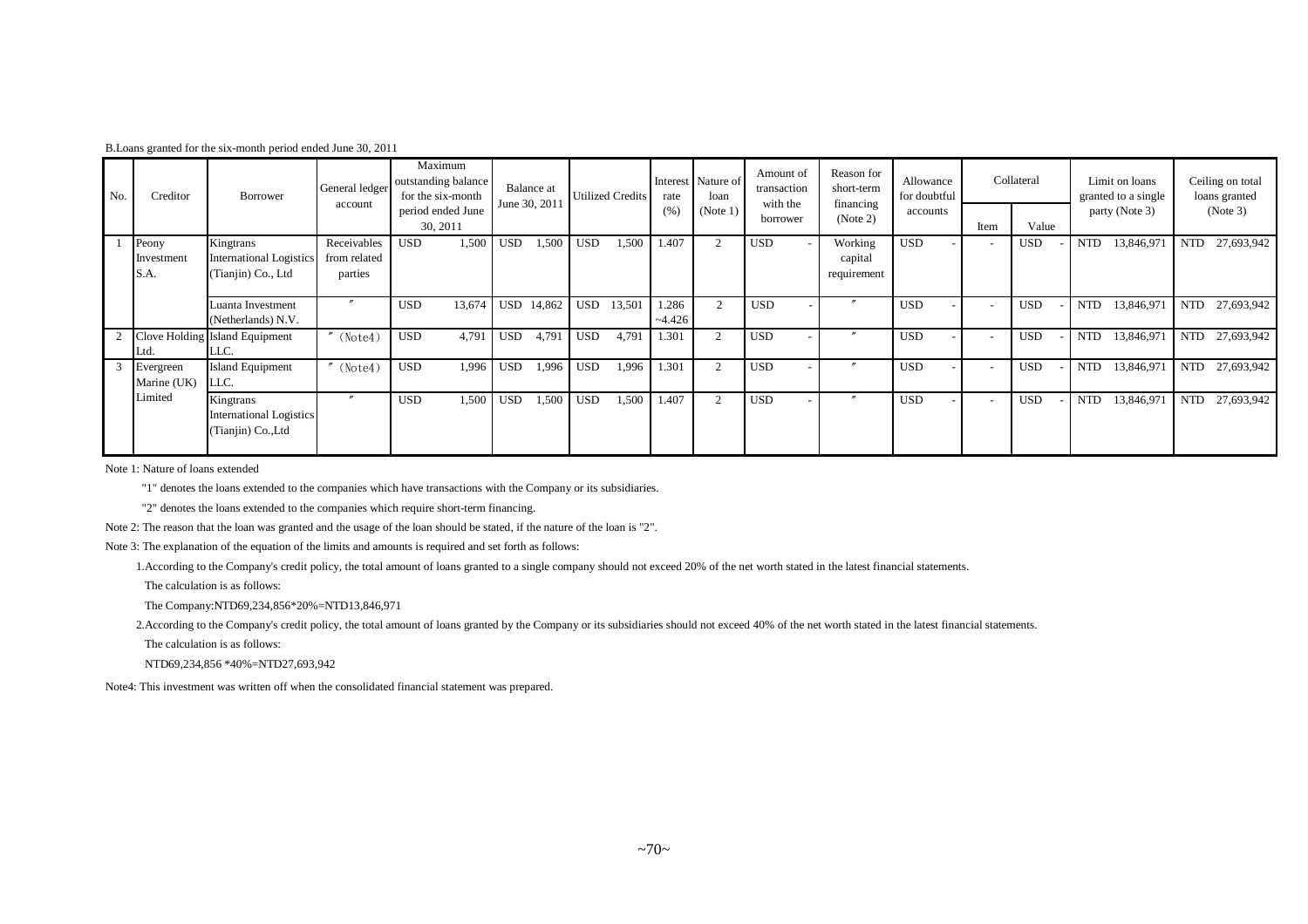#### C. Endorsements and guarantees provided during the six-month period ended June 30, 2011 : None.

D. Marketable securities held as of June 30, 2011:

| Securities held by    | Marketable securities                                        | Relationship of the<br>securities issuer with<br>the Company | General ledger account                                               | June 30, 2011                      |            |            |                   |                  |         |        |
|-----------------------|--------------------------------------------------------------|--------------------------------------------------------------|----------------------------------------------------------------------|------------------------------------|------------|------------|-------------------|------------------|---------|--------|
|                       |                                                              |                                                              |                                                                      | Number of shares<br>(in thousands) |            | Book value | Ownership<br>(% ) | Market value     |         | Remark |
| Peony Investment S.A. | Clove Holding Ltd.                                           | Indirect subsidiary of<br>the Company                        | Long-term equity<br>investment accounted for by<br>the equity method | 10                                 | <b>USD</b> | 171,233    | 100.00 USD        |                  | 171,233 | (Note) |
|                       | Evergreen Shipping Agency (Deutschland)<br>GmbH              | $\theta$                                                     | $\overline{''}$                                                      |                                    | <b>USD</b> | 9,673      | 100.00 USD        |                  | 9,673   | (Note) |
|                       | Evergreen Shipping Agency (Ireland) Ltd.                     | $\prime\prime$                                               | $^{\prime\prime}$                                                    |                                    | <b>USD</b> | 210        | 100.00            | <b>USD</b>       | 210     | (Note) |
|                       | Evergreen Shipping Agency (Korea)<br>Corporation             | $\mathbf{v}$                                                 | $^{\prime\prime}$                                                    | 121                                | <b>USD</b> | 1,449      | 100.00 USD        |                  | 1,449   | (Note) |
|                       | Evergreen Shipping Agency (Netherlands)<br>B.V.              | $\overline{v}$                                               | $^{\prime\prime}$                                                    |                                    | <b>USD</b> | 5,423      | 100.00 USD        |                  | 5,423   | (Note) |
|                       | Evergreen Shipping Agency (Poland)<br>SPZO.                  | $\overline{v}$                                               | $\overline{''}$                                                      | $\overline{2}$                     | <b>USD</b> | 660        | 100.00 USD        |                  | 660     | (Note) |
|                       | Greencompass Marine S.A.                                     | $^{\prime\prime}$                                            | $^{\prime\prime}$                                                    | 3,535                              | <b>USD</b> | 986,094    | 100.00            | <b>USD</b>       | 986,094 | (Note) |
|                       | Vigor Enterprise S.A.                                        | $\mathbf{v}$                                                 | $^{\prime\prime}$                                                    |                                    | <b>USD</b> | 520        | 100.00            | USD <sup>1</sup> | 520     | (Note) |
|                       | Evergreen Shipping Agency (India) Private<br>Limited.        | $\overline{''}$                                              | $\boldsymbol{''}$                                                    | 100                                | <b>USD</b> | 2,735      | 99.99 USD         |                  | 2,735   | (Note) |
|                       | Evergreen Argentina S.A.                                     | $\prime\prime$                                               | $^{\prime\prime}$                                                    | 150                                | <b>USD</b> | 125        | 95.00             | <b>USD</b>       | 125     | (Note) |
|                       | Evergreen Shipping Agency France S.A.                        | $\prime\prime$                                               | $^{\prime\prime}$                                                    | $\overline{\phantom{1}}$           | <b>USD</b> | 1,579      | 99.40             | <b>USD</b>       | 1,579   | (Note) |
|                       | PT Multi Bina Pura International                             | $\prime\prime$                                               | $^{\prime\prime}$                                                    | 68                                 | <b>USD</b> | 19,666     | 95.30             | <b>USD</b>       | 19,666  | (Note) |
|                       | PT Multi Bina Transport                                      | $\prime\prime$                                               | $^{\prime\prime}$                                                    | $\mathcal{D}$                      | <b>USD</b> | 854        | 17.39 USD         |                  | 854     | (Note) |
|                       | Evergreen Heavy Industrial Corp. (Malaysia)<br><b>Berhad</b> | $\overline{v}$                                               | $\boldsymbol{''}$                                                    | 42,120                             | <b>USD</b> | 46,344     | 84.44 USD         |                  | 46,344  | (Note) |
|                       | Armand Investment (Netherlands) N.V.                         | $^{\prime\prime}$                                            | $^{\prime\prime}$                                                    |                                    | <b>USD</b> | 9,279      | 70.00             | <b>USD</b>       | 9,279   | (Note) |
|                       | Evergreen Shipping (Spain) S.L.                              | $\boldsymbol{r}$                                             | $\boldsymbol{''}$                                                    | $\mathcal{R}$                      | <b>USD</b> | 4,287      | 55.00             | <b>USD</b>       | 4,287   | (Note) |
|                       | Evergreen Shipping Agency (Italy) S.p.A.                     | $\prime\prime$                                               | $^{\prime\prime}$                                                    |                                    | <b>USD</b> | 2,098      | 55.00             | <b>USD</b>       | 2,098   | (Note) |
|                       | Shenzhen Greentrans Transportation Co., Ltd.                 |                                                              | $\boldsymbol{''}$                                                    |                                    | <b>USD</b> | 3,185      | 55.00 USD         |                  | 3,185   | (Note) |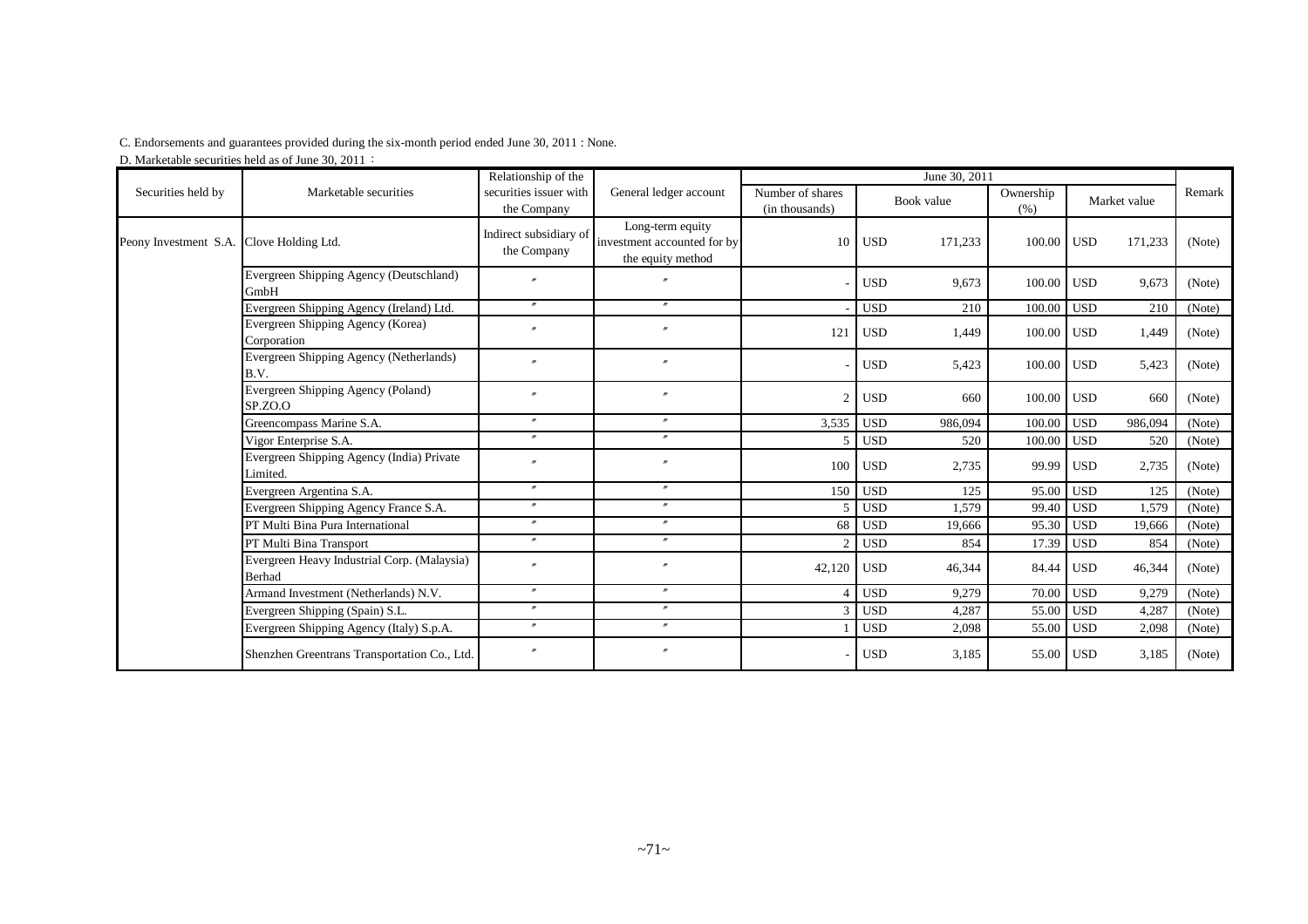|                    |                                                                   | Relationship of the                                                           |                                                                      | June 30, 2011                      |            |         |                   |            |              |        |
|--------------------|-------------------------------------------------------------------|-------------------------------------------------------------------------------|----------------------------------------------------------------------|------------------------------------|------------|---------|-------------------|------------|--------------|--------|
| Securities held by | Marketable securities                                             | securities issuer with<br>the Company                                         | General ledger account                                               | Number of shares<br>(in thousands) | Book value |         | Ownership<br>(% ) |            | Market value | Remark |
|                    | Peony Investment S.A. Evergreen Marine (UK) Ltd.                  | Indirect subsidiary of<br>the Company                                         | Long-term equity<br>investment accounted for by<br>the equity method | 765                                | <b>USD</b> | 121,472 | 51.00             | <b>USD</b> | 121,472      | (Note) |
|                    | Evergreen Shipping Agency (Australia) Pty<br>Ltd.                 |                                                                               |                                                                      |                                    | <b>USD</b> | 222     | 67.50             | <b>USD</b> | 222          | (Note) |
|                    | Evergreen Shipping Agency (Russia) Limited                        | $\prime\prime$                                                                | $^{\prime\prime}$                                                    |                                    | <b>USD</b> | 542     | 51.00             | <b>USD</b> | 542          | (Note) |
|                    | Evergreen Shipping Agency (Singapore) Pte.<br>Ltd.                | $\overline{u}$                                                                | $^{\prime\prime}$                                                    | 765                                | <b>USD</b> | 4,556   | 51.00 USD         |            | 4,556        | (Note) |
|                    | Evergreen Shipping Agency (Thailand) Co.,<br>Ltd.                 | $\theta$                                                                      | $^{\prime\prime}$                                                    | 408                                | <b>USD</b> | 1,893   | 51.00             | <b>USD</b> | 1,893        | (Note) |
|                    | Evergreen Shipping Agency (Vietnam) Corp.                         | $^{\prime\prime}$                                                             | $^{\prime\prime}$                                                    |                                    | <b>USD</b> | 834     | 51.00             | <b>USD</b> | 834          | (Note) |
|                    | PT. Evergreen Shipping Agency Indonesia                           | $^{\prime\prime}$                                                             | $^{\prime\prime}$                                                    |                                    | <b>USD</b> | 2,054   | 51.00             | <b>USD</b> | 2,054        | (Note) |
|                    | Evergreen Agency (South Africa) (PTY) Ltd.                        | $\overline{''}$                                                               | $^{\prime\prime}$                                                    | 5,500                              | <b>USD</b> | 2,964   | 55.00             | <b>USD</b> | 2,964        | (Note) |
|                    | Luanta Investment (Netherlands) N.V.                              | Investee of Peony<br>Investment S.A.<br>accounted for by the<br>equity method | $\prime$                                                             | 460                                | <b>USD</b> | 84,667  | 50.00 USD         |            | 84,667       |        |
|                    | Balsam Investment (Netherlands) N.V.                              |                                                                               | $\prime$                                                             |                                    | <b>USD</b> | 82,075  | 49.00             | <b>USD</b> | 82,075       |        |
|                    | Ningbo Victory Container Co., Ltd.                                | $\prime\prime$                                                                | $^{\prime\prime}$                                                    |                                    | <b>USD</b> | 2,346   | 40.00             | <b>USD</b> | 2,346        |        |
|                    | Oingdao Evergreen Container Storage &<br>Transportation Co., Ltd. |                                                                               | $\prime$                                                             |                                    | <b>USD</b> | 6,971   | 40.00             | <b>USD</b> | 6,971        |        |
|                    | Green Peninsula Agencies SDN. BHD.                                | $\boldsymbol{''}$                                                             | $\boldsymbol{''}$                                                    | 1,500                              | <b>USD</b> | 6,822   | 30.00             | <b>USD</b> | 6,822        |        |
|                    | Kingtrans Intl. Logistics (Tianjin) Co., Ltd.                     |                                                                               | $^{\prime\prime}$                                                    |                                    | <b>USD</b> | 2,411   | 20.00             | <b>USD</b> | 2,411        |        |
|                    | Dongbu Pusan Container Terminal Co. Ltd.                          | None                                                                          | Financial assets carried at<br>cost - non-current                    |                                    | 300 USD    | 1,556   | 15.00             | <b>USD</b> | 1,556        |        |
|                    | Hutchison Inland Container Depots Ltd.                            | $\prime\prime$                                                                | $^{\prime\prime}$                                                    |                                    | <b>USD</b> | 1.492   | 7.50              | <b>USD</b> | 1,492        |        |
|                    | Colombo - South Asia Gateway Terminal                             | $\prime\prime$                                                                | $^{\prime\prime}$                                                    | 18,942 USD                         |            | 2,412   | 5.00              | <b>USD</b> | 2,412        |        |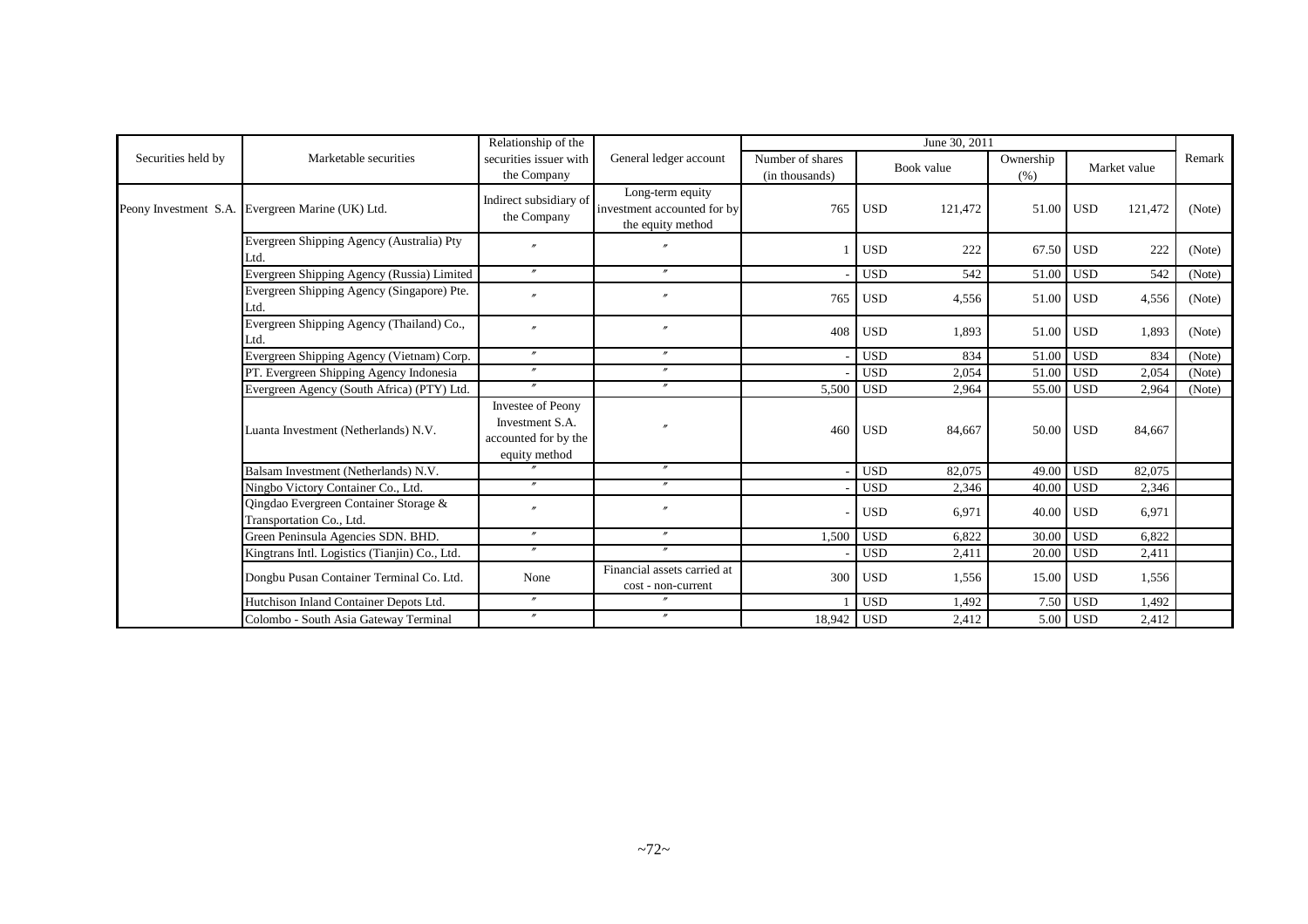|                                                |                                               | Relationship of the                                                            |                                                                      | June 30, 2011                      |            |            |                   |            |                          |        |
|------------------------------------------------|-----------------------------------------------|--------------------------------------------------------------------------------|----------------------------------------------------------------------|------------------------------------|------------|------------|-------------------|------------|--------------------------|--------|
| Securities held by                             | Marketable securities                         | securities issuer with<br>the Company                                          | General ledger account                                               | Number of shares<br>(in thousands) |            | Book value | Ownership<br>(% ) |            | Market value             | Remark |
| PT. Multi Bina Pura<br>International           | PT. Multi Bina Transport                      | Indirect subsidiary of<br>the Peony                                            | Long-term equity<br>investment accounted for by<br>the equity method | 8                                  | <b>IDR</b> | 30,817,545 | 72.95             | <b>IDR</b> | 30,817,545               | (Note) |
| Clove Holding Ltd.                             | Ample Holding LTD.                            |                                                                                |                                                                      | $\mathbf{Q}$                       | <b>USD</b> | 35,311     | 90.00             | l USD      | 35,311                   | (Note) |
|                                                | Island Equipment LLC.                         | $\prime\prime$                                                                 | $^{\prime\prime}$                                                    |                                    | <b>USD</b> | 1.804      | 36.00             | <b>USD</b> | 1,804                    | (Note) |
| Ample Holding Ltd.                             | Colon Container Terminal S. A.                | Investee of the Ample<br>accounted for by the<br>equity method                 | $\theta$                                                             | 22,860 USD                         |            | 71,775     | 40.00 USD         |            | 71,775                   |        |
|                                                | Island Equipment LLC. Whitney Equipment LLC.  | Investee of the Island<br>accounted for by the<br>equity method                | $\theta$                                                             |                                    | <b>USD</b> | 1,491      | 100.00 USD        |            | 1,491                    | (Note) |
|                                                | Hemlock Equipment LLC.                        |                                                                                | $^{\prime\prime}$                                                    |                                    | <b>USD</b> | 3,605      | 100.00            | <b>USD</b> | 3,605                    | (Note) |
| Evergreen Marine (UK)<br>Limited               | Island Equipment LLC.                         | Investee of the EMU<br>accounted for by the<br>equity method                   | $\theta$                                                             |                                    | <b>GBP</b> | 423        | 15.00 GBP         |            | 423                      | (Note) |
|                                                | Kingtrans Intl. Logistics (Tianjin) Co., Ltd. | $\mathbf{r}$                                                                   | $^{\prime\prime}$                                                    |                                    | <b>GBP</b> | 1,006      | 20.00             | <b>GBP</b> | 1,006                    |        |
|                                                | Evergreen Shipping Agency (UK) Limited        | Investee of the EMU<br>accounted for by cost<br>method                         | Financial assets carried at<br>cost - non-current                    |                                    | <b>GBP</b> |            | 100.00 GBP        |            | $\overline{\phantom{a}}$ |        |
|                                                | Lloyd triestino UK Limited                    |                                                                                | $\prime\prime$                                                       |                                    | <b>GBP</b> |            | 100.00            | <b>GBP</b> | $\overline{\phantom{a}}$ |        |
| <b>Armand Investment</b><br>(Netherlands) N.V. | Armand Estate B.V.                            | Indirect subsidiary of<br>the Peony                                            | Long-term equity<br>investment accounted for by<br>the equity method |                                    | <b>USD</b> | 13,221     | 100.00 USD        |            | 13,221                   | (Note) |
| Armand Estate B.V.                             | Taipei Port Container Terminal Corporation    | Investee of the<br>Armand Estate B.V.<br>accounted for by the<br>equity method | $\overline{ }$                                                       | 41                                 | <b>USD</b> | 13,096     |                   | 9.76 USD   | 13,096                   |        |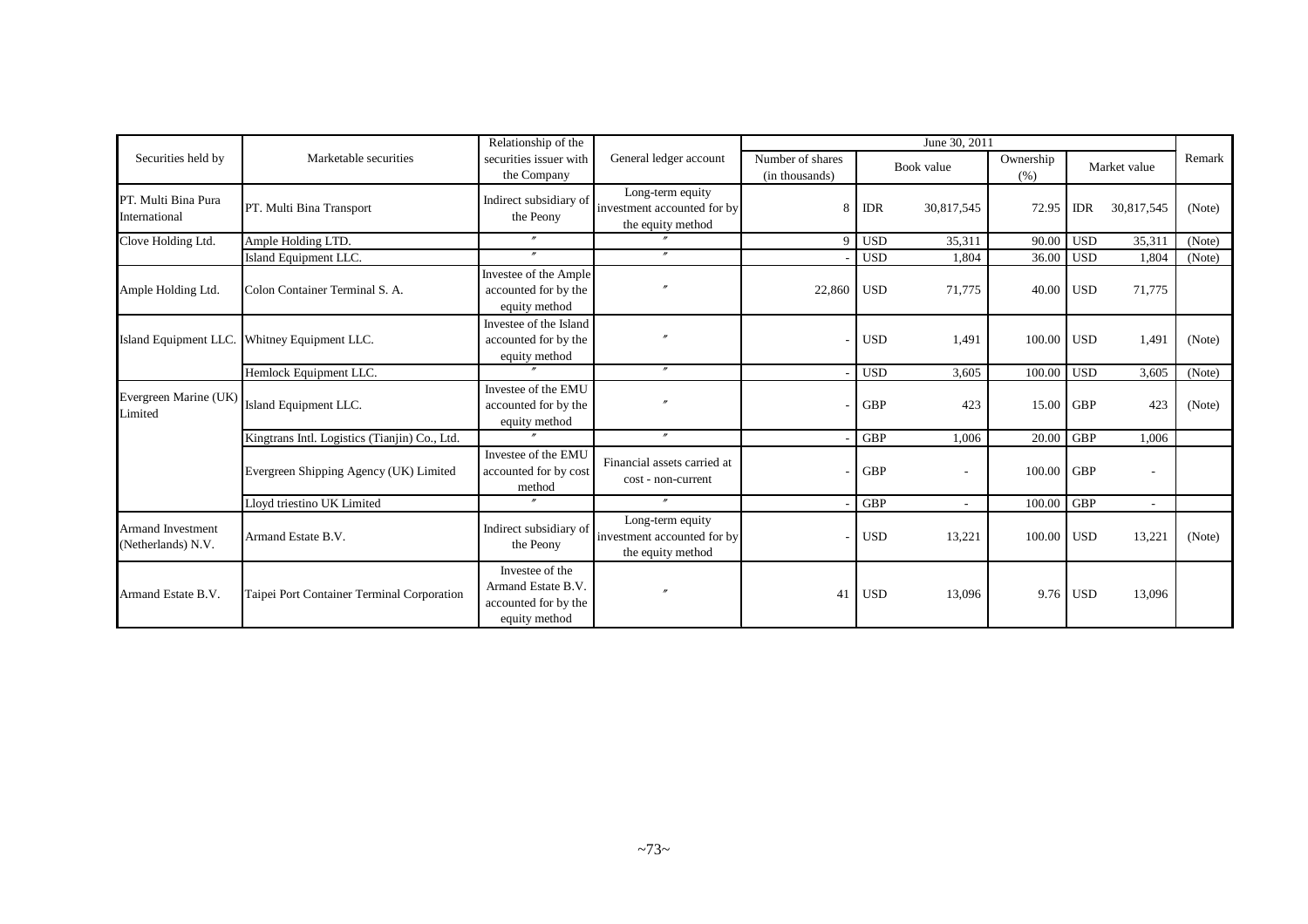|                                                           |                                                   | Relationship of the                                                    |                                                    |                                    |            | June 30, 2011 |                   |              |        |        |
|-----------------------------------------------------------|---------------------------------------------------|------------------------------------------------------------------------|----------------------------------------------------|------------------------------------|------------|---------------|-------------------|--------------|--------|--------|
| Securities held by                                        | Marketable securities                             | General ledger account<br>securities issuer with<br>the Company        |                                                    | Number of shares<br>(in thousands) | Book value |               | Ownership<br>(% ) | Market value |        | Remark |
| Greencompass Marine<br>S.A.                               | Financial bonds                                   | None                                                                   | Held to-maturity-financial<br>assets -current      | 500                                | <b>USD</b> | 5,000         |                   | <b>USD</b>   | 5,000  |        |
|                                                           | <b>Bonds</b>                                      | Investee of the<br>company accounted<br>for under the equity<br>method | Held to-maturity-financial<br>assets - non-current | 910                                | <b>USD</b> | 31,578        |                   | <b>USD</b>   | 31,578 |        |
| Evergreen Shipping<br>Ltd.                                | Agency (Singapore) Pte RTW AIR SERVICES (S) PL    | Investee of the EGS<br>accounted for by cost<br>method                 | Financial assets carried at<br>cost - non-current  | 30                                 | SGD        | 43            |                   | $2.00$ SGD   | 43     |        |
| Evergreen Shipping<br>Ltd.                                | Agency (Thailand) Co., Green Siam Air Service Co. | Investee of the EGT<br>accounted for by cost<br>method                 | $\overline{v}$                                     | 4                                  | <b>THB</b> | 1,160         |                   | $2.00$ THB   | 1,160  |        |
| <b>Evergreen Shipping</b><br>Agency (Deutschland)<br>GmbH | Evergreen Shipping Agency (Austria) GmbH          | Investee of the EGD<br>accounted for by cost<br>method                 | $\overline{v}$                                     |                                    | <b>EUR</b> | 18            | 100.00 EUR        |              | 18     |        |
|                                                           | Zoll Pool Hafen Hamburg AG                        |                                                                        | $\overline{u}$                                     | 10                                 | <b>EUR</b> | 10            |                   | 3.36 EUR     | 10     |        |
|                                                           | Evergreen Shipping Agency (Switzerland)<br>S.A.   |                                                                        | $\prime$                                           |                                    | <b>EUR</b> | 69            | 100.00 EUR        |              | 69     |        |

Note: This investment was written off when the consolidated financial statement was prepared.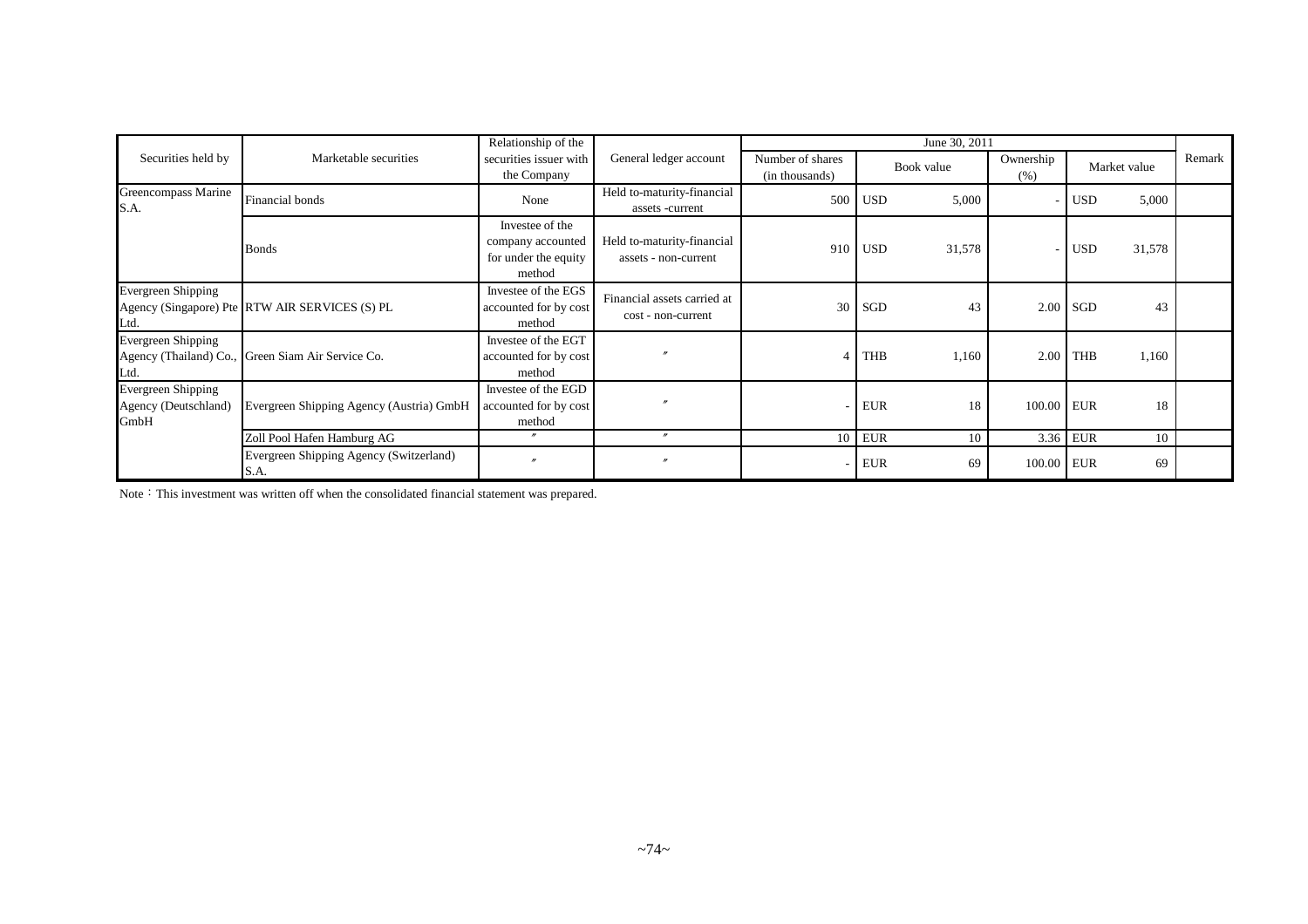E.Acquisition or disposal of the same security with the accumulated cost exceeding \$100 million or 20% of the Company's paid-in capital for the six-month period ended June 30, 2011 : None.

F.Acquisition of real estate properties exceeding \$100 million or 20% of the Company's paid-in capital or the six-month period ended June 30, 2011 : None.

G.Disposal of real estate properties exceeding \$100 million or 20% of the Company's paid-in capital or the six-month period ended June 30, 2011 : None.

H.Purchases from or sales to related parties exceeding \$100 million or 20% of the Company's paid-in capital for the six-month period ended June 30, 2011 :

|                                                         |                                                         | Relationship        |                            |               | Transaction |                                   |                |            | Differences in transactions term<br>compared to a third party transactions |            | Notes/accounts receivable<br>(payable) |                                                         |        |
|---------------------------------------------------------|---------------------------------------------------------|---------------------|----------------------------|---------------|-------------|-----------------------------------|----------------|------------|----------------------------------------------------------------------------|------------|----------------------------------------|---------------------------------------------------------|--------|
| Purchaser/seller                                        | Counterparty                                            | with the<br>Company | Purchases/<br><b>Sales</b> |               | Amount      | % of total<br>purchases/sale<br>S | Credit term    | Unit price | Credit term                                                                |            | Balance                                | % of total<br>notes/accounts<br>receivable<br>(payable) | Remark |
| Taiwan Terminal<br>Services Co., Ltd.                   | Evergreen Marine Corp.                                  | The parent          | Sales                      | <sup>\$</sup> | 360,473     | 99%                               | $30 - 60$ days |            |                                                                            |            | 58,617                                 | 99%                                                     | (Note) |
| Greencompass Marine<br>S. A.                            | Evergreen Marine (Hong<br>Kong) Ltd.                    | Related party       | <b>Sales</b>               | <b>USD</b>    | 5,877       | 1%                                | $15 - 30$ days |            |                                                                            |            |                                        |                                                         |        |
|                                                         | $^{\prime\prime}$                                       | $\prime\prime$      | Purchases                  | <b>USD</b>    | 13,059      | $1\%$                             | $15 - 30$ days |            |                                                                            |            |                                        |                                                         |        |
|                                                         | Evergreen International<br>S.A.                         |                     | Purchases                  | <b>USD</b>    | 9,361       | $1\%$                             | $15 - 30$ days |            |                                                                            |            |                                        |                                                         | (Note) |
|                                                         | Evergreen Heavy<br>Industrial Co., (Malaysia)<br>Berhad | $\prime\prime$      | Purchases                  | <b>USD</b>    | 9,130       | 1%                                | $15 - 30$ days |            |                                                                            |            |                                        |                                                         |        |
| Evergreen Marine<br>(UK) Ltd.                           | Evergreen International<br>Corp.                        | Related party       | Purchases                  | <b>GBP</b>    | 2,297       | 1%                                | $30 - 60$ days |            |                                                                            |            |                                        |                                                         |        |
| Evergreen Heavy<br>Industrial Co.,<br>(Malaysia) Berhad | Greencompass Marine<br>S.A.                             | Related party       | <b>Sales</b>               | <b>MYR</b>    | 29,018      | 22%                               | 45 days        |            |                                                                            |            |                                        | ۰                                                       | (Note) |
|                                                         | Evergreen Marine Corp.                                  | The parent          | Sales                      | <b>MYR</b>    | 93,322      | 71%                               | 45 days        |            |                                                                            | <b>MYR</b> | 6,295                                  | 100%                                                    | (Note) |

Note: This investment was written off when the consolidated financial statement was prepared.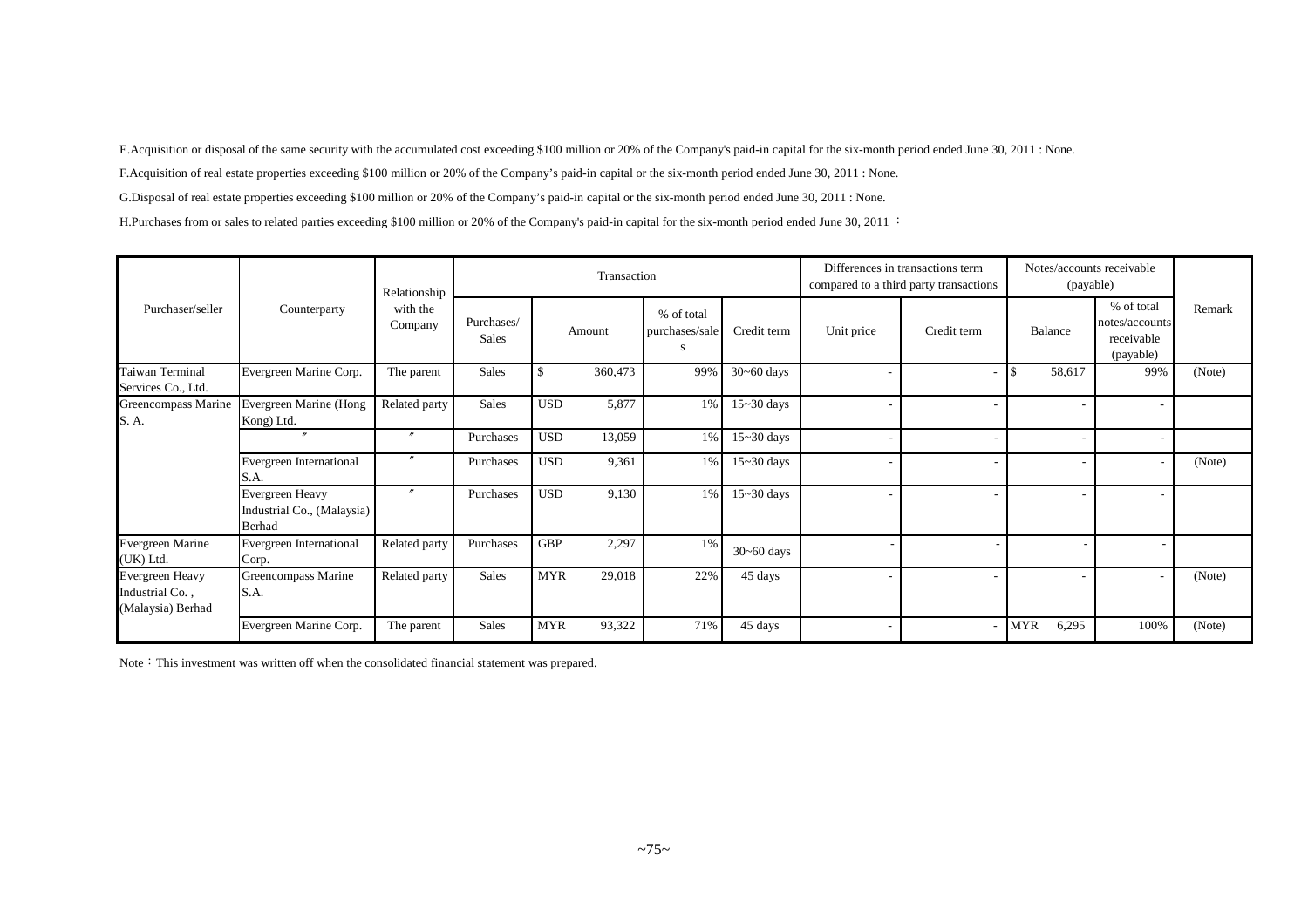I.Receivables from related parties exceeding \$100 million or 20% of the Company's paid-in capital for the six-month period ended June 30, 2011 :

| Creditor                    | Counterparty                                                                      | Relationship with the Company | Balance              | Turnover rate |        | Overdue receivables | Amount received<br>subsequent to the | Allowance for bad |
|-----------------------------|-----------------------------------------------------------------------------------|-------------------------------|----------------------|---------------|--------|---------------------|--------------------------------------|-------------------|
|                             |                                                                                   |                               |                      |               | Amount | <b>Action Taken</b> | balance sheet date                   | debts             |
| Peony Investment S.A.       | Luanta Investment (Netherlamds)<br>N.V.                                           | Related party                 | <b>USD</b><br>13,500 |               |        |                     | $\overline{\phantom{a}}$             | \$                |
|                             | $^{\prime\prime}$ (Note)<br>Evergreen Heavy Industrial Corp.<br>(Malaysia) Berhad |                               | <b>USD</b><br>4,902  |               |        |                     |                                      |                   |
|                             | Evergreen Container Terminal<br>(Thailand) Ltd.                                   | $\prime$                      | 39,200<br><b>USD</b> |               |        |                     | 39,200<br><b>USD</b>                 |                   |
| Clove Holding Ltd.          | Island Equipment LLC.                                                             | Related party (Note)          | <b>USD</b><br>4,791  |               |        |                     |                                      |                   |
| Greencompass Marine<br>S.A. | Evergreen Shipping Agency<br>(Deutschland) GmbH                                   | Related party (Note)          | <b>USD</b><br>4,366  |               |        |                     | <b>USD</b><br>4,366                  |                   |
|                             | Evergreen Shipping Agency<br>France S.A.                                          | $^{\prime\prime}$<br>(Note)   | 5,190<br><b>USD</b>  |               |        | $\overline{a}$      | 5,190<br><b>USD</b>                  |                   |
|                             | Evergreen Shipping (Spain) S.L.                                                   | $^{\prime\prime}$ (Note)      | 6,887<br><b>USD</b>  |               |        | $\overline{a}$      | <b>USD</b><br>6,887                  |                   |
|                             | Evergreen Shipping Agency (Italy)<br>S.p.A.                                       | $''$ (Note)                   | <b>USD</b><br>6,252  |               |        |                     | <b>USD</b><br>6,252                  |                   |
|                             | Evergreen International Corp.                                                     | $^{\prime\prime}$             | <b>USD</b><br>4,166  |               |        |                     | <b>USD</b><br>4,166                  |                   |

Note: This investment was written off when the consolidated financial statement was prepared.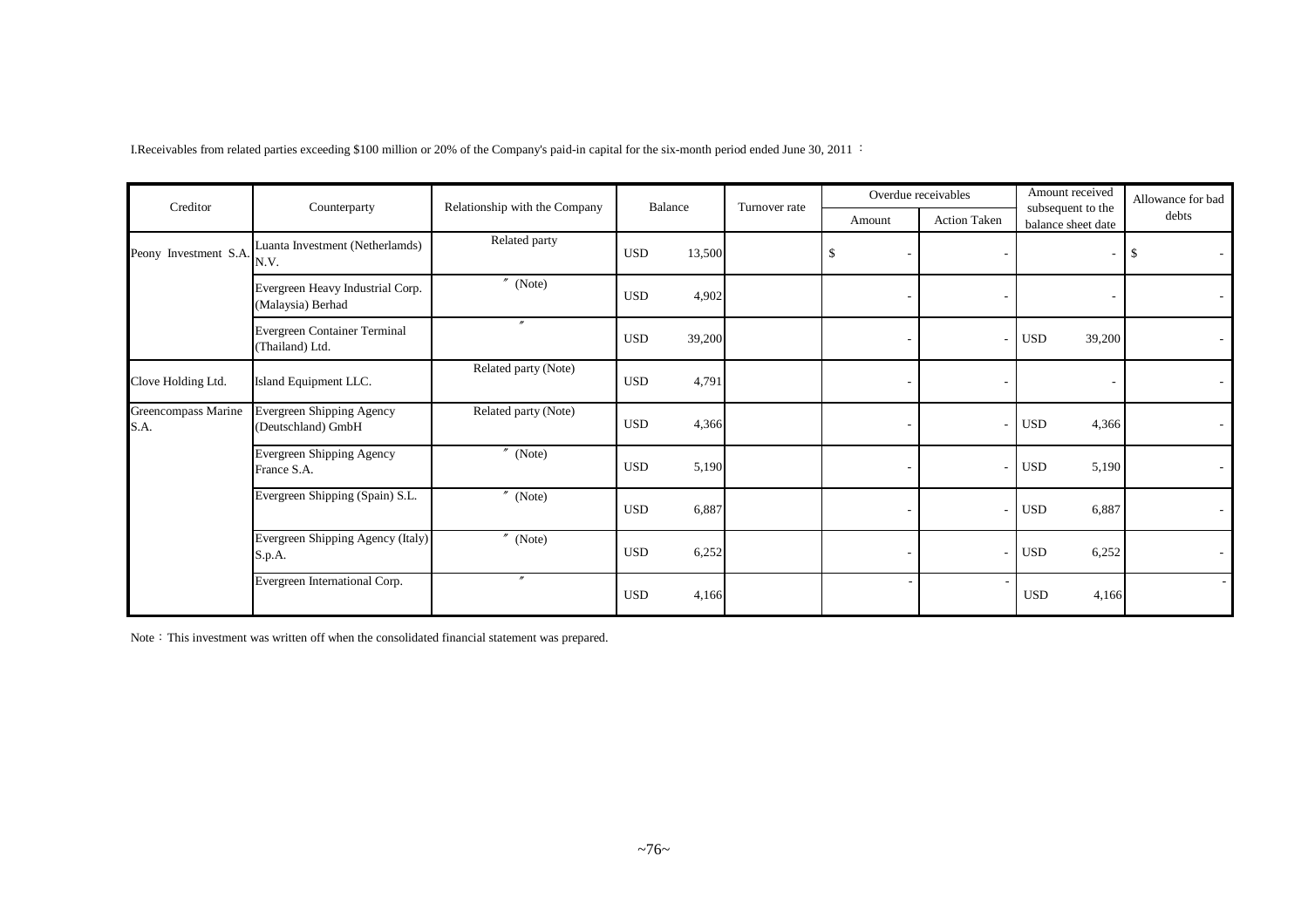### J. Derivative financial instrument transactions:

Evergreen Marine (UK) Limited – investees of the Company – is engaged in interest rate swaps and cross currency swaps in order to hedge the risks resulting from the fluctuation of interest rates and exchange rates. As of June 30, 2011, the outstanding derivative financial instruments are as follows:

|                                  | June 30, 2011        |               |
|----------------------------------|----------------------|---------------|
|                                  | Notional Principal   |               |
| Derivative financial instruments | (Contractual Amount) | Fair Value    |
| Interest rate swaps (IRS)        | <b>USD 40,159</b>    | (USD 7,232)   |
| Cross Currency Swaps (CCS)       | <b>USD 588</b>       | <b>USD</b> 96 |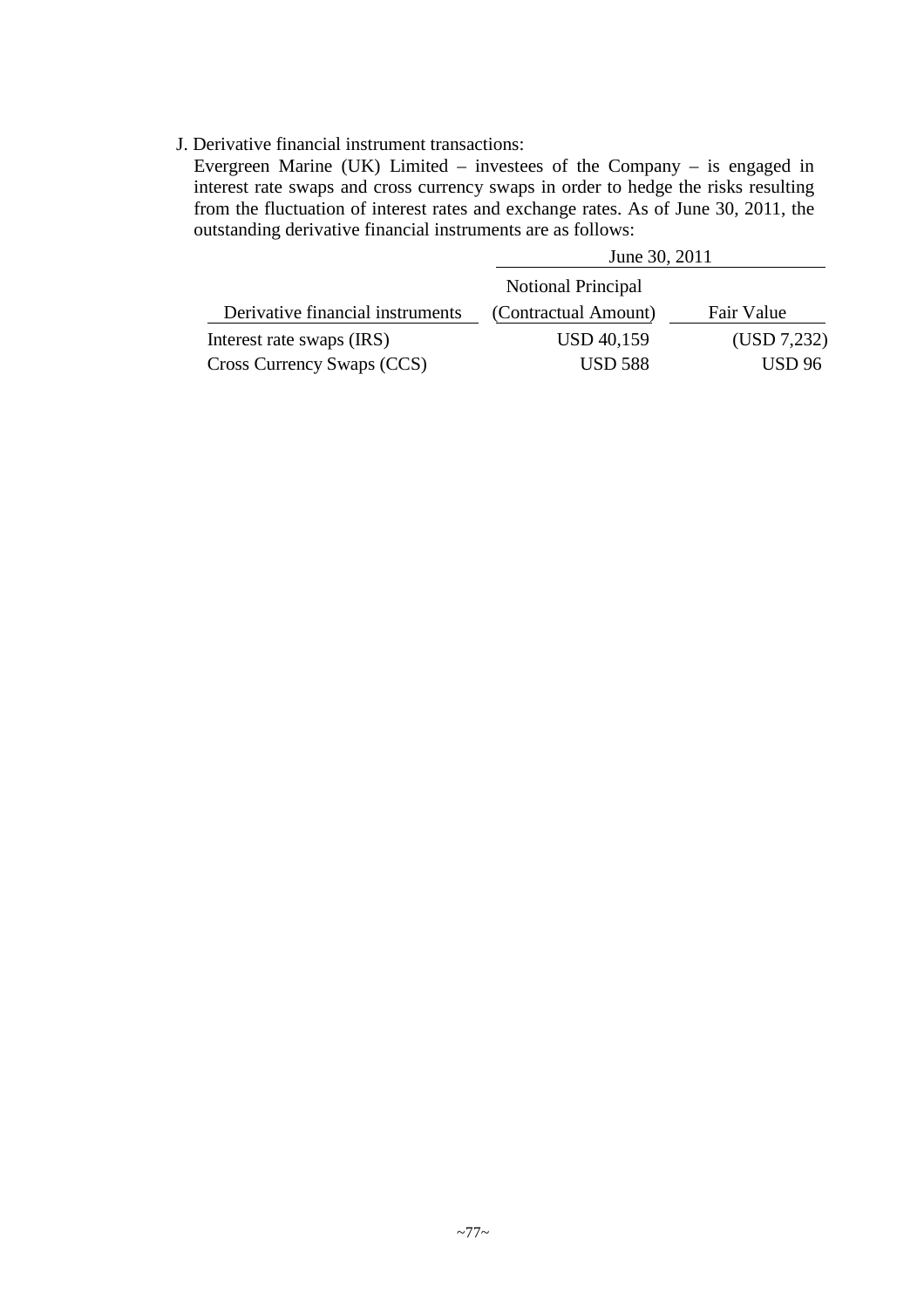|                                                                                                            |                                                                                                   |                 |                                  |                                                                                   |                      | Amount remitted   |                                                                                       |                                                              |                                                                                                                                         |                                                                            | Accumulated                                                                               |
|------------------------------------------------------------------------------------------------------------|---------------------------------------------------------------------------------------------------|-----------------|----------------------------------|-----------------------------------------------------------------------------------|----------------------|-------------------|---------------------------------------------------------------------------------------|--------------------------------------------------------------|-----------------------------------------------------------------------------------------------------------------------------------------|----------------------------------------------------------------------------|-------------------------------------------------------------------------------------------|
| Investee in<br>Mainland China                                                                              | Main activities                                                                                   | Paid-in Capital | Investment<br>method<br>(Note 1) | Accumulated amount<br>of remittance to<br>Mainland China as of<br>January 1, 2011 | to Mainland<br>China | back to<br>Taiwan | Accumulated<br>amount of<br>remittance to<br>Mainland<br>China as of<br>June 30, 2011 | Ownership<br>held by the<br>Company<br>(direct/<br>indirect) | Investment income<br>(loss) recognized by<br>the Company for the<br>six-month period<br>ended June 30, 2011<br>(Note $2(b)$ and $(c)$ ) | Book value of<br>investment in<br>Mainland<br>China as of<br>June 30, 2011 | amount of<br>investment<br>income<br>remitted back<br>to Taiwan as<br>of June 30,<br>2011 |
| Ningbo Victory<br>Container Co., Ltd. transportation,                                                      | Inland container<br>container storage,<br>loading, and<br>discharging                             | RMB 24,119      | (2)                              | $\mathbb{S}$<br>29,336<br>(USD 1,018)                                             |                      |                   | 29,336<br>$\mathcal{S}$<br>(USD 1,018)                                                | 40.00                                                        | $\mathbf{\hat{S}}$<br>2,221<br>(USD 76)                                                                                                 | 67,594<br>-\$<br>(USD 2,346)                                               |                                                                                           |
| Qingdao Evergreen<br>Container Storage & transportation,<br>Transportation Co., container storage,<br>Ltd. | Inland container<br>loading, and<br>discharging                                                   | RMB 92,500      | (2)                              | $\mathbb{S}$<br>128,151<br>(USD 4,447)                                            |                      |                   | 128,151<br>-S<br>(USD 4,447)                                                          | 40.00                                                        | 20,179<br>$\mathbf{\hat{S}}$<br>(USD 694)                                                                                               | 200,876<br>-\$<br>(USD 6.971)                                              |                                                                                           |
| Shenzhen<br>Greentrans<br>Transportation Co.,<br>Ltd.                                                      | Inland container<br>loading, discharging,<br>restore, repair, clearing,<br>and related activities | RMB 44,960      | (2)                              | $\mathbb{S}$<br>90,314<br>(USD 3, 134)                                            |                      |                   | 90,314<br>$\mathbb{S}$<br>(USD 3, 134)                                                | $55.00$ (\$)                                                 | 16)<br>$(-USD 1)$                                                                                                                       | 91,782<br>(USD 3,185)                                                      |                                                                                           |
| <b>Inland Container</b><br>Depots Co., Ltd.                                                                | Shenzhen Hutchison Inland container yards                                                         | HKD 92,000      | (2)                              | \$<br>23,345<br>(HKD 6, 304)                                                      |                      |                   | 23,345<br>-S<br>(HKD 6, 304)                                                          | 6.85                                                         | -\$                                                                                                                                     | 23,345<br>-8<br>(HKD 6,304)                                                |                                                                                           |

(3) Disclosure of information on indirect investments in Mainland China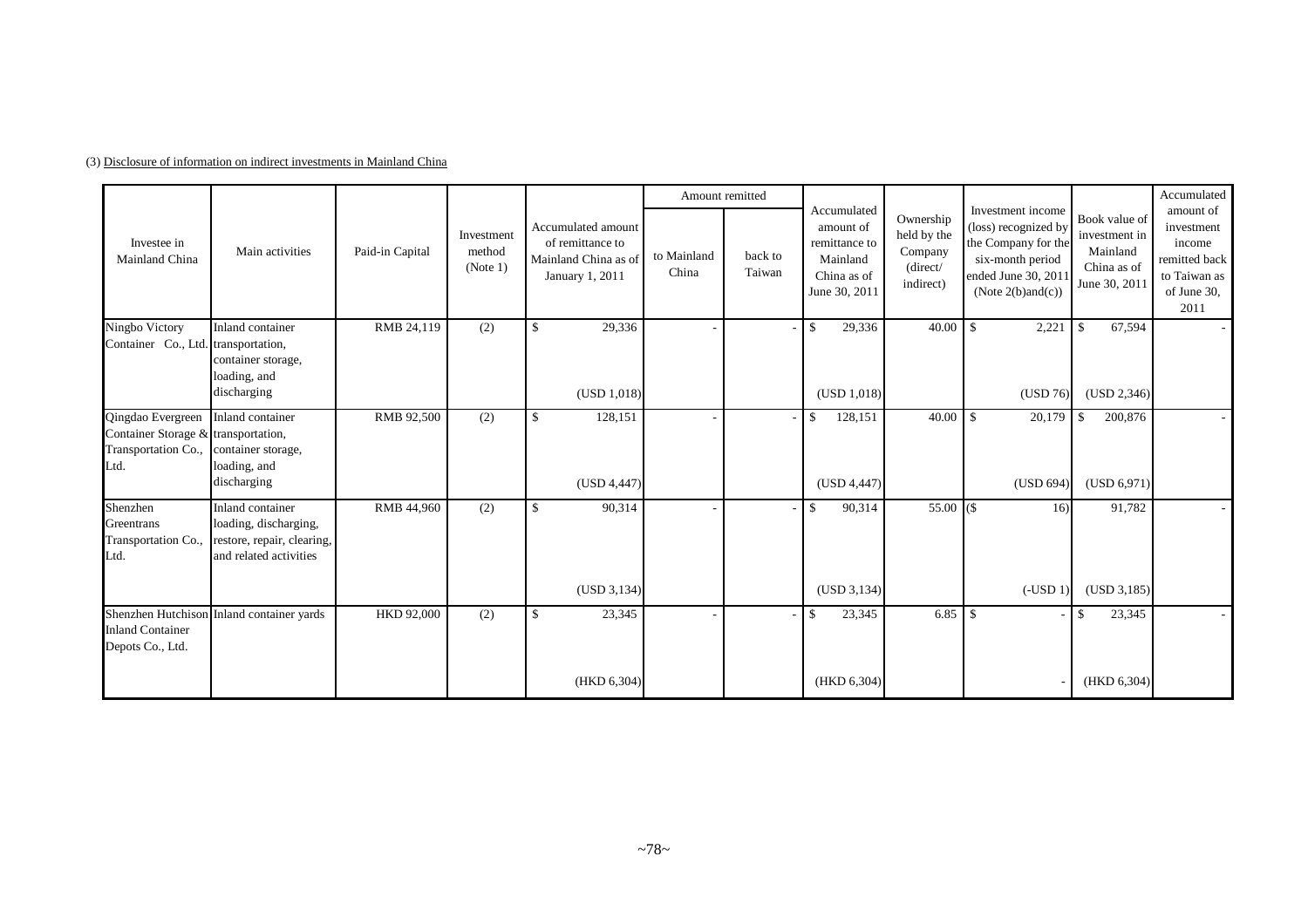|                                                  |                                                                                                                                            |                 |                                 |                                                                                         |                      | Amount remitted   |                                                                                       |                                                              | Investment                                                                                                                                          |                                                           | Accumulated                                                                               |
|--------------------------------------------------|--------------------------------------------------------------------------------------------------------------------------------------------|-----------------|---------------------------------|-----------------------------------------------------------------------------------------|----------------------|-------------------|---------------------------------------------------------------------------------------|--------------------------------------------------------------|-----------------------------------------------------------------------------------------------------------------------------------------------------|-----------------------------------------------------------|-------------------------------------------------------------------------------------------|
| Investee in Mainland China                       | Main activities                                                                                                                            | Paid-in Capital | Investment<br>method<br>(Note1) | Accumulated<br>amount of<br>remittance to<br>Mainland<br>China as of<br>January 1, 2011 | to Mainland<br>China | back to<br>Taiwan | Accumulated<br>amount of<br>remittance to<br>Mainland<br>China as of<br>June 30, 2011 | Ownership<br>held by the<br>Company<br>(direct/<br>indirect) | income (loss)<br>recognized by<br>the Company<br>for the six-<br>month period<br>ended June 30, June 30, 2011<br>$2011$ (Note<br>$2(b)$ and $(c)$ ) | Book value of<br>investment in<br>Mainland<br>China as of | amount of<br>investment<br>income<br>remitted back<br>to Taiwan as<br>of June 30,<br>2011 |
| Kingtrans Intl. Logistics<br>(Tianjin) Co., Ltd. | Inland container<br>transportation, container<br>storage, loading,<br>discharging, leasing,<br>repair, cleaning, and<br>related activities | RMB 77,929      | (2)                             | 115,270<br>-8<br>(USD 4,000)                                                            |                      |                   | 115,270<br>(USD 4,000)                                                                | 30.20                                                        | 4,464<br>(USD 154)                                                                                                                                  | 138,956<br><b>USD 4,822</b>                               |                                                                                           |

| Balance of investments in | <b>Investment Amount</b>     | Quota of Investments in Mainland |
|---------------------------|------------------------------|----------------------------------|
| Mainland China as of June | Approved by the              | China imposed by the Investment  |
| 30, 2011                  | <b>Investment Commission</b> | Commission of the Ministry of    |
|                           | of the Ministry of           | Economic Affairs (MOEA)          |
|                           | Economic Affairs             |                                  |
|                           | $(MOEA)$ (Note 3)            |                                  |
|                           |                              |                                  |
| \$386,416                 | \$1,040,090                  | \$38,450,874                     |
| (USD 12,599)              | (USD 36,092)                 |                                  |
| (HKD 6,304)               |                              |                                  |

(Net worth of the Company: \$64,084,790)

1.Note 1:Investment in Mainland China can be conducted in the following ways:

(1) Remitting the funds to Mainland China via a third country

(2) Via a new investee to be set up in a third country

(3) Via an existing investee set up in a third country

(4) Investing directly in Mainland China

(5) Others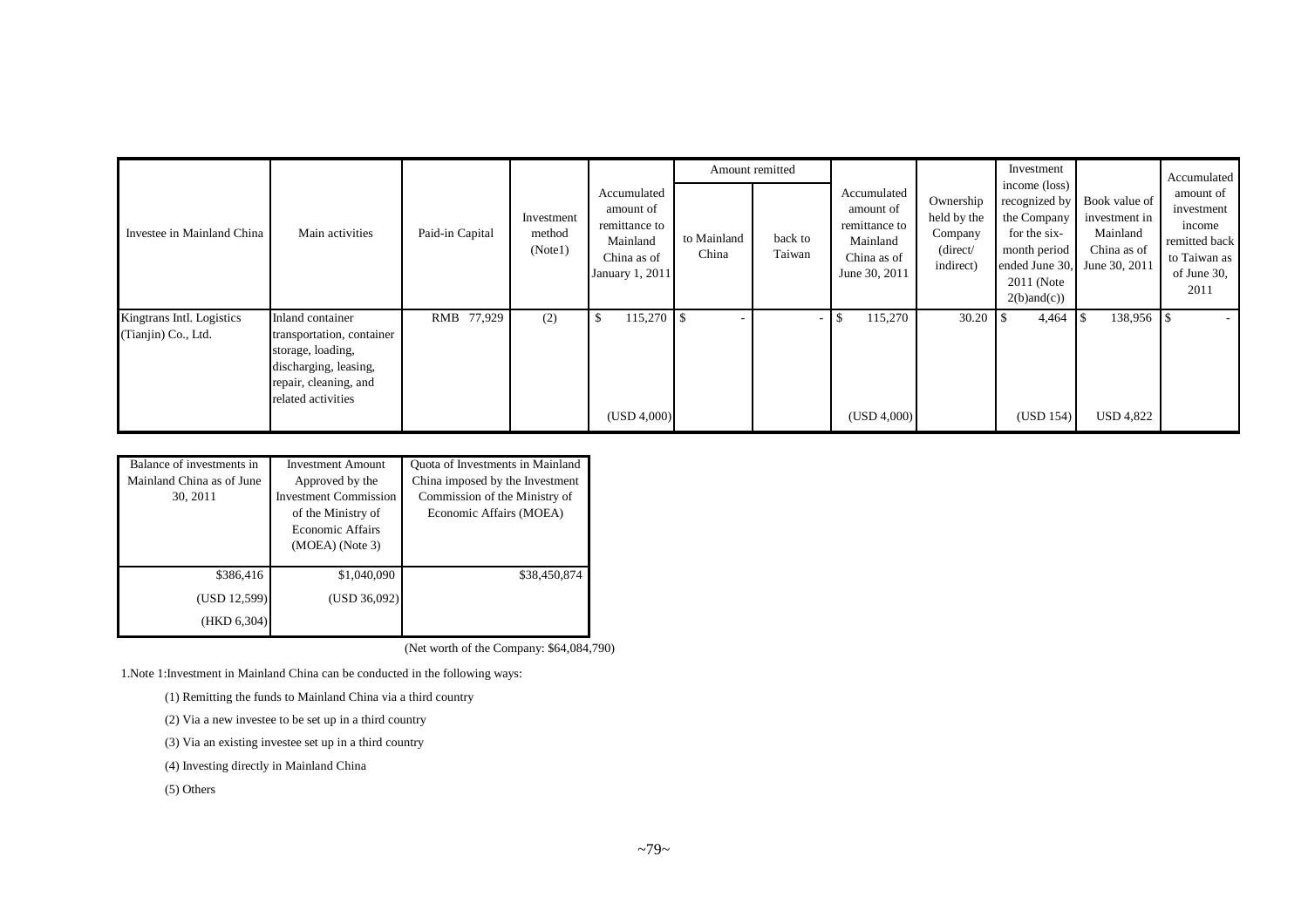Note 2:Investment income (loss) for the year

- "(1)" Denotes that the investee is still in the start-up stage.
- "(2)" Denotes the basis on which the investment income (loss) is recognized.
	- (a) Based on the investee's financial statements audited by an international accounting firm other than the Company's auditor
	- (b) Based on the investee's financial statements audited by the Company's auditor
	- (c) Others
- Note 3:The amount in the table should be stated in New Taiwan Dollars.

2.Investment company and the mainland is directly or indirectly through a third cause of significant transactions occurred: None.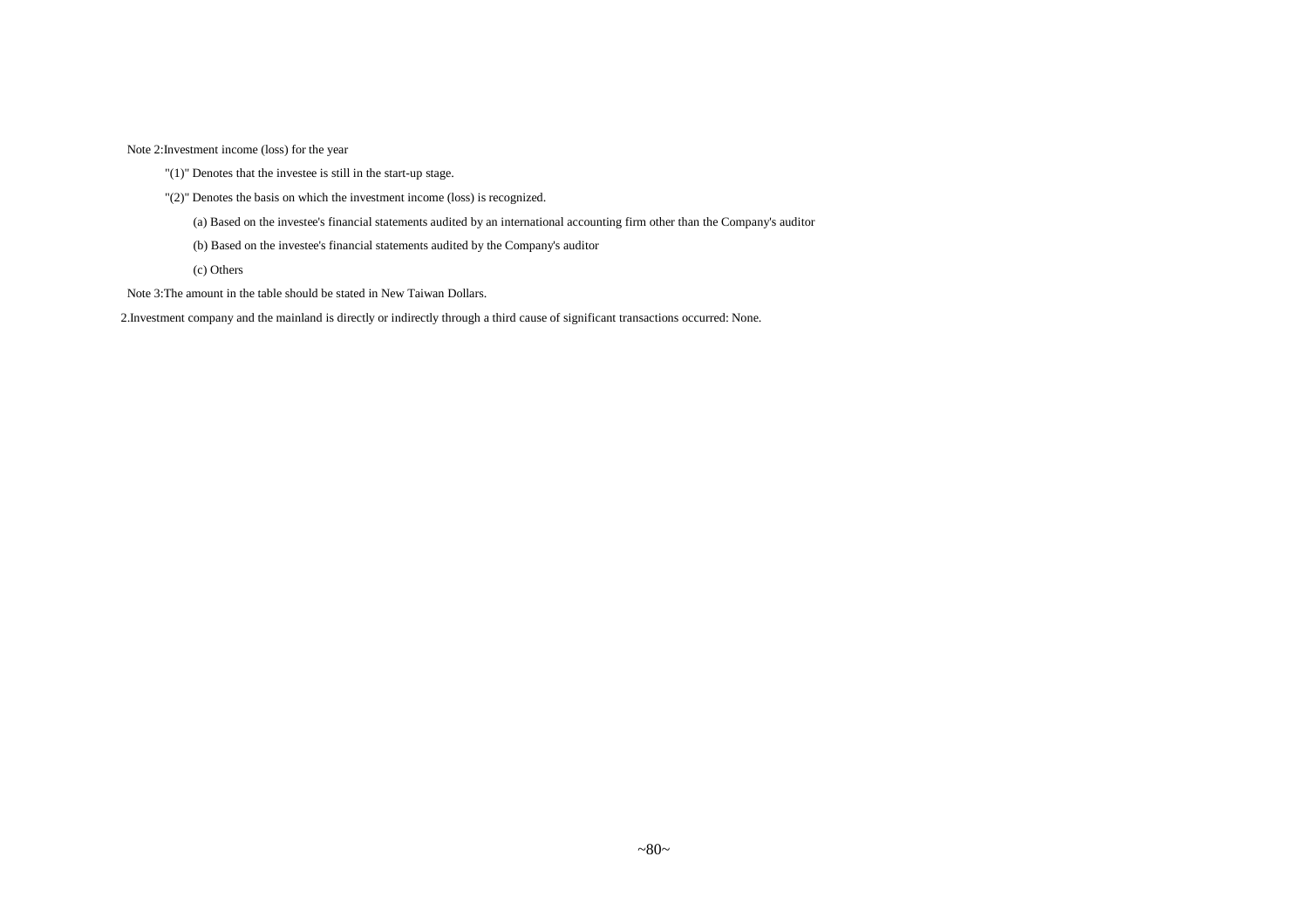### (4) Business and significant transactions between the company and its subsidiary

 $J$ une 30, 2011

|                |                         |                                             |              | Transaction                       |         |                   |                                 |  |  |  |
|----------------|-------------------------|---------------------------------------------|--------------|-----------------------------------|---------|-------------------|---------------------------------|--|--|--|
| Number         |                         |                                             | Relationship |                                   |         |                   | Ratio of total revenue or total |  |  |  |
| (Note 1)       | Name of party           | Counterparty                                | (Note 2)     | Account                           | Amount  | Trade condition   | assets $(\%)$                   |  |  |  |
| $\overline{0}$ | <b>Evergreen Marine</b> | Taiwan Terminal Service Co., Ltd.           |              | Accounts payable                  | 41,533  | Note 3            | 0.03                            |  |  |  |
|                | Corporation             |                                             |              |                                   |         |                   |                                 |  |  |  |
|                |                         |                                             |              | Other receivables                 | 3       | $\prime\prime$    |                                 |  |  |  |
|                |                         |                                             |              | Operating revenue                 | 1,468   | $\prime\prime$    |                                 |  |  |  |
|                |                         |                                             |              | Operating cost                    | 360,473 | $\prime\prime$    | 0.67                            |  |  |  |
|                |                         | Greencompass Marine S.A.                    |              | Accounts receivable               | 7,367   | $\prime\prime$    | 0.01                            |  |  |  |
|                |                         |                                             |              | Other receivables                 | 21,755  | $\prime$          | 0.02                            |  |  |  |
|                |                         |                                             |              | Accounts payable                  | 46      | $\prime$          |                                 |  |  |  |
|                |                         |                                             |              | Agency reciprocal accounts-debit  | 341,111 | $\prime$          | 0.25                            |  |  |  |
|                |                         |                                             |              | Operating revenue                 | 43,299  | $\prime$          | 0.08                            |  |  |  |
|                |                         |                                             |              | Operating cost                    | 41,749  | $^{\prime\prime}$ | 0.08                            |  |  |  |
|                |                         | Evergreen Marine (UK) Limited               |              | Accounts receivable               | 3,004   | $\prime\prime$    |                                 |  |  |  |
|                |                         |                                             |              | Accounts payable                  | 45,105  | $\prime$          | 0.03                            |  |  |  |
|                |                         |                                             |              | Other receivables                 | 599     | $\prime$          |                                 |  |  |  |
|                |                         |                                             |              | Agency reciprocal accounts- debit | 10,657  | $^{\prime\prime}$ | 0.01                            |  |  |  |
|                |                         |                                             |              | Operating revenue                 | 16,799  | $^{\prime\prime}$ | 0.03                            |  |  |  |
|                |                         | PT. Multi Bina Pura International           |              | Other receivables                 |         | $\prime$          |                                 |  |  |  |
|                |                         | Evergreen Shipping Agency (India) Pvt. Ltd. |              | Operating cost                    | 1,360   | $\prime$          |                                 |  |  |  |
|                |                         |                                             |              | Other receivables                 |         | $^{\prime\prime}$ |                                 |  |  |  |
|                |                         |                                             |              | Agency accounts-debit             | 25,541  | $\prime$          | 0.02                            |  |  |  |
|                |                         | Evergreen Shipping Agency (Thailand) Co.,   |              | Agency accounts-debit             | 10,542  | $^{\prime\prime}$ | 0.01                            |  |  |  |
|                |                         | Ltd.                                        |              |                                   |         |                   |                                 |  |  |  |
|                |                         |                                             |              | Operating cost                    | 8,630   | $\prime\prime$    | 0.02                            |  |  |  |
|                |                         | PT. Evergreen Shipping Agency Indonesia     |              | Agency accounts- debit            | 28,721  | $\prime\prime$    | 0.02                            |  |  |  |
|                |                         |                                             |              | Operating cost                    | 13,607  | $^{\prime\prime}$ | 0.03                            |  |  |  |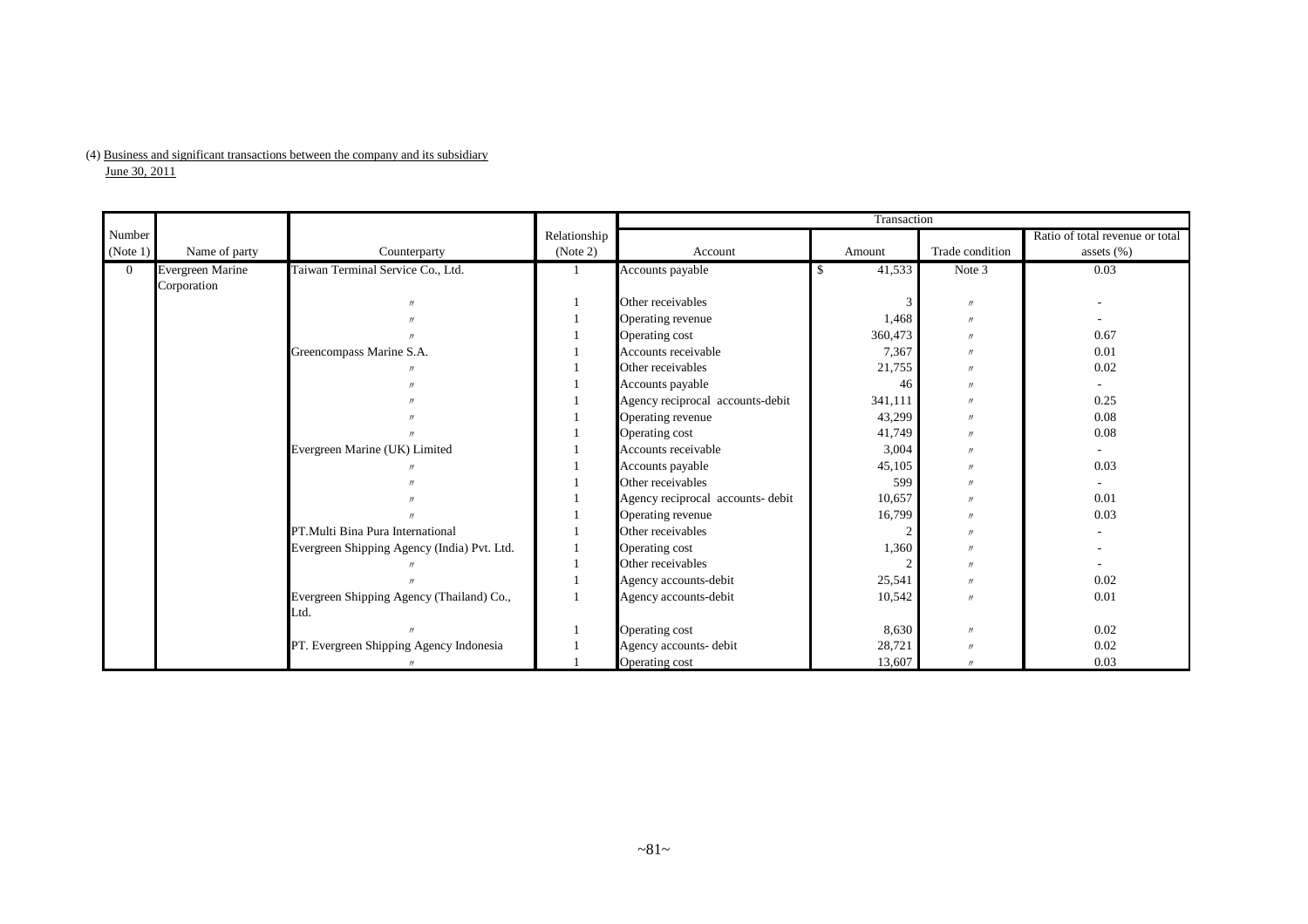|          |                  |                                             |              | Transaction             |        |                   |                                 |  |  |  |
|----------|------------------|---------------------------------------------|--------------|-------------------------|--------|-------------------|---------------------------------|--|--|--|
| Number   |                  |                                             | Relationship |                         |        |                   | Ratio of total revenue or total |  |  |  |
| (Note 1) | Name of party    | Counterparty                                | (Note 2)     | Account                 | Amount | Trade condition   | assets $(\%)$                   |  |  |  |
| $\Omega$ | Evergreen Marine | Evergreen Shipping Agency (Singapore) Pte.  |              | Agency accounts- credit | 812    | Note 3            | 0.03                            |  |  |  |
|          | Corporation      | Ltd.                                        |              |                         |        |                   |                                 |  |  |  |
|          |                  |                                             |              | Operating cost          | 6,295  | $^{\prime\prime}$ | 0.01                            |  |  |  |
|          |                  | Evergreen Shipping Agency (Korea)           |              | Operating cost          | 647    | $^{\prime\prime}$ |                                 |  |  |  |
|          |                  | Corporation                                 |              |                         |        |                   |                                 |  |  |  |
|          |                  |                                             |              | Accounts payable        | 812    | $^{\prime\prime}$ |                                 |  |  |  |
|          |                  |                                             |              | Agency accounts- credit | 257    | $^{\prime\prime}$ |                                 |  |  |  |
|          |                  | Evergreen Shipping Agency (Deutschland)     |              | Agency accounts-debit   | 742    | $^{\prime\prime}$ |                                 |  |  |  |
|          |                  | GmbH                                        |              |                         |        |                   |                                 |  |  |  |
|          |                  |                                             |              | Operating cost          | 5,214  | $^{\prime\prime}$ | 0.01                            |  |  |  |
|          |                  | Evergreen Shipping Agency (Ireland) Ltd.    |              | Agency accounts- debit  | 589    | $^{\prime\prime}$ |                                 |  |  |  |
|          |                  |                                             |              | Operating cost          | 277    | $\overline{u}$    |                                 |  |  |  |
|          |                  | Evergreen Shipping Agency (Netherland) B.V. |              | Agency accounts- credit | 1,618  |                   |                                 |  |  |  |
|          |                  |                                             |              | Operating cost          | 5,167  |                   | 0.01                            |  |  |  |
|          |                  | Evergreen Shipping Agency (Poland) SP.ZO.O  |              | Agency accounts- debit  |        | $^{\prime\prime}$ |                                 |  |  |  |
|          |                  |                                             |              | Operating cost          | 691    | $^{\prime\prime}$ |                                 |  |  |  |
|          |                  | Evergreen Shipping Agency France S.A.       |              | Agency accounts- credit | 155    | $^{\prime\prime}$ |                                 |  |  |  |
|          |                  |                                             |              | Operating cost          | 471    | $^{\prime\prime}$ |                                 |  |  |  |
|          |                  | Evergreen Shipping (Spain) S.L.             |              | Operating cost          | 465    | $^{\prime\prime}$ |                                 |  |  |  |
|          |                  |                                             |              | Other receivables       |        | $^{\prime\prime}$ |                                 |  |  |  |
|          |                  |                                             |              | Agency accounts- credit | 26     | $\overline{u}$    |                                 |  |  |  |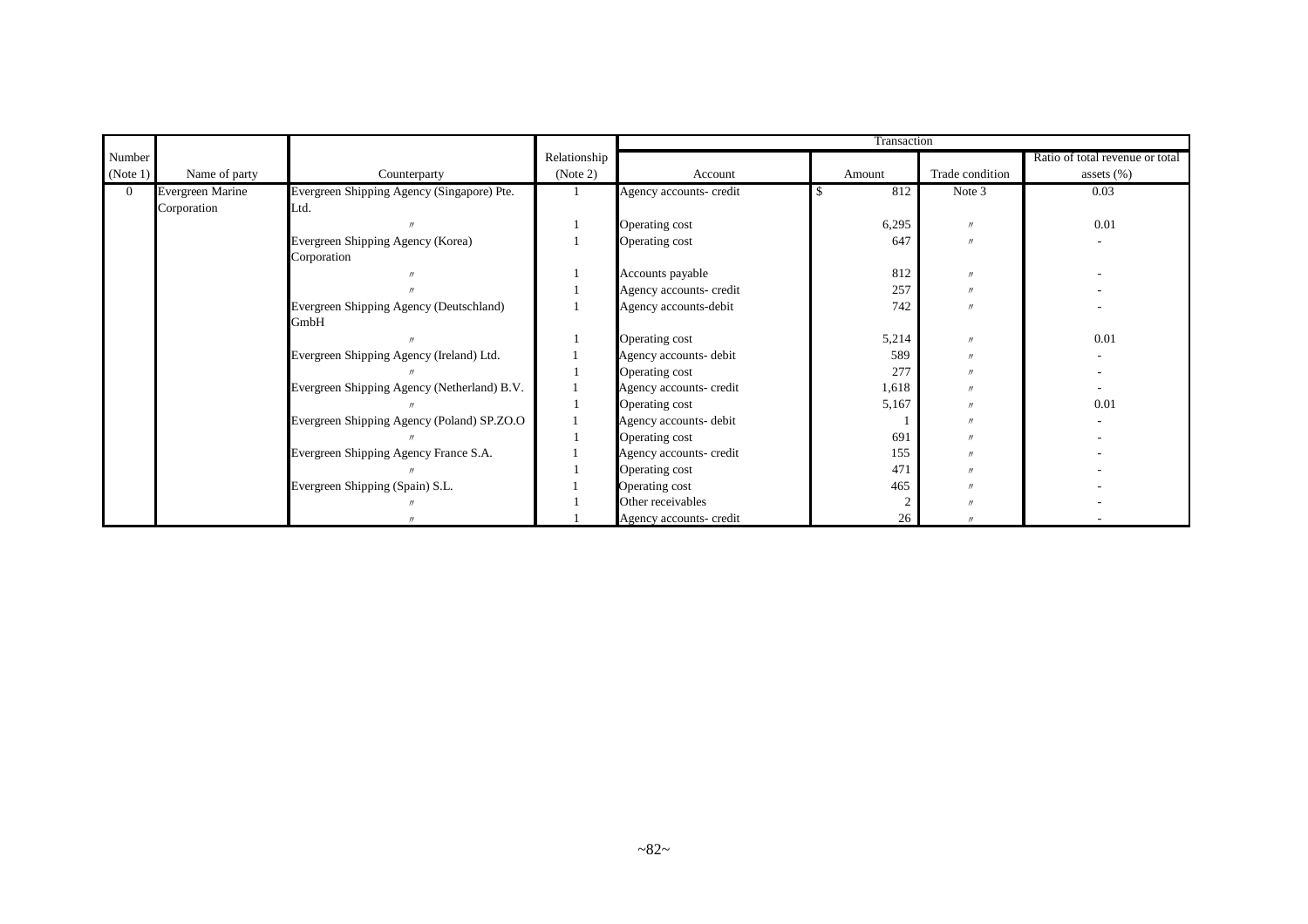|                |                             |                                                         |              | Transaction                      |         |                   |                                 |  |
|----------------|-----------------------------|---------------------------------------------------------|--------------|----------------------------------|---------|-------------------|---------------------------------|--|
| Number         |                             |                                                         | Relationship |                                  |         |                   | Ratio of total revenue or total |  |
| (Note 1)       | Name of party               | Counterparty                                            | (Note 2)     | Account                          | Amount  | Trade condition   | assets (%)                      |  |
| $\Omega$       | Evergreen Marine            | Evergreen Shipping Agency (Italy) S.p.A.                |              | Agency accounts- debit           | 7,809   | Note 3            | 0.01                            |  |
|                | Corporation                 |                                                         |              |                                  |         |                   |                                 |  |
|                |                             |                                                         |              | Operating cost                   | 3,162   | $^{\prime\prime}$ | 0.01                            |  |
|                |                             | Evergreen Shipping Agency (Russia) Ltd.                 |              | Agency accounts- credit          | 371     | $^{\prime\prime}$ |                                 |  |
|                |                             | Evergreen Shipping Agency (Vietnam) Corp.               |              | Operating cost                   | 4,693   | $^{\prime\prime}$ | 0.01                            |  |
|                |                             |                                                         |              | Other receivables                |         | $^{\prime\prime}$ |                                 |  |
|                |                             |                                                         |              | Agency accounts- credit          | 5,637   | $\prime$          |                                 |  |
|                |                             | Evergreen Shipping Agency (Australia)Pty. Ltd.          |              | Agency accounts- credit          | 24      | $\prime$          |                                 |  |
|                |                             | Evergreen Shipping Agency (Sounth<br>Africa)(PTY). Ltd. |              | Agency accounts- debit           | 412     | $^{\prime\prime}$ |                                 |  |
|                | Peony Investment S.A.       | Shenzhen Greentrans Transportation Co., Ltd.            | 3            | Accounts receivable              | 1,159   | $\prime$          |                                 |  |
|                |                             | Evergreen Shipping (Spain) S.L.                         | 3            | Other receivables                | 90,747  | $^{\prime\prime}$ | 0.07                            |  |
|                |                             | Vigor Enterprise S.A.                                   | 3            | Other receivables                |         | $\prime$          |                                 |  |
|                |                             | Clove Holding Ltd.                                      | 3            | Other receivables                | 50      | $^{\prime\prime}$ |                                 |  |
|                |                             | Evergreen Heavy Industrial CO.,<br>(Malaysia)Berhad     | 3            | Other receivables                | 141,256 | $^{\prime\prime}$ | 0.11                            |  |
|                |                             | Evergreen Shipping Agency (Vietnam) Corp.               | 3            | Other receivables                | 1,008   | $\prime$          |                                 |  |
|                |                             | Ample Holding Ltd.                                      | 3            | Other receivables                |         | $^{\prime\prime}$ |                                 |  |
|                |                             | Evergreen Argentina S.A.                                | 3            | Other receivables                | 424     | $^{\prime\prime}$ |                                 |  |
| $\overline{2}$ | Greencompass Marine<br>S.A. | Evergreen Marine (UK) Limited                           | 3            | Agency reciprocal accounts-debit | 10,409  | $\prime$          | 0.01                            |  |
|                |                             | Evergreen Heavy Industrial Co.,<br>(Malaysia)Berhad     | 3            | Operating cost                   | 278,076 | $\prime$          | 0.52                            |  |
|                |                             | Evergreen Shipping Agency (India) Pvt. Ltd.             | 3            | Agency accounts- debit           | 47      | $\prime$          |                                 |  |
|                |                             |                                                         | 3            | Operating cost                   | 6,034   | $\prime$          | 0.01                            |  |
|                |                             | Evergreen Shipping Agency (Thailand) Co.,<br>Ltd.       | 3            | Agency accounts- debit           | 5,610   | $^{\prime\prime}$ |                                 |  |
|                |                             | $^{\prime\prime}$                                       | 3            | Operating cost                   | 14,960  | $^{\prime\prime}$ | 0.03                            |  |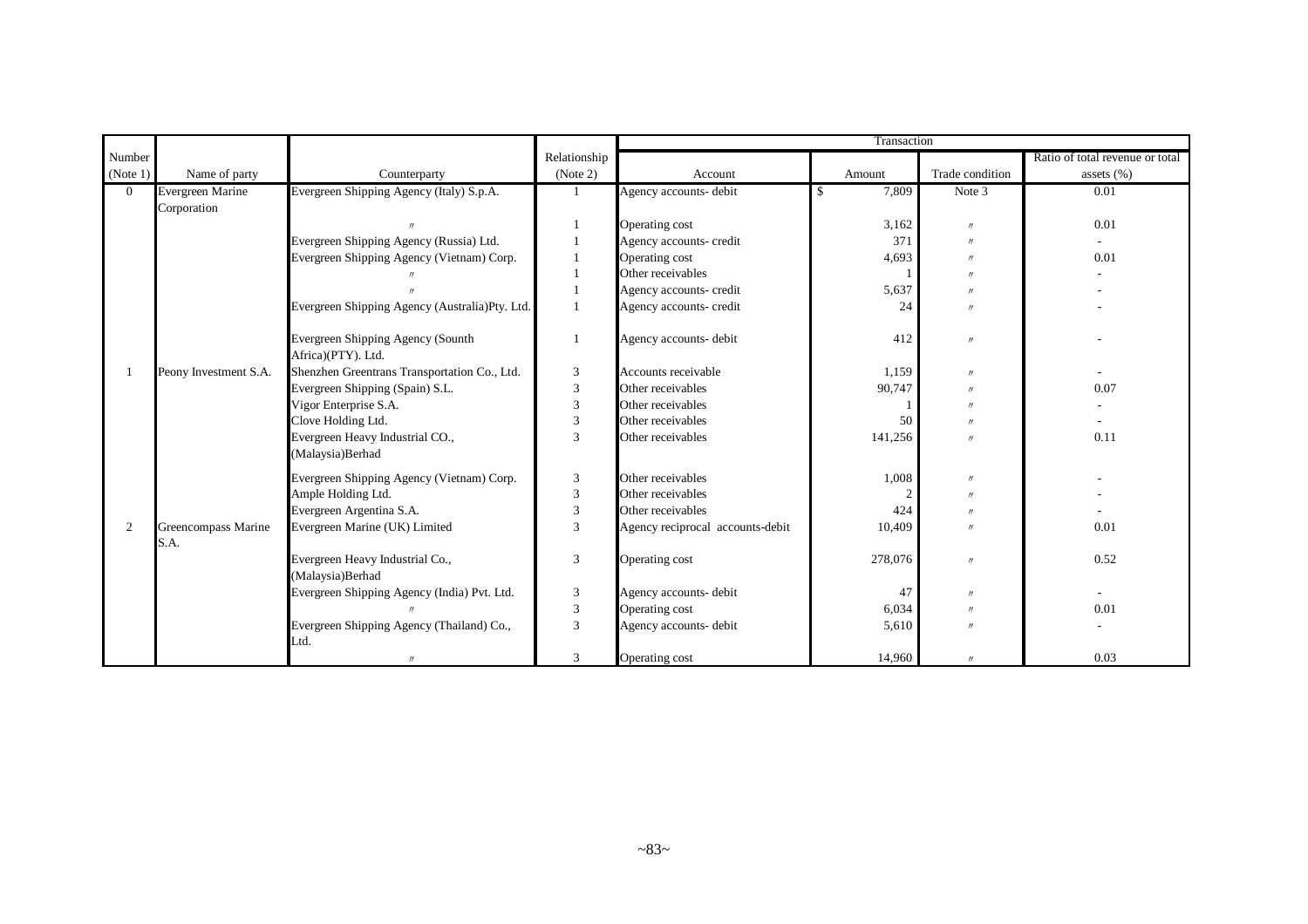|                |                     |                                              |                         |                         | Transaction  |                   |                                 |
|----------------|---------------------|----------------------------------------------|-------------------------|-------------------------|--------------|-------------------|---------------------------------|
| Number         |                     |                                              | Relationship            |                         |              |                   | Ratio of total revenue or total |
| (Note 1)       | Name of party       | Counterparty                                 | (Note 2)                | Account                 | Amount       | Trade condition   | assets $(\% )$                  |
| $\overline{2}$ | Greencompass Marine | PT. Evergreen Shipping Agency Indonesia      | 3                       | Accounts receivable     | 4,825<br>-\$ | Note 3            |                                 |
|                | S.A.                |                                              |                         |                         |              |                   |                                 |
|                |                     |                                              | 3                       | Agency accounts- debit  | 22,887       | $\prime\prime$    | 0.02                            |
|                |                     |                                              | 3                       | Operating cost          | 8,580        | $\prime\prime$    | 0.02                            |
|                |                     | Evergreen Shipping Agency (Singapore) Pte.   | $\overline{3}$          | Accounts receivable     | 5,889        | $\prime$          |                                 |
|                |                     | Ltd.                                         |                         |                         |              |                   |                                 |
|                |                     |                                              | $\mathfrak{Z}$          | Agency accounts- debit  | 15,635       | $\prime$          | 0.01                            |
|                |                     |                                              | $\mathfrak{Z}$          | Agency accounts- credit | 4,599        | $^{\prime\prime}$ |                                 |
|                |                     |                                              | $\overline{\mathbf{3}}$ | Operating cost          | 7,784        | $^{\prime\prime}$ | 0.01                            |
|                |                     | Evergreen Shipping Agency (Korea)            | 3                       | Agency accounts- debit  | 11,449       | $\prime$          | 0.01                            |
|                |                     | Corporation                                  |                         |                         |              |                   |                                 |
|                |                     |                                              | 3                       | Operating cost          | 14,274       | $\prime\prime$    | 0.03                            |
|                |                     | Evergreen Shipping Agency (Deutschland)      | 3                       | Accounts payable        | 9,217        | $^{\prime\prime}$ | 0.01                            |
|                |                     | GmbH                                         |                         |                         |              |                   |                                 |
|                |                     |                                              | 3                       | Agency accounts-debit   | 6,952        | $\prime$          | 0.01                            |
|                |                     |                                              | 3                       | Operating cost          | 28,685       | $\prime$          | 0.05                            |
|                |                     | Evergreen Shipping Agency (Ireland) Ltd.     | 3                       | Accounts payable        | 12           | $\prime$          |                                 |
|                |                     |                                              | $\overline{3}$          | Agency accounts- debit  |              | $^{\prime\prime}$ |                                 |
|                |                     |                                              | 3                       | Operating cost          | 1,419        | $^{\prime\prime}$ |                                 |
|                |                     | Evergreen Shipping Agency (Netherlands) B.V. | 3                       | Accounts receivable     | 12,223       | $\prime$          | 0.01                            |
|                |                     |                                              | 3                       | Agency accounts- debit  | 10,059       | $\prime$          | 0.01                            |
|                |                     |                                              | 3                       | Operating cost          | 28,320       | $^{\prime\prime}$ | 0.05                            |
|                |                     | Evergreen Shipping Agency (Poland) SP.ZO.O   | $\mathfrak{Z}$          | Accounts receivable     | 9,040        | $^{\prime\prime}$ | 0.01                            |
|                |                     |                                              | 3                       | Agency accounts- debit  | 31           | $^{\prime\prime}$ |                                 |
|                |                     |                                              | 3                       | Operating cost          | 1,612        | $\prime$          |                                 |
|                |                     | Evergreen Shipping Agency France S.A.        | 3                       | Operating cost          | 38,722       | $\prime$          | 0.07                            |
|                |                     |                                              | 3                       | Agency accounts- debit  | 78,484       | $^{\prime\prime}$ | 0.06                            |
|                |                     |                                              | 3                       | Agency accounts- credit | 4,580        | $^{\prime\prime}$ |                                 |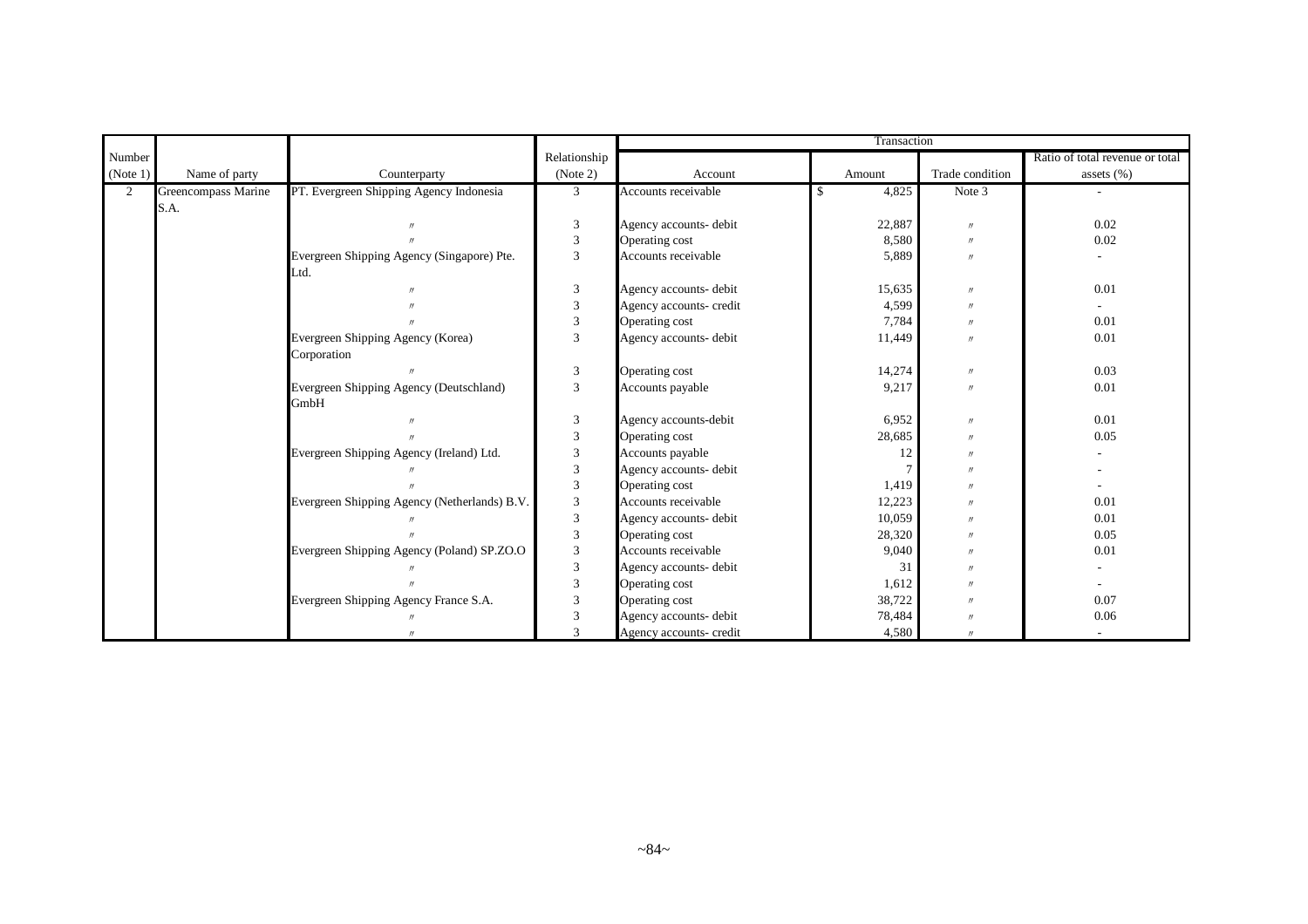|                |                                  |                                                         |                           |                         | Transaction              |                   |                                 |
|----------------|----------------------------------|---------------------------------------------------------|---------------------------|-------------------------|--------------------------|-------------------|---------------------------------|
| Number         |                                  |                                                         | Relationship              |                         |                          |                   | Ratio of total revenue or total |
| (Note 1)       | Name of party                    | Counterparty                                            | (Note 2)                  | Account                 | Amount                   | Trade condition   | assets (%)                      |
| $\overline{2}$ | Greencompass Marine              | Evergreen Shipping (Spain) S.L.                         | $\mathfrak{Z}$            | Operating cost          | 14,283<br>\$             | Note 3            | 0.03                            |
|                | S.A.                             |                                                         |                           |                         |                          |                   |                                 |
|                |                                  |                                                         | 3                         | Agency accounts- debit  | 134,859                  | $\prime\prime$    | 0.10                            |
|                |                                  |                                                         | $\overline{3}$            | Agency accounts- credit | 9,215                    | $\prime$          | 0.01                            |
|                |                                  | Evergreen Shipping Agency (Italy) S.p.A.                | $\mathfrak{Z}$            | Agency accounts- debit  | 5,155                    | $\prime$          | $\sim$                          |
|                |                                  |                                                         | 3                         | Agency accounts- credit | 175,007                  | $\prime$          | 0.13                            |
|                |                                  |                                                         | 3                         | Operating cost          | 13,275                   | $^{\prime\prime}$ | 0.02                            |
|                |                                  | Evergreen Shipping Agency (Vietnam) Corp.               | 3                         | Agency accounts- debit  | $\boldsymbol{\varDelta}$ | $\prime\prime$    |                                 |
|                |                                  |                                                         | $\overline{3}$            | Agency accounts- credit | 4,482                    | $\prime$          |                                 |
|                |                                  |                                                         | $\overline{3}$            | Operating cost          | 7,412                    | $\prime$          | 0.01                            |
|                |                                  | Evergreen Shipping Agency (Australia) Pty.              | $\mathfrak{Z}$            | Accounts receivable     | 6,287                    | $\prime$          |                                 |
|                |                                  |                                                         | $\overline{3}$            | Agency accounts- debit  | 1,491                    | $\prime$          |                                 |
|                |                                  |                                                         | $\overline{3}$            | Agency accounts- credit | 394                      | $^{\prime\prime}$ |                                 |
|                |                                  |                                                         | $\mathfrak{Z}$            | Operating cost          | 1,838                    | $\prime$          |                                 |
|                |                                  | Evergreen Shipping Agency (Sounth<br>Africa)(PTY). Ltd. | 3                         | Accounts receivable     | 1,641                    | $^{\prime\prime}$ |                                 |
|                |                                  | $^{\prime\prime}$                                       | 3                         | Agency accounts- debit  | 26                       | $^{\prime\prime}$ |                                 |
|                |                                  |                                                         | 3                         | Operating cost          | 138                      | $\prime\prime$    |                                 |
| 3              | Evergreen Marine (UK)<br>Limited | Evergreen Shipping Agency (Thailand) Co.,<br>Ltd.       | 3                         | Agency accounts- debit  | 9,266                    | $\prime$          | 0.01                            |
|                |                                  | $\overline{u}$                                          | 3                         | Operating cost          | 19,378                   | $\prime\prime$    | 0.04                            |
|                |                                  | Evergreen Shipping Agency (India) Pvt. Ltd.             | $\ensuremath{\mathbf{3}}$ | Operating cost          | 12,193                   | $\prime$          | 0.02                            |
|                |                                  |                                                         | 3                         | Agency accounts- debit  | 3,457                    | $^{\prime\prime}$ |                                 |
|                |                                  | PT. Evergreen Shipping Agency Indonesia                 | 3                         | Accounts receivable     | 2,252                    | $^{\prime\prime}$ |                                 |
|                |                                  | $\prime$                                                | $\overline{3}$            | Agency accounts- debit  | 8,143                    | $^{\prime\prime}$ | 0.01                            |
|                |                                  |                                                         | 3                         | Operating cost          | 21,303                   | $\prime\prime$    | 0.04                            |
|                |                                  | Island Equipment LLC.                                   | 3                         | Other receivables       | 57,525                   | $\prime\prime$    | 0.04                            |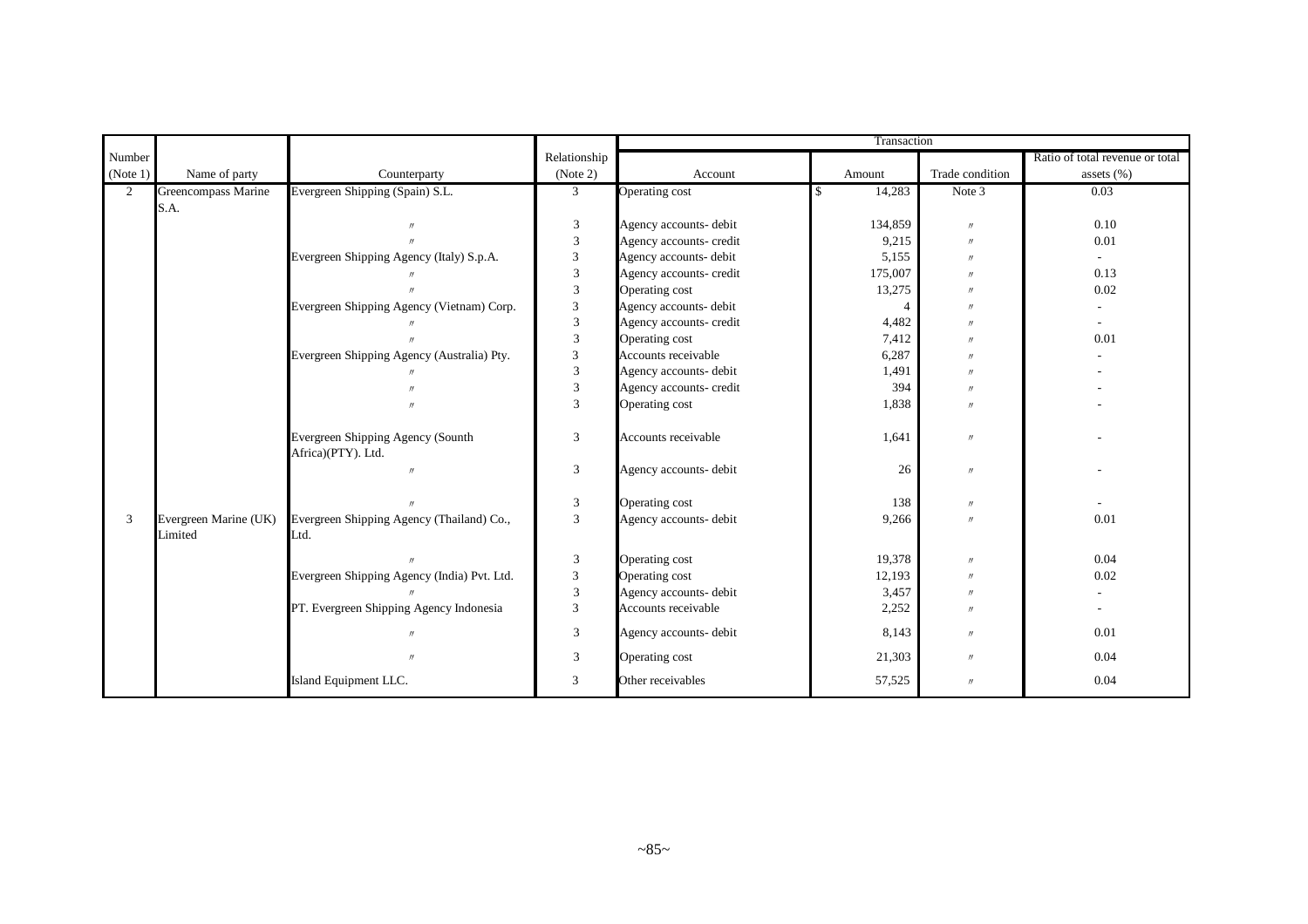|                |                       |                                              |                             | Transaction             |             |                   |                                 |  |
|----------------|-----------------------|----------------------------------------------|-----------------------------|-------------------------|-------------|-------------------|---------------------------------|--|
| Number         |                       |                                              | Relationship                |                         |             |                   | Ratio of total revenue or total |  |
| (Note 1)       | Name of party         | Counterparty                                 | (Note 2)                    | Account                 | Amount      | Trade condition   | assets (%)                      |  |
| $\mathfrak{Z}$ | Evergreen Marine (UK) | Evergreen Shipping Agency (Singapore) Pte.   | $\mathfrak{Z}$              | Accounts receivable     | 2,632<br>\$ | Note 3            |                                 |  |
|                | Limited               | Ltd.                                         |                             |                         |             |                   |                                 |  |
|                |                       |                                              | $\mathfrak{Z}$              | Agency accounts- debit  | 4,303       | $\prime\prime$    |                                 |  |
|                |                       |                                              | $\mathfrak{Z}$              | Agency accounts- credit | 278         | $\prime$          |                                 |  |
|                |                       |                                              | $\ensuremath{\mathfrak{Z}}$ | Operating cost          | 6,928       | $\prime$          | 0.01                            |  |
|                |                       | Evergreen Shipping Agency (Korea)            | $\overline{3}$              | Operating cost          | 7,127       | $\prime$          | 0.01                            |  |
|                |                       | Corporation                                  |                             |                         |             |                   |                                 |  |
|                |                       |                                              | $\ensuremath{\mathfrak{Z}}$ | Agency accounts- debit  | 24,628      | $\prime$          | 0.02                            |  |
|                |                       |                                              | $\mathfrak{Z}$              | Agency accounts- credit | 1,366       | $\prime$          |                                 |  |
|                |                       | Evergreen Shipping Agency (Deutschland)      | $\overline{3}$              | Accounts payable        | 5,321       | $\prime$          |                                 |  |
|                |                       | GmbH                                         |                             |                         |             |                   |                                 |  |
|                |                       |                                              | $\mathfrak{Z}$              | Agency accounts- debit  | 51,698      | $\prime$          | 0.04                            |  |
|                |                       |                                              | $\mathfrak{Z}$              | Agency accounts- credit | 13,253      | $\prime$          | 0.01                            |  |
|                |                       |                                              | $\mathfrak{Z}$              | Operating cost          | 33,198      | $\prime$          | 0.06                            |  |
|                |                       | Evergreen Shipping Agency (Ireland) Ltd.     | 3                           | Accounts receivable     | 140         | $^{\prime\prime}$ | ÷.                              |  |
|                |                       |                                              | $\mathfrak{Z}$              | Agency accounts- debit  | 8,909       | $\prime$          | 0.01                            |  |
|                |                       |                                              | $\ensuremath{\mathfrak{Z}}$ | Agency accounts- credit | 416         | $\prime$          |                                 |  |
|                |                       |                                              | $\mathfrak{Z}$              | Operating cost          | 3,810       | $\prime$          | 0.01                            |  |
|                |                       | Evergreen Shipping Agency (Netherlands) B.V. | 3                           | Operating cost          | 47,064      | $\prime$          | 0.09                            |  |
|                |                       |                                              | $\mathfrak{Z}$              | Accounts receivable     | 8,401       | $^{\prime\prime}$ | 0.01                            |  |
|                |                       |                                              | $\overline{3}$              | Agency accounts- debit  | 32,399      | $^{\prime\prime}$ | 0.02                            |  |
|                |                       |                                              | $\overline{3}$              | Agency accounts- credit | 7,596       | $^{\prime\prime}$ | 0.01                            |  |
|                |                       | Evergreen Shipping Agency (Poland) SP.ZO.O   | $\sqrt{3}$                  | Operating cost          | 2,071       | $^{\prime\prime}$ |                                 |  |
|                |                       |                                              | $\mathfrak z$               | Accounts receivable     | 971         | $^{\prime\prime}$ |                                 |  |
|                |                       |                                              | $\mathfrak{Z}$              | Agency accounts- debit  | 436         | $\prime$          |                                 |  |
|                |                       | Evergreen Shipping Agency France S.A.        | 3                           | Agency accounts- debit  | 77          | $^{\prime\prime}$ |                                 |  |
|                |                       |                                              | $\mathfrak{Z}$              | Operating cost          | 10,156      | $^{\prime\prime}$ | 0.02                            |  |
|                |                       | Evergreen Shipping (Spain) S.L.              | 3                           | Operating cost          | 8,506       | $\prime$          | 0.02                            |  |
|                |                       |                                              | $\mathfrak{Z}$              | Agency accounts- debit  | 13,252      | $\prime$          | 0.01                            |  |
|                |                       |                                              | $\mathfrak{Z}$              | Agency accounts- credit | 700         | $\prime$          |                                 |  |
|                |                       | Evergreen Shipping Agency (Italy) S.p.A.     | $\mathfrak{Z}$              | Agency accounts- debit  | 2,804       | $\prime$          |                                 |  |
|                |                       |                                              | 3                           | Operating cost          | 6,706       | $^{\prime\prime}$ | 0.01                            |  |
|                |                       | Evergreen Shipping Agency (Russia) Ltd.      | 3                           | Accounts payable        | 9           | $^{\prime\prime}$ |                                 |  |
|                |                       |                                              | 3                           | Agency accounts- credit | 148         | $^{\prime\prime}$ |                                 |  |
|                |                       | Evergreen Shipping Agency (Vietnam) Corp.    | $\mathfrak{Z}$              | Operating cost          | 18,735      | $^{\prime\prime}$ | 0.04                            |  |
|                |                       |                                              | $\sqrt{3}$                  | Agency accounts- debit  | 7           | $\prime$          |                                 |  |
|                |                       | $^{\prime\prime}$                            | 3                           | Agency accounts- credit | 460         | $\prime$          |                                 |  |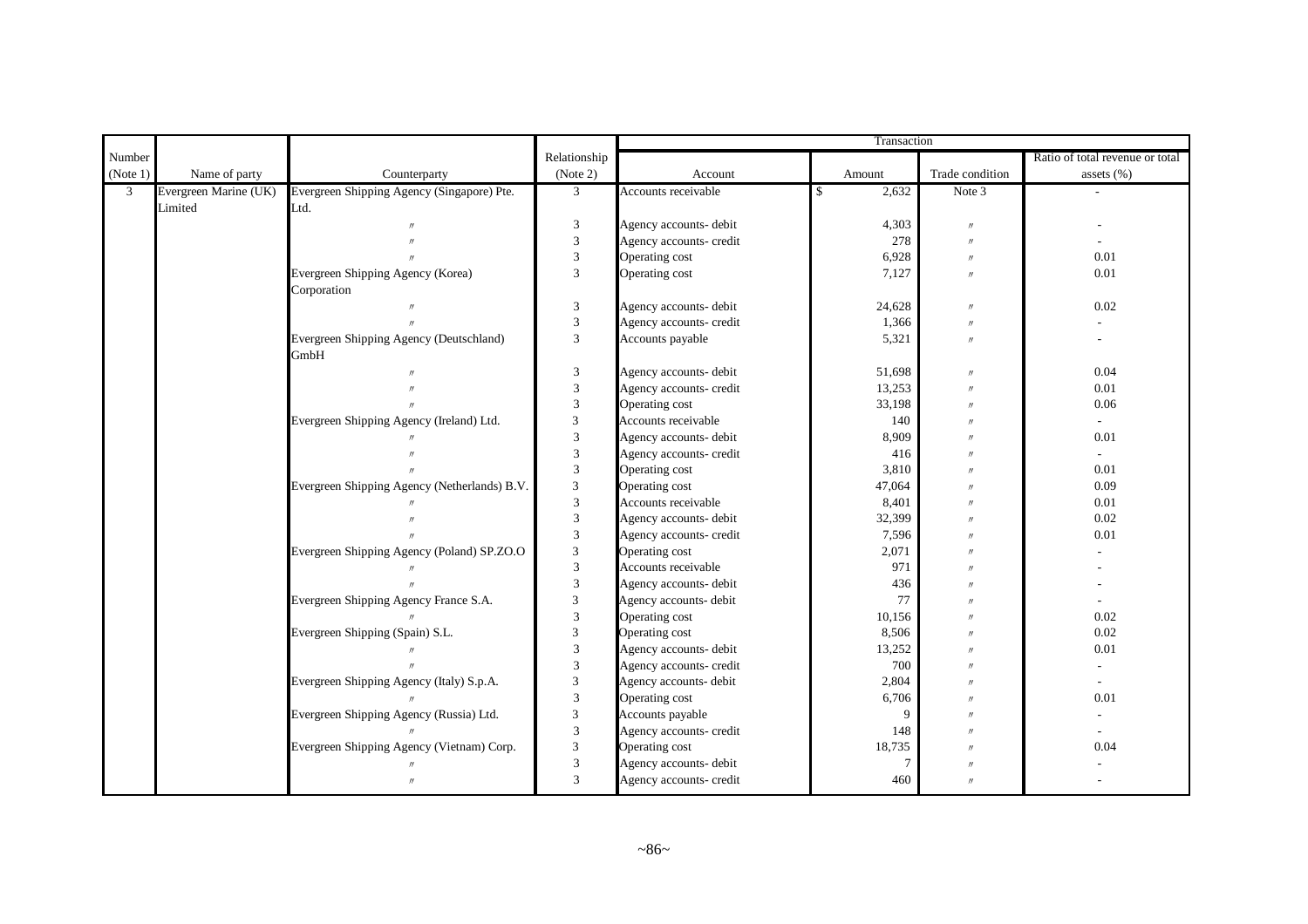|          |                              |                                                                  |                | Transaction             |         |                   |                                 |  |
|----------|------------------------------|------------------------------------------------------------------|----------------|-------------------------|---------|-------------------|---------------------------------|--|
| Number   |                              |                                                                  | Relationship   |                         |         |                   | Ratio of total revenue or total |  |
| (Note 1) | Name of party                | Counterparty                                                     | (Note 2)       | Account                 | Amount  | Trade condition   | assets $(\%)$                   |  |
| 3        | Evergreen Marine (UK)        | Evergreen Shipping Agency (Australia)Pty. Ltd.                   | 3              | Operating cost          | 278     | Note 3            |                                 |  |
|          | Limited                      |                                                                  |                |                         |         |                   |                                 |  |
|          |                              |                                                                  | 3              | Agency accounts- credit | 192     | $^{\prime\prime}$ |                                 |  |
|          |                              | Evergreen Shipping Agency (Sounth Africa)                        | 3              | Agency accounts- debit  | 167     | $^{\prime\prime}$ |                                 |  |
|          |                              | (PTY) Ltd.                                                       |                |                         |         |                   |                                 |  |
|          |                              |                                                                  | 3              | Accounts receivable     | 121     | $^{\prime\prime}$ |                                 |  |
|          |                              |                                                                  | 3              | Operating cost          | 558     | $^{\prime\prime}$ |                                 |  |
|          | PT. Multi Bina Pura          | PT. Multi Bina Transport                                         | 3              | Accounts receivable     | 512     | $\overline{u}$    |                                 |  |
|          | International                |                                                                  |                |                         |         |                   |                                 |  |
|          |                              |                                                                  | 3              | Accounts payable        | 351     | $^{\prime\prime}$ |                                 |  |
|          |                              |                                                                  | 3              | Other payables          | 231     | $^{\prime\prime}$ |                                 |  |
|          |                              |                                                                  | 3              | Operating revenue       | 3,192   | $^{\prime\prime}$ | 0.01                            |  |
|          |                              |                                                                  | $\mathfrak{Z}$ | Operating cost          | 1,748   | $^{\prime\prime}$ |                                 |  |
|          |                              | PT. Evergreen Shipping Agency Indonesia                          | 3              | Accounts receivable     | 909     | $^{\prime\prime}$ |                                 |  |
| 5        | Clove Holding Ltd.           | Island Equipment LLC.                                            | 3              | Other receivables       | 138,059 | $^{\prime\prime}$ | 0.10                            |  |
| 6        | Evergreen Shipping           | Evergreen Shipping Agency (Deutschland)                          | 3              | Accounts receivable     | 7,320   | $^{\prime\prime}$ | 0.01                            |  |
|          | Agency (Russsia)Limited GmbH |                                                                  |                |                         |         |                   |                                 |  |
|          |                              |                                                                  | 3              | Accounts payable        | 4,786   | $^{\prime\prime}$ |                                 |  |
|          |                              |                                                                  | 3              | Operating revenue       | 25,218  | $^{\prime\prime}$ | 0.05                            |  |
|          |                              | PT. Multi Bina Transport PT. Evergreen Shipping Agency Indonesia | 3              | Accounts receivable     | 6,505   | $^{\prime\prime}$ |                                 |  |
|          |                              |                                                                  |                |                         |         |                   |                                 |  |

Note 1: The numbers filled for inter-company transactions are as follows:

(1) The parent company is numbered "0".

(2) The subsidiaries are numbered starting from "1".

Note 2: Relationship with the transaction company:

(1) the Company to the subsidiary.

(2) the subsidiary to the Company

(3) the subsidiary to the subsidiary.

Note 3: There is no difference of trade type compared with ordinary transaction.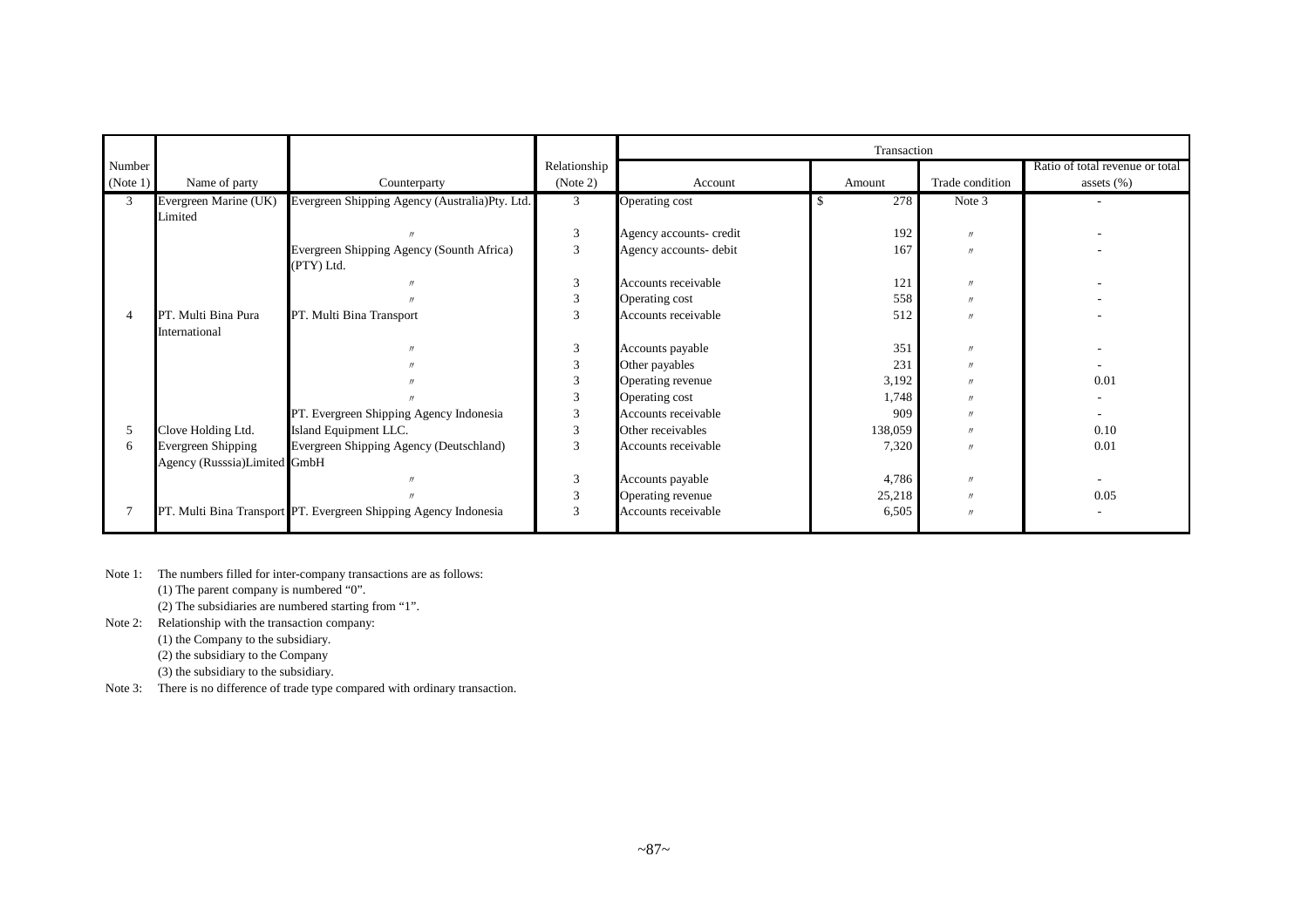#### $J$ une 30, 2010

|              |                         |                                             |              | Transaction                       |         |                   |                                 |  |
|--------------|-------------------------|---------------------------------------------|--------------|-----------------------------------|---------|-------------------|---------------------------------|--|
| Number       |                         |                                             | Relationship |                                   |         |                   | Ratio of total revenue or total |  |
| (Note 1)     | Name of party           | Counterparty                                | (Note 2)     | Account                           | Amount  | Trade condition   | assets $(\%)$                   |  |
| $\mathbf{0}$ | <b>Evergreen Marine</b> | Taiwan Terminal Service Co., Ltd.           |              | Other receivables                 | S       | Note 3            |                                 |  |
|              | Corporation             |                                             |              |                                   |         |                   |                                 |  |
|              |                         |                                             |              | Operating revenue                 | 1,453   | $^{\prime\prime}$ |                                 |  |
|              |                         |                                             |              | Operating cost                    | 315,283 | $^{\prime\prime}$ | 0.68                            |  |
|              |                         |                                             |              | Accounts payable                  | 41,569  | $\prime$          | 0.03                            |  |
|              |                         | Greencompass Marine S.A.                    |              | Accounts receivable               | 6,711   | $^{\prime\prime}$ | 0.01                            |  |
|              |                         |                                             |              | Other receivables                 | 7,638   | $^{\prime\prime}$ | 0.01                            |  |
|              |                         |                                             |              | Agency reciprocal accounts-debit  | 109,402 | $^{\prime\prime}$ | 0.09                            |  |
|              |                         |                                             |              | Operating revenue                 | 249,824 | $\prime$          | 0.54                            |  |
|              |                         |                                             |              | Operating cost                    | 118,740 | $^{\prime\prime}$ | 0.26                            |  |
|              |                         | Evergreen Marine (UK) Limited               |              | Accounts receivable               | 2,609   | $\prime$          |                                 |  |
|              |                         |                                             |              | Other receivables                 | 154     | $\prime$          |                                 |  |
|              |                         |                                             |              | Agency reciprocal accounts- debit | 9,011   | $\prime$          | 0.01                            |  |
|              |                         |                                             |              | Operating revenue                 | 19,974  | $^{\prime\prime}$ | 0.04                            |  |
|              |                         | Whitney Equipment LLC                       |              | Other receivables                 | 57      | $^{\prime\prime}$ |                                 |  |
|              |                         | Evergreen Argentina S.A.                    |              | Agency accounts- credit           | 1,073   | $\prime$          |                                 |  |
|              |                         | Evergreen Shipping Agency (India) Pvt. Ltd. |              | Operating cost                    | 4,232   | $\prime$          | 0.01                            |  |
|              |                         |                                             |              | Accounts payable                  | 6,689   | $^{\prime\prime}$ | 0.01                            |  |
|              |                         |                                             |              | Agency accounts-debit             | 68,283  | $^{\prime\prime}$ | 0.06                            |  |
|              |                         | Evergreen Shipping Agency (Thailand) Co.,   |              | Agency accounts- credit           | 506     | $\prime$          |                                 |  |
|              |                         | Ltd.                                        |              |                                   |         |                   |                                 |  |
|              |                         |                                             |              | Operating cost                    | 8,629   | $\prime$          | 0.02                            |  |
|              |                         | PT. Evergreen Shipping Agency Indonesia     |              | Agency accounts- debit            | 28,027  | $^{\prime\prime}$ | 0.02                            |  |
|              |                         |                                             |              | Operating cost                    | 18,908  | $^{\prime\prime}$ | 0.04                            |  |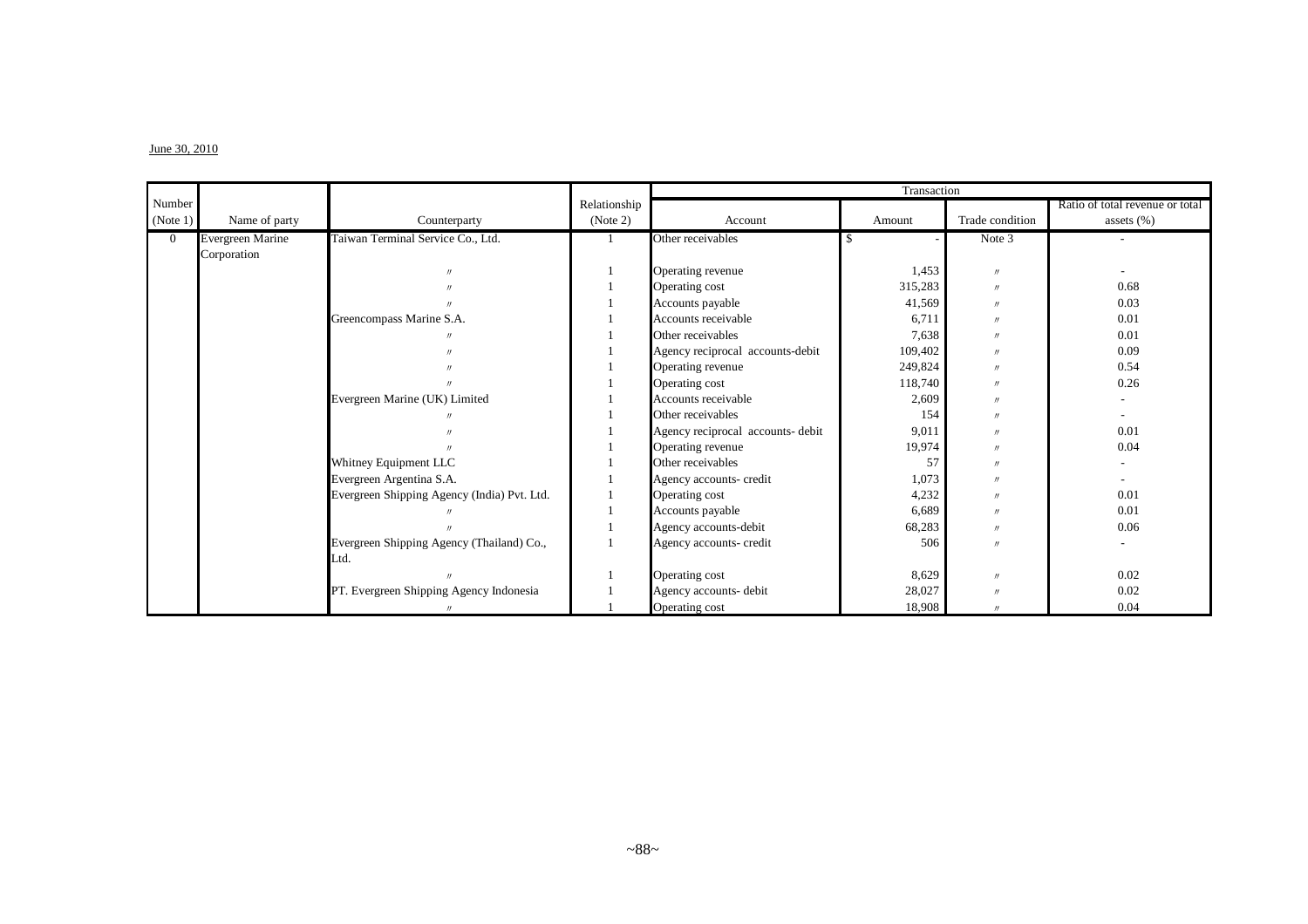|                |                  |                                             |              |                         | Transaction |                   |                                 |
|----------------|------------------|---------------------------------------------|--------------|-------------------------|-------------|-------------------|---------------------------------|
| Number         |                  |                                             | Relationship |                         |             |                   | Ratio of total revenue or total |
| (Note 1)       | Name of party    | Counterparty                                | (Note 2)     | Account                 | Amount      | Trade condition   | assets $(\%)$                   |
| $\overline{0}$ | Evergreen Marine | Evergreen Shipping Agency (Singapore) Pte.  |              | Accounts payable        | 1,269       | Note 3            | $\overline{\phantom{a}}$        |
|                | Corporation      | Ltd.                                        |              |                         |             |                   |                                 |
|                |                  |                                             |              | Agency accounts- debit  | 3,763       | $^{\prime\prime}$ |                                 |
|                |                  |                                             |              | Operating cost          | 4,737       | $^{\prime\prime}$ | 0.01                            |
|                |                  | Evergreen Shipping Agency (Korea)           |              | Operating cost          | 1,458       | $^{\prime\prime}$ |                                 |
|                |                  | Corporation                                 |              |                         |             |                   |                                 |
|                |                  |                                             |              | Agency accounts- credit | 616         | $^{\prime\prime}$ |                                 |
|                |                  |                                             |              | Accounts payable        | 965         | $^{\prime\prime}$ |                                 |
|                |                  | Evergreen Shipping Agency (Deutschland)     |              | Agency accounts- credit | 1,368       | $^{\prime\prime}$ |                                 |
|                |                  | GmbH                                        |              |                         |             |                   |                                 |
|                |                  |                                             |              | Other receivables       |             | $^{\prime\prime}$ |                                 |
|                |                  |                                             |              | Operating cost          | 5,676       | $^{\prime\prime}$ | 0.01                            |
|                |                  | Evergreen Shipping Agency (Ireland) Ltd.    |              | Agency accounts- debit  | 1,441       | $^{\prime\prime}$ |                                 |
|                |                  |                                             |              | Operating cost          | 220         | $^{\prime\prime}$ |                                 |
|                |                  | Evergreen Shipping Agency (Netherland) B.V. |              | Agency accounts- credit | 1,331       | $^{\prime\prime}$ |                                 |
|                |                  |                                             |              | Operating cost          | 2,600       | $^{\prime\prime}$ | 0.01                            |
|                |                  | Evergreen Shipping Agency (Poland) SP.ZO.O  |              | Agency accounts- debit  | 209         | $^{\prime\prime}$ |                                 |
|                |                  |                                             |              | Operating cost          | 1,091       | $^{\prime\prime}$ |                                 |
|                |                  |                                             |              | Accounts payable        |             | $^{\prime\prime}$ |                                 |
|                |                  | Evergreen Shipping Agency France S.A.       |              | Agency accounts- credit | 174         | $^{\prime\prime}$ |                                 |
|                |                  |                                             |              | Operating cost          | 1,206       | $^{\prime\prime}$ |                                 |
|                |                  | Evergreen Shipping (Spain) S.L.             |              | Operating cost          | 619         | $^{\prime\prime}$ |                                 |
|                |                  |                                             |              | Agency accounts- credit | 475         | $^{\prime\prime}$ |                                 |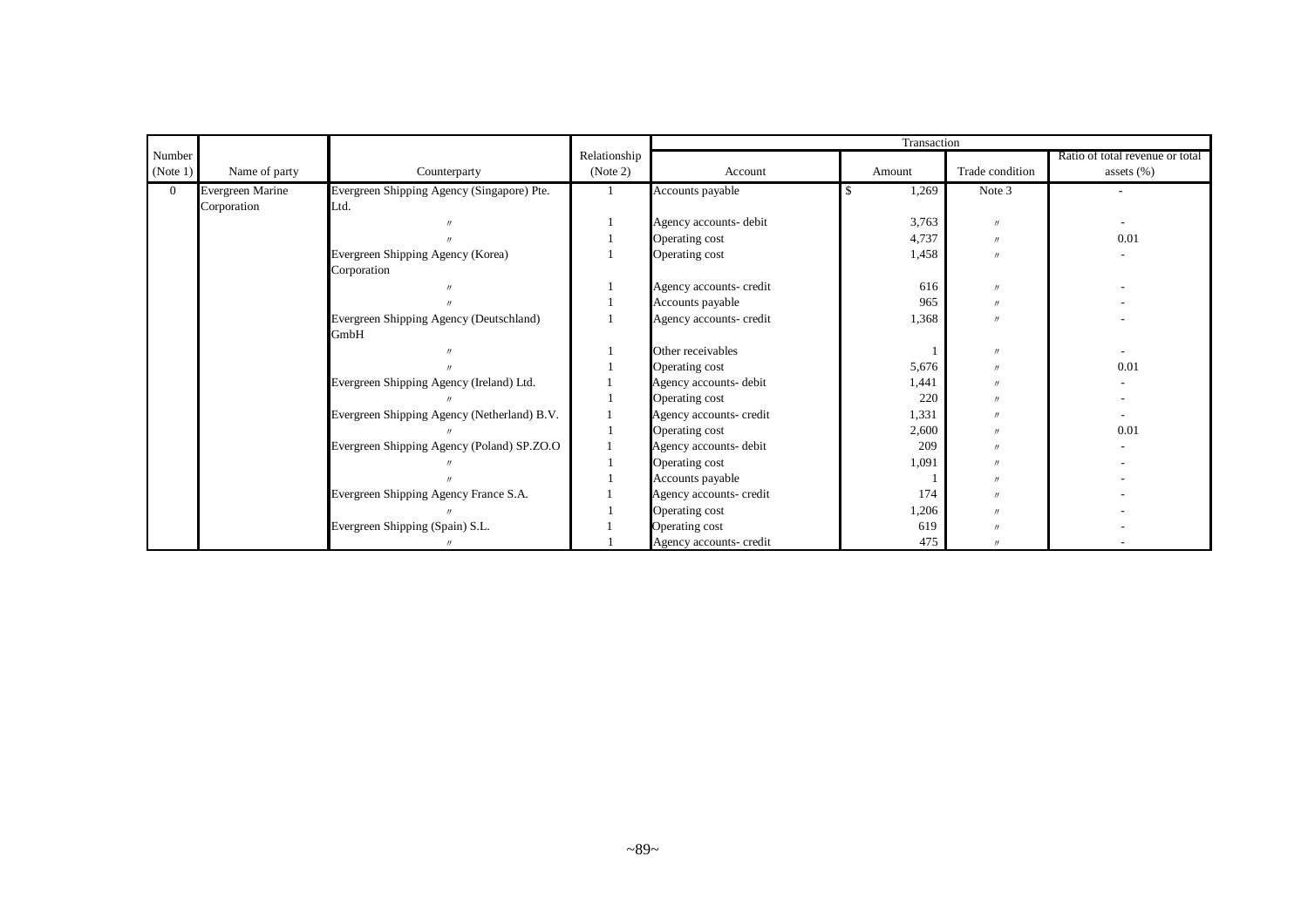|                |                       |                                                |                             |                                  | Transaction |                     |                                 |
|----------------|-----------------------|------------------------------------------------|-----------------------------|----------------------------------|-------------|---------------------|---------------------------------|
| Number         |                       |                                                | Relationship                |                                  |             |                     | Ratio of total revenue or total |
| (Note 1)       | Name of party         | Counterparty                                   | (Note 2)                    | Account                          | Amount      | Trade condition     | assets $(\%)$                   |
| $\overline{0}$ | Evergreen Marine      | Evergreen Shipping Agency (Italy) S.p.A.       |                             | Agency accounts- debit           | 7,077       | Note 3              | 0.01                            |
|                | Corporation           |                                                |                             |                                  |             |                     |                                 |
|                |                       |                                                |                             | Operating cost                   | 4,492       | $^{\prime\prime}$   | 0.01                            |
|                |                       | Evergreen Shipping Agency (Russia) Limited     |                             | Agency accounts- debit           | 1,017       | $^{\prime\prime}$   |                                 |
|                |                       |                                                |                             | Other receivables                | 96          | $^{\prime\prime}$   |                                 |
|                |                       | Evergreen Shipping Agency (Vietnam) Corp.      |                             | Operating cost                   | 4,048       | $^{\prime}$         | 0.01                            |
|                |                       |                                                |                             | Agency accounts- credit          | 1,180       | $^{\prime\prime}$   |                                 |
|                |                       | Evergreen Shipping Agency (Australia)Pty. Ltd. |                             | Agency accounts- credit          | 214         | $^{\prime\prime}$   |                                 |
|                |                       |                                                |                             |                                  |             |                     |                                 |
|                |                       | Evergreen Shipping Agency (Sounth Africa)      |                             | Agency accounts- debit           | 13          | $^{\prime\prime}$   |                                 |
|                |                       | (PTY) Ltd.                                     |                             |                                  |             |                     |                                 |
|                | Peony Investment S.A. | Shenzhen Greentrans Transportation Co., Ltd.   | 3                           | Other payables                   | 4,112       | $\prime$            |                                 |
|                |                       | Evergreen Shipping (Spain) S.L.                | 3                           | Other receivables                | 48,550      | $^{\prime\prime}$   | 0.04                            |
|                |                       | Evergreen Shipping Agency (Russia) Limited     | $\ensuremath{\mathfrak{Z}}$ | Other receivables                | 13,929      | $^{\prime\prime}$   | 0.01                            |
|                |                       | Evergreen Argentina S.A.                       | 3                           | Other payables                   | 464         | $^{\prime}$         |                                 |
| $\overline{2}$ | Greencompass Marine   | Evergreen Marine (UK) Limited                  | $\overline{3}$              | Agency reciprocal accounts-debit | 42,564      | $^{\prime\prime}$   | 0.04                            |
|                | S.A.                  |                                                |                             |                                  |             |                     |                                 |
|                |                       | Evergreen Heavy Industrial Co.,                | 3                           | Operating cost                   | 736,757     | $^{\prime\prime}$   | 1.60                            |
|                |                       | (Malaysia)Berhad                               |                             |                                  |             |                     |                                 |
|                |                       | Evergreen Shipping Agency (India) Pvt. Ltd.    | 3                           | Accounts receivable              | 18,418      | $^{\prime\prime}$   | 0.02                            |
|                |                       |                                                | 3                           | Agency accounts- debit           | 6           | $^{\prime\prime}$   |                                 |
|                |                       |                                                | 3                           | Operating cost                   | 9,545       | $\boldsymbol{\eta}$ | 0.02                            |
|                |                       | Evergreen Shipping Agency (Thailand) CO.,      | 3                           | Accounts receivable              | 24,215      | $^{\prime\prime}$   | 0.02                            |
|                |                       | Ltd.                                           |                             |                                  |             |                     |                                 |
|                |                       | $^{\prime\prime}$                              | 3                           | Agency accounts- debit           | 22,154      | $^{\prime\prime}$   | 0.02                            |
|                |                       | $^{\prime\prime}$                              | 3                           | Operating cost                   | 15,923      | $^{\prime\prime}$   | 0.03                            |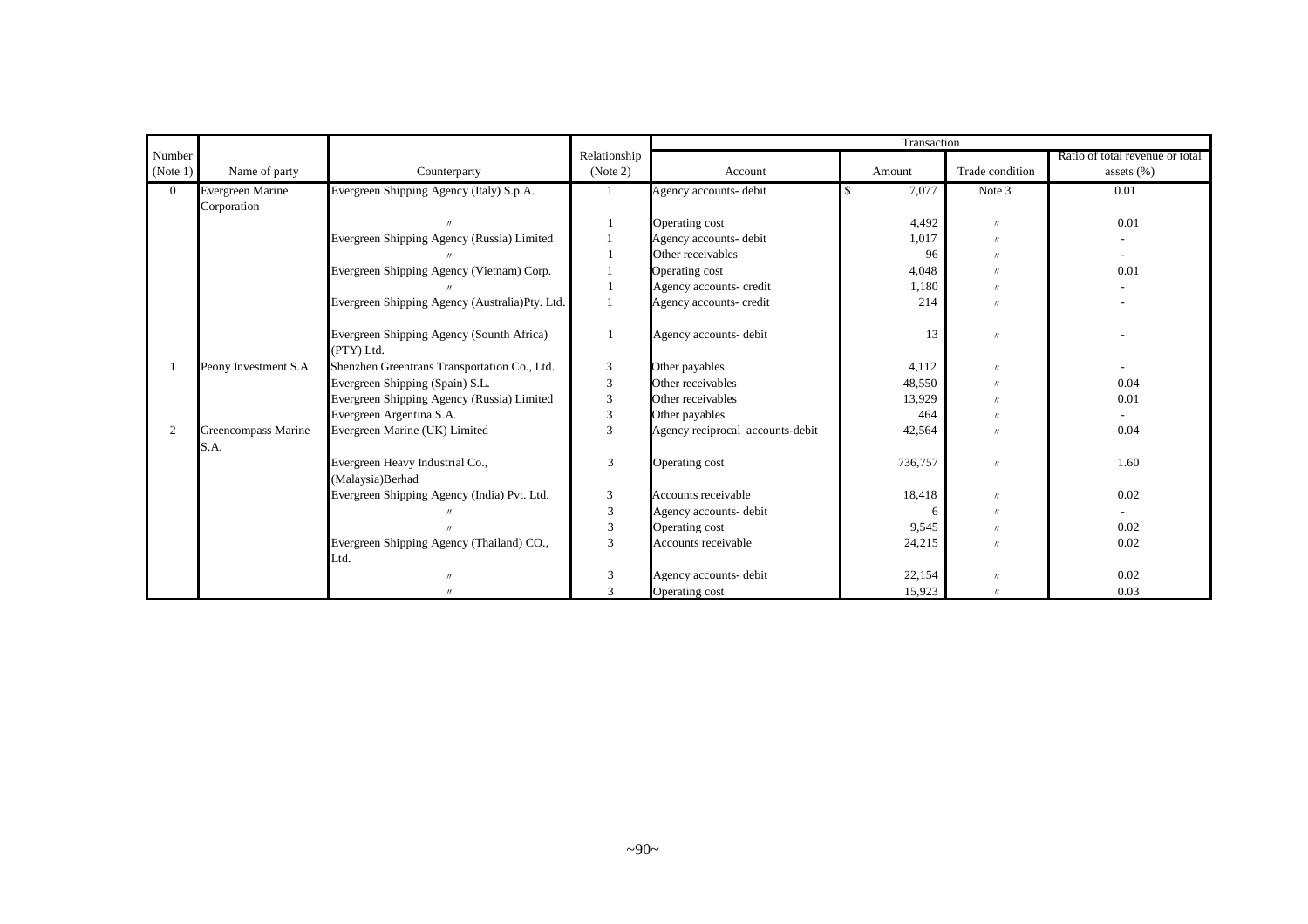|          |                     |                                              |                |                        | Transaction  |                   |                                 |
|----------|---------------------|----------------------------------------------|----------------|------------------------|--------------|-------------------|---------------------------------|
| Number   |                     |                                              | Relationship   |                        |              |                   | Ratio of total revenue or total |
| (Note 1) | Name of party       | Counterparty                                 | (Note 2)       | Account                | Amount       | Trade condition   | assets $(\% )$                  |
| 2        | Greencompass Marine | PT. Evergreen Shipping Agency Indonesia      | 3              | Accounts receivable    | 29,733<br>\$ | Note 3            | 0.03                            |
|          | S.A.                |                                              |                |                        |              |                   |                                 |
|          |                     |                                              | 3              | Operating cost         | 12,373       | $^{\prime\prime}$ | 0.03                            |
|          |                     | Evergreen Shipping Agency (Singapore) Pte.   | $\overline{3}$ | Accounts receivable    | 25,534       | $\prime$          | 0.02                            |
|          |                     | Ltd.                                         |                |                        |              |                   |                                 |
|          |                     |                                              | 3              | Other payables         |              | $^{\prime\prime}$ |                                 |
|          |                     |                                              | 3              | Operating cost         | 8,216        | $^{\prime\prime}$ | 0.02                            |
|          |                     | Evergreen Shipping Agency (Korea)            | 3              | Accounts receivable    | 42,751       | $^{\prime\prime}$ | 0.04                            |
|          |                     | Corporation                                  |                |                        |              |                   |                                 |
|          |                     |                                              | 3              | Operating cost         | 13,070       | $^{\prime\prime}$ | 0.03                            |
|          |                     | Evergreen Shipping Agency (Deutschland)      | 3              | Accounts receivable    | 59,525       | $^{\prime\prime}$ | 0.05                            |
|          |                     | GmbH                                         |                |                        |              |                   |                                 |
|          |                     |                                              | 3              | Accounts payable       | 1,309        | $^{\prime\prime}$ |                                 |
|          |                     |                                              | 3              | Agency accounts-debit  | 529          | $^{\prime\prime}$ |                                 |
|          |                     |                                              | $\overline{3}$ | Operating cost         | 10,024       | $^{\prime\prime}$ | 0.02                            |
|          |                     | Evergreen Shipping Agency (Ireland) Ltd.     | 3              | Accounts receivable    | 12,461       | $^{\prime\prime}$ | 0.01                            |
|          |                     |                                              | $\overline{3}$ | Agency accounts- debit |              | $^{\prime\prime}$ |                                 |
|          |                     |                                              | $\overline{3}$ | Operating cost         | 1,371        | $^{\prime\prime}$ |                                 |
|          |                     | Evergreen Shipping Agency (Netherlands) B.V. | 3              | Accounts receivable    | 47,357       | $^{\prime\prime}$ | 0.04                            |
|          |                     |                                              | $\overline{3}$ | Agency accounts- debit | 11,973       | $^{\prime\prime}$ | 0.01                            |
|          |                     |                                              | 3              | Operating cost         | 13,832       | $^{\prime\prime}$ | 0.03                            |
|          |                     | Evergreen Shipping Agency (Poland) SP.ZO.O   | 3              | Accounts receivable    | 11,471       | $^{\prime\prime}$ | 0.01                            |
|          |                     |                                              | $\overline{3}$ | Operating cost         | 749          | $^{\prime\prime}$ |                                 |
|          |                     |                                              | 3              | Agency accounts- debit | 948          | $^{\prime\prime}$ |                                 |
|          |                     | Evergreen Shipping Agency France S.A.        | 3              | Accounts receivable    | 55,263       | $^{\prime\prime}$ | 0.05                            |
|          |                     |                                              | $\mathcal{R}$  | Operating cost         | 6,630        | $^{\prime\prime}$ | 0.01                            |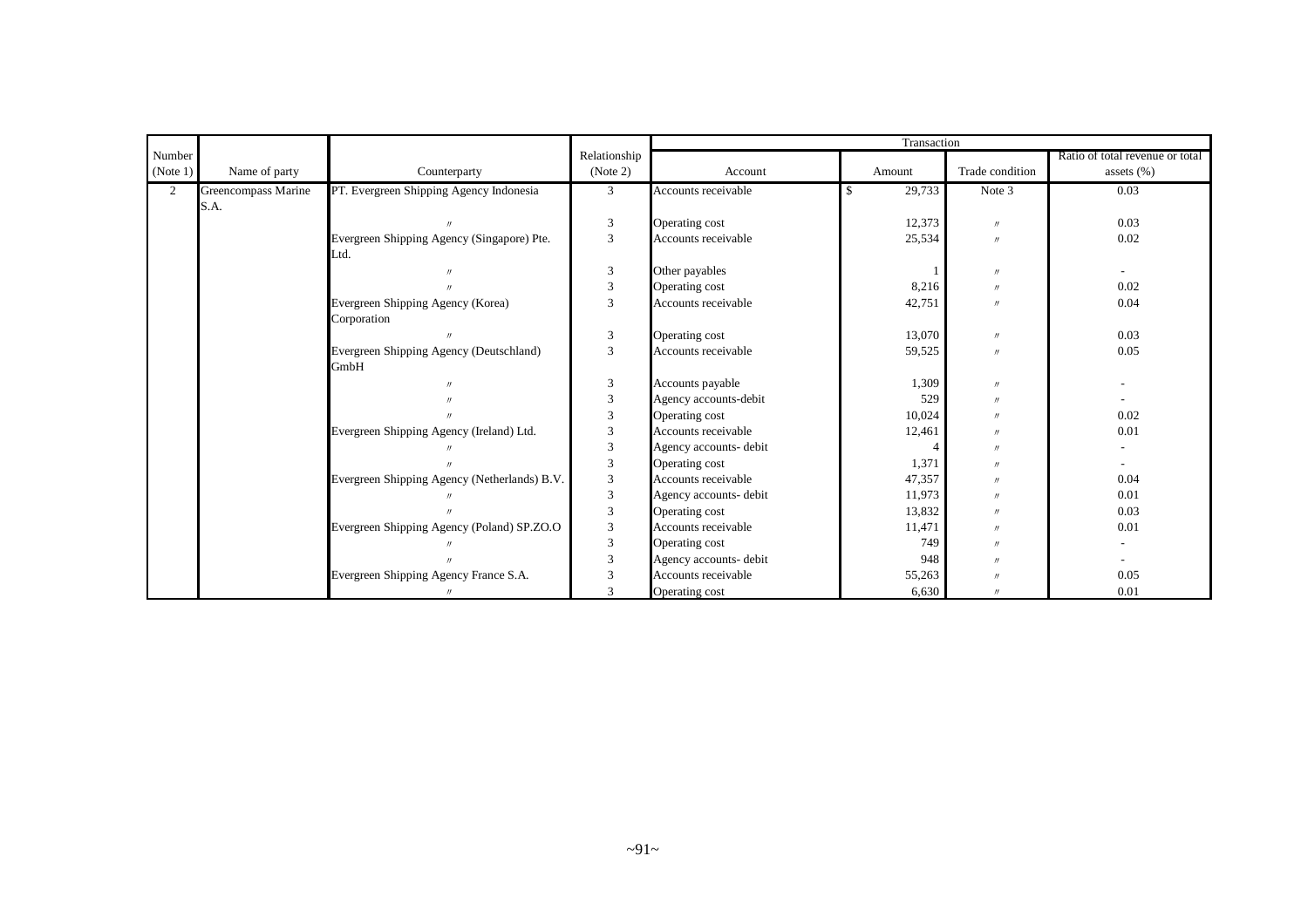|                |                       |                                             |                |                                    | Transaction |                   |                                 |
|----------------|-----------------------|---------------------------------------------|----------------|------------------------------------|-------------|-------------------|---------------------------------|
| Number         |                       |                                             | Relationship   |                                    |             |                   | Ratio of total revenue or total |
| (Note 1)       | Name of party         | Counterparty                                | (Note 2)       | Account                            | Amount      | Trade condition   | assets $(\% )$                  |
| $\overline{2}$ | Greencompass Marine   | Evergreen Shipping Agency France S.A.       | 3              | Agency accounts-debit              | 9           | Note 3            |                                 |
|                | S.A.                  |                                             |                |                                    |             |                   |                                 |
|                |                       | Evergreen Shipping (Spain) S.L.             | 3              | Operating cost                     | 26,706      | $\prime$          | 0.06                            |
|                |                       |                                             | 3              | Accounts receivable                | 108,111     | $^{\prime\prime}$ | 0.09                            |
|                |                       |                                             | 3              | Agency accounts- debit             | 2,382       | $^{\prime\prime}$ |                                 |
|                |                       | Evergreen Shipping Agency (Italy) S.p.A.    | 3              | Agency reciprocal accounts- credit | 21,669      | $^{\prime\prime}$ | 0.02                            |
|                |                       |                                             | $\mathfrak{Z}$ | Operating cost                     | 32,842      | $^{\prime\prime}$ | 0.07                            |
|                |                       | Evergreen Shipping Agency (Russia) Limited  | 3              | Accounts receivable                | 18,838      | $^{\prime}$       | 0.02                            |
|                |                       | Evergreen Shipping Agency (Vietnam) Corp.   | $\mathfrak{Z}$ | Accounts receivable                | 7,906       | $^{\prime\prime}$ | 0.01                            |
|                |                       |                                             | $\mathfrak{Z}$ | Agency accounts- debit             | 33          | $^{\prime\prime}$ |                                 |
|                |                       |                                             | 3              | Operating cost                     | 8,795       | $^{\prime\prime}$ | 0.02                            |
|                |                       | Evergreen Shipping Agency (Australia) Pty.  | 3              | Accounts receivable                | 6,646       | $^{\prime\prime}$ | 0.01                            |
|                |                       | Ltd.                                        |                |                                    |             |                   |                                 |
|                |                       |                                             | 3              | Operating cost                     | 2,480       | $^{\prime\prime}$ | 0.01                            |
|                |                       | Evergreen Shipping Agency (Sounth           | 3              | Accounts receivable                | 720         | $^{\prime\prime}$ |                                 |
|                |                       | Africa)(PTY). Ltd.                          |                |                                    |             |                   |                                 |
|                |                       |                                             | 3              | Agency accounts- credit            | 1,299       | $^{\prime\prime}$ |                                 |
|                |                       |                                             | 3              | Operating cost                     | 210         | $^{\prime\prime}$ |                                 |
| 3              | Evergreen Marine (UK) | Evergreen Shipping Agency (Thailand) Co.,   | 3              | Agency accounts- debit             | 21,906      | $^{\prime\prime}$ | 0.02                            |
|                | Limited               | Ltd.                                        |                |                                    |             |                   |                                 |
|                |                       |                                             | 3              | Agency reciprocal accounts- credit | 3,345       | $^{\prime\prime}$ |                                 |
|                |                       |                                             | 3              | Operating cost                     | 20,111      | $^{\prime\prime}$ | 0.04                            |
|                |                       | Evergreen Shipping Agency (India) Pvt. Ltd. | 3              | Operating cost                     | 11,746      | $^{\prime\prime}$ | 0.03                            |
|                |                       | PT. Evergreen Shipping Agency Indonesia     | 3              | Agency accounts- debit             | 10,317      | $^{\prime\prime}$ | 0.01                            |
|                |                       |                                             | $\mathcal{R}$  | Operating cost                     | 17,727      |                   | 0.04                            |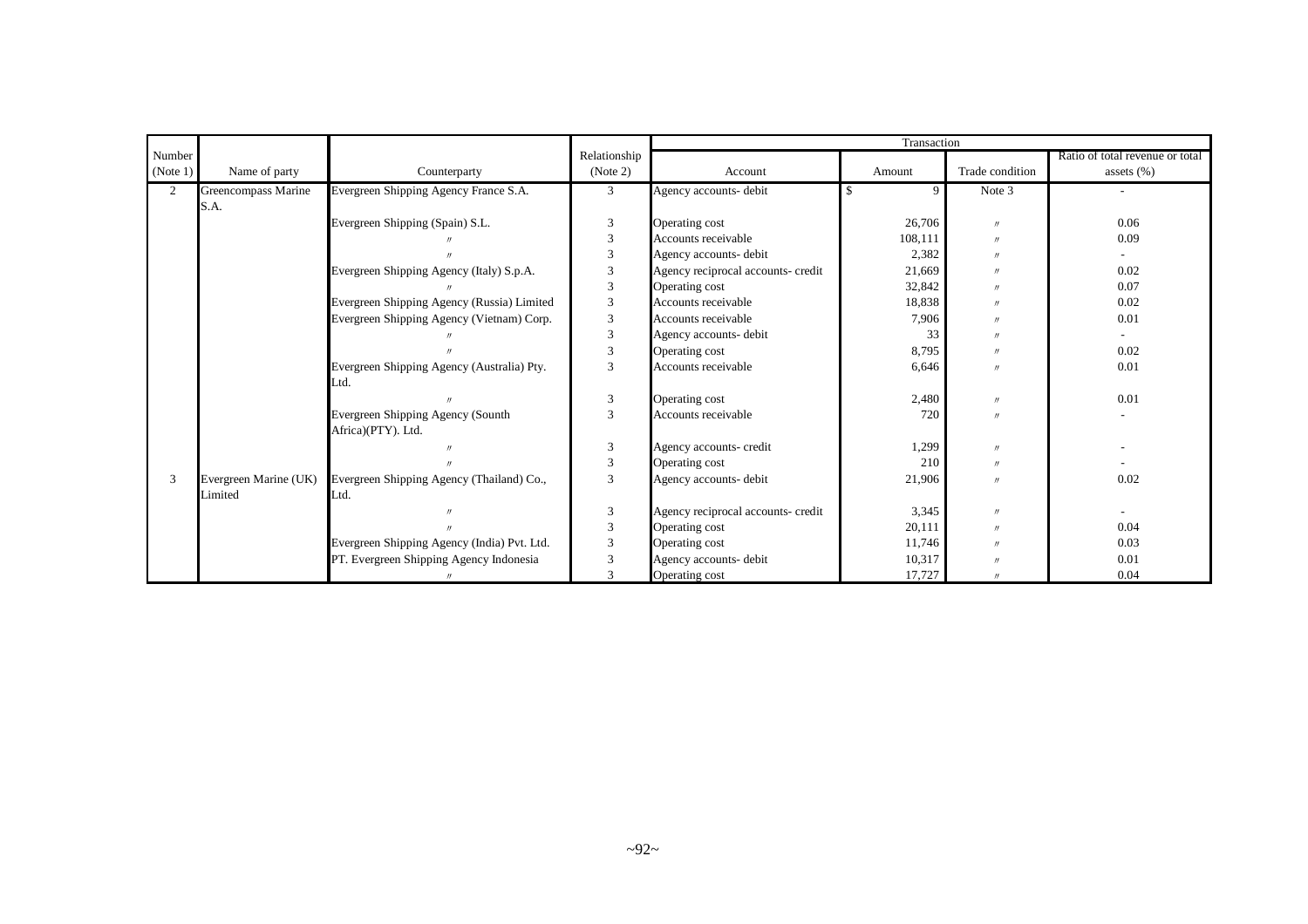|          |                       |                                              |                             |                                    | Transaction |                   |                                 |
|----------|-----------------------|----------------------------------------------|-----------------------------|------------------------------------|-------------|-------------------|---------------------------------|
| Number   |                       |                                              | Relationship                |                                    |             |                   | Ratio of total revenue or total |
| (Note 1) | Name of party         | Counterparty                                 | (Note 2)                    | Account                            | Amount      | Trade condition   | assets $(\%)$                   |
| 3        | Evergreen Marine (UK) | Evergreen Shipping Agency (Singapore) Pte.   | 3                           | Agency accounts-debit              | 1,569       | Note 3            |                                 |
|          | Limited               | Ltd.                                         |                             |                                    |             |                   |                                 |
|          |                       |                                              | 3                           | Operating cost                     | 6,328       | $^{\prime\prime}$ | 0.01                            |
|          |                       | Evergreen Shipping Agency (Korea)            | 3                           | Operating cost                     | 7,348       | $^{\prime\prime}$ | 0.02                            |
|          |                       | Corporation                                  |                             |                                    |             |                   |                                 |
|          |                       | Evergreen Shipping Agency (Deutschland)      | 3                           | Accounts payable                   | 11,884      | $^{\prime\prime}$ | 0.01                            |
|          |                       | GmbH                                         |                             |                                    |             |                   |                                 |
|          |                       |                                              | 3                           | Agency accounts- debit             | 4,391       | $^{\prime\prime}$ |                                 |
|          |                       |                                              | $\overline{3}$              | Operating cost                     | 64,098      | $^{\prime\prime}$ | 0.14                            |
|          |                       | Evergreen Shipping Agency (Ireland) Ltd.     | $\mathfrak{Z}$              | Accounts receivable                | 136         | $^{\prime\prime}$ |                                 |
|          |                       |                                              | $\overline{3}$              | Agency accounts- debit             | 4,116       | $^{\prime\prime}$ |                                 |
|          |                       |                                              | 3                           | Operating cost                     | 5,662       | $^{\prime\prime}$ | 0.01                            |
|          |                       | Evergreen Shipping Agency (Netherlands) B.V. | 3                           | Operating cost                     | 61,276      | $^{\prime\prime}$ | 0.13                            |
|          |                       | Evergreen Shipping Agency (Poland) SP.ZO.O   | 3                           | Operating cost                     | 4,091       | $^{\prime\prime}$ | 0.01                            |
|          |                       |                                              | $\overline{3}$              | Agency accounts- debit             | 1,276       | $^{\prime\prime}$ |                                 |
|          |                       | Evergreen Shipping Agency France S.A.        | $\ensuremath{\mathfrak{Z}}$ | Agency accounts- debit             | 15,537      | $^{\prime\prime}$ | 0.01                            |
|          |                       |                                              | $\overline{3}$              | Operating cost                     | 51,127      | $^{\prime\prime}$ | 0.11                            |
|          |                       | Evergreen Shipping (Spain) S.L.              | 3                           | Operating cost                     | 21,061      | $^{\prime\prime}$ | 0.05                            |
|          |                       | Evergreen Shipping Agency (Italy) S.p.A.     | $\ensuremath{\mathfrak{Z}}$ | Agency accounts- debit             | 4,888       | $^{\prime\prime}$ |                                 |
|          |                       |                                              | $\overline{3}$              | Agency reciprocal accounts- credit | 4,793       | $^{\prime\prime}$ |                                 |
|          |                       |                                              | $\overline{3}$              | Operating cost                     | 15,918      | $^{\prime\prime}$ | 0.03                            |
|          |                       | Evergreen Shipping Agency (Russia) Limited   | 3                           | Accounts payable                   | 1,054       | $^{\prime\prime}$ |                                 |
|          |                       |                                              | $\overline{3}$              | Agency accounts- debit             | 387         | $^{\prime\prime}$ |                                 |
|          |                       | Evergreen Shipping Agency (Vietnam) Corp.    | 3                           | Operating cost                     | 13,921      | $^{\prime\prime}$ | 0.03                            |
|          |                       |                                              | 3                           | Agency accounts- debit             | 4,525       |                   |                                 |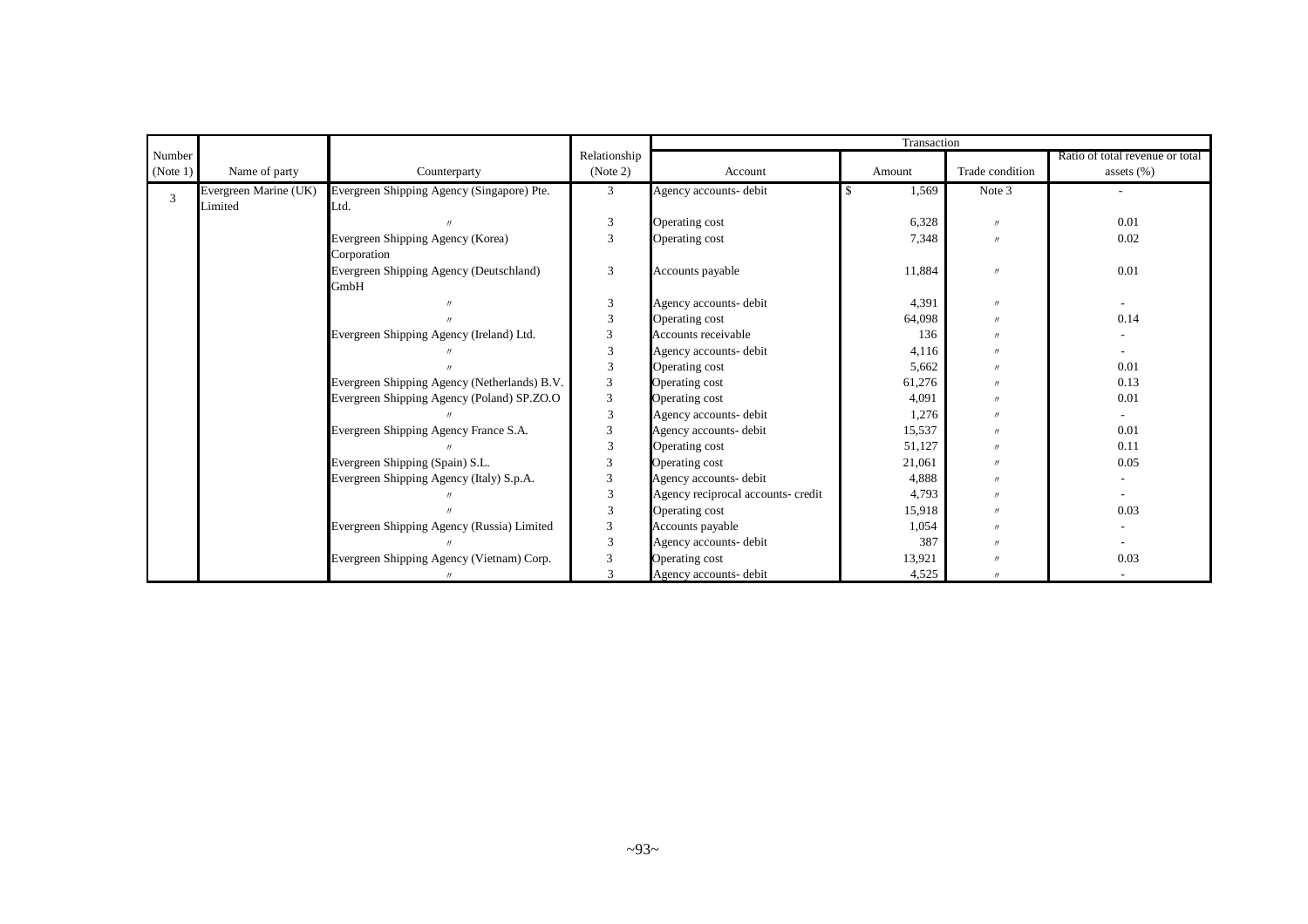|          |                             |                                                |              |                                    | Transaction |                   |                                 |
|----------|-----------------------------|------------------------------------------------|--------------|------------------------------------|-------------|-------------------|---------------------------------|
| Number   |                             |                                                | Relationship |                                    |             |                   | Ratio of total revenue or total |
| (Note 1) | Name of party               | Counterparty                                   | (Note 2)     | Account                            | Amount      | Trade condition   | assets $(\%)$                   |
| 3        | Evergreen Marine (UK)       | Evergreen Shipping Agency (Australia)Pty. Ltd. | 3            | Operating cost                     | 198         | Note 3            | $\overline{\phantom{a}}$        |
|          | Limited                     |                                                |              |                                    |             |                   |                                 |
|          |                             | Evergreen Shipping Agency (Sounth Africa)      |              | Agency accounts- debit             | 162         | $^{\prime\prime}$ |                                 |
|          |                             | (PTY) Ltd.                                     |              |                                    |             |                   |                                 |
|          |                             |                                                | 3            | Agency reciprocal accounts- credit | 154         | $^{\prime\prime}$ |                                 |
|          |                             |                                                | 3            | Operating cost                     | 109         | $^{\prime\prime}$ |                                 |
|          | PT. Multi Bina Pura         | PT. Multi Bina Transport                       | 3            | Accounts receivable                | 409         | $^{\prime\prime}$ |                                 |
|          | International               |                                                |              |                                    |             |                   |                                 |
|          |                             | $^{\prime\prime}$                              | 3            | Accounts payable                   | 336         | $\prime$          |                                 |
|          |                             |                                                | 3            | Other payables                     | 180         | $^{\prime\prime}$ |                                 |
|          |                             |                                                | 3            | Operating revenue                  | 3,201       | $^{\prime\prime}$ | 0.01                            |
|          |                             |                                                | 3            | Operating cost                     | 2,236       | $^{\prime\prime}$ | $\overline{\phantom{a}}$        |
|          |                             | PT. Evergreen Shipping Agency Indonesia        | 3            | Accounts receivable                | 1,749       | $^{\prime\prime}$ |                                 |
| 5        | Evergreen Shipping          | Evergreen Shipping Agency (Russia) Limited     | 3            | Accounts payable                   | 6,078       | $^{\prime\prime}$ | 0.01                            |
|          | Agency                      |                                                |              |                                    |             |                   |                                 |
|          | (Deutschland)GmbH           |                                                |              |                                    |             |                   |                                 |
|          |                             |                                                | 3            | Operating cost                     | 24,826      | $^{\prime\prime}$ | 0.05                            |
| 6        | . Evergreen Shipping<br>PT. | PT. Multi Bina Transport                       | 3            | Accounts payable                   | 8,843       | $\prime\prime$    | 0.01                            |
|          | Agency Indonesia            |                                                |              |                                    |             |                   |                                 |

Note 1: The numbers filled for inter-company transactions are as follows: (1) The parent company is numbered "0". (2) The subsidiaries are numbered starting from "1".

Note 2: Relationship with the transaction company:

- (1) the Company to the subsidiary.
- (2) the subsidiary to the Company
- (3) the subsidiary to the subsidiary.

Note 3: There is no difference of trade type compared with ordinary transaction.